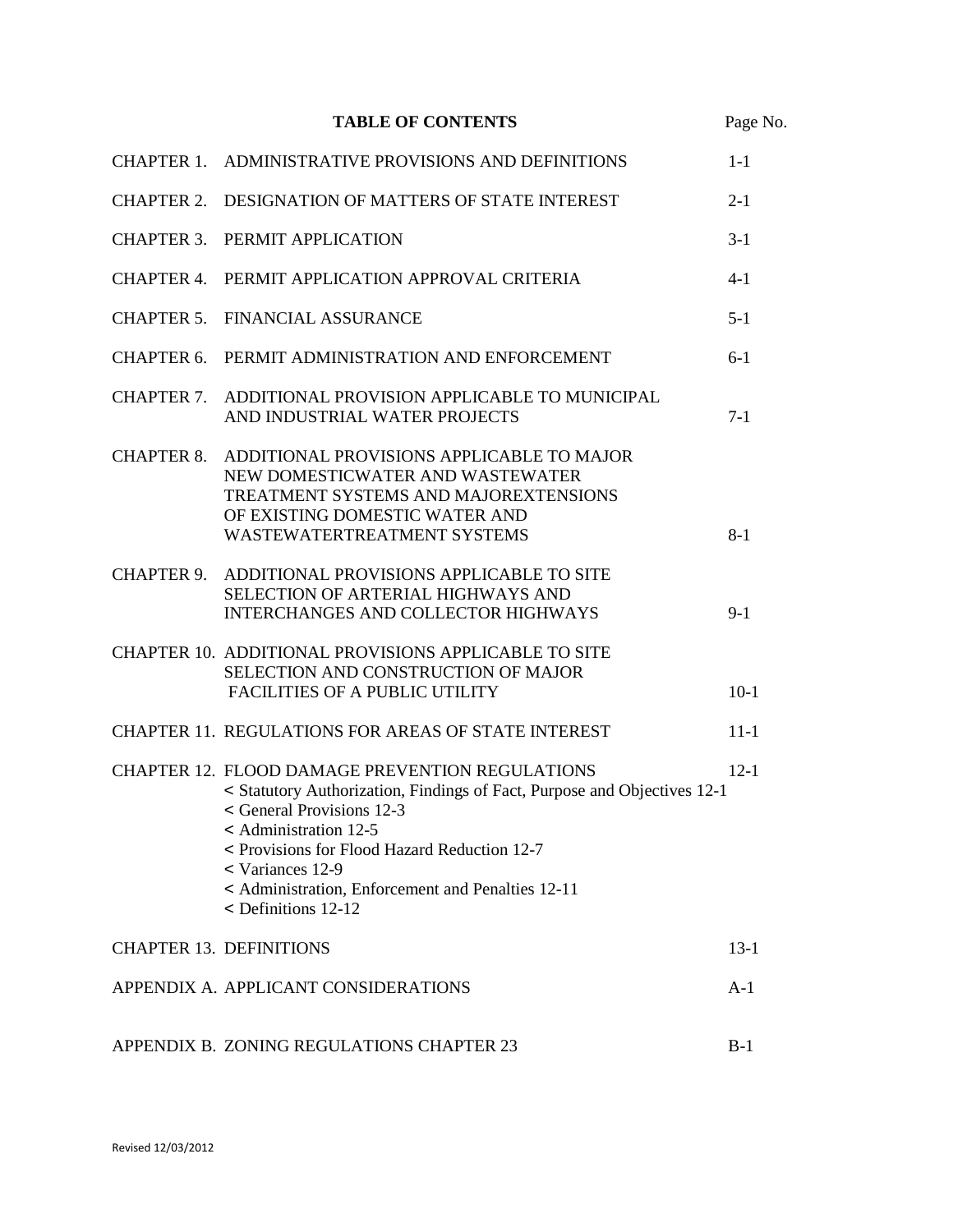# **GUIDELINES AND REGULATIONS FOR MATTERS OF STATE INTEREST (Also known as "1041 Regulations")**

# **CHAPTER 1. ADMINISTRATIVE PROVISIONS AND DEFINITIONS**

### **A. TITLE AND CITATION**

These Regulations are entitled and may be cited as the "Clear Creek County Guidelines and Regulations for Matters of State Interest."

# **B. PURPOSE AND FINDINGS**

- 1. The general purpose of these regulations is to facilitate identification, designation and administration of matters of state interest consistent with the statutory requirements and criteria set forth in §24-65.1-101, et seq., CRS.
- 2. The specific purposes of these Regulations are:
	- a. To promote the health, safety and general welfare of the citizens of, and to protect the environment of, Clear Creek County.
	- b. To protect the beauty of the landscape and natural scenic characteristics, to conserve natural and cultural resources including to preserve historical assets and resources, to protect and enhance wildlife habitat, air and water quality, and to conserve natural resources.
	- c. To promote safe, efficient and economic use of public resources in developing and providing needed community and area wide infrastructure, facilities and services in a manner that will not overload facilities of existing government service providers.
	- d. To ensure that new development will pay for itself to the maximum extent practicable, and to ensure that present residents of Clear Creek County will not have to subsidize new development through increased cost of public services and/or degradation of the quality of life.
	- e. To plan for and regulate the site selection, construction, expansion, and operation of matters of state interest to facilitate the planned and orderly use of land in accordance with their character and adaptability and as recommended by the Clear Creek County Master Plan.
	- f. To regulate the use of land on the basis of the financial and environmental impact thereof on the community or surrounding areas within the development area and source development area.
- 3. The Board of County Commissioners of Clear Creek County finds that:
	- a. The notice and public hearing requirements of §24-65.1-404, CRS, have been followed.
	- b. These regulations are necessary because of the intensity of current and foreseeable development pressures on and within Clear Creek County.
	- c. These regulations were adopted after taking into consideration applicable guidelines adopted and issued by the former Colorado Land Use Commission.
	- d. These regulations apply to the entire unincorporated Clear Creek County.

Section 1 Amended 12/09/2019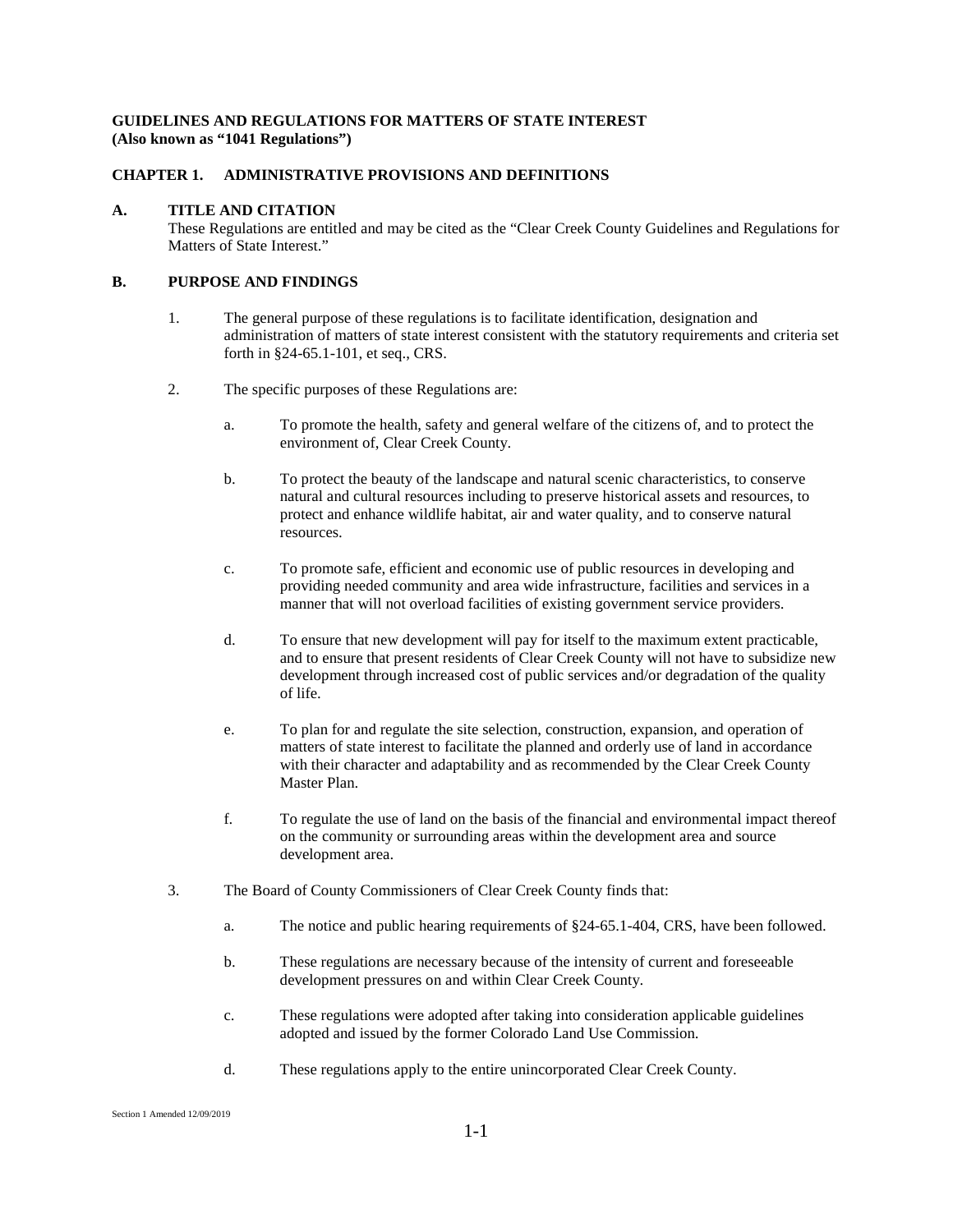### **C. AUTHORITY**

These regulations are authorized by, inter alia, §24-65.1-101, et seq., CRS, and §29-20-101, et seq., CRS.

# **D. APPLICABILITY**

- 1. These Regulations shall apply to the designation and regulation of any area and activity of state interest wholly or partially in the unincorporated areas of Clear Creek County whether on public or private land that has been or may hereafter be designated by the Board of County Commissioners of Clear Creek County.
- 2. Designations in effect as of the date of these Regulations originally adopted June 7, 1976 ("A Resolution and Order Concerning Matters of State Interest Under House Bill 1041 (1974)"), June 12, 1989 (R-89-36, "Adoption of A Clear Creek County Flood Damage Prevention Regulation, Flood Insurance Rate Maps"), August 19, 1997 (Res. 97-60, "Clear Creek County Review for Activities of State Interest"), January 6, 1998 (Res. 97-108, "Clear Creek County Review for Areas and Activities of State Interest"), September 19, 2006 (Res. 06-92, "Clear Creek County Review for Activities of State Interest"), March 7, 2007 (R-07-06, "Adoption of A Clear Creek County Flood Damage Prevention Regulation, July 14, 2010 (Res. 10-23, "Clear Creek County Review for Activities of State Interest"), July 9, 2012 (R-12-76, "Adoption of A Clear Creek County Flood Damage Prevention Regulation, December 3, 2012 (R-12-131, "Adoption of A Clear Creek County Flood Damage Prevention Regulation and December 9, 2019 (R-19-61, "Adoption of A Clear Creek County Flood Damage Prevention Regulation, – are:
	- a. activities of state interest
		- i. Site selection and construction of major new domestic water and sewage treatment systems and major extensions of existing domestic water and sewage treatment systems;
		- ii. Site selection of airports;
		- iii. Site selection of rapid or mass transit terminals, stations, and fixed guideways;
		- iv. Site selection of arterial highways and interchanges and collector highways;
		- v. Site selection and construction of major facilities of a public utility;
		- vi. Site selection and development of new communities; and
		- vii. Efficient utilization of municipal and industrial water projects; and
	- b. areas of state interest
		- i. Natural hazard areas;
		- ii. Areas containing, or having a significant impact upon cultural resources; and
		- iii. Areas around key facilities in which development may have a material effect upon the key facility or the surrounding community.
	- c. In adopting these Regulations, the Board of County Commissioners ratifies the prior designations and designates as matters of state interest those matters previously designated.
- 3. Any proposed development being processed for or requiring any other land use approval under the Clear Creek County Zoning Regulations, Subdivision Regulations, Transferrable Development Rights Regulations, Building Code, or Roadway Design and Construction Manual, is not thereby exempt from these Regulations.

# **E. INTERPRETATION WITH OTHER ENACTMENTS AND PLANS**

1. Whenever the provisions of these Regulations are found to be inconsistent with or less stringent than any other resolution, ordinance, code, regulation, or other enactment, including the Clear

Section 1 Amended 12/09/2019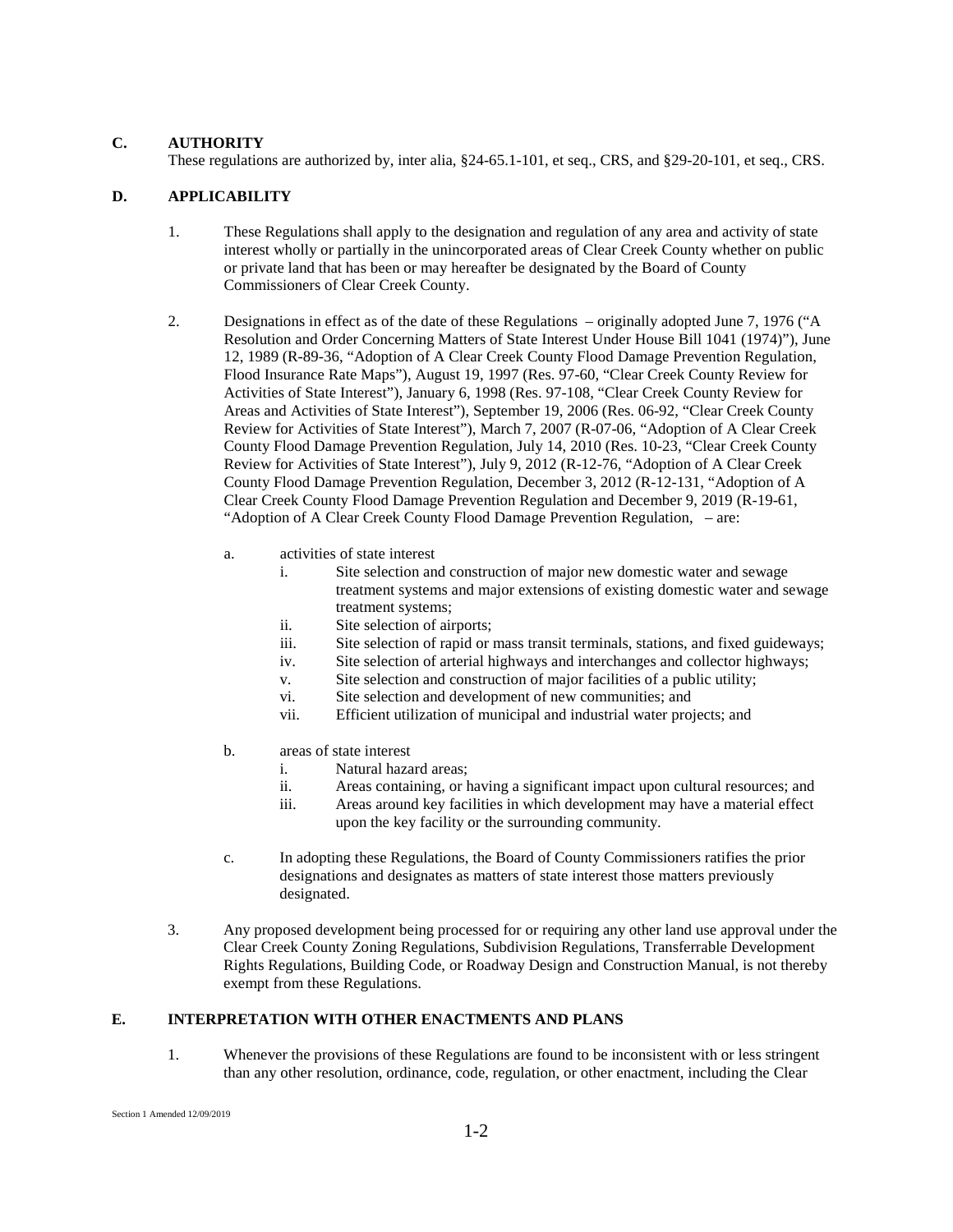Creek County Master Plan, the enactment imposing the more restrictive standards or requirements shall control.

- 2. If these Regulations are found to be less stringent than the statutory criteria for administration of matters of state interest set forth in §§24-65.1-202, 204, CRS, the statutory criteria shall control.
- 3. Nothing in these Regulations shall be construed as exempting an applicant from any other applicable County requirements or other federal, state or local requirements.
- 4. No federal, state or local approval to carry out a development or activity shall preempt or otherwise obviate the need to comply with these Regulations.

# **F. MAPS**

- 1. Each map referred to in the designation of any matter of state interest or in these Regulations is deemed incorporated herein as if set out in full.
- 2. Maps referred to in the designation of any matter if state interest or in these Regulations shall be filed with and be available for review in the Clear Creek County Planning Department and the office of the Clear Creek County Clerk & Recorder.

#### **G. DUTIES OF THE BOARD OF COUNTY COMMISSIONERS**

Unless otherwise specifically provided, it shall be the duty of the Board of County Commissioners to perform all functions set forth in these Regulations.

# **H. PERMIT AUTHORITY ESTABLISHED**

- 1. The Board shall serve as the Permit Authority.
- 2. The Permit Authority shall exercise all powers and duties granted it by these Regulations.

# **I. SEVERABILITY**

If any section, clause, provision, or portion of these Regulations should be found to be unconstitutional or otherwise invalid by a court of competent jurisdiction, the remainder of these Regulations shall not be affected thereby and are hereby declared to be necessary for the public health, safety and welfare.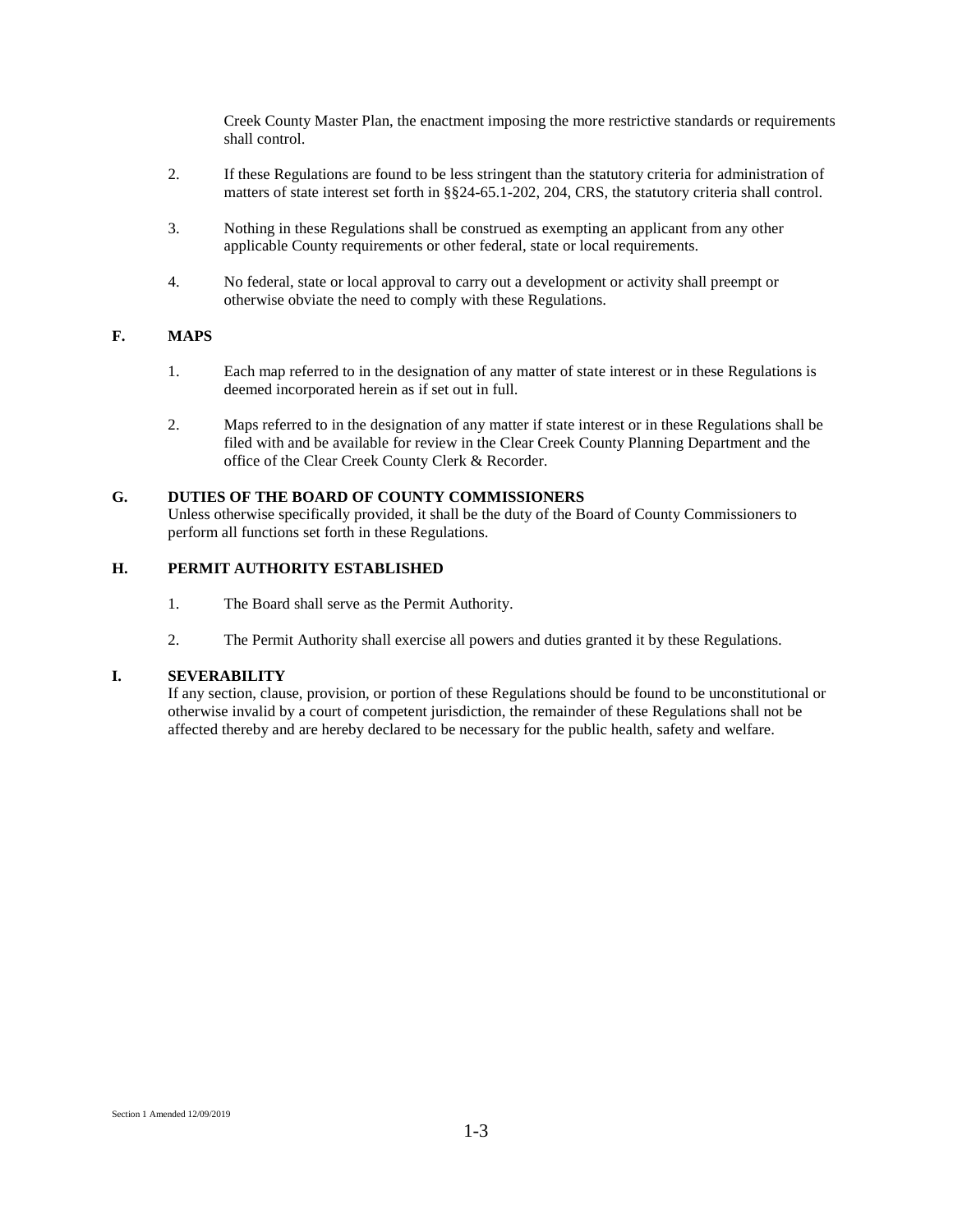#### **CHAPTER 2. DESIGNATION OF MATTERS OF STATE INTEREST**

#### **A. MATTERS DESIGNATED**

The designation process set forth in this Chapter 2 shall apply to the designation of any matter of state interest after the effective date of these Regulations. The designation process shall not apply to those matters of state interest designated by the Board of County Commissioners before the effective date of these Regulations, which designations shall remain in effect. Designations in effect are:

- 1. Site selection and construction of major new domestic water and sewage treatment systems and major extensions of existing domestic water and sewage treatment systems (originally denoted as two separate designations).
- 2. Site selection of rapid or mass transit terminals, stations, and fixed guideways.
- 3. Site selection of arterial highways and interchanges and collector highways.
- 4. Site selection and construction of major facilities of a public utility.
- 5. Site selection and development of new communities.
- 6. Efficient utilization of municipal and industrial water projects (originally denoted as "Site selection of and major extensions to municipal and industrial water projects").
- 7. Site selection and construction of airports.
- 8. Natural hazard areas.
- 9. Areas containing, or having a significant impact upon cultural resources.
- 10. Areas around key facilities in which development may have a material effect upon the key facility or the surrounding community.

#### **B. EXEMPTIONS**

The portions of these Regulations or modification of existing permit authorized exclusively under Section 24-65.1-101, et seq., C.R.S. shall not apply to any development in an area of state interest or to any activity of state interest which meets any one of the following conditions:

- 1. As of May 17, 1974:
	- a. The development or activity is covered by a current building permit issued by Clear Creek County;
	- b. The specific development or activity was directly approved by the electorate of the state or of Clear Creek County, provided that approval by the electorate of any bond issue by itself shall not be construed as approval of the specific development or activity;
	- c. The specific development or activity is to be on land (I) which has been conditionally or finally approved by Clear Creek County for planned unit development or for a use substantially the same as planned unit development and the rights in such development plan remain vested; (II) which has been zoned by Clear Creek County for the use contemplated by such development or activity; or (III) with respect to which a development plan has been conditionally or finally approved by Clear Creek County and the rights in such development plan remain vested.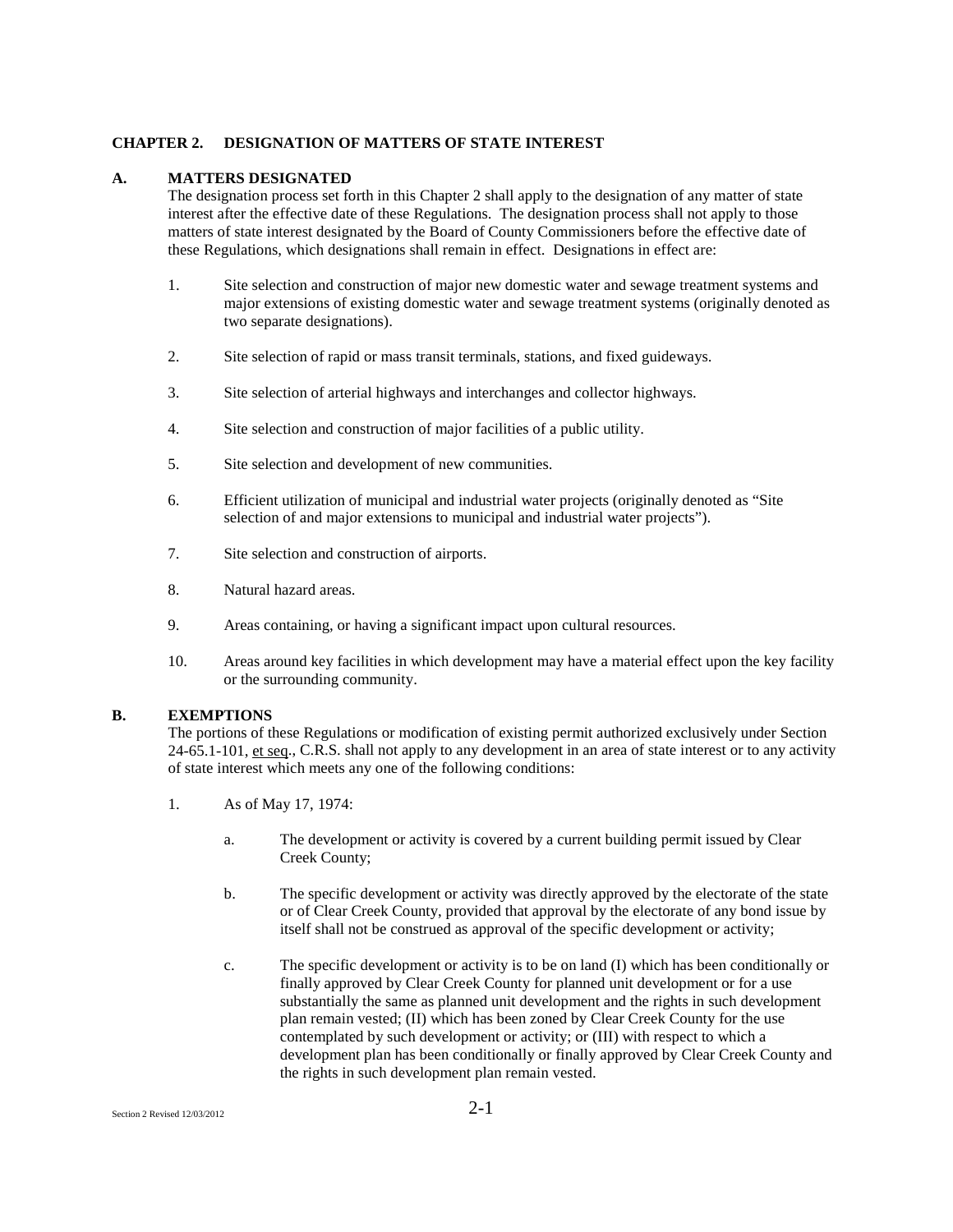2. Other Exemptions:

As of the effective date of these Regulations, rights have vested pursuant to County regulations or statute to engage in the activity or pursue the development in an area of state interest.

- 3. Exempt major facilities of a public utility:
	- a. New natural gas or other petroleum derivative transmission lines that are designated to serve less than ten (10) year round dwelling units and are located entirely within an approved service area.
	- b. Extensions to natural gas or other petroleum derivative transmission line that:
		- i. have distribution or transmission lines that have an inside diameter of less than six (6) inches:
		- ii. are parallel to and located more than 100 feet from any other line;
		- iii. are located entirely within an approved service area.

# **D. DESIGNATIONS OF MATTERS OF STATE INTEREST**

Designations, including amendments or revocations of designations, may be initiated in two ways:

- 1. By the Board of County Commissioners proposing, on its own initiative, with or without participation of the Planning Commission.
- 2. By recommendation of the Planning Commission to the Board of County Commissioners.

#### **E. MORATORIUM PENDING DESIGNATION**

After a recommendation from the Planning Commission for the designation or amendment of a designation of a matter of state interest, or after the Board of County Commissioners initiates the process for designation or amendment of a designation of a matter of state interest, no person shall engage in development in the area or conduct the activity described in the proposal until the Board of County Commissioners has held its public hearing with respect to the designation and issued its order relating thereto.

# **F. MORATORIUM FOLLOWING DESIGNATION**

After a matter of state interest has been designated, no person shall engage in development in the designated area of state interest or conduct the designated activity of state interest until the designation and regulations for such area or activity are finally determined.

# **F. PLANNING COMMISSION PUBLIC HEARING**

- 1. If the Planning Commission initiates consideration of a recommendation for the designation, amendment or revocation of the designation of a matter of state interest or regulations with respect thereto, or if the Planning Commission elects to consider a recommendation for the designation, amendment or revocation of the designation of a matter of state interest or regulations with respect thereto initiated by the Board of County Commissioners, it shall hold a public hearing therefor.
- 2. The Administrator shall publish notice of the Planning Commission hearing which shall include, at a minimum, the time and place of the public hearing, the place at which materials relating to the matter to be designated and any regulations for the administration thereof may be reviewed, the telephone number or address to which inquiries and comments may be directed, and a description of the matter of state interest proposed to be designated in sufficient detail to provide reasonable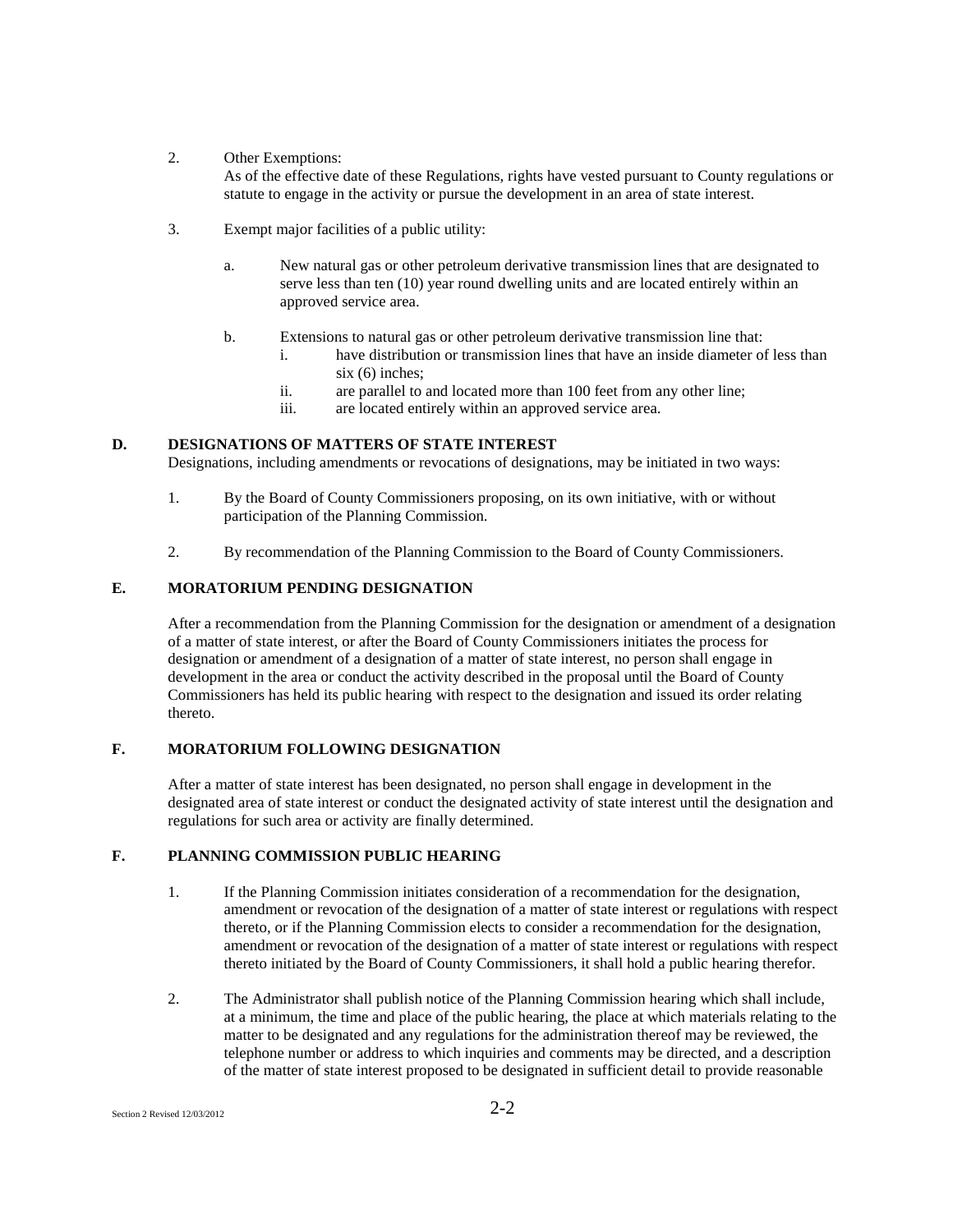notice as to the property to be included in the designation or the type of activity to be designated. Such notice shall be published once in a newspaper of general circulation in the County not less than fourteen (14) days before the date set for hearing.

# **G. BOARD OF COUNTY COMMISSIONERS PUBLIC HEARING - PUBLIC NOTICE**

- 1. The Board of County Commissioners shall hold a public hearing before designating and adopting regulations for any matter of state interest or amending or revoking said designation or regulations.
- 2. The Board of County Commissioners shall set a date for the public hearing.
- 3. The Administrator shall prepare a notice of the designation hearing, which shall include, at a minimum, the time and place of the hearing, the place at which materials relating to the matter to be designated and any guidelines and regulations for the administration thereof may be examined, the telephone number or address to which inquiries and comments may be directed, and a description of the area or activity proposed to be designated in sufficient detail to provide reasonable notice as to the property to be included in the designation or the type of activity to be designated.
- 4. The Administrator shall publish the notice once in a newspaper of general circulation in the County not less than thirty (30) days and not more than sixty (60) days before the date set for hearing.

# **H. MATTERS TO BE CONSIDERED AT DESIGNATION HEARING**

At the designation hearing, the Board of County Commissioners shall consider such evidence as may appear appropriate, including, at a minimum, but not limited to:

- 1. The intensity of current and foreseeable development pressures;
- 2. The matter and considerations set forth in any applicable guidelines for identification and designation of matters of state interest;
- 3. Recommendations from state agencies and other referral agencies, if appropriate;
- 4. The boundaries of the proposed area of state interest;
- 5. Reasons why the particular area or activity is of state interest, the dangers that would result from uncontrolled development of any such area or uncontrolled conduct of such activity, and the advantages of development of such area or conduct of such activity in a coordinated manner; and
- 6. Any master plan or comprehensive plan pertaining to or affected by the area or activity under consideration.

The Board of County Commissioners shall hear testimony and receive evidence, including the Planning Commission recommendation, if any, and relevant testimony and documentary evidence presented.

# **I. RECORD OF DESIGNATION PROCEEDINGS**

1. The Administrator will collect and preserve the following record of the public hearing, at a minimum: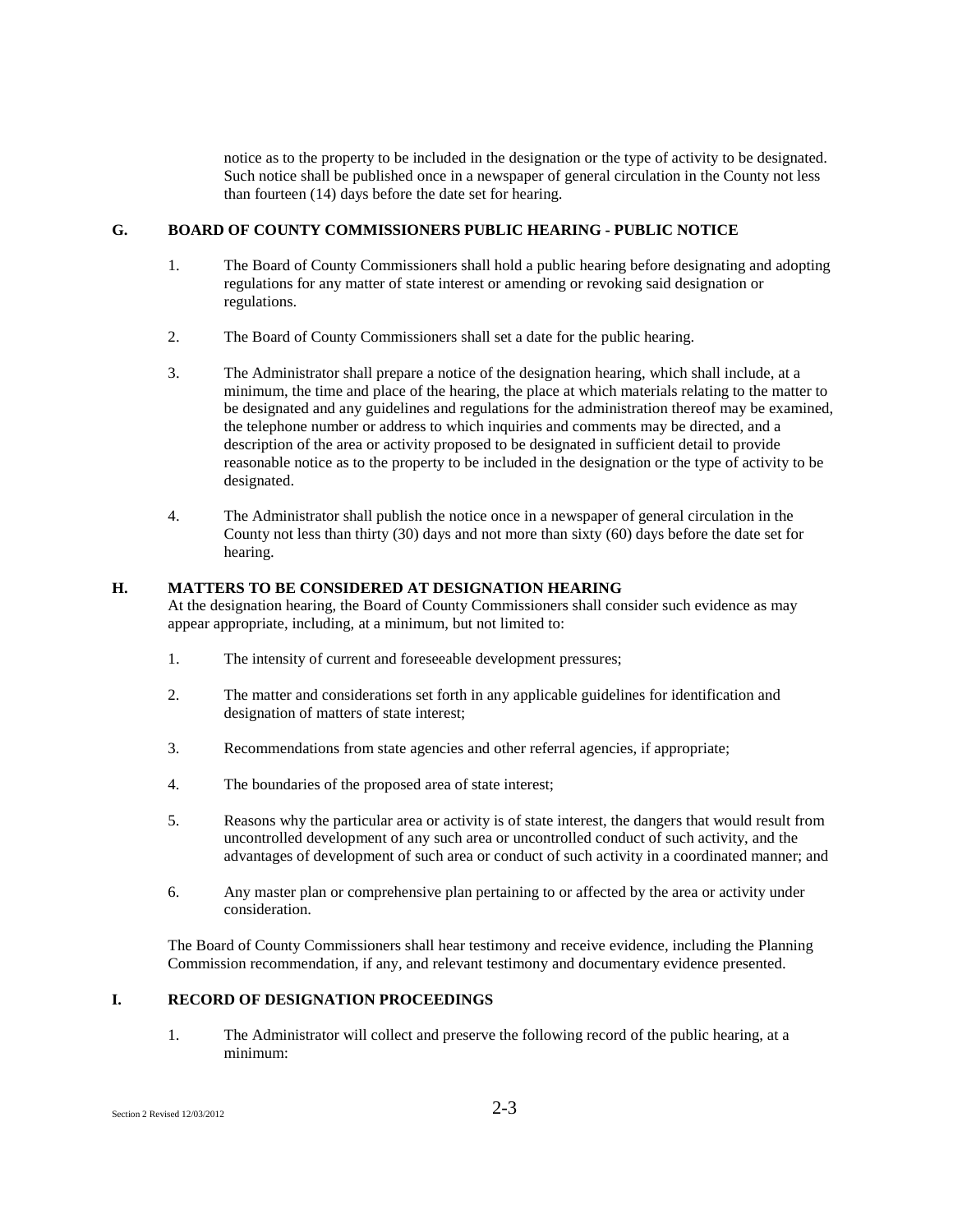- a. Notice of the hearing;
- b. Certificate of publication of the notice;
- c. Names and addresses of persons who presented written or oral statements, appearing as witnesses or offering documentary evidence;
- d. Evidence of the identification of the matter of state interest proposed to be designated;
- e. Written findings concerning each of the matters referred to in Section H above;
- f. Written minutes of the Board of County Commissioners relating to the public hearing; and
- g. The electronic recording of the public hearing, provided that the County is under no obligation to transcribe such recording unless paid for by the requesting party.
- 2. Any person may, at his own expense, provide for the recording and transcription of the hearing and a copy of the recording and transcript shall be furnished free of charge to the Board of County Commissioners and shall become part of the record.

# **J. ADOPTION OF DESIGNATION AND REGULATIONS**

- 1. Within thirty (30) days after completion of the public hearing, the Board of County Commissioners may adopt, adopt with modification, or reject the proposed designation. If the designation and/or regulation thereof under §24-65.1-101, et seq., CRS, is rejected, the Board of County Commissioners may at its discretion regulate the matter under any other available land use control authority.
- 2. Such action shall be taken by written resolution.
- 3. Whenever the Board of County Commissioners finally determines that any matter is a matter of state interest, it shall be the Board's duty to designate such matter and adopt regulations for the administration thereof.
- 4. Each designation order adopted by the Board of County Commissioners shall, at a minimum:
	- a. Specify the boundaries of the designated area or the boundary of the area in which an activity of state interest has been designated.
	- b. State reasons why the particular area or activity is of state interest, the dangers that would result from uncontrolled development of any such area or uncontrolled conduct of such activity, and the advantages of development of such area or conduct of such activity in a coordinated manner.
	- c. Specify the regulations applicable to the designated matter of state interest.
- 5. The resolution shall be recorded in the office of the Clear Creek County Clerk & Recorder.

# **K. COMBINED DESIGNATION AND PERMIT HEARING**

If a person proposes to engage in development in an area of state interest or to conduct an activity of state interest not previously identified, designated, or for which regulations for the administration thereof have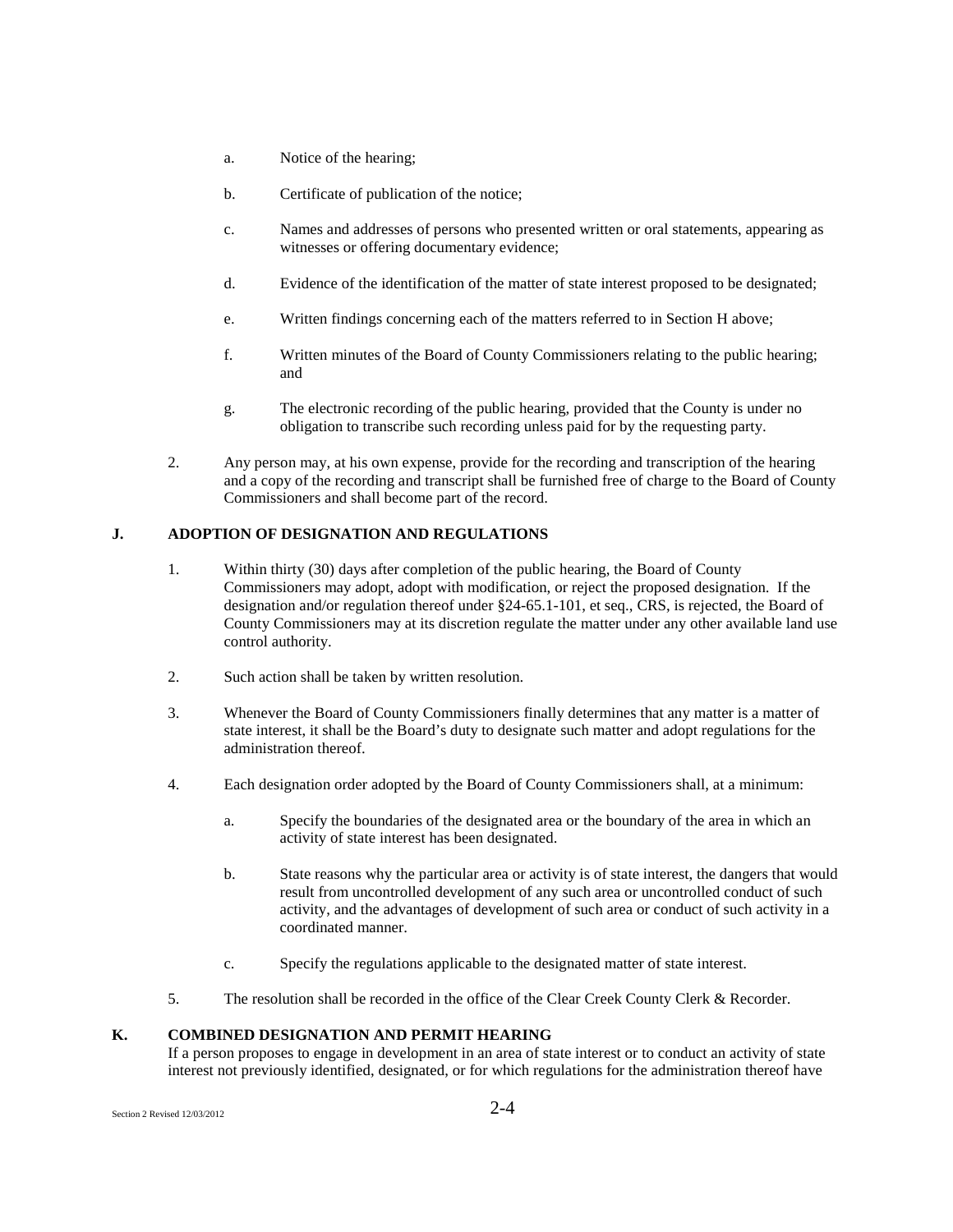not been adopted, the Board of County Commissioners may hold one hearing for determination of identification, designation, and adoption of regulations for the administration thereof, as well as for granting or denying the permit. No permit that is granted at the conclusion of any such hearing shall authorize the applicant to engage in development or to conduct an activity until the identification and designation of the matter of state interest and adoption of regulations for the administration thereof are finally determined.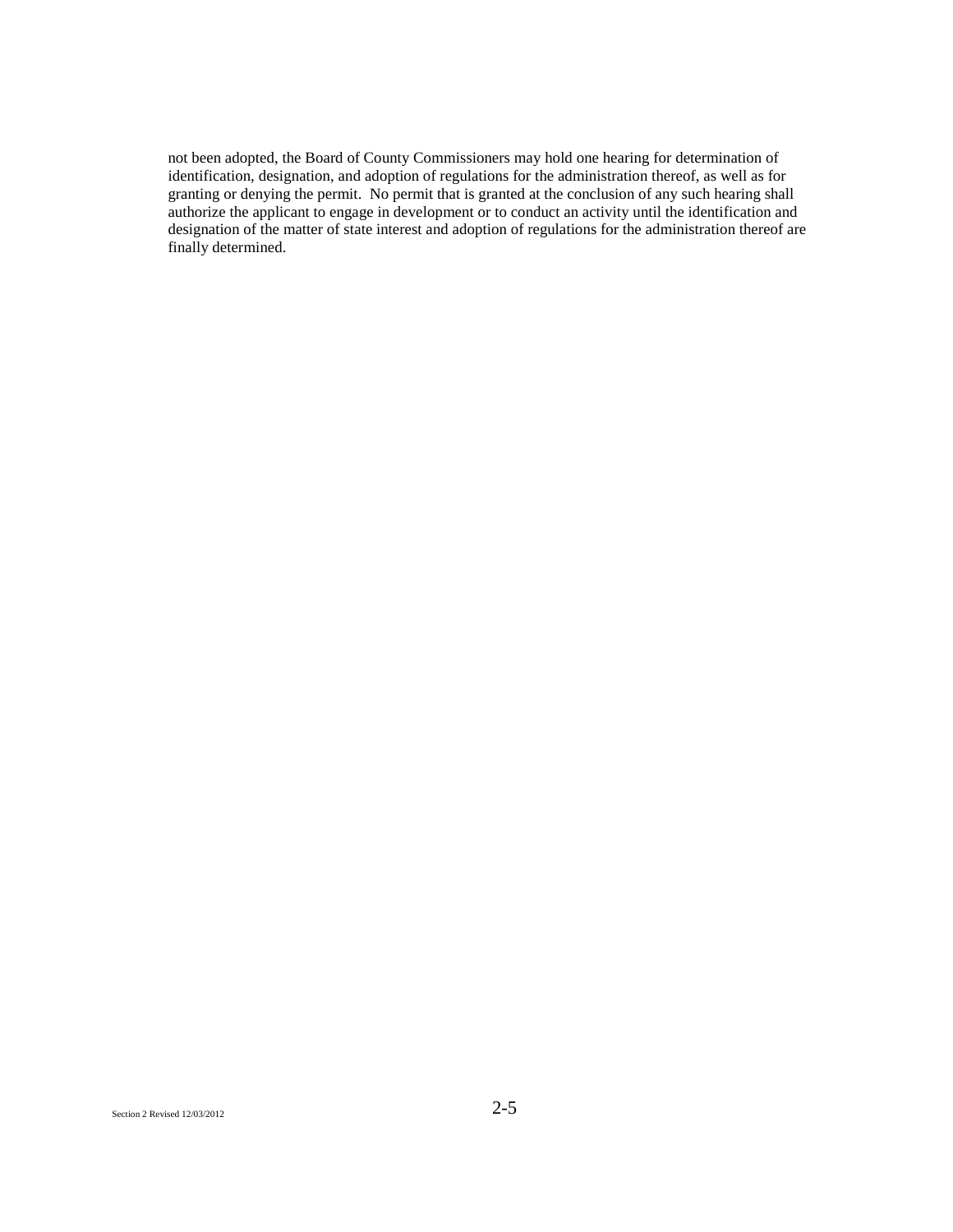# **CHAPTER 3. PERMIT APPLICATION FOR ACTIVITIES OF STATE INTEREST**

# **A. PERMITS REQUIRED**

1. Any person desiring to conduct an activity of state interest, or engage in development of an area of state interest designated hereunder, designated hereunder shall first apply for and obtain a permit from the Board of County Commissioners.

# **B. PRE-APPLICATION PROCEDURE**

- 1. A pre-application conference is required of all applicants. The pre-application conference shall be held between the applicant and the Administrator. The purpose of the conference is to provide an understanding of the applicable procedures, requirements and standards, and to provide information pertinent to the application and the geographical area affected by the Project.
- 2. At or before the pre-application conference, the applicant shall provide the Administrator with a written summary of the Project including:
	- a. The applicant's name, address, and phone number;
	- b. A map prepared at an easily readable scale showing
		- i. the boundary of the proposed activity;
		- ii. the relationship of the proposed activity to surrounding topographic and cultural features such as roads, steams and existing structures;
		- iii. proposed buildings, improvements and infrastructure; and
	- c. Information that is sufficient for determining the nature of the proposal and the degree of impacts associated with it.
- 3. Any comments or commitments made by the Administrator or any member of the County staff during the pre-application conference are only preliminary in nature and should not be relied upon by applicant. Formal comments cannot be made by the Administrator or County staff until after the application is submitted and nearby property owners and referral agencies have had an opportunity to respond.

# **C. FONSI (Finding of No Significant Impact)**

If requested by the Applicant, the Permit Authority may evaluate whether a Finding of No Significant Impact (FONSI) is warranted or that a 1041 Permit is required based upon review of the pre-application submittals and the information obtained at a public hearing. Such determination may be made by the Permit Authority at such time as sufficient information is provided by the Applicant after the public hearing.

1. Fees

Within ten (10) days of the pre-application meeting, the Administrator shall establish an estimate in an amount necessary to cover costs of determining whether a FONSI or a 1041 Permit is required. The estimate will include the costs of copying, mailing, publications, labor, overhead and retention of consultants, experts and attorneys that the County deems necessary to advise it in making the determination.

- 2. Public Notice Requirements
	- a. Not later than thirty (14) days after receipt of sufficient information is submitted by the Applicant, the Permit Authority shall set a date for the public hearing on the application.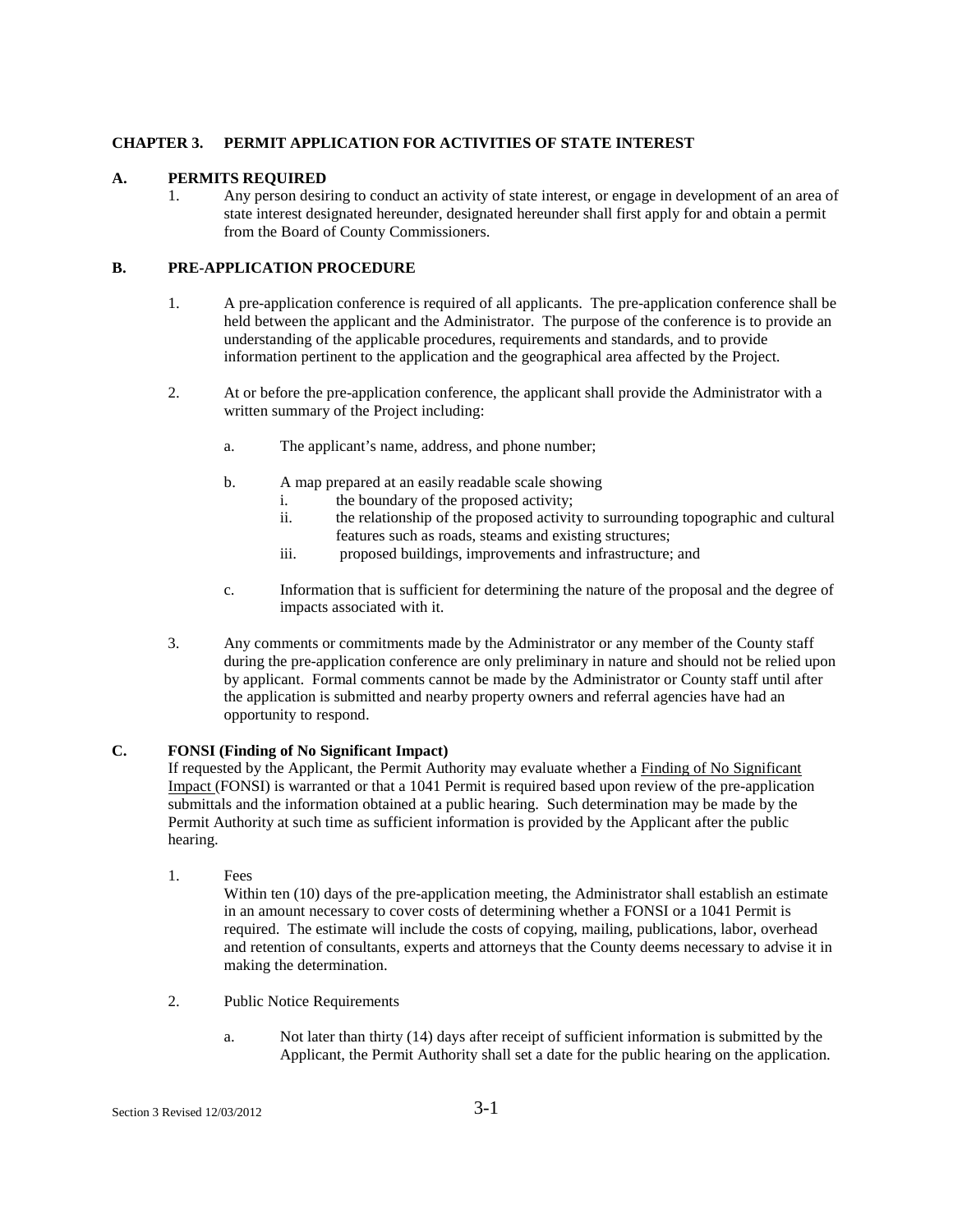- b. The Administrator shall publish a notice of the date, time and place for the Permit Authority hearing. Such notice shall be published once in the County legal newspaper, not less than thirty (30) days or more than sixty (60) days before the date set for the hearing.
- c. No less than seven (7) days before the hearing before the Permit Authority, the Administrator shall prepare a staff report that summarizes the request and comments from review agencies, if any, and public comment, if any, and that identifies whether a FONSI should be issued as per #3 below. A copy of the staff report shall be provided upon completion to the applicant.
- 3. FONSI

The Permit Authority may determine that a FONSI should be issued if the construction or operation of the Project, without mitigation, in it's proposed location is unlikely to have any significant adverse impact to the County in consideration of the Permit Application Approval Criteria found in Chapter 4 and the other chapters relating to additional provisions for specific Matters of State Interest of these Regulations. If the Permit Authority makes a FONSI, the applicant does not need to submit a 1041 Permit application.

4. 1041 Permit Required If the Permit Authority determines that a FONSI is not appropriate based upon review of the preapplication submittals and the information obtained at the hearing, then the applicant must obtain a 1041 Permit.

# **D. APPLICATION FEE**

- 1. Within ten (10) business days after the pre-application conference, the Administrator shall establish an estimate of the amount necessary to cover costs of reviewing and processing the application, including the costs of copying, mailings, publications, labor, overhead and retention of consultants, experts and attorneys that the County deems necessary to advise it on the application.
- 2. Once the estimate is established, the Administrator shall notify the Applicant and the Permit Authority in writing of the fee and its amount. Until the fee is paid, the application shall be incomplete and shall not be further processed.
- 3. The amount of the fee determined under Section D.1 hereof may be increased at any time if it is determined by the Administrator that the fee is not sufficient to cover all costs associated with the application. If the Administrator so determines, s/he shall notify the applicant in writing of the amount of the increase. Not later than ten (10) days following the notice, the applicant shall pay the amount of the increase. If the increase is not timely paid, the application shall be deemed withdrawn by the applicant.
- 4. The Permit Authority may in its sole discretion waive all or a portion of the fees if the applicant demonstrates a special need or such waiver of fees is found to be in the best interests of the citizens of Clear Creek County.

# **E. APPLICATION**

- 1. An application for a Permit shall be submitted to the Administrator.
- 2. An application for a Permit shall not be accepted unless it is complete and is in form and content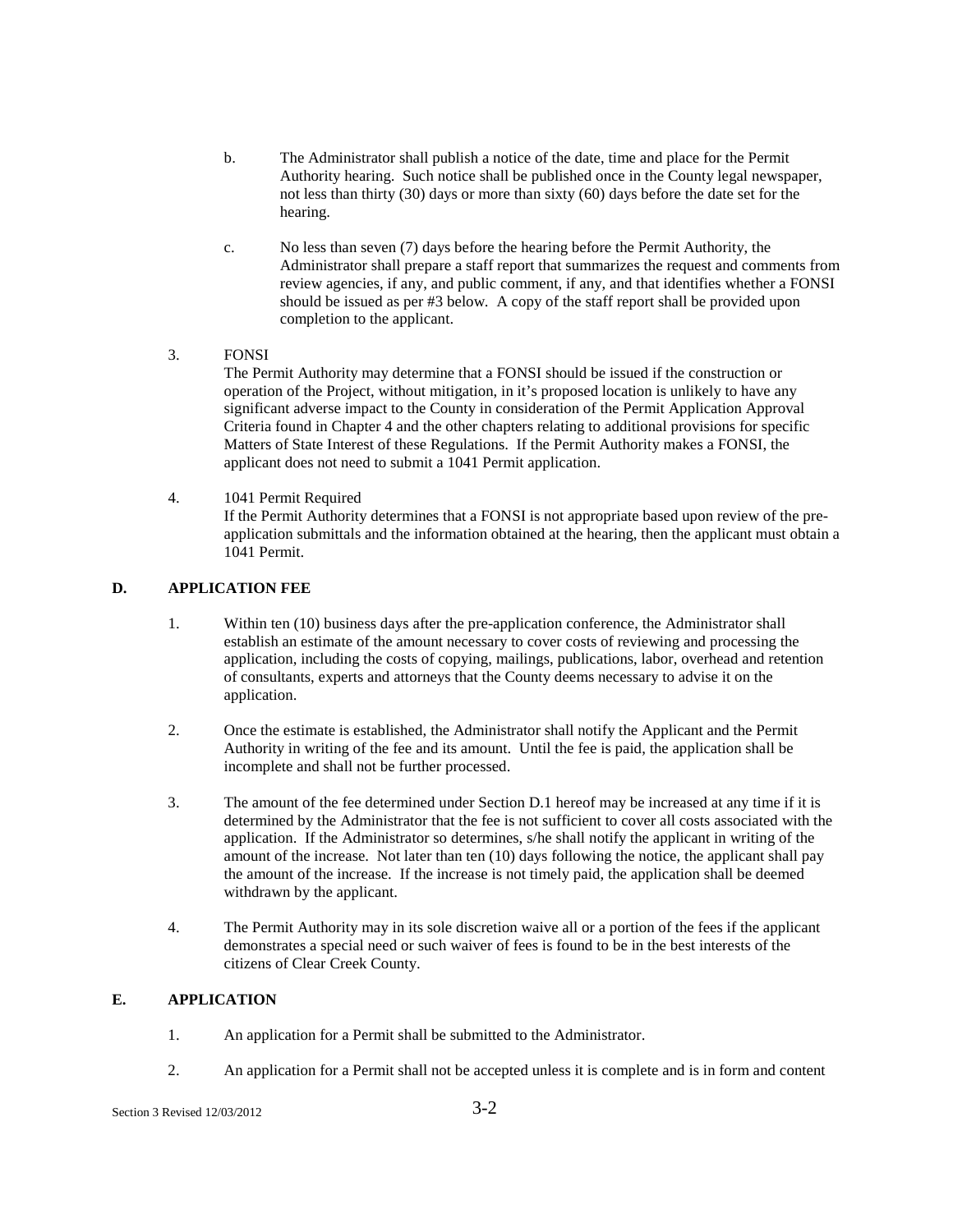as required by state law and these Regulations, and the appropriate fees have been paid. If the application is determined incomplete by the Administrator, the Administrator shall specify what additional information is required. When a submitted application is determined to be complete, the Administrator shall note upon the application the date it is considered complete.

3. The Administrator shall determine the number of copies of the application required, and the applicant shall provide such copies before the application is formally scheduled for hearing.

# **F. APPLICATION SUBMITTAL REQUIREMENTS**

The Administrator may waive one or more of the submittal requirements when the submittal information would not be relevant to whether the Project complies with the Permit Application Approval Criteria. Additional materials may be required under chapters applicable to a particular type of Project.

- 1. Application:
	- a. The application must include an application form designating any persons authorized to act as agent for the applicant in connection with the application, exhibit the applicant's signature, and supply all required information. The form shall be accompanied by all fees, maps, plans, and reports required by these Regulations.
	- b. The signature on an application form evidences the applicant's approval of and concurrence with all statements and commitments contained in the application.
	- c. The application shall provide a written description of the development or activity, including any capital improvements plan, facilities plan, or other planning document which the applicant has prepared for its use, covering at a minimum a period of five years from the date of application.
- 2. Information describing the applicant.
	- a. The names, addresses, telephone, email address and fax number, organizational form, and business of the applicant and, if different, the owner of the Project.
	- b. The names, addresses and qualifications, including those areas of expertise and experience with projects directly related or similar to that proposed in the application, of individuals who are or will be responsible for constructing and operating the Project.
	- c. Authorization of the application by the Project owner, if different than the applicant.
	- d. Documentation of the applicant's financial and technical capability to develop and operate the Project, including a description of the applicant's experience developing and operating similar projects.
	- e. Written qualifications of report preparers.
- 3. Information describing the Project (*Site Selection of Arterial Highways and Interchanges and Collector Highways may skip this section*).
	- a. Plans and specifications of the Project in sufficient detail to evaluate the application against the Permit Application Approval Criteria.
	- b. Descriptions of alternatives to the Project considered by the applicant.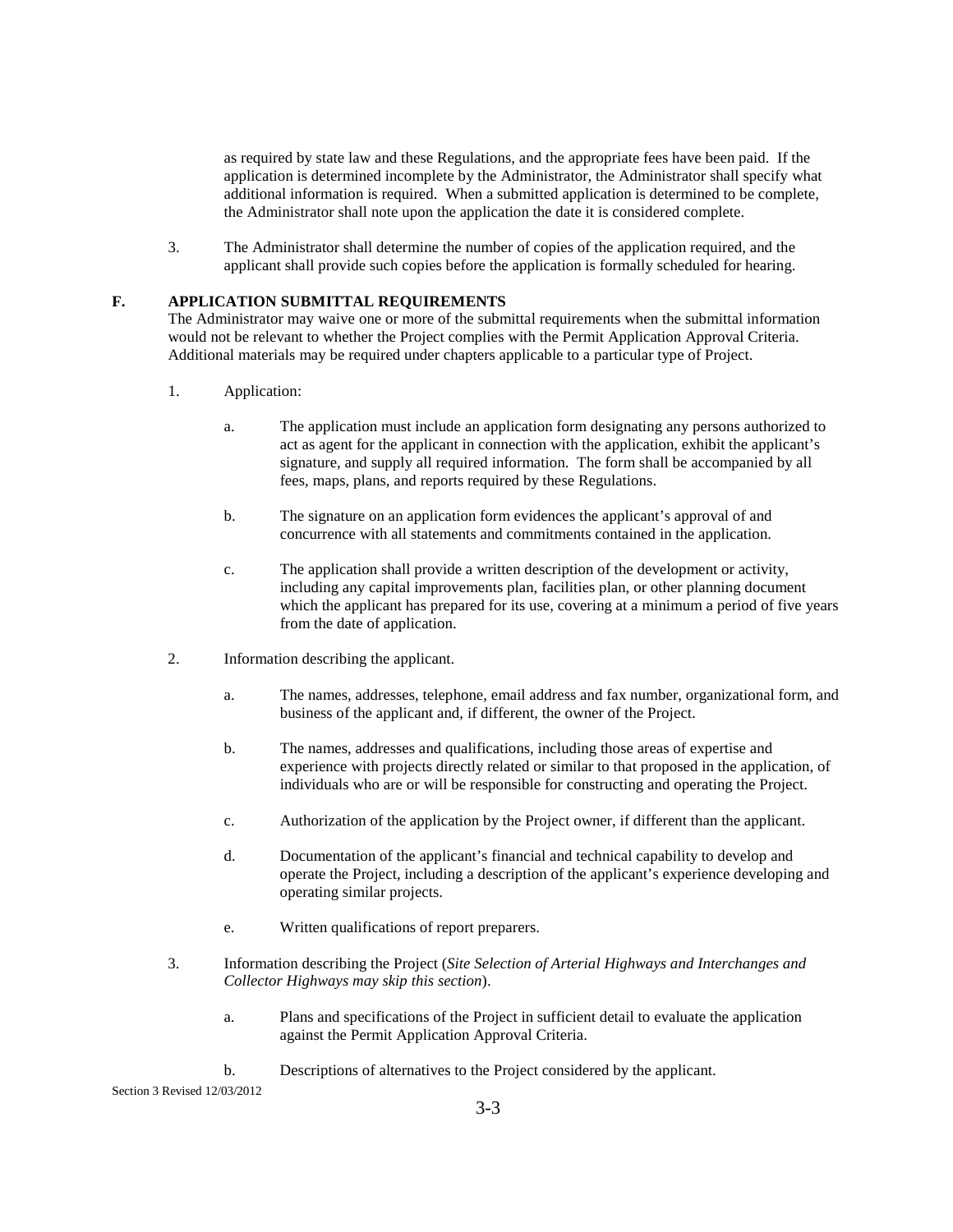- c. Schedules for designing, permitting (including federal, state, or other local permitting), constructing and operating the Project, including the estimated life of the Project.
- d. The need for the Project, including a discussion of alternatives to the Project that were considered and rejected; existing/proposed facilities that perform the same or related function; and population projections or growth trends that form the basis of demand projections justifying the Project.
- e. Description of all conservation techniques to be used in the construction and operation of the Project.
- f. List of adjacent property owners within 300 feet of the project and their mailing addresses (See Chapter  $10(A)(1)(a)$  for additional requirements).
- 4. Property rights, other permits and approvals.
	- a. A list of all other federal, state and local permits and approvals that will be required for the Project, together with any proposal for coordinating these approvals with the County permitting process. Include copies of all permits or approvals that have been obtained, and copies of applications for all such permits or approvals that have been applied for but not yet obtained at time of this permit application.
	- b. Copies of all official federal and state consultation correspondence prepared for the Project; a description of all mitigation required by federal, state and local authorities; and copies of any draft or final environmental assessments or impact statements required for the Project.
	- c. Description of the water to be used by the Project and alternatives, including: the source, amount and quality of such water; the applicant's right to use the water, including adjudicated decrees and applications for decrees; proposed points of diversion and changes in the points of diversion; and the existing uses of the water. If an augmentation plan for the Project has been decreed or an application for such plan has been filed in the court, the applicant must submit a copy of that plan or application.
	- d. The planned access to the project site and the means the applicant intends to use to obtain a legal right to utilize such access, including copies of any access or right-of-way agreements which have been entered into by the date of the application for such access.
	- e. The names and addresses of persons or entities with an interest in any real property proposed to be physically disturbed or crossed by the activity or development which is the subject of the application, excluding mineral interests but including those holding mortgages, judgments, liens, easements, contract rights, rights-of-way, reservations, exceptions or other encumbrances, at least to the extent shown in the records of the County Clerk and Recorder or of which applicant has actual knowledge.
	- f. If the application anticipates new surface development, it shall include written certification of compliance with the provisions of Article 65.5. of Title 24, CRS, that require examination of public records to determine the existence and identity of owners and lessees of severed mineral interests in the property covered by the application. The application shall inform the County of the results of such examination. If such examination reveals the existence of any such owners or lessees, the application shall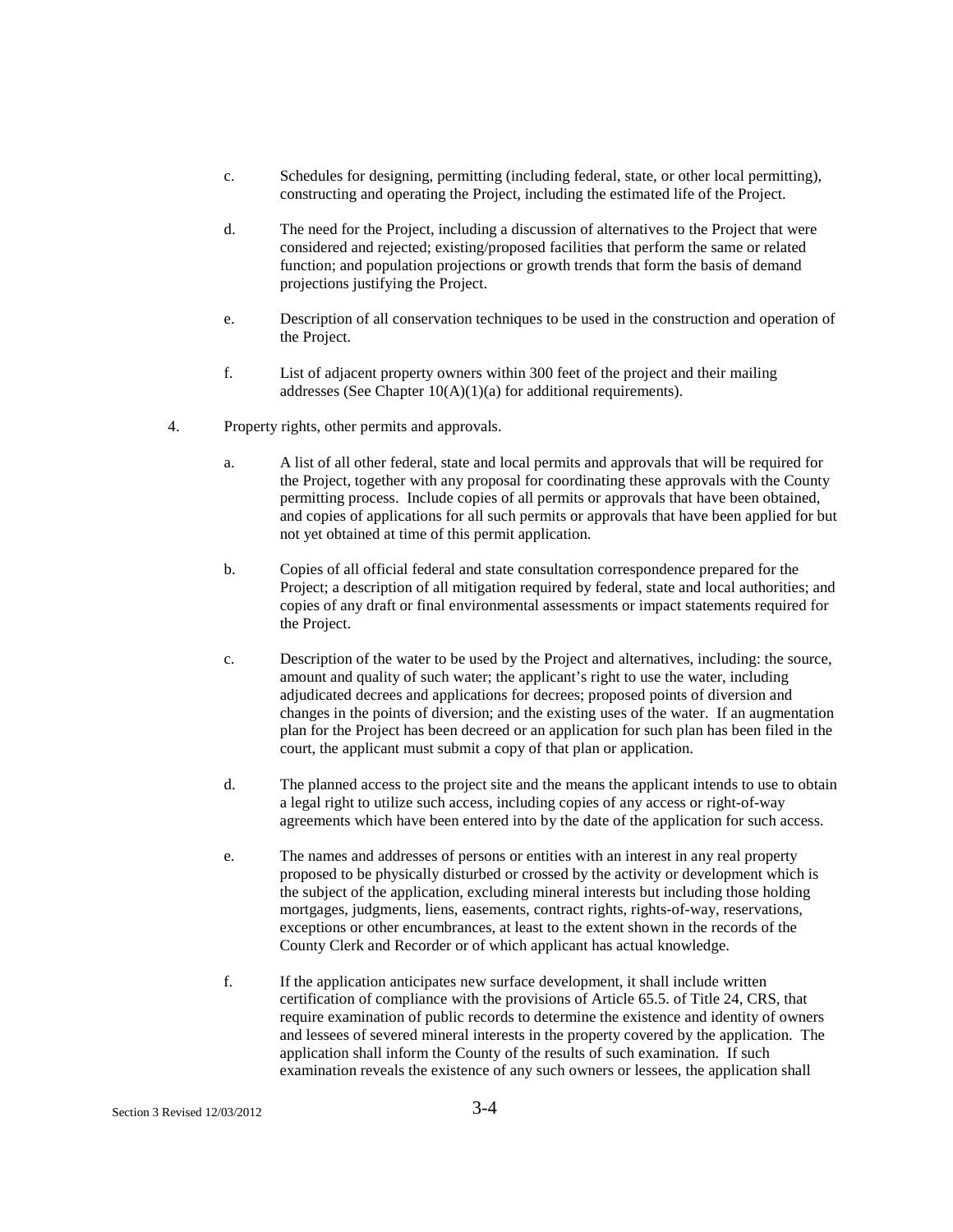include a complete list of the names and addresses of such persons and describe the severed mineral interests owned or leased by each. Public hearing on the application will not be held unless the applicant furnishes the County with signed certification confirming that the applicant has, at least thirty (30) days before the public hearing, transmitted to the Administrator and to the affected mineral estate owners and lessees the notices required by Article 65.5 of Title 24, CRS.

- 5. Description of the technical and financial feasibility of the Project (*Site Selection of Arterial Highways and Interchanges and Collector Highways may skip this section*).
	- a. The estimated construction costs and period of construction for each development component and the total mitigation costs for the Project.
	- b. Revenues and operating expenses for the Project.
	- c. The amount of any proposed debt and the method and estimated cost of debt service.
	- d. Details of any contract or agreement for revenues or services in connection with the Project.
	- e. Description of the persons or entity(ies) who will pay for or use the Project and/or services produced by the development and those who will benefit from any and all revenues generated by it.
- 6. Description of Decommissioning Description of decommissioning and site reclamation, and cost estimate, including,
	- a. Identify all properties to be reclaimed in whole or in part.
	- b. Estimated costs of material removal, at surface and above and below ground to a depth of 18 inches.
	- c. Estimated costs of road repair, regrading, and revegetation.
	- d. Provide an estimate of time that decommissioning and reclamation will take.
- 7. Socioeconomic impacts

A comprehensive socioeconomic impact analysis that addresses the manner in which the applicant will comply with the relevant Permit Application Approval Criteria. The impact analysis shall be limited to the impact area and shall include the following information:

- a. Land Use
	- i. A map and description of existing land uses and zoning within and adjacent to the impact area.
	- ii. Description of provisions from local land use plans that are applicable to the Project and an assessment of whether the Project will comply with those provisions.
	- iii. Description how the Project will utilize existing easements or rights-of-way for any associated transmission, distribution or collector networks.
	- iv. Description of the agricultural productivity capability of the land affected by the proposal.
	- v. Description of impacts to and mitigation with respect to public lands.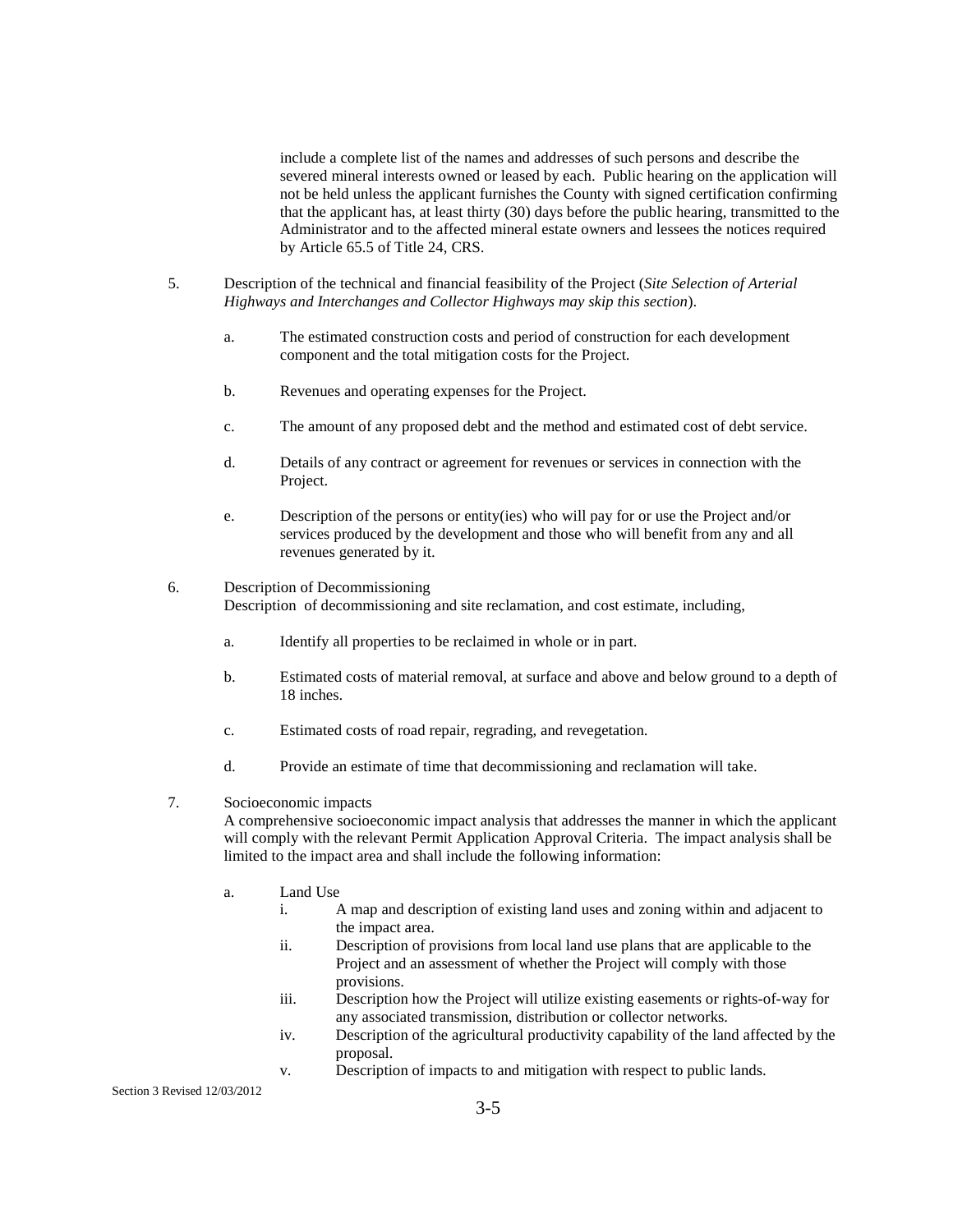- vi. Description of impacts and net effect that the Project would have on land use patterns.
- b. Local Government Services
	- i. Description of existing capacity of and demand for local government services including but not limited to transportation, roads/ highways, mass transit, trails, schools, water and wastewater treatment, water supply, emergency services, health services, infrastructure, and other services necessary to accommodate development within Clear Creek County.
	- ii. Description of the impacts and net effect of the Project to the capability of local governments that are affected by the Project to provide services.
- c. Housing
	- i. Description of existing seasonal and permanent housing including number, condition and cost of dwelling units.
	- ii. Description of the impact and net effect of the Project on housing during construction and operation stages of the Project.
- d. Financial Burden on County Residents
	- i. Description of the existing tax burden and fee structure for government services including but not limited to assessed valuation, mill levy, rates for water and wastewater treatment, and costs of water supply.
	- ii. Description of impacts and net effect of the Project on financial burdens of residents.
	- iii. Description of estimated county taxes and other revenue to be generated by the County resulting from the project.
- e. Local Economy
	- i. Description of the local economy including but not limited to revenues generated by the different economic sectors, and the value or productivity of different lands.
	- ii. Description of impacts and net effect of the Project on the local economy and opportunities for economic diversification.
- f. Demographic information in the impact area, including:
	- i. Estimated current population number and density;
	- ii. Total employment, occupation types, and major employer locations;
	- iii. Family incomes;
	- iv. Population projections in increments, not to exceed a ten-year increment, for fifty (50) years. Data sources such as the Denver Regional Council of Governments, the U.S. Census, and the Colorado State Demographer's office should be used.
- g. Recreational Opportunities
	- i. Description of present and potential recreational uses, including but not limited to the number of recreational visitor days for different recreational uses ands the revenue generated by types of recreational uses.
	- ii. Map depicting the location of recreational uses such as fishery stream segments, access points to recreational resources, hiking and biking trails, and wilderness areas.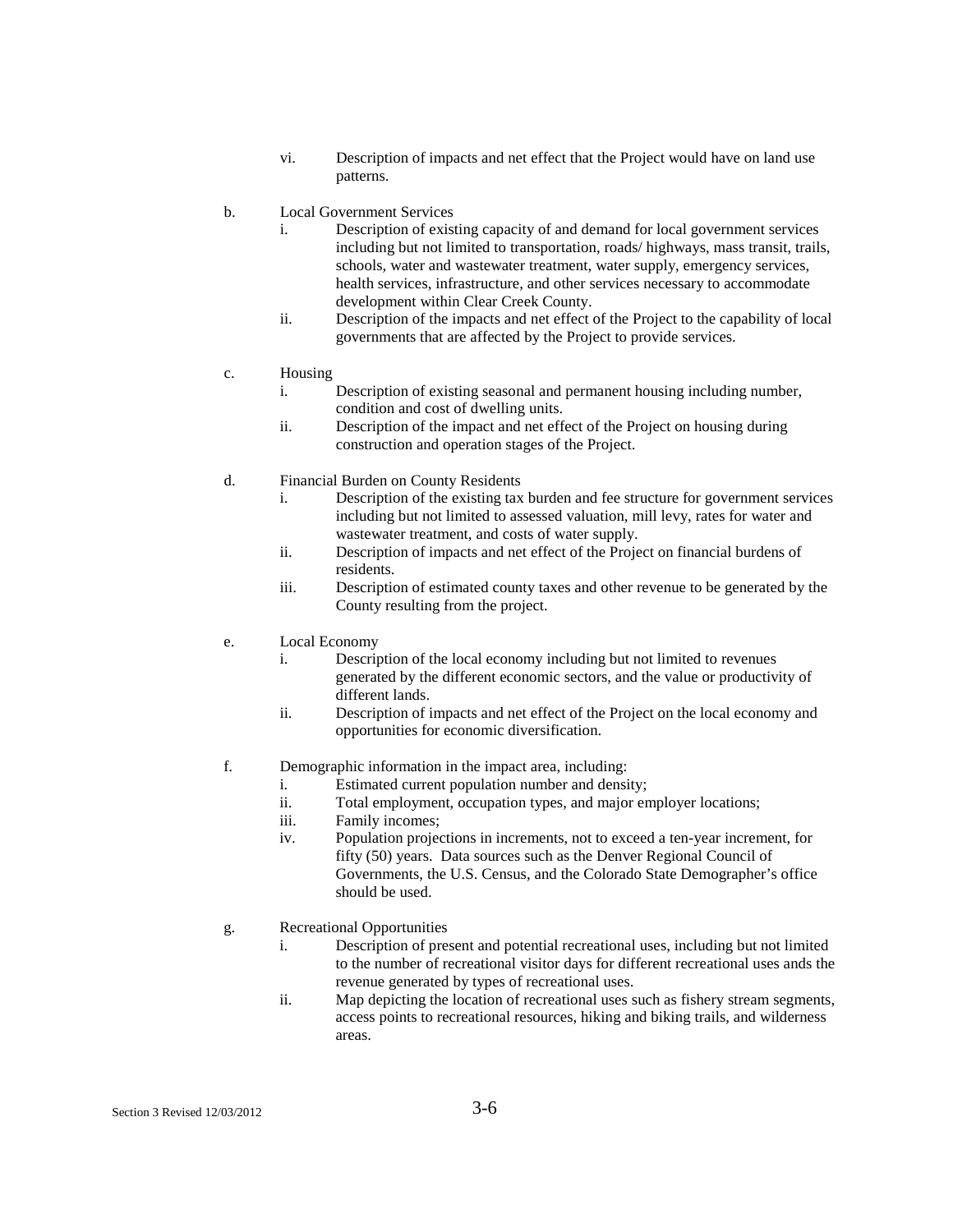- iii. Description of the impacts and net effect of the Project on present and potential recreational opportunities and revenues to the local economy derived from those uses.
- h. Areas of Paleontological, Historic or Archaeological Importance
	- i. Map and/or description of all sites of paleontological, historic or archaeological interest.
	- ii. Provide a state historical site survey form completed by a qualified professional acceptable to the State Historic Preservation Officer for all cultural resources affected by the Project.
	- iii. Describe the mitigation to be undertaken to preserve designated resources that may be impacted.
	- iv. Provide plans and procedures for notification to the State Historical Society, State Archaeologist, and to applicable local historical societies/organizations upon discovery of historical or archaeological resources during the implementation of the Project.
	- v. Description of the impacts and net effect of the Project on sites of paleontological, historic or archaeological interest.
- i. Nuisance

 Description of noise, glare, dust, fumes, vibration, and odor levels caused by the Project (See additional requirements in Chapter 9(A)(10)).

8. Environmental Impacts

Description of the existing natural environment and an analysis of the impacts of the Project to the natural environment. Descriptions in this section shall be limited to the impact area, and shall include an analysis of existing conditions, supported with data, and a projection of the impacts of the Project in comparison to existing conditions. That analysis shall include a description of how the applicant will comply with the applicable Permit Application Approval Criteria.

- a. Air Quality
	- i. Description of the airsheds to be affected by the Project, including the seasonal pattern of air circulation and microclimates.
	- ii. Map and/or description of the ambient air quality and state air quality standards of the airsheds to be affected by the Project, including particulate matter and aerosols, oxides, hydrocarbons, oxidants, and other chemicals, temperature effects and atmospheric interactions.
	- iii. Descriptions of the impacts and net effect that the Project would have on air quality during both construction and operation, and under both average and worst case conditions. (See additional requirements in Chapter  $9(A)(11)$ )
- b. Visual Quality
	- i. Map and/or description of ground cover and vegetation, forest canopies, waterfalls and streams and other natural features.
	- ii. Description of viewsheds, scenic vistas, unique landscapes or land formations.
	- iii. Description of any significant deterioration of existing natural aesthetics,
	- creation of visual blight which may arise from the Project.
	- iv. Identify and describe any structures (including structure design and materials), excavations and embankments that may be visible from off-site.
	- v. Descriptions of the impacts and net effect that the Project would have on visual quality.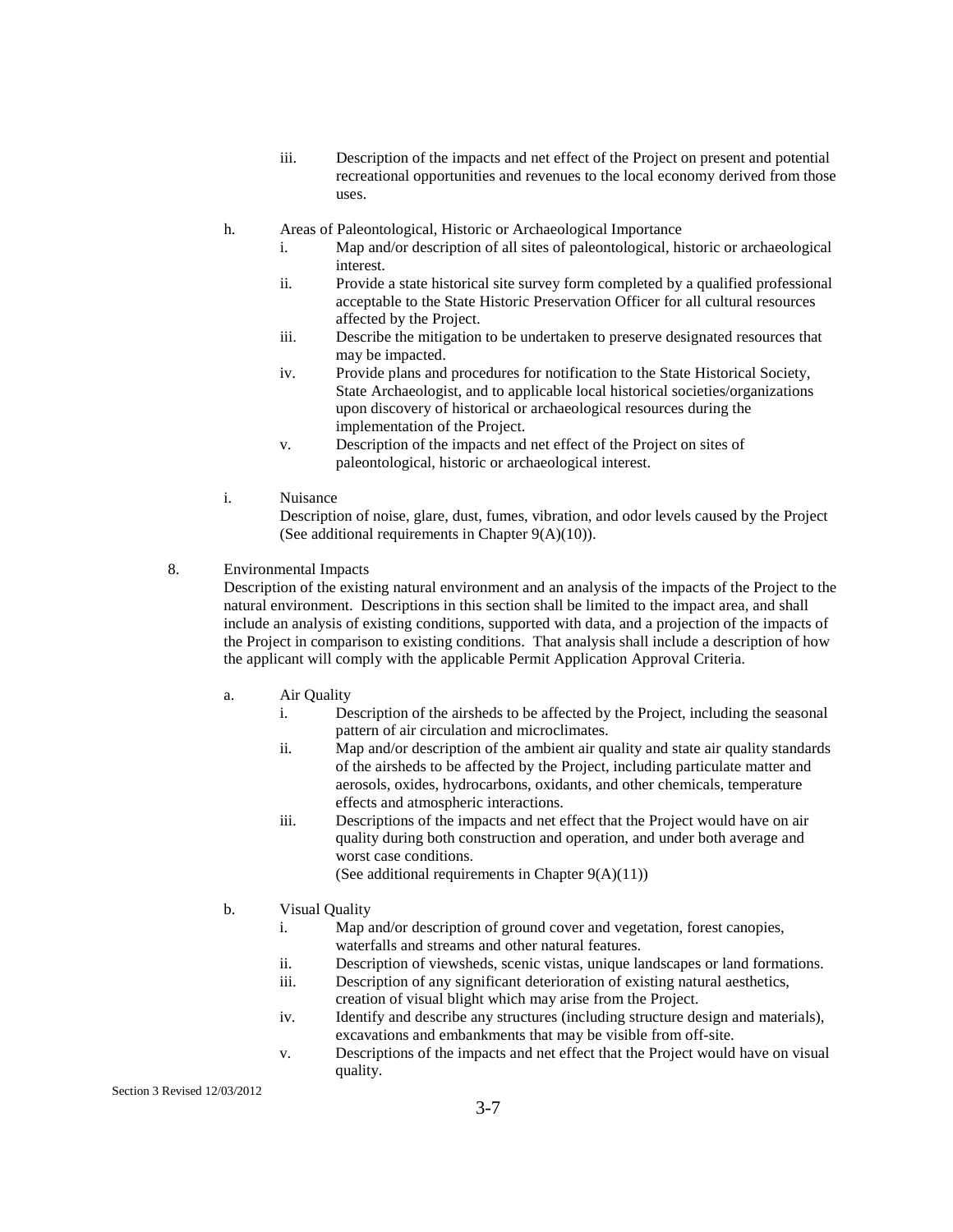- vi. Visual simulations of how the completed project will look from significant locations such as populated locations, designated scenic byways, historic districts and national historic landmarks.
- c. Surface Water Quality
	- i. Map and/or description of all surface waters to be affected by the Project, including:
		- (a) Description of provisions of the applicable regional water quality management plan that applies to the Project and assessment of whether the Project would comply with those provisions.
	- ii. Existing data monitoring sources.
	- iii. Descriptions of the immediate and long-term impact and net effects that the Project would have on the quantity and quality of surface water under both average and worst case conditions.
- d. Groundwater Quality
	- i. Map and/or description of all groundwater, including any aquifers. At a minimum, the description should include:
		- (a) Seasonal water levels in each subdivision of the aquifer affected by the Project.
		- (b) Artesian pressure in aquifers.
		- © Groundwater flow directions and levels.
		- (d) Existing aquifer recharge rates and methodology used to calculate recharge to the aquifer from any recharge sources.
		- (e) For aquifers to be used as part of a water storage system, methodology and results of tests used to determine the ability of aquifer to impound groundwater and aquifer storage capacity.
		- (f) Seepage losses expected at any subsurface dam and at stream-aquifer interfaces and methodology used to calculate seepage losses in the affected streams, including description and location of measuring devices.
		- (g) Existing groundwater quality and classification.
		- (h) Location of all water wells and their uses.
- e. Water Quantity
	- i. Map and/or description of existing stream flows and reservoir levels.
	- ii. Map and/or description of existing Colorado Water Conservation Board held minimum stream flows.
	- iii. Descriptions of the impacts and net effect that the Project would have on water quantity.
	- iv. Statement of methods for efficient utilization of water to be employed in the Project (see Chapter 7(A)(1) for Municipal and Industrial Water Projects).
- f. Floodplains, Wetlands and Riparian Areas
	- i. Map and/or description of all floodplains, wetlands, and riparian areas to be affected by the Project, including a description of the types of wetlands, species composition, and biomass.
	- ii. Description of the source of water interacting with the surface systems to create each wetland (i.e., side-slope runoff, over-bank flooding, groundwater seepage, etc.).
	- iii. Description of the impacts and net effect that the Project would have on the floodplains, wetlands and riparian areas.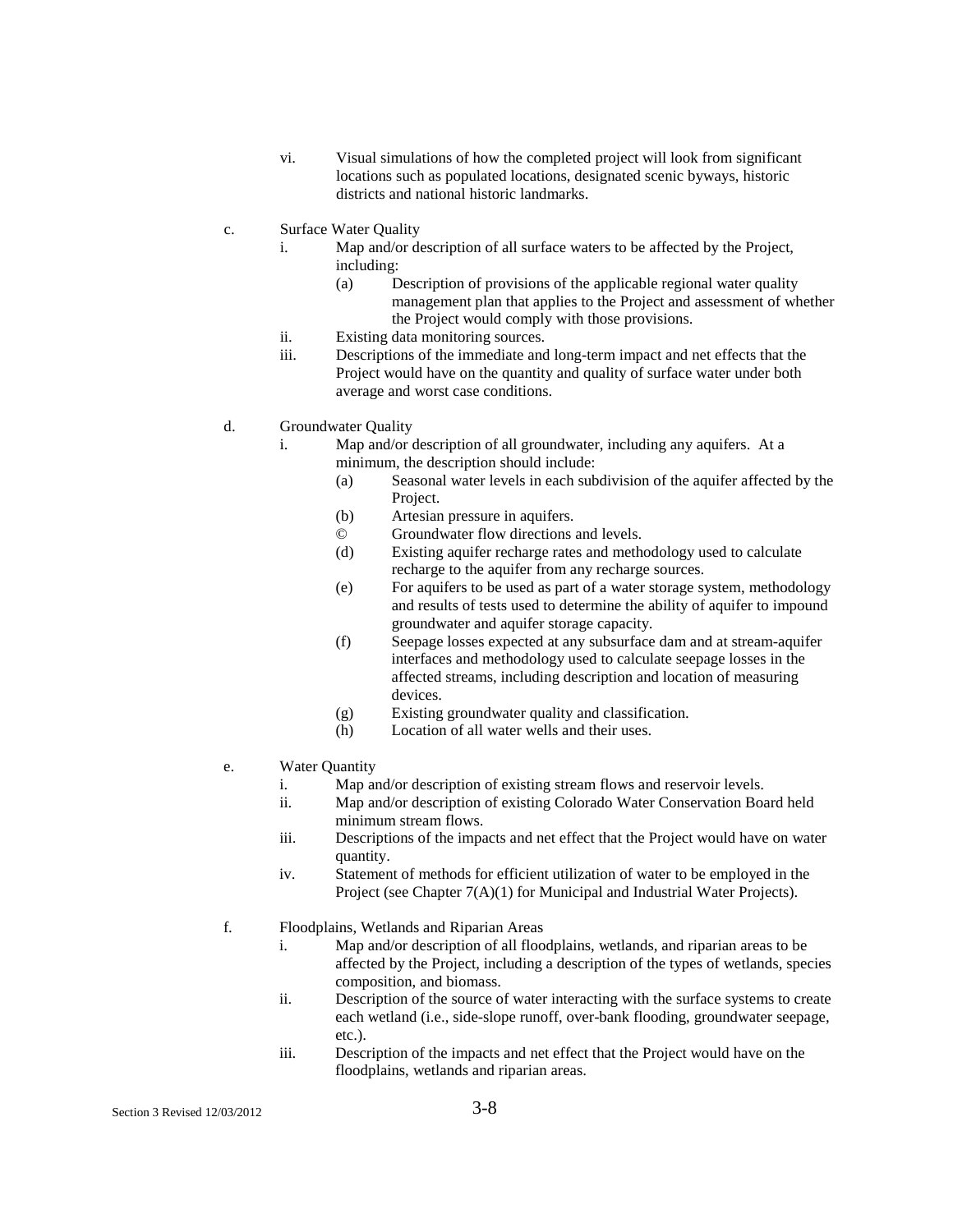- g. Terrestrial, Aquatic, and Avian Animals and Habitat
	- i. Map and/or description of terrestrial, aquatic, and avian animals including the status and relative importance of game and non-game wildlife, livestock and other animals; a description of streamflows and lake levels needed to protect the aquatic environment; description of threatened or endangered animal species and their habitat.
	- ii. Map and description of critical wildlife habitat and livestock range to be affected by the Project including migration routes, calving areas, summer and winter range, and calving/spawning beds.
	- iii. Description of the impacts and net effect that the Project would have on terrestrial and aquatic animals, habitat and food chain.
	- iv. Where appropriate, surveys for bats, raptors, and general avian use shall be conducted.
	- v. The description shall indicate whether a post construction wildlife mortality study will be conducted and, if not, justification why such a study does not need to be conducted.
- h. Terrestrial and Aquatic Plant Life
	- i. Map and/or description of terrestrial and aquatic plant life including the type and density, and threatened or endangered plant species and habitat.
	- ii. Descriptions of the impacts and net effect that the Project would have on terrestrial and aquatic plant life.
- i. Soils, Geologic Conditions and Natural Hazards
	- i. Map and/or description of soils, geologic conditions, and natural hazards, including, but not limited to, soil types, drainage areas, slopes, avalanche areas, debris fans, mud flows, rock slide areas, faults and fissures, seismic history, and wildfire hazard areas.
	- ii. Map and/or description of any flood hazard area associated with the Project. Documentation of historical flooding activity on the parcel where the activity or development will be located, and on other property affected by the Project. Detail potential, adverse impacts related to the associated flood hazard area.
	- ii. Descriptions of the impacts and net effect of the Project on soil and geologic conditions in the area.
- j. Hazardous Materials
	- i. Description of all hazardous, toxic, and explosive substances to be used, stored, transported, disturbed or produced in connection with the Project, including the type and amount of such substances, their location, and the practices and procedures to be implemented to avoid accidental release and exposure.
	- ii. Location of storage areas designated for equipment, fuel, lubricants, and chemical and waste storage with an explanation of spill containment structures.
	- iii. Describe any health and safety hazards, including exposure to hazardous materials, which may result from the Project.
- 9. Monitoring and Mitigation Plan
	- a. Description of all mitigation that is proposed to avoid, minimize or compensate for adverse impacts of the Project and to maximize positive impacts of the Project.
		- i. Describe how and when mitigation will be implemented and financed.
		- ii. Describe impacts that are unavoidable that cannot be mitigated.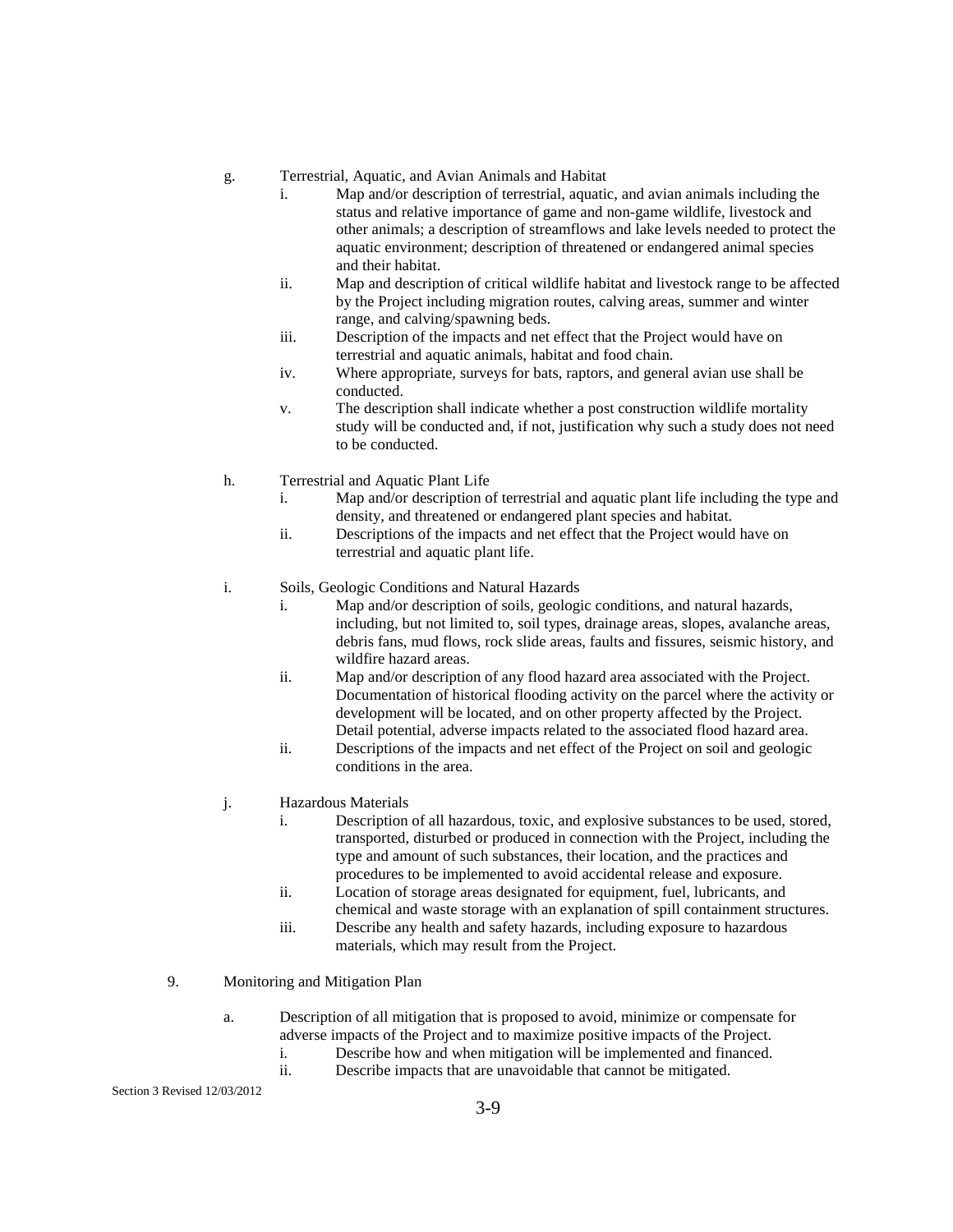- b. Description of methodology used to measure impacts of the Project and effectiveness of proposed mitigation measures.
- c. Description, location and intervals of proposed monitoring to ensure that mitigation will be effective.
- 10. Maps
	- a. The following are general requirements for any map or plan required as part of the application. Minimum requirements include:
		- i. The name of the proposed development or use and total number of acres under consideration;
		- ii. Because all maps ands plans may be used for public presentation, the map scale and size should be large enough for effective presentation and should accurately illustrate the application;
		- iii. Name, address, and telephone number of the applicant, designer, engineer, surveyor, and any other consultants assisting in the preparation;
		- iv. Date of preparation, revision box, written scale, graphic scale, and north arrow for each map.
	- b. Permit Map

 The applicant shall submit a Permit Map with the application, and a final Permit Map following approval of the Permit. The Permit Map shall constitute a part of the Permit. (Additional requirements for Site Selection and Construction of Major Facilities of a Public Utility are identified at Chapter  $10(A)(2)(b)$ .

- i. The map shall be delineated on reproducible material approved by the Administrator.
- ii. The dimensions of the map shall be thirty-six (36) inches wide by twenty-four (24) inches high.
- iii. The map shall include the legal description of the property under consideration.
- iv. The map shall include certificates for the property owner's signature (excepting linear facilities), the Board of County Commissioners and the Clerk to the Board. The required content of the certificates shall be established by the Administrator.
- v. The Permit Map shall contain a Vicinity Map.
	- (1) The exact scale of the vicinity map shall be determined at the time of the pre-application conference, taking into consideration the type and size of the Project, as well as the type and complexity of the information to be mapped.
	- (2) The vicinity map shall delineate all of the required information within a one-half-mile radius of the property (one thousand feet for linear facilities) on which the development or activity will occur.
	- (3) The following information will be shown on the vicinity map:
		- Section, township and range.
		- Scale and north arrow.
		- Outline of the perimeter of the parcel proposed for the site (for linear facilities, the proposed centerline and width of any corridor to be considered for the Project).
		- Existing land use in the impact area.
		- Locations and names of all key roads and water features (including water ditches).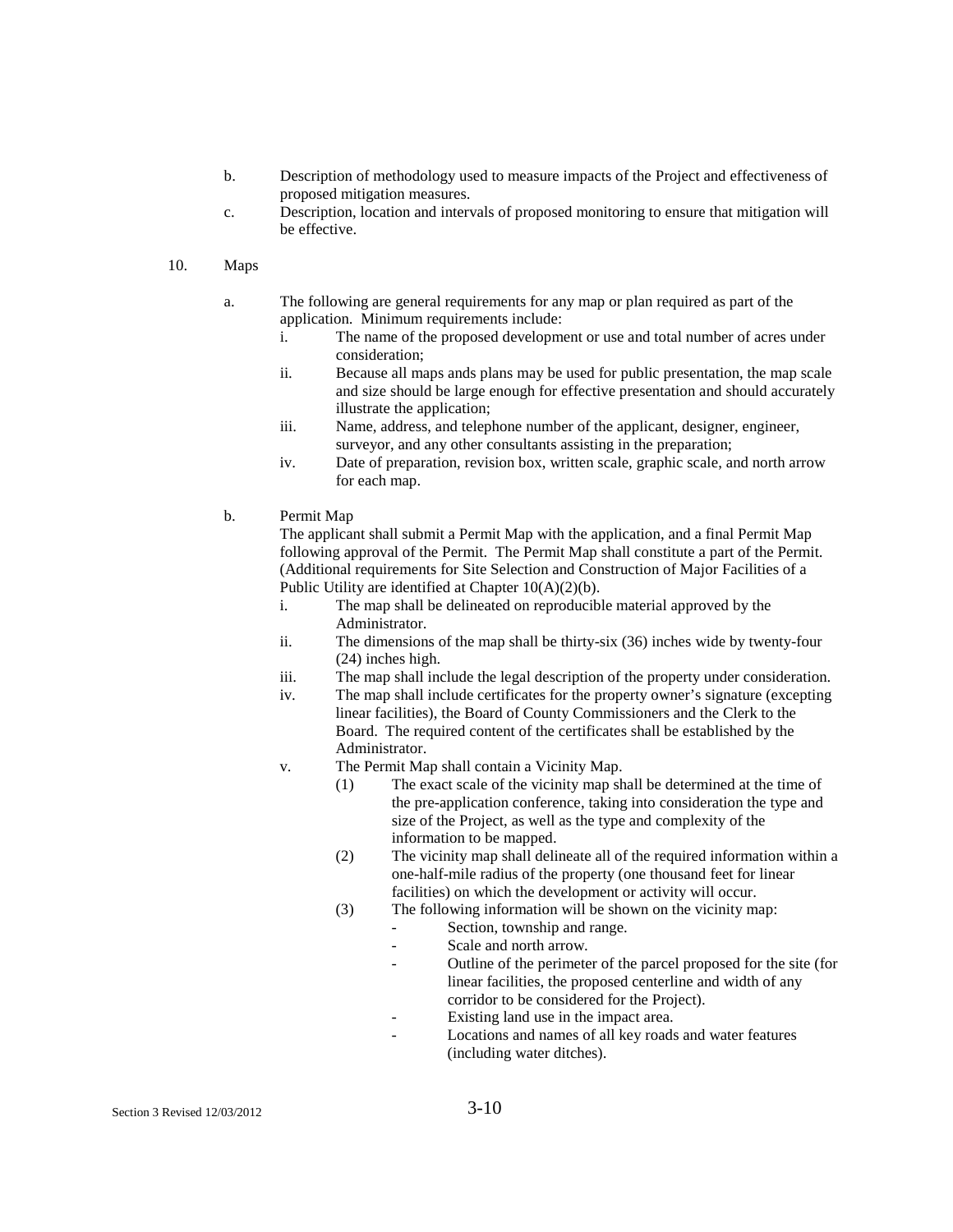- Locations of all residences within a one-half-mile radius, existing and proposed accesses to the Project, any abutting subdivision outlines and names, and the boundaries of any adjacent municipality.
- Any other relevant information within a one-half-mile distance of the perimeter of the property as may be reasonably required by the Administrator to meet the intent and purpose of these Regulations.
- vi. The Permit Map shall contain a Site Plan.
	- (1) The exact scale of the site plan shall be determined at the time of the pre-application conference, taking into consideration the type and size of the Project, as well as the type and complexity of the information to be mapped.
	- (2) The Site Plan shall outline the boundaries and identify the total acreage of the parcel being considered for the Project.
	- (3) The Site Plan shall include the location and identification of all of the following items which are presently existing within a two-hundred-foot radius of the boundaries of the Project area as well as within the area itself; it shall also include the proposed features and structures of the Project:
		- All public rights-of-way of record, including names.
		- All existing and proposed structures, utilities, earthwork and site modification including electrical lines, facilities and other types of existing and proposed utility infrastructure, above and below ground.
		- All utility easements or rights-of-way for telephone, gas, electric, water and sewer lines.
		- Water ditches.
		- Adjacent property lines and respective owners' names (may be shown on vicinity map instead).
		- All hydrographic features including streams, rivers, ponds, and reservoirs (including names).
		- Topography at two-foot contour intervals or at intervals as determined appropriate by the Administrator. (Linear facilities shall include appropriate topographic data derived from USGS maps or an equivalent database.)
		- Location of areas of moderate or severe soil limitations as defined by the Natural Resources Conservation Service or by a soil survey and study prepared by a soils engineer or scientist for the uses and associated structures proposed for the parcel.
		- Location and design of storm water management devices or structures.
		- Complete traffic circulation and parking plan showing locations and sizes.
		- Location, amount, size and type of any proposed landscaping, fencing, walls, berms or other screening.
		- Location of any natural hazard area.
		- Such additional information as may be reasonably required by the Administrator or the Permit Authority in order to determine that the application meets the Permit Application Approval Criteria.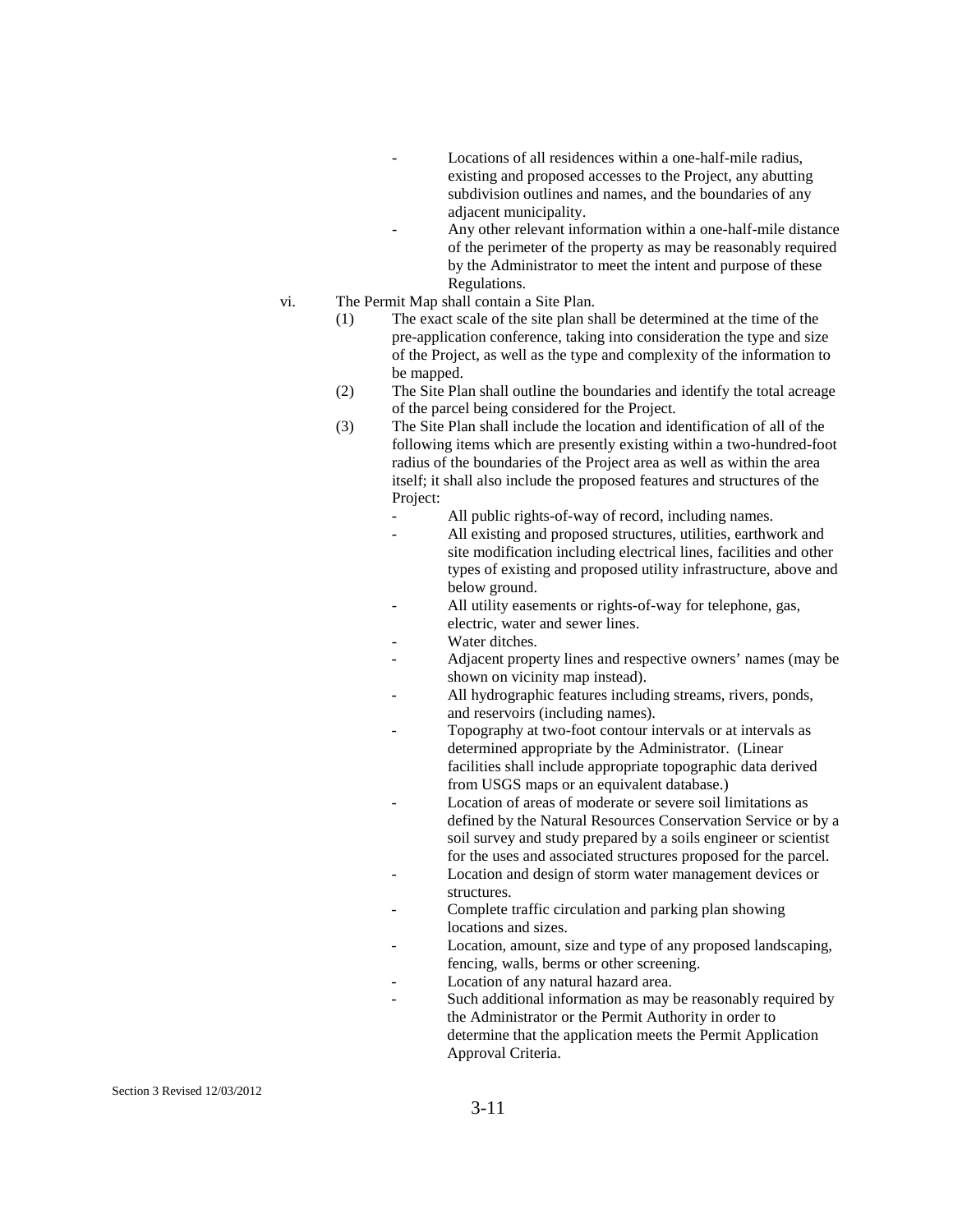- Location, grades, and dimensions of all temporary and permanent onsite roads.
	- Location of all lighting with lighting descriptions.
- Location of meteorological towers and anemometers (if applicable).
- 11. Roads/Access

Plan for ingress and egress to the project site identifying the following:

- a. A map of the access route through the County
- b. A description of the access route through the County to include:
	- i. All state, County, municipal, and/or federal (USFS or other) roads
	- ii. An inventory of existing road conditions. Identify road surface materials stating type and amount of surface cover.
- c. Dust control procedures
- d. Road maintenance schedule or program
- e. If new access routes, or improvements to existing access routes are proposed that would be under the authority of the County Roadway Design and Construction Manual, the plan shall demonstrate that such routes conform to the relevant requirements identified in the County Roadway Design and Construction Manual.
- 12. Professional Qualifications
	- a. A professional consultant may not be necessary for all applications. Only the following will require professional assistance:
		- i. Improvement plans and reports for water supply, sanitation, drainage, utilities, soils, grading, roads, structures, transportation modeling, transportation planning, transit planning, air quality planning or modeling, floods and floodplains, and other civil engineering work must be certified by a registered Colorado Professional Engineer, or other qualified professional engineer exempted from licensing requirements by state statute.
		- ii. All documents containing land survey descriptions must be certified by a registered Colorado Professional Land Surveyor, or other qualified professional surveyor exempted from licensing requirements by state statute.
		- iii. Geology reports shall be prepared by either a member of the American Institute of Professional Geologists, a member of the Association of Engineering Geologists, an individual registered as a geologist by a state, or other qualified professional geologist exempted from licensing requirements by state statute.
	- b. All documents described in the previous section submitted for review must show the formal education and relevant experience of the individual in charge of the work.
- 13. Additional Information as required by the Administrator or the Board because of issues specific to the Project.

The Administrator may request that the applicant supply additional information related to the Project if the Permit Authority will not be able to make a determination on one of the Permit Application Approval Criteria without additional information.

#### **G. AGENCY REFERRALS AND ADJACENT PROPERTY OWNERS; NOTICE OF FILING**

When a complete application is filed with the County, the Administrator shall send a copy of the complete application to and seek review comments from any local, state or federal agency that may have expertise in or an interest in impact that may be associated with the Project, including, but not limited to the agencies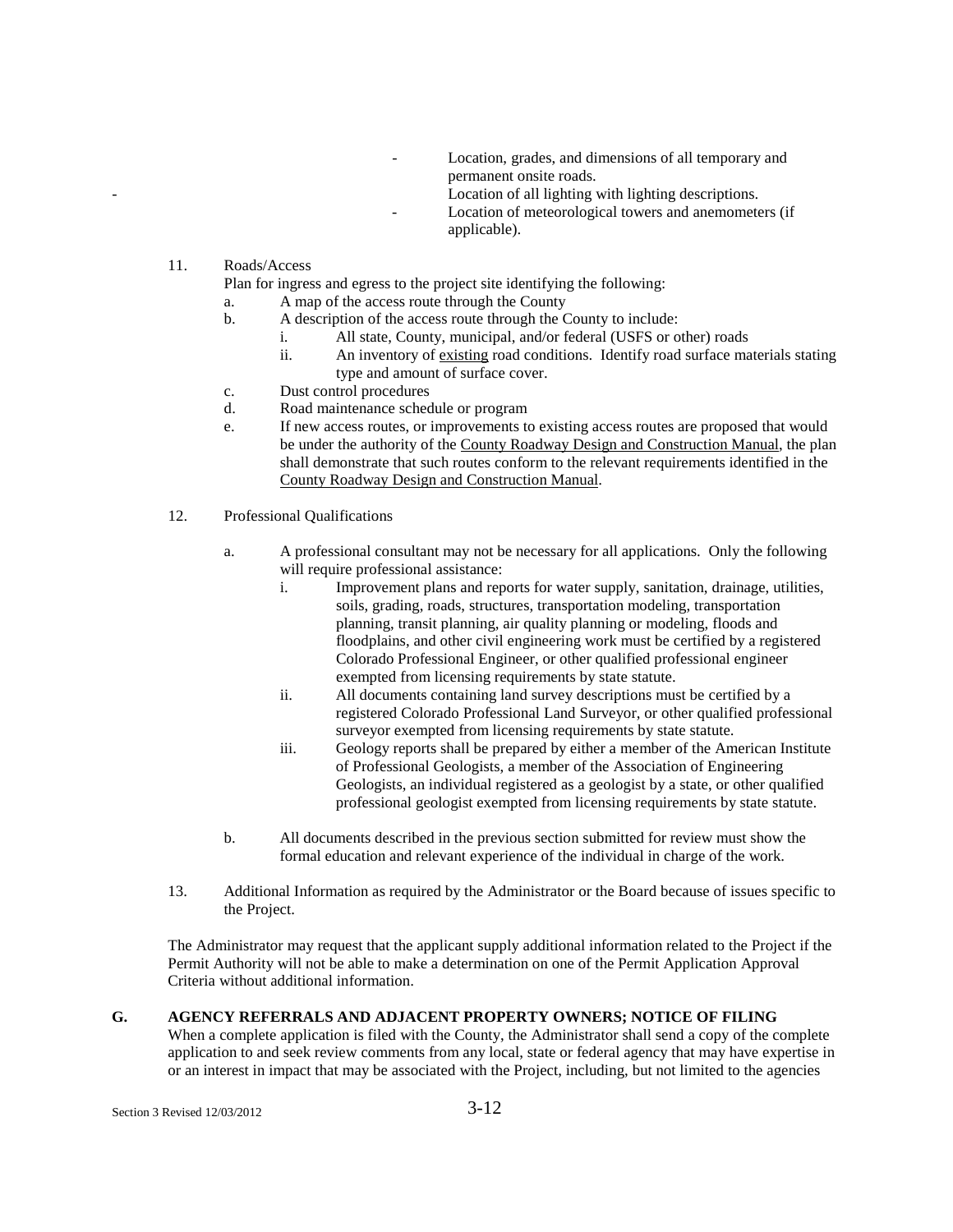listed below. Based on the specifics of the application, the Administrator may waive referrals that are not necessary to a complete review of the application, or refer the application to other agencies that he deems necessary or appropriate to a complete review of the application.

- 1. Clear Creek Fire Authority;
- 2. Clear Creek County Open Space Commission;
- 3. Colorado Geological Survey;
- 4. Colorado Public Utilities Commission;
- 5. Colorado Natural Areas Council;
- 6. Colorado Department of Public Health & Environment;
- 7. Colorado Division of Water Resources;
- 8. Colorado State Historical Society;
- 9. Colorado Division of Wildlife;
- 10. Colorado State Forest Service;
- 11. Colorado State Patrol;
- 12. Colorado Department of Transportation;<br>13. County departments:
- County departments;
- 14. Evergreen Fire Protection District;
- 15. Denver Regional Council of Governments;
- 16. Historic District Public Lands Commission;
- 17. Homeowners' associations which may be affected by the Project;
- 18. Local historic preservation agencies
- 19. Municipalities within three (3) miles of the Project area;
- 20. Natural Resources Conservation District (formerly Soil conservation Service);
- 21. Planning Commission (one copy for each member and associate member).
- 22. Special Districts which may be affected by the Project;
- 23. United States Forest Service;
- 24. Upper Clear Creek Watershed Association;<br>25. Upper Bear Creek Watershed Association.
- Upper Bear Creek Watershed Association.

Additionally, the Administrator shall send notice of the permit hearing to all adjacent property owners within 300 feet of the property for which the application is for. Additional notification to other affected property owners may be sent at the discretion of the Administrator on a case by case basis.

#### **H. NOTICE OF PERMIT HEARING**

- 1. Not later than thirty (30) days after receipt of a complete application for a Permit, the Permit Authority shall set a date for the public hearing on the application.
- 2. The Administrator shall publish a notice of the date, time and place for the Permit Authority hearing. Such notice shall be published once in the County legal newspaper, not less than thirty (30) days or more than sixty (60) days before the date set for the hearing.
- 3. No less than seven (7) days before the hearing before the Permit Authority, the Administrator shall prepare a staff report that summarizes the application and comments from review agencies, if any, and public comment, if any, and that identifies whether the permit application adequately demonstrates that the Project will comply with each of the applicable Permit Application Approval Criteria. The Administrator shall include in his report the reason why any approval criterion has not been satisfied and may recommend conditions to ensure that the Project will satisfy each criterion. A copy of the staff report shall be provided upon completion to the applicant.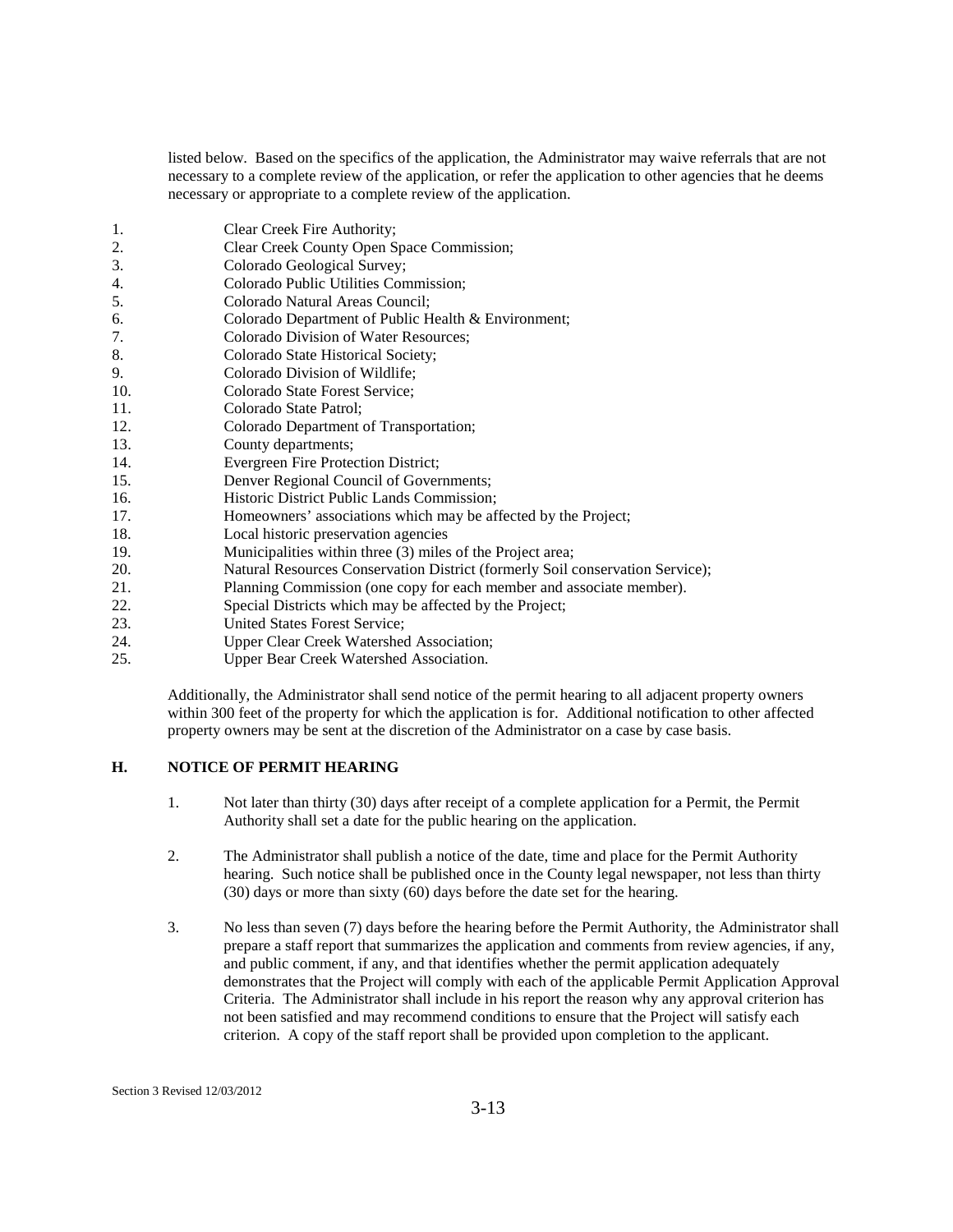# **I. CONDUCT OF PERMIT HEARING**

- 1. The Permit Authority shall conduct the hearing in a manner to afford procedural due process to the applicant and any person who opposes the issuance of the Permit.
- 2. The Permit Authority shall hear relevant testimony and receive relevant evidence and may impose reasonable time limits on presenters and witnesses.
- 3. All persons appearing as parties at the hearing shall be afforded the right of cross-examination and a reasonable opportunity to offer evidence in rebuttal.
- 4. Any person may, at his own expense, provide for the recording of the hearing and transcription thereof, provided, however, that a copy of the transcript shall be furnished free of charge to the Permit Authority and become part of the record.

# **J. APPROVAL OR DENIAL OF THE PERMIT APPLICATION BY THE PERMIT AUTHORITY**

- 1. The burden of proof shall be on the applicant to show compliance with the provisions of these Regulations.
- 2. If information presented at the hearing leads the Permit Authority to find that additional information is necessary for it to determine whether the Permit Application Approval Criteria herein have been met, the Permit Authority may continue the hearing for not more than sixty (60) days unless a longer period is agreed to by the applicant, or it may deny the Permit.
- 3. The Permit Authority may approve the application with reasonable conditions necessary to ensure compliance with the Regulations, if it determines that the applicant has proven that the Project complies with all applicable provisions of these Regulations. If the Permit Authority determines that the applicant has failed to prove that the Project complies with any applicable provision of these Regulations, the Permit Authority shall deny the Permit.
- 4. If the Permit Authority decides to approve the Permit with conditions, the Permit Authority shall make written findings that each condition is necessary to ensure that the Project will comply with the Permit Application Approval Criteria herein, and that each condition is necessitated by impacts caused by the Project.
- 5. The Administrator shall collect and preserve the following record of the public hearing:
	- a. the permit application;
	- b. The names and addresses of all persons making oral or written statements, appearing as witnesses, or offering documentary evidence;
	- c. All documentary evidence and written statements or testimony presented in support of or in opposition to the permit application;
	- d. The electronic recording of the public hearing, provided that the County is under no obligation to transcribe such recording unless paid for by the requesting party;
	- e. The written minutes of the hearing;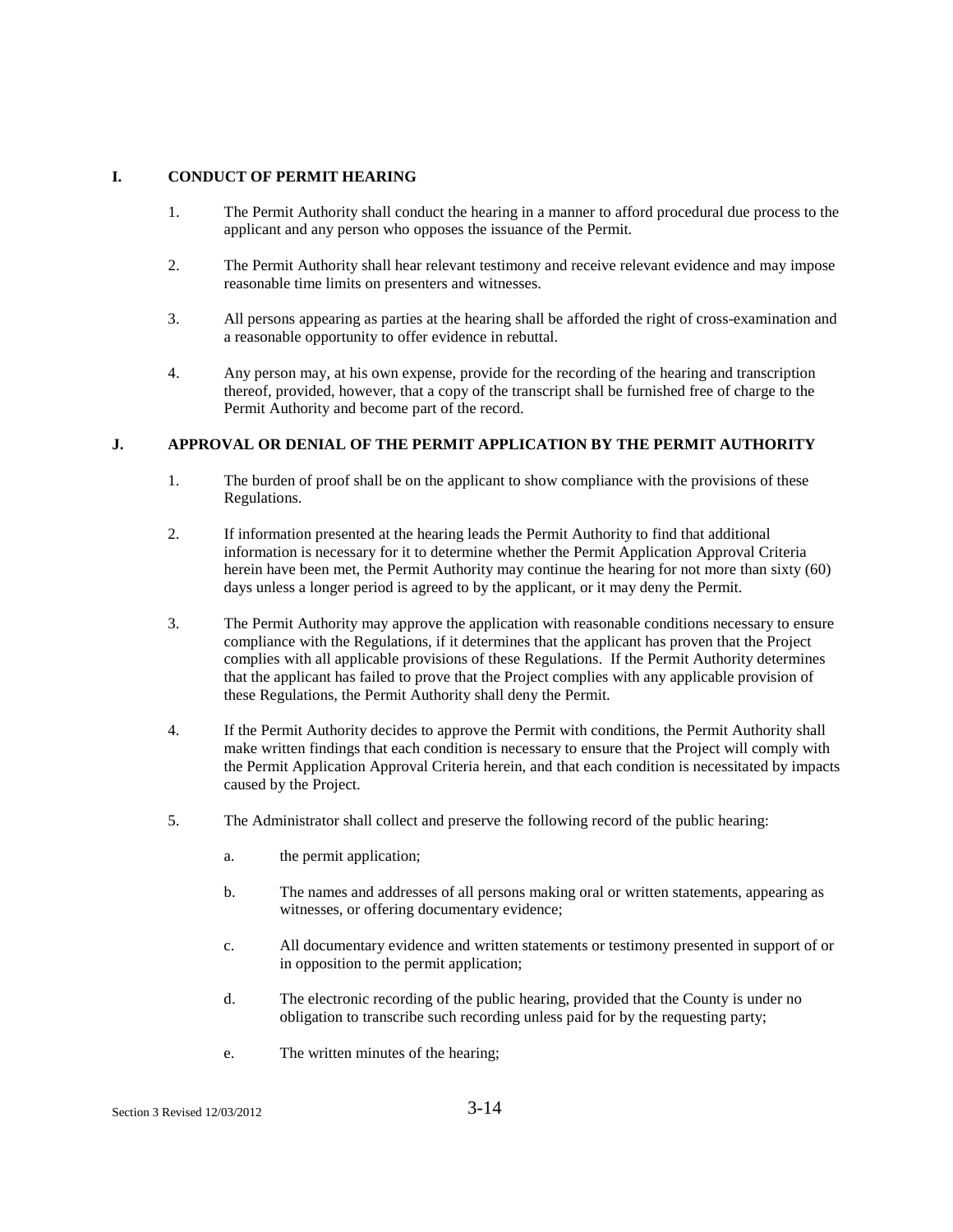- f. The resolution granting or denying the application;
- g. The Permit, if issued.
- 6. A 1041 Permit may be granted subject to obtaining necessary approval from any approving authorities and to utility acceptance of any interconnection.

# **K. ISSUANCE OF THE PERMIT**

- 1. The Permit shall be issued in writing by the Permit Authority.
- 2. The Permit may be issued for an indefinite period or for a term of years, depending on the nature of the Project.
- 3. The Permit is valid only for the construction and operation of the Project described in the application, together with conditions of approval, if any, imposed by the Permit Authority.
- 4. A copy of the Permit shall be certified by the Permit Authority and presented to the County Clerk & Recorder for recording in the same manner as any document relating to real property.
- 5. Upon reasonable notice, County officials or their designated representatives may enter land on which a 1041 Permit has been granted for the purpose of monitoring impacts related to the conditions of the Permit which may arise. Twenty-four (24) hours advance notice shall be deemed reasonable notice.

# **L. PUBLIC HEARINGS OF OTHER LAND USE MATTERS**

In cases in which the development or activity must also comply with other provisions of the County zoning or subdivision regulations, the permit hearings required by these Regulations may be held at the same time as the public hearings on such other land use matters.

# **M. PERMIT AMENDMENT**

- 1. Any material change in the construction or operation of a Project from that approved by the Permit Authority shall require a permit amendment or a new permit.
- 2. A permit amendment shall be processed like an original permit, following the regulations applicable at the time of the application for the amendment.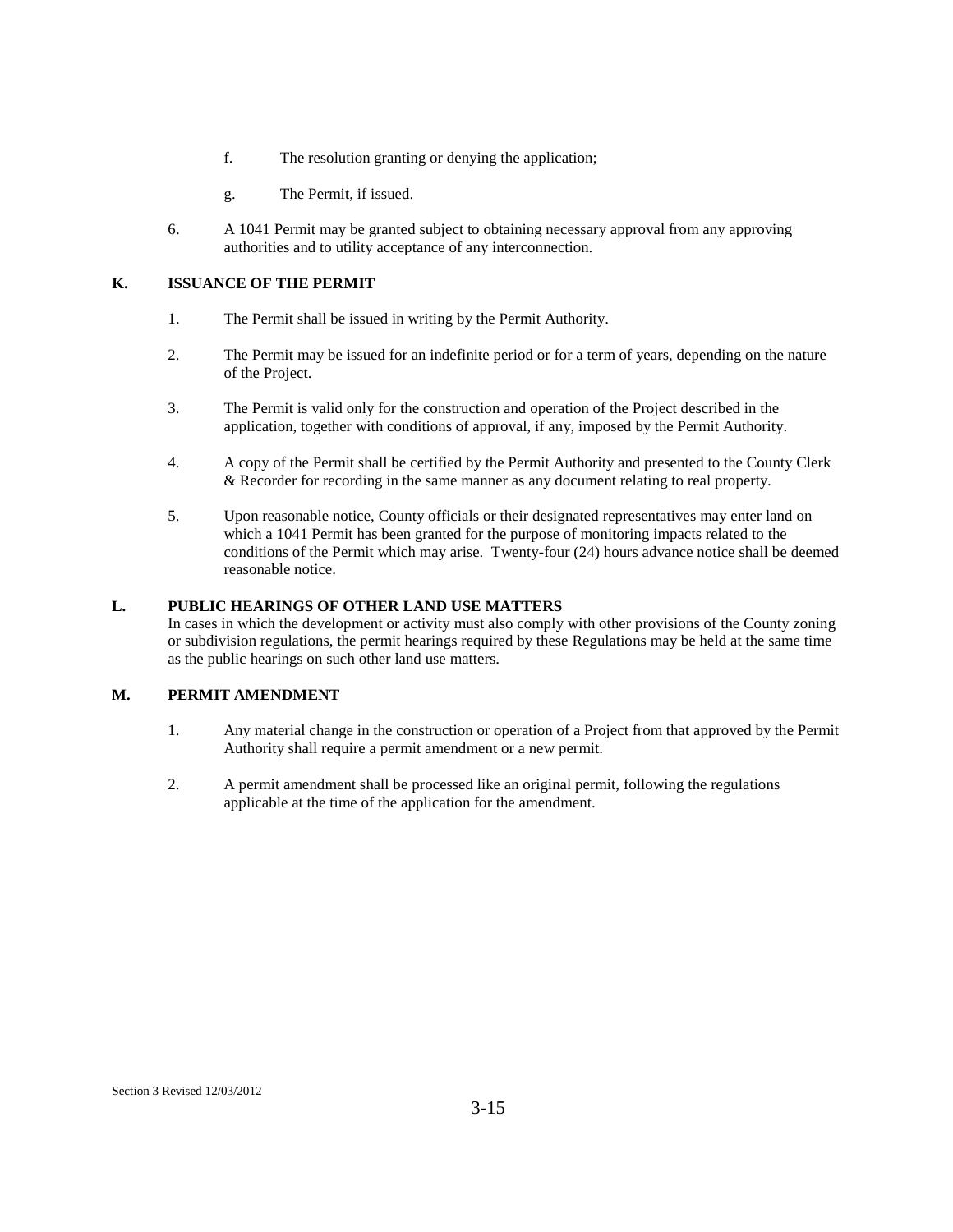# **CHAPTER 4. PERMIT APPLICATION APPROVAL CRITERIA**

# **A. PERMIT APPLICATION APPROVAL CRITERIA FOR MATTERS OF STATE INTEREST**

A Permit to conduct a designated activity of state interest or to engage in development in a designated area of state interest shall be approved if the Project complies with the following general criteria and any additional applicable criteria in chapters related to a particular Project. If the Project does not comply with any one or more of these criteria, the Permit shall be denied or approved with conditions which will ensure compliance. In determining whether the Project complies with these criteria, or if conditions should be imposed, the Permit Authority may utilize the considerations of Appendix "A".

- 1. Documentation that prior to site disturbance for the Project the applicant will have obtained all necessary property rights, permits, and approvals. The Board may, at its discretion, defer making a final decision on the application until outstanding property rights, permits, and approvals are obtained.
- 2. The applicant has the necessary expertise and financial capability to develop and operate the Project consistent with all requirements and conditions.
- 3. The Project is technically and financially feasible.
- 4. The Project will not impair property rights held by others.
- 5. The Project, or the location of the Project, will not have a significant adverse effect on the capability of local governments affected by the Project to provide services, or exceed the reasonable capacity of service delivery systems and public utilities.
- 6. The Project will not create an undue financial burden on existing or future residents of the County.
- 7. The benefits accruing to the County and its citizens from the Project outweigh the losses of any natural, agricultural, recreational, grazing, commercial or industrial resources within the County, or the losses of opportunities to develop such resources.
- 8. The Project will not significantly degrade any current or foreseeable future sector of the local economy.
- 9. The Project will not have significant adverse effect on the quality or quantity of recreational opportunities and experience.
- 10. Master Planning/Vision/Direction
	- a. The Project will not have a significant adverse effect on desired local and community land use patterns.
	- b. The Project is consistent with applicable local, regional, and state master/comprehensive plans, including, but not limited to transportation plans, the Clear Creek County Master Plan 2030, and the Intercounty Non-Motorized Routes Master Plan.

#### 11. Natural Hazards

The Project should avoid areas subject to natural hazards. Natural hazards include geologic hazards, wildfire hazards, and flood. If such hazards exist, they must be eliminated or adequately mitigated. If hazards cannot be adequately mitigated, such areas shall be reserved where development is prohibited.

12. Air Quality

The Project will not significantly degrade air quality (see Chapter  $9(B)(19)$ ) for additional

Section 4 Revised 7/14/2010 4-1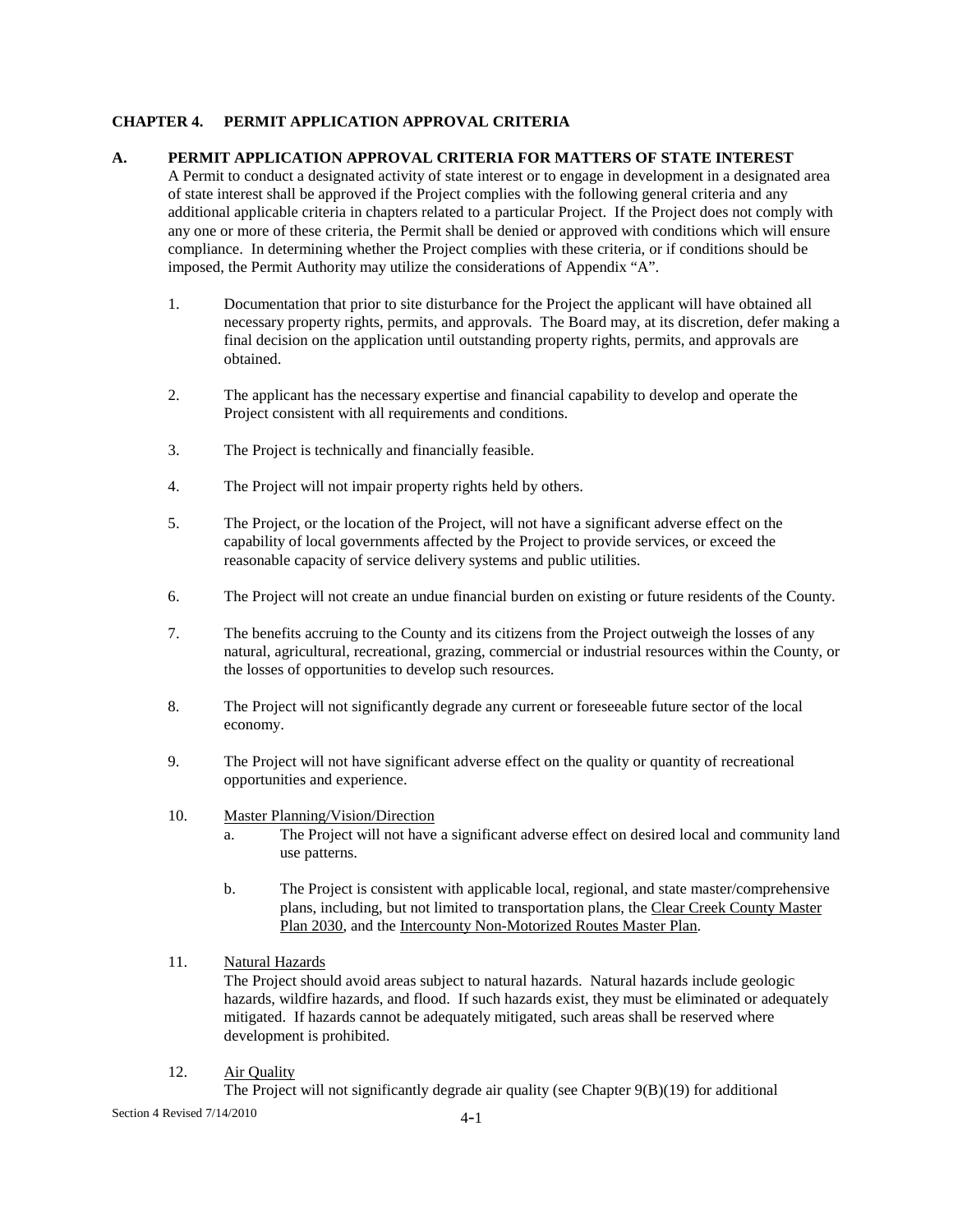standards).

- 13. Water Quality and Aquatic Life
	- a. The Project will not increase water pollution levels in violation of applicable federal, state, and local surface water and groundwater quality control standards and will result in no net loss of wetland values and functions.
	- b. The Project will not significantly degrade terrestrial or aquatic animal life or its habitats.
	- c. The Project will not significantly degrade terrestrial plant life or plant habitat.

# 14. Wildlife

The Project will avoid or mitigate significant adverse impacts on critical wildlife habitat, including breeding grounds, nesting areas, migration routes, and wintering areas. Rare and endangered species habitat protection shall also be addressed.

- 15. Cultural/Historical Resource Considerations
	- a. The Project will not significantly degrade areas of paleontological, historic or archaeological importance.
	- b. The Project will have no unmitigated significant adverse impact on cultural resources.
- 16. The Project will not significantly degrade soils or geologic conditions.
- 17. Design Standards
	- a. The planning, design and operation of the Project shall reflect principals of resource conservation, energy efficiency and recycling or reuse (see Chapter 7(B)(1) for additional standards).
	- b. The Project will not significantly degrade existing visual quality (see Chapter  $9(B)(21)$ ) for additional standards).
	- c. Exterior building design materials used in constructing buildings or structures in commercial centers shall complement the county's mountain environment or historic mining heritage. Natural materials should be used such as wood siding, native stone, masonry, or glass. Materials that complement the County's historic mining heritage are also encouraged. Variations in roof lines and in building facades are encouraged. Architectural designs shall complement and coordinate with one another, and shall create interest through varied roof lines, treatment of building facades, and use of covered walkways and entrances.

# 18. Landscaping/Erosion Control

- a. Landscaping shall demonstrate water conservation by requiring xeriscaping concepts. The use of native species should be maximized so that native species continue to dominate the County's mountain environment. Plant species that the County has determined are invasive, noxious, or otherwise a nuisance are prohibited. The impacts of site development shall be mitigated with landscape designs that will buffer or screen the development from abutting properties and from public rights-of-way. Buffering and screening features shall complement the existing natural character and context of the site and blend with the setting. Landscaping shall demonstrate the long term health and success of required landscaping through appropriate maintenance practices, including replacing landscaping that may have perished and keeping irrigation systems operable.
- b. The Project will meet the standards of the County's Best Management Practices for

Section 4 Revised 7/14/2010 4-2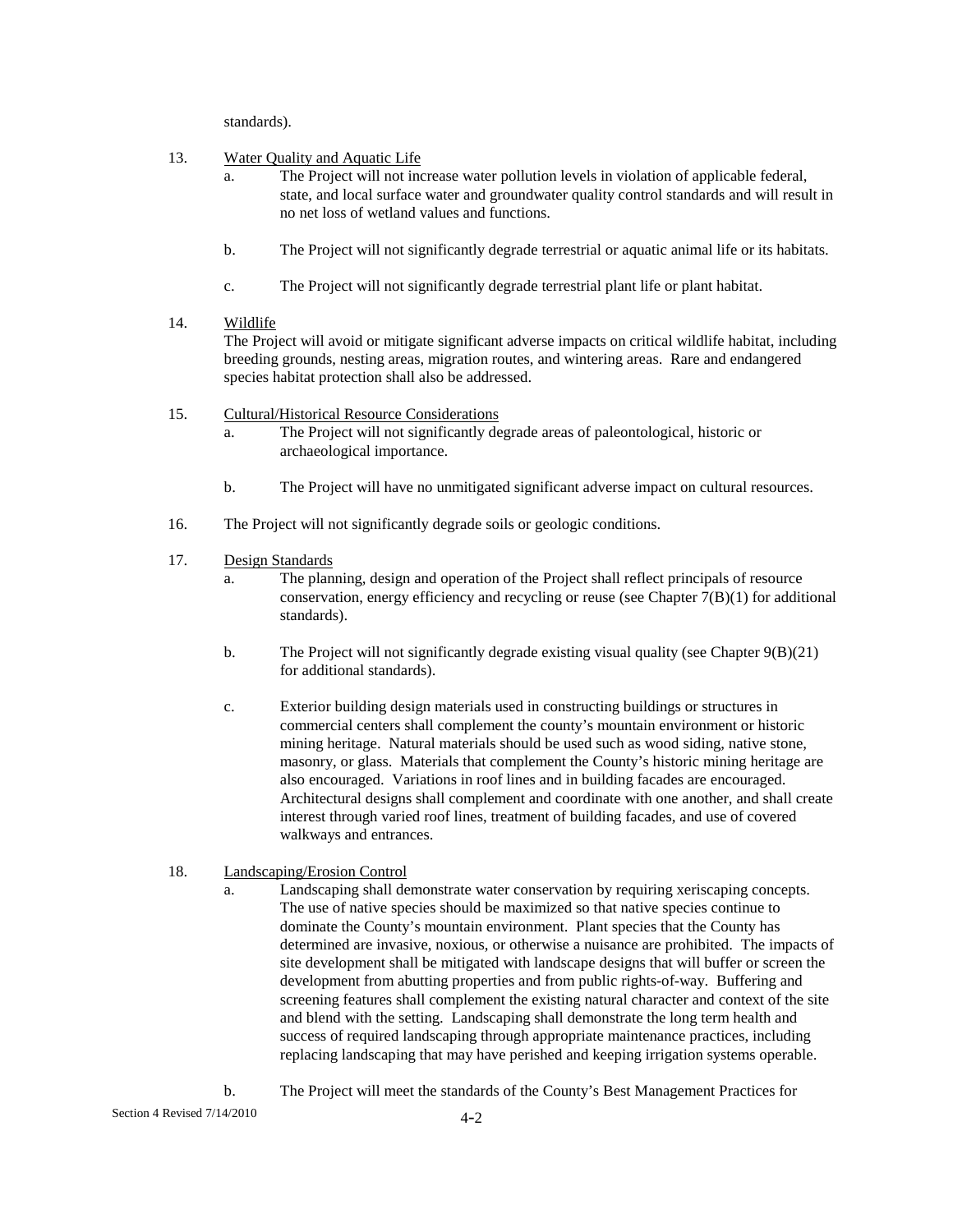control of stormwater runoff.

- 19. Nuisances/Hazards
	- a. The Project will not cause a nuisance.
	- b. The Project will not result in unreasonable risk of releases of hazardous materials.
- 20. Mineral Resources

The Project will not impede or interfere with existing mining operations, nor will there be a significant adverse impact on mineral resources in the County.

21. Roads/Access

 Adequate legal and physical access shall be demonstrated, and the applicant shall demonstrate it has secured, or can secure, all necessary access approvals from the County, the Colorado Department of Transportation, and other applicable government agencies. The applicant agrees to confine construction traffic to agreed-upon routes.

# **B. ADDITIONAL PERMIT APPLICATION APPROVAL CRITERIA**

In addition to meeting the Permit Application Approval Criteria in this Chapter, certain Projects must meet the additional Permit Application Approval Criteria set forth in Chapters 7 - 10 of these Regulations.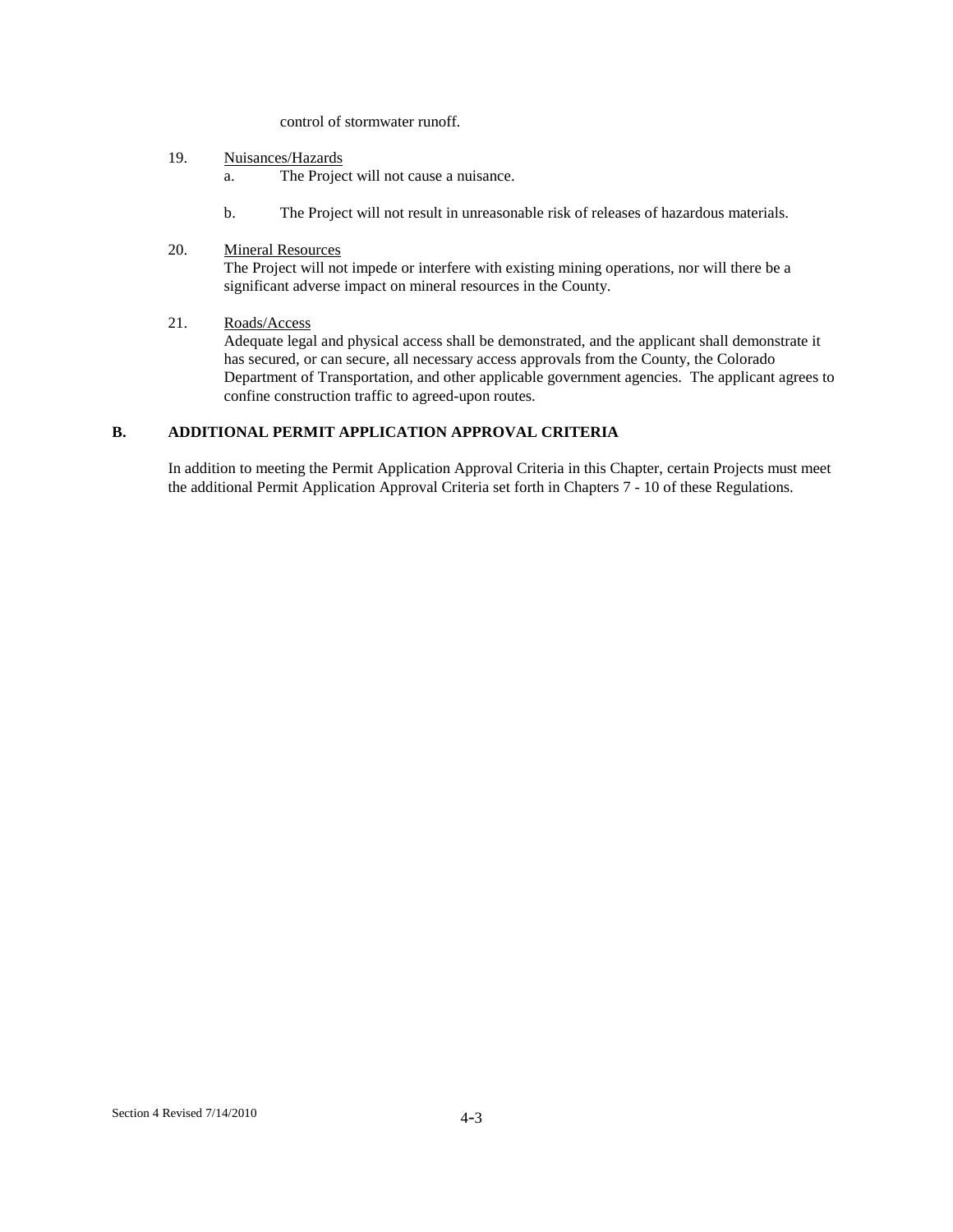### **CHAPTER 5. FINANCIAL ASSURANCE**

# **A. FINANCIAL GUARANTEE REQUIRED**

Before any Permit is issued, the Permit Authority may, at its discretion, require the applicant to file a guarantee of financial security deemed adequate by the Permit Authority and payable to the County. The purpose of the financial guarantee is to assure the following:

- 1. Faithful performance of the requirements of the Permit and applicable Regulations.
- 2. That the Project or activity is completed and, if applicable, that the development area is properly reclaimed.
- 3. That the applicant performs all mitigation requirements and Permit conditions in connection with the construction, operation and termination of the Project.
- 4. That increases in public facilities and services necessitated by the construction, operation and termination of the Project are borne by the permit holder.
- 5. That shortfalls to County revenues are offset in the event that the Project is suspended, curtailed or abandoned.

# **B. AMOUNT OF GUARANTEE**

In determining the amount of the financial guarantee, the County shall consider the following factors:

- 1. The estimated cost of completing the Project or activity and, if applicable, of returning the development area to its original condition or to a condition acceptable to the County.
- 2. The estimated cost of performing all mitigation requirements and Permit conditions in connection with the construction, operation, and termination of the Project, including:
	- a. The estimated cost of providing all public service necessitated by the Project until two (2) years after the Project ceases to operate; and
	- b. The estimated cost of providing all public facilities necessitated by the Project until all such costs are fully paid.

# **C. ESTIMATE**

- 1. Estimated cost shall be based on the applicant's submitted cost estimate plus the Permit Authority's estimate of the additional cost to the County of bringing personnel and equipment to accomplish any unperformed purpose of the financial guarantee. The Permit Authority shall consider the duration of the development or activity and compute a reasonable projection of increases due to inflation. The Permit Authority may require, as a condition of the permit, that the financial security be adjusted upon receipt of bids to perform the requirements of the Permit and these Regulations.
- 2. Revisions to the estimate may be required based on information available to the County.

# **D. FORM OF GUARANTEE**

1. The guarantee may be in the form of cash, federally-issued certificates of deposit, irrevocable letters of credit issued by a bank acceptable to the Board, or any other form, or combination of forms, established by the Board.

Adopted 9/22/2006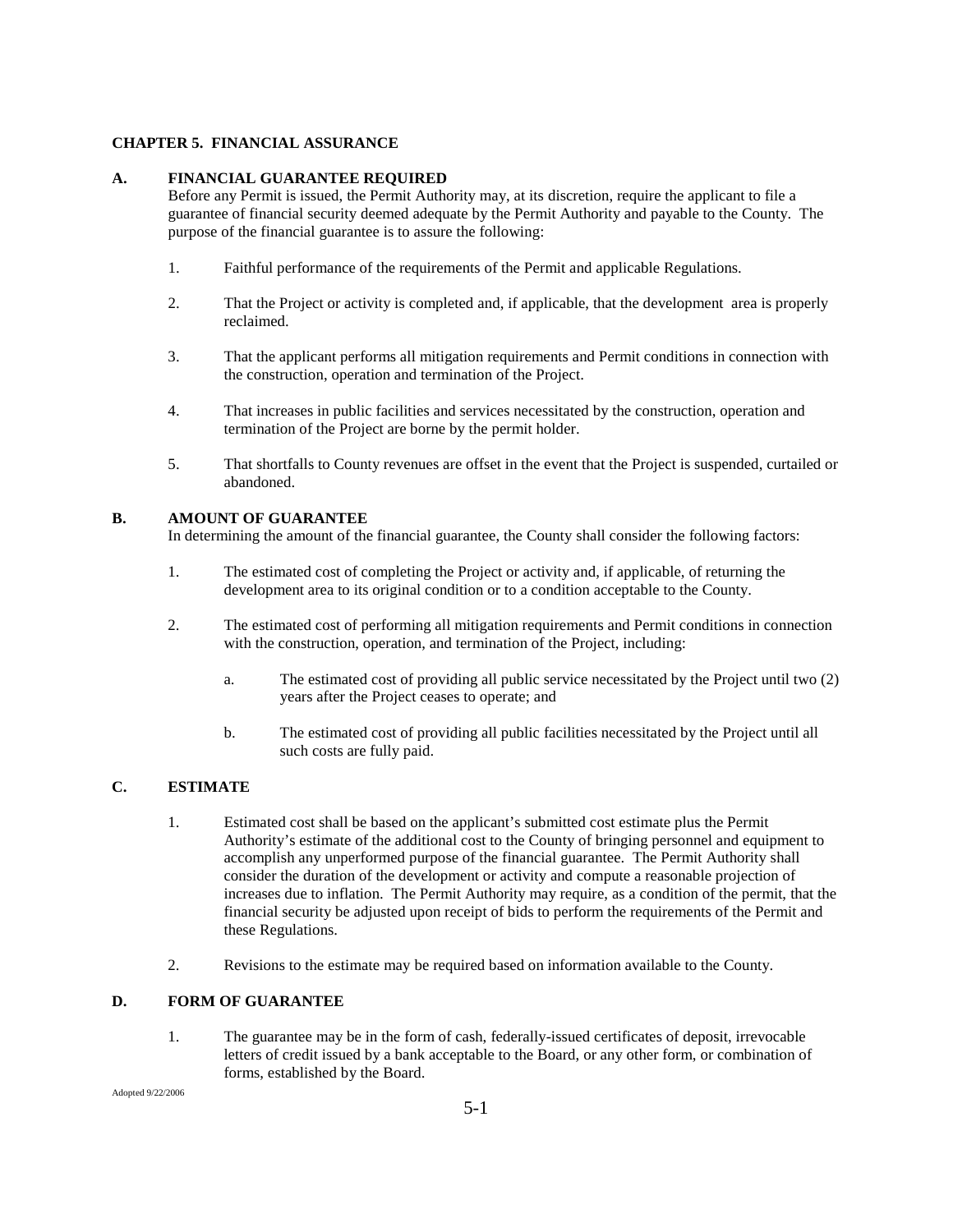- 2. At least ten percent (10%) of the amount of the financial guarantee must be in cash deposited with the County's treasurer and placed in an earmarked escrow account mutually agreeable to the Board and applicant.
- 3. Financial guarantees in the form of performance bonds shall provide a financial guarantee that the permit holder will fulfill all obligations under the terms of the Permit. The surety issuing a performance bond shall have at least an "A" rating from Moody's or an equivalent rating as designated by a nationally recognized rating firm, and shall additionally be included in the most recent listing of companies holding Certificates of Authority as Acceptable Sureties on Federal Bonds and as Acceptable Reinsuring Companies, Department of Treasury, Circular 570 (or its successor).
- 4. The surety issuing an irrevocable letter of credit must maintain an office or corresponding bank within fifty (50) miles of Georgetown, and shall have a current rating of 125 or better from IDS Financial Services, Inc., or otherwise be approved by the County's Director of Finance.
- 5. The permit holder shall not have greater than a twenty percent (20%) ownership or managerial control over the surety issuing any financial guarantee.

# **E. RELEASE OF GUARANTEE**

- 1. The financial guarantee may be released only when:
	- a. The Permit has been surrendered to the Permit Authority before commencement of any physical activity on the site of the permitted development or activity;
	- b. The development or activity has been abandoned and the site has been returned to its original condition or to a condition acceptable to the County in accordance with criteria adopted by the County for the matter of state interest for which the Permit is being granted;
	- c. The Project has been satisfactorily completed;
	- d. A phase or phases of the Project have been satisfactorily completed allowing for partial release of the financial guarantee consistent with Project phasing and as determined appropriate by the Board of County Commissioners; or
	- e. The applicable guaranteed conditions have been satisfied.

# **F. CANCELLATION OF THE GUARANTEE**

Any security may be canceled only upon receipt of the Permit Authority's written consent, which may be granted only when such cancellation will not detract from the purposes of the security.

# **G. FORFEITURE OF GUARANTEE**

1. If the Permit Authority determines that the financial guarantee should be forfeited because of any violation of the Permit, mitigation requirements, conditions or any applicable Regulations adopted by the Board, it shall provide written notice to the surety and the permit holder that the financial guarantee will be forfeited unless the permit holder makes written demand to the Permit Authority within thirty (30) days after permit holder's receipt of notice, requesting a hearing before the Permit Authority. If no demand is made by the permit holder within said period, then the Permit Authority shall order the financial guarantee forfeited.

Adopted 9/22/2006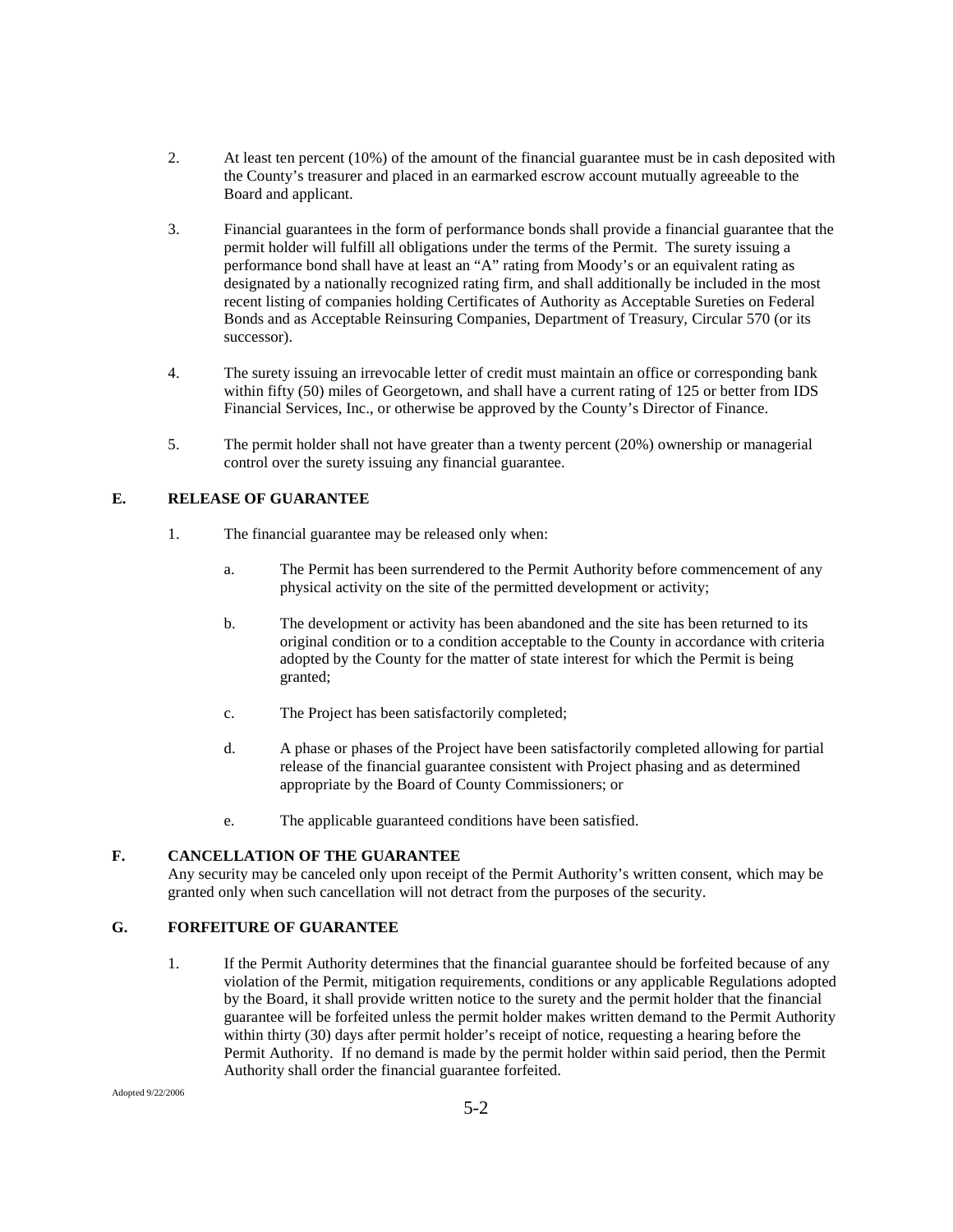- 2. The Permit Authority shall hold a hearing within thirty (30) days after the receipt of the demand by the permit holder. At the hearing, the permit holder may present for the consideration of the Permit Authority statements, documents, and other information with respect to the alleged violation. At the conclusion of the hearing, the Permit Authority shall either withdraw the notice of violation or enter an order forfeiting the financial guarantee.
- 3. A financial guarantee shall be deemed forfeited if it is not renewed in a form acceptable to the Board not later than fifteen (15) business days before its expiration date.
- 4. The deposit described above may be used by the Permit Authority of the County in the event of the default or alleged default of the permit holder, only for the purposes of recovering on the surety or fulfilling the permit obligation of the permit holder. In the event that the ultimate reviewing court determines that there has been a default by the permit holder, that portion of any moneys expended by the County from the escrow funds relating to such default shall be replaced in the escrow account by the Board immediately following such determination. The County may arrange with a lending institution, which provides money for the permit holder, that said institution may hold in escrow any funds required for said deposit. Funds shall be disbursed out of escrow by the institution to the County upon County's demand for the purpose specified in this section.
- 5. If the forfeiture results in inadequate revenue to cover the costs of accomplishing the purposes of the financial guarantee, the County's attorney shall take such steps as deemed proper to recover such costs where recovery is deemed possible including costs and attorney fees.

#### **H. SUBSTITUTE GUARANTEE**

If the license to do business in Colorado of any surety upon a security filed pursuant to this regulation is suspended or revoked by any State authority, then the applicant shall within thirty (30) days after receiving notice thereof, substitute a good and sufficient surety licensed to do business in Colorado. Upon failure of the permit holder to make substitution within the time allowed, the Board of County Commissioners shall suspend the Permit until proper substitution has been made.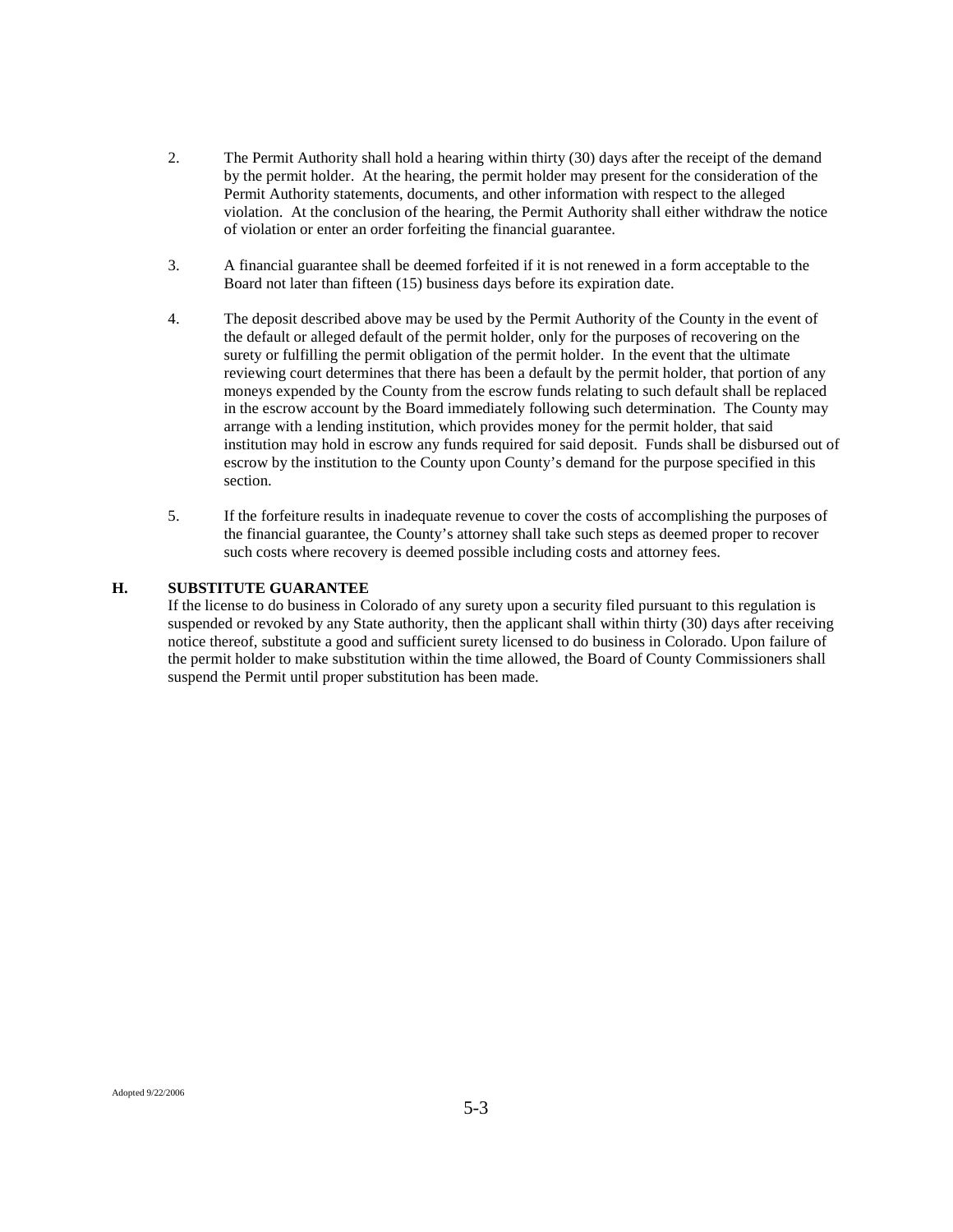#### **CHAPTER 6. PERMIT ADMINISTRATION AND ENFORCEMENT**

# **A. ANNUAL REVIEW**

- 1. Within thirty (30) days before each annual anniversary date of the granting of a Permit, the permit holder shall submit a report to the Board of County Commissioners, via the Administrator, detailing all past activities conducted by the permit holder pursuant to the permit including a satisfactory showing that the permit holder has complied with all conditions of the Permit and applicable regulations. The permit holder need not inform the Board of activities, such as operational changes, which are not the subject of a permit condition.
- 2. The Board shall review the report within thirty (30) days from the date of submittal thereof. If the Board determines, based upon its review, that the permit holder is likely to have violated the provisions of the Permit or applicable regulations, it shall consider the matter at a scheduled public hearing. If the Board determines at the public hearing that the permit holder has violated the provisions of the Permit or applicable regulations, the Board may suspend or revoke the Permit in accordance with these Regulations.
- 3. Upon notice to the Board of the fulfillment of all Permit conditions, and the Board's concurrence therein, the Board may terminate any annual review requirements.
- 4. The Board of County Commissioners may waive or modify the annual review requirements on its own initiative and discretion or upon petition of the permit holder and upon a showing of good cause therefor.

# **B. PERMIT SUSPENSION OR REVOCATION**

- 1. The Permit Authority may temporarily suspend the Permit for a period of thirty (30) days for any violation of the Permit or these Regulations. Prior to any permit suspension, the Permit Authority shall provide the permit holder with written notice of the violation and will have a minimum of fifteen (15) days to correct the violation. If the violation is not corrected, the Permit shall be temporarily suspended for thirty (30) days. If the permit holder does not concur that there is a violation, he shall, within fifteen (15) days after the date of the notice , show cause to the Board why temporary suspension should not be ordered. A hearing shall be held within the thirty-day period pursuant to the following subsection.
- 2. Before or after a temporary suspension, the Permit Authority may, following notice and hearing, revoke or permanently suspend a Permit granted pursuant to these Regulations, if the Permit Authority finds:
	- a. A violation of any provision of the Permit or these Regulations; or
	- b. The permit holder has failed to take substantial steps to initiate the permitted development or activity within twenty-four (24) months from the date of the Permit, or, if such steps have been taken, the permit holder has failed to complete the development or activity with reasonable diligence. "Substantial steps" do not require construction activity and may include, among other things, legal or administrative proceedings and activities directly associated with the Project. An extension of the time within which substantial steps to initiated the permitted development or activity need be taken may be granted by the Permit Authority upon the request of the permit holder and a showing of good cause therefor.
- 3. Upon good cause shown by the permit holder, any revoked or suspended permit may be reinstated,

Adopted 9/22/2006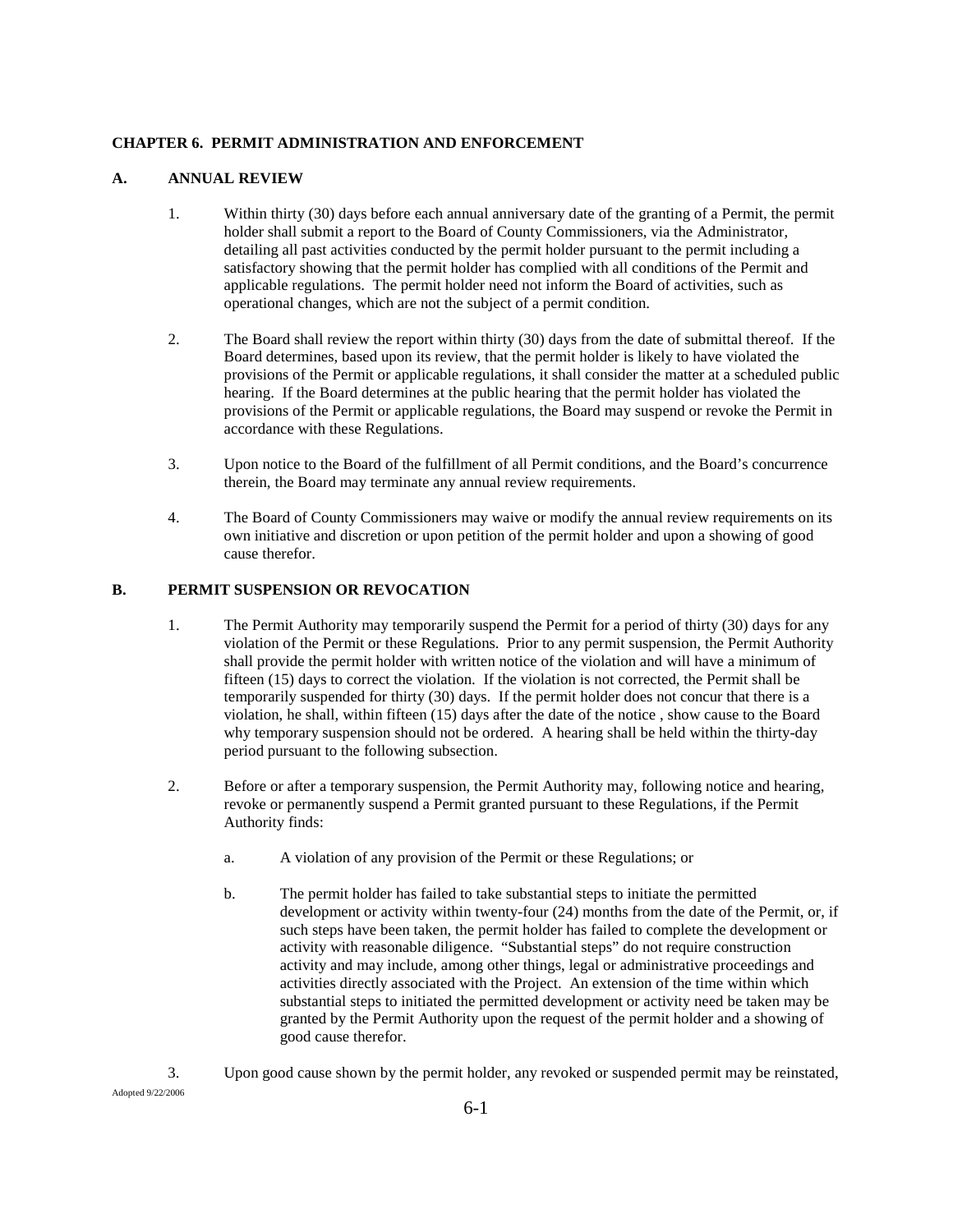effective immediately upon such reinstatement, within twelve (12) months after revocation or suspension.

- 4. When the Permit Authority is considering the revocation or suspension of a permit, it shall consider evidence and statements in mitigation and in aggravation of the violation or failure to act before determining the appropriate penalty.
- 5. No less than thirty (30) days before the revocation hearing, the Permit Authority shall provide written notice to the permit holder setting forth the violation and the time and date for the revocation hearing. Public notice of the revocation hearing shall be published in a newspaper of general circulation not less than thirty (30) days or more than sixty (60) days prior to the hearing. Following the hearing, the Permit Authority may revoke the Permit or may specify a time by which action shall be taken to correct any violations for the Permit to be retained.

### **C. ENFORCEMENT AND PENALTIES**

- 1. Any person engaging in a development in the designated area of state interest or conducting a designated activity of state interest who does not obtain a Permit pursuant to these Regulations, who does not comply with Permit conditions or these Regulations, or who acts outside of the jurisdiction of the Permit may be enjoined by the County from engaging in such development or conducting such activities and may be subject to such other criminal or civil liability as may be prescribed by law.
- 2. If the County determines at any time that there are material changes in the construction or operation of the Project from that approved by the County, the Permit shall be immediately suspended and a hearing shall be held to determine whether new conditions are necessary to ensure compliance with Permit Application Approval Criteria or if the Permit should be revoked.
- 3. The remedies set forth here are cumulative of all other remedies, legal and equitable, provided by law.

#### **D. TRANSFER OF PERMITS**

A permit may be transferred only with the written consent of the Permit Authority. The Permit Authority must ensure, in approving any transfer, that the proposed transferee can and will comply with all requirements, terms and conditions contained in the Permit and these Regulations; that such requirements, terms, and conditions remain sufficient to protect the health, welfare, and safety of the public; and that an adequate guarantee of financial security can be made.

# **E. INSPECTION**

The Permit Authority and its agents and consultants may enter and inspect any property subject to these Regulations at reasonable hours for the purpose of determining whether the Project is in violation of the provisions of these Regulations.

### **F. JUDICIAL REVIEW**

Any action seeking judicial review of a final decision of the Permit Authority shall be initiated within thirty (30) days after the decision is made, in the District Court in and for the County of Clear Creek, pursuant to Rule 106 of the Colorado Rules of Civil Procedure.

Adopted 9/22/2006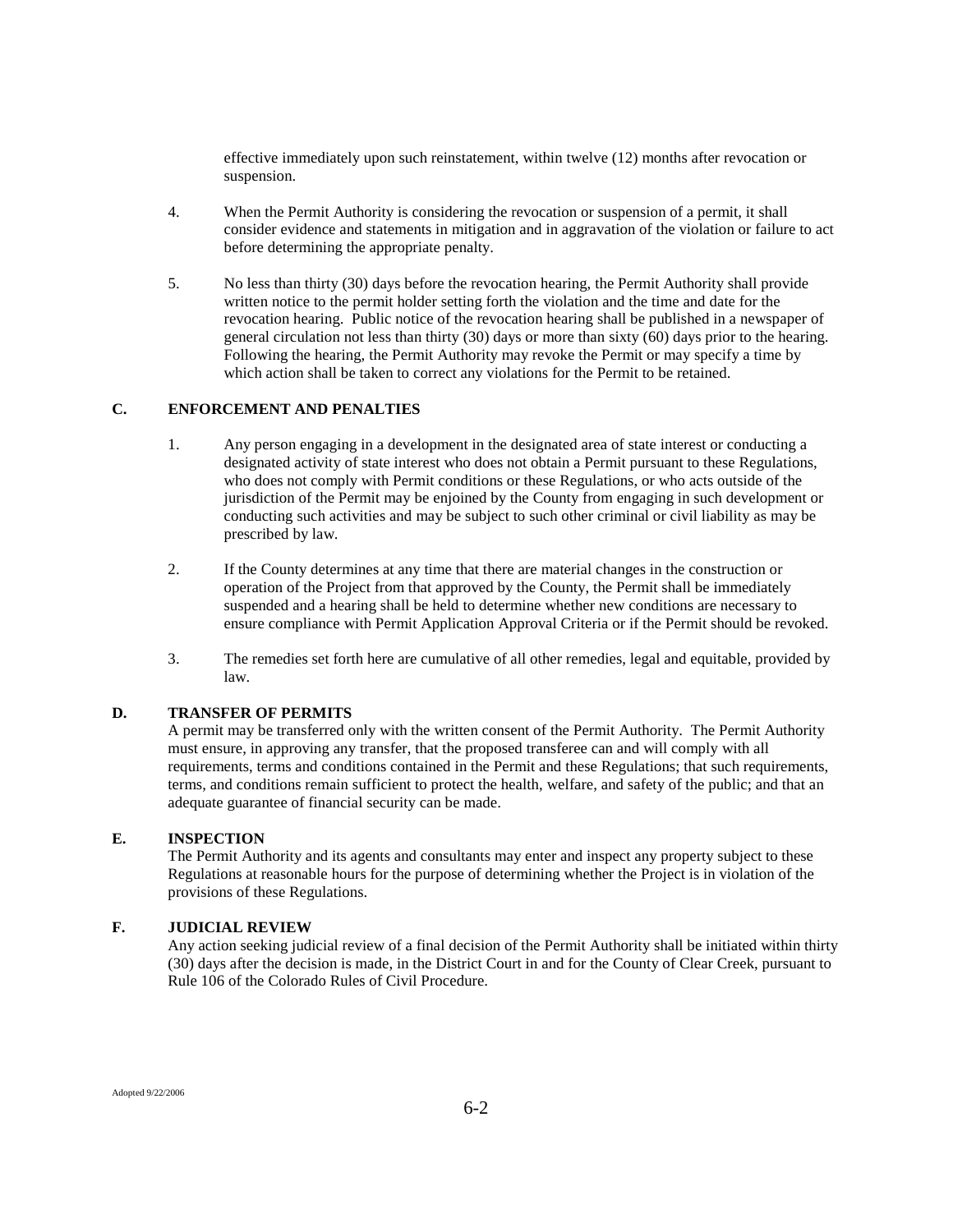# **CHAPTER 7. ADDITIONAL PROVISIONS APPLICABLE TO MUNICIPAL AND INDUSTRIAL WATER PROJECTS**

# **A. ADDITIONAL SUBMITTAL REQUIREMENTS APPLICABLE TO MUNICIPAL AND INDUSTRIAL WATER PROJECTS**

- 1. Description of efficient water use, recycling and reuse technology the Project intends to use.
- 2. Map and description of other municipal and industrial water projects in the vicinity of the Project, including their capacity and existing service levels, location of intake and discharge points, service fees and rates, debt structure and service plan boundaries and reasons for and against hooking on to those facilities.
- 3. Description of demands that this Project expects to meet and basis for projections of that demand.

# **B. ADDITIONAL CRITERIA APPLICABLE TO MUNICIPAL AND INDUSTRIAL WATER PROJECTS**

In addition to the general criteria set forth in Chapter 4 of these Regulations, the following additional criteria apply to municipal and industrial water projects:

- 1. The Project shall emphasize the most efficient use of water, including the recycling, reuse and conservation of water.
- 2. The Project will not result in excess capacity in existing water or wastewater treatment services or create duplicate services.
- 3. The Project shall be necessary to meet community development and population demands in the areas to be served by the Project.
- 4. Urban development, population densities, and site layout and design of storm water and sanitation systems shall be accomplished in a manner that will not degrade groundwater quality.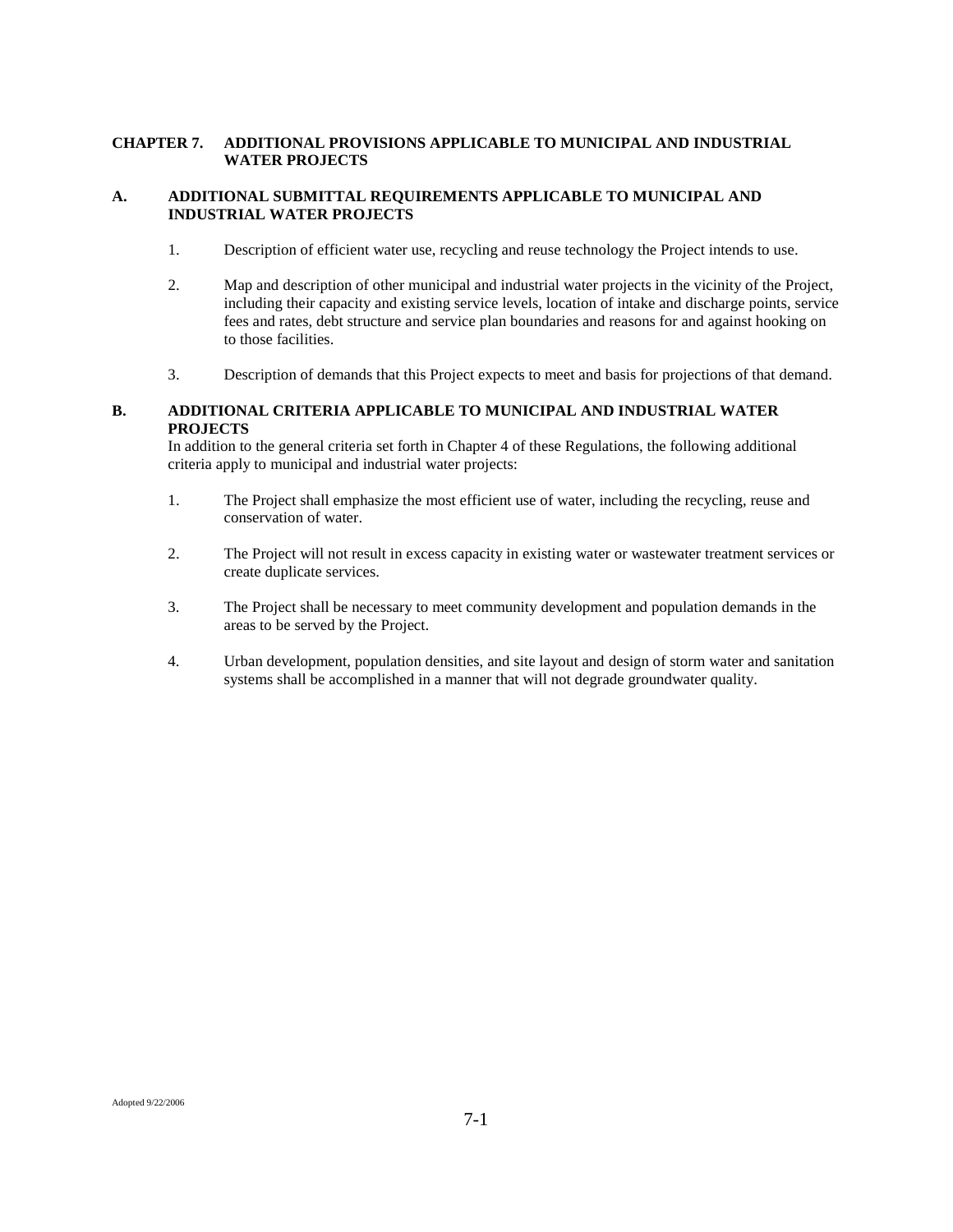# **CHAPTER 8. ADDITIONAL PROVISIONS APPLICABLE TO MAJOR NEW DOMESTIC WATER AND WASTEWATER TREATMENT SYSTEMS AND MAJOR EXTENSIONS OF EXISTING DOMESTIC WATER AND WASTEWATER TREATMENT SYSTEMS**

# **A. ADDITIONAL SUBMITTAL REQUIREMENTS APPLICABLE TO MAJOR NEW DOMESTIC WATER AND WASTEWATER TREATMENT SYSTEMS AND MAJOR EXTENSIONS OF EXISTING DOMESTIC WATER AND WASTEWATER TREATMENT SYSTEMS**

- 1. Description of existing and approved proposed domestic water and wastewater treatment facilities in the vicinity of the Project, including their capacity and existing service levels, location of intake and discharge points, service fees and rates, debt structure and service plan boundaries, and reasons for and against connecting to those facilities.
- 2. A detailed inventory of total commitments already made for current water or sewage services in terms of taps or other appropriate measurement;
- 4. Description of how the Project will affect development, densities, and site layout and design of stormwater and sanitation systems.
- 5. Description of other water and wastewater management agencies in the Project area and reasons for and against consolidation with those agencies ("Consolidation" may include the physical connection for service delivery, and/or consolidation of management, without physical connection to the service).
- 6. Description of how the Project may affect adjacent communities and users on wells.

# **B. ADDITIONAL CRITERIA APPLICABLE TO MAJOR NEW DOMESTIC WATER AND WASTEWATER TREATMENT SYSTEMS AND MAJOR EXTENSIONS OF EXISTING DOMESTIC WATER AND WASTEWATER TREATMENT SYSTEMS**

In addition to the general criteria set forth in Chapter 4 of these Regulations, the following additional criteria shall apply to any development of major new domestic water and wastewater treatment systems or major extensions of existing domestic water and wastewater treatment systems:

- 1. The Project shall be reasonably necessary to meet projected community development and population demands in the areas to be served by the Project, or to comply with regulatory or technological requirements.
- 2. When determined to be appropriate, wastewater and water treatment facilities shall be consolidated with existing facilities within the area.
- 3. New domestic water and sewage treatment systems shall be constructed in areas which will result in the proper utilization of existing treatment plants and the orderly development of domestic water and sewage treatment systems of adjacent communities.
- 4. Major extensions of domestic water and sewage treatment systems shall be permitted in those areas in which the anticipated growth and development that may occur as a result of such extension can be accommodated within the economical and environmental capacity of the area to sustain such growth and development.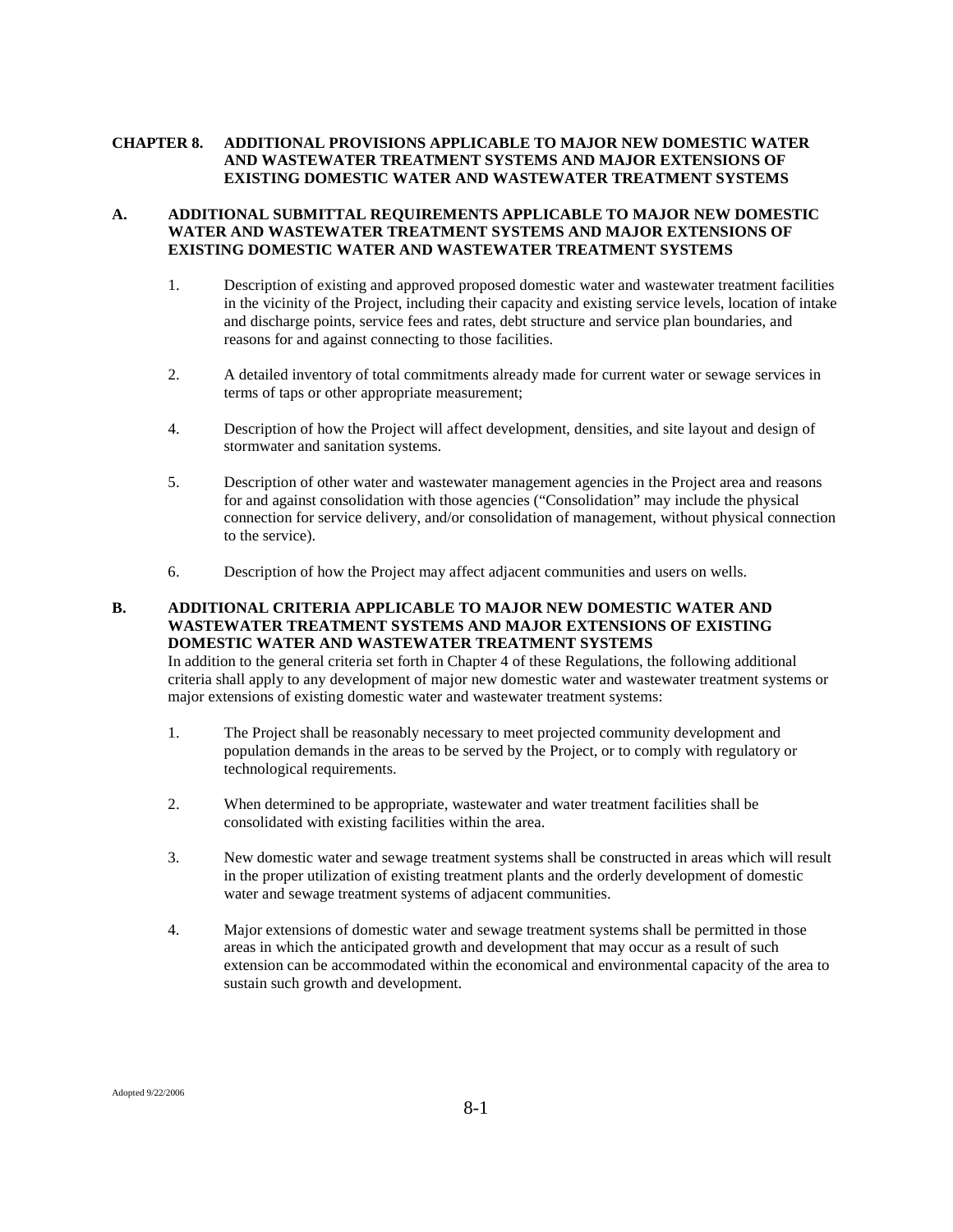# **CHAPTER 9. ADDITIONAL PROVISIONS APPLICABLE TO SITE SELECTION OF ARTERIAL HIGHWAYS AND INTERCHANGES AND COLLECTOR HIGHWAYS**

# **A. ADDITIONAL SUBMITTAL REQUIREMENTS APPLICABLE TO SITE SELECTION OF ARTERIAL HIGHWAYS AND INTERCHANGES AND COLLECTOR HIGHWAYS**

In addition to the general submittal requirements herein, provide a narrative describing the proposed Site Selection of the Arterial Highway, Collector Highway, or Interchange, and any proposed mitigation. For the proposed and all reasonable alternative corridor locations and designs or all reasonable alternative Interchange locations and designs, the narrative shall address the following:

- 1. A general description of the proposed corridor location or interchange location and design, with a discussion of the advantages and disadvantages of this alternative.
- 2. A location map showing the corridor or interchange location and general area.
- 3. Corridor location study that describes the following:
	- a. Type, scale, and appearance of the Project;
	- b. Cost estimate and funding source;
	- c. Financing plan and tolling feasibility study, where appropriate;
	- d. Approximate timetable for right-of-way acquisition and construction;
	- e. Plan and profile for the Project;
	- f. Elevation drawings for any proposed structures.
- 4. Identify major traffic generators in the impact area.
- 5. Traffic Demand Modeling Study that describes the increased demand that the proposal will place on other arterial highways, collector highways, frontage roads and interchanges, and showing consistency with the most current DRCOG regional plan, the Colorado Department of Transportation (CDOT) Statewide Transportation Improvement Program (STIP) and the DRCOG Transportation Improvement Program (TIP).
- 6. The existing level of service (LOS), the planned LOS in relationship to projected user demand in five (5) year increments for fifty (50) years, and the capacity of impacted transportation facilities before and after the Project is completed.
- 7. A map of the impact area showing planned, proposed, or expected land use at each year of population projection, with and without the impacts of the Project.
- 8. Describe the approximate number of users of the proposed Highway or Interchange in terms of existing County residents, projected County residents, and non-County persons.
- 9. Describe plans for promoting the use of alternative modes of transportation.
- 10. Describe impacts of the Project on accessibility to and from existing public facilities, commercial and industrial facilities and residential areas.
- 11. Describe anticipated noise levels resulting from the Project, including noise levels expressed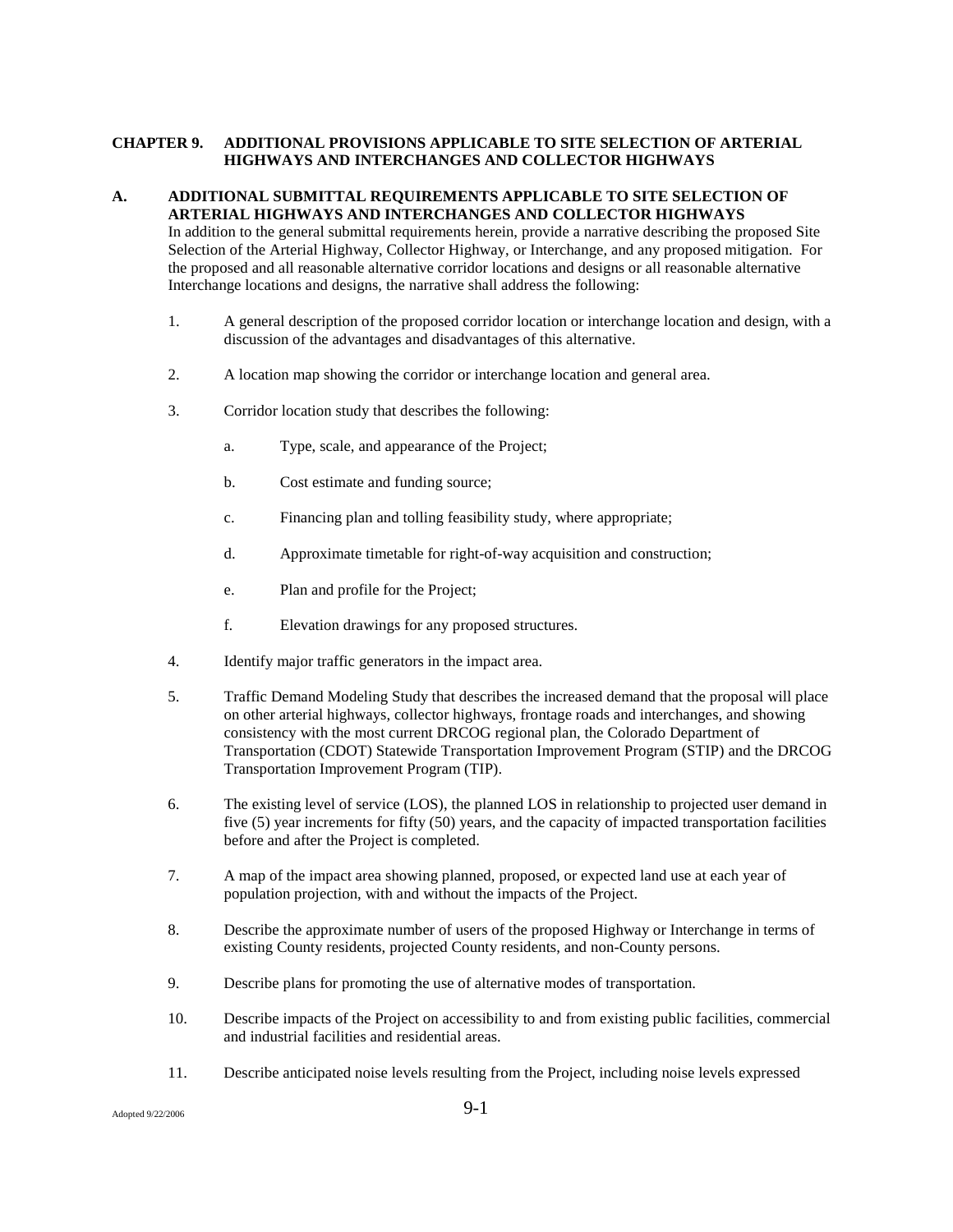through 8-hour and 24-hour Equivalent Sound Level metrics, as well as single event noise metrics.

- 12. Describe the local and regional air quality impacts of the Project, including the risk to human health and the environment posed by air pollutants, including, but not limited to, formaldehyde, benzene, 1,3-butadiene, diesel particulates and other fuel combustion by-products.
- 13. Describe impacts resulting from any highway surface application, such as chemicals, sand, etc.
- 14. Describe alternatives which may be utilized by Clear Creek County, and any municipalities within the impact area, in planning for and controlling adjacent land use.
- 15. A traffic operations and safety study.
- 16. All feasible alternatives for mitigating adverse effects of the Project including, but not limited to, effects on the level of public services, access to public services, division of existing communities, water quality, air quality, noise levels, and scenic, historical, recreational, archaeological, and natural resources. Mitigation alternatives to be considered include, but are not limited to:
	- a. Alternative locations, configurations and access, including but not limited to, grade separated interchanges and complete or partial construction below grade with cover and landscaping suitable for recreational use or for construction of streets, bike paths or pedestrian walkways;
	- b. Alternative pavement types;
	- c. Alternative Highway maintenance and snow removal methods;
	- d. Sound walls and other sound mitigating structures, such as transparent noise barriers;
	- e. Berms and/or landscaping;
	- f. Speed limits;
	- g. Speed control devices;
	- h. Limits on the use of compression brakes, including but not limited to jake brakes;
	- I. Wildlife crossings and pedestrian bridges.
- 17. Describe the costs and benefits to the community resulting from the land use commitment necessitated or facilitated by the proposed construction compared to alternative projected land uses in terms of land suitability, community services, utilities and revenues.
- 18. Less harmful alternatives.
	- a. If the Administrator determines that the nature or extent of the Project involves the potential for significant harmful to cultural or historic resources, or for significant environmental harmful, or for significant socioeconomic harm, and warrants examination of one or more specific, less harmful alternatives, or appropriate mitigation, the Administrator may request that the Board of County Commissioners require the applicant to evaluate and present information on such alternatives or mitigation as part of the application.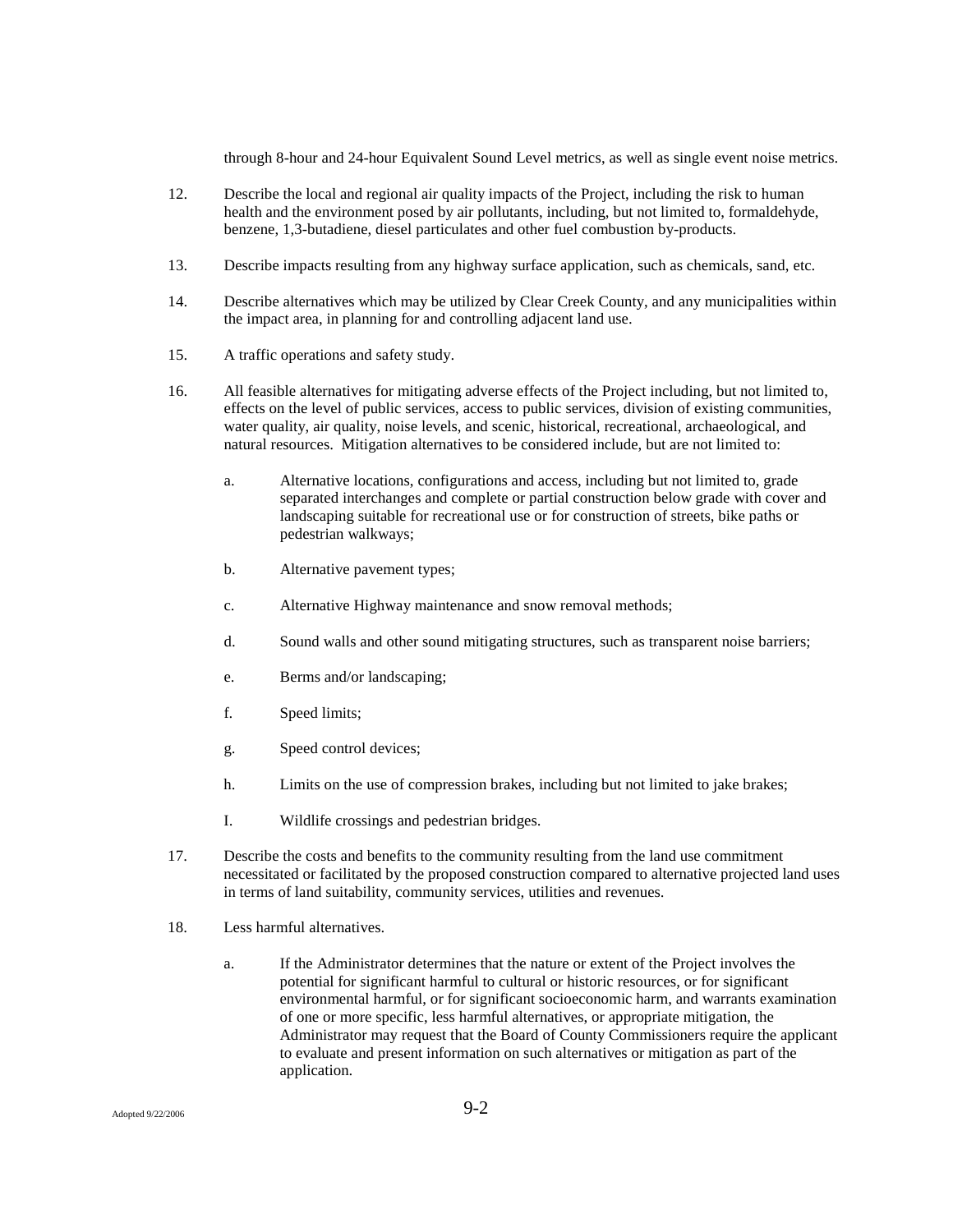b. Required information on alternatives or mitigation measures may include, but shall not be limited to, information on the impacts, effectiveness of mitigation and the costeffectiveness of the alternative or mitigation measure in relationship to the Project.

#### **B. ADDITIONAL CRITERIA APPLICABLE TO SITE SELECTION OF ARTERIAL HIGHWAYS AND INTERCHANGES AND COLLECTOR HIGHWAYS**

In addition to the general criteria set forth in Chapter 4 of these Regulations, the following additional criteria shall apply to any site selection of arterial highways and interchanges and collector highways:

- 1. The Project will be located so that local traffic needs are met and will preserve at grade access from locally-maintained roads to the extent necessary to meet local traffic needs and to avoid unacceptable division of existing communities.
- 2. The Project will be located only in a corridor for which a clear and reasonable local and regional need for such facility(ies) has/have been demonstrated.
- 3. Reasonable alternative modes of transportation shall be incorporated into the highway proposal.
- 4. The proposed location and access limitation for the Project will not isolate community neighborhoods from public facilities, and where practicable, will enhance access from community neighborhoods to public facilities including those located within incorporated municipalities, hospitals, mass transit, and pedestrian walkways, bikeways, recreational areas, and open spaces.
- 5. The proposed location and access limitations for the Project will not restrict access via other roadways, mass transit facilities, pedestrian walkways, and bikeways to local commercial services, business, and employment centers, and public facilities including schools, hospitals, recreational areas and open spaces.
- 6. The Project will not create safety hazards to motorists, pedestrians, or bicyclists by causing or contributing to overuse, improper use, or congestions, or cause unnecessary diversion of regional traffic onto local roadways or inappropriate or inadequate connections to pedestrian and bicycle routes.
- 7. The Project will be located so as to complement the compact and efficient extension of planned public services, utilities, urban-density commercial & residential development, and development in general to full-service communities and their identified growth areas, both regionally and within Clear Creek County.
- 8. The Project will adhere to the plan, process, procedure, and requirements of the State of Colorado and the Federal Highway Administration and such construction, expansion, or modification will be included in the Denver Metropolitan Regional Transportation Plan.
- 9. The benefits of the Project, including expected development in the regional and local impact areas, will outweigh the social, fiscal, and environmental impact and the loss of any scenic, historical, archeological, or natural resources rendered unavailable as a result of the location of the Project.
- 10. If a Project consists of or includes adding toll lanes to an existing Arterial Highway, Collector Highway, or Interchange, whether by replacing existing free lanes with toll lanes, or by adding toll lanes to existing free lanes, the effects and utility of adding toll lanes have been reasonably demonstrated to be superior to the effects and utility of adding the same number of free lanes to the same stretch of Highway for both the Highway to which the toll lanes are added retroactively and for the area affected; and existing state roads which have historically provided free access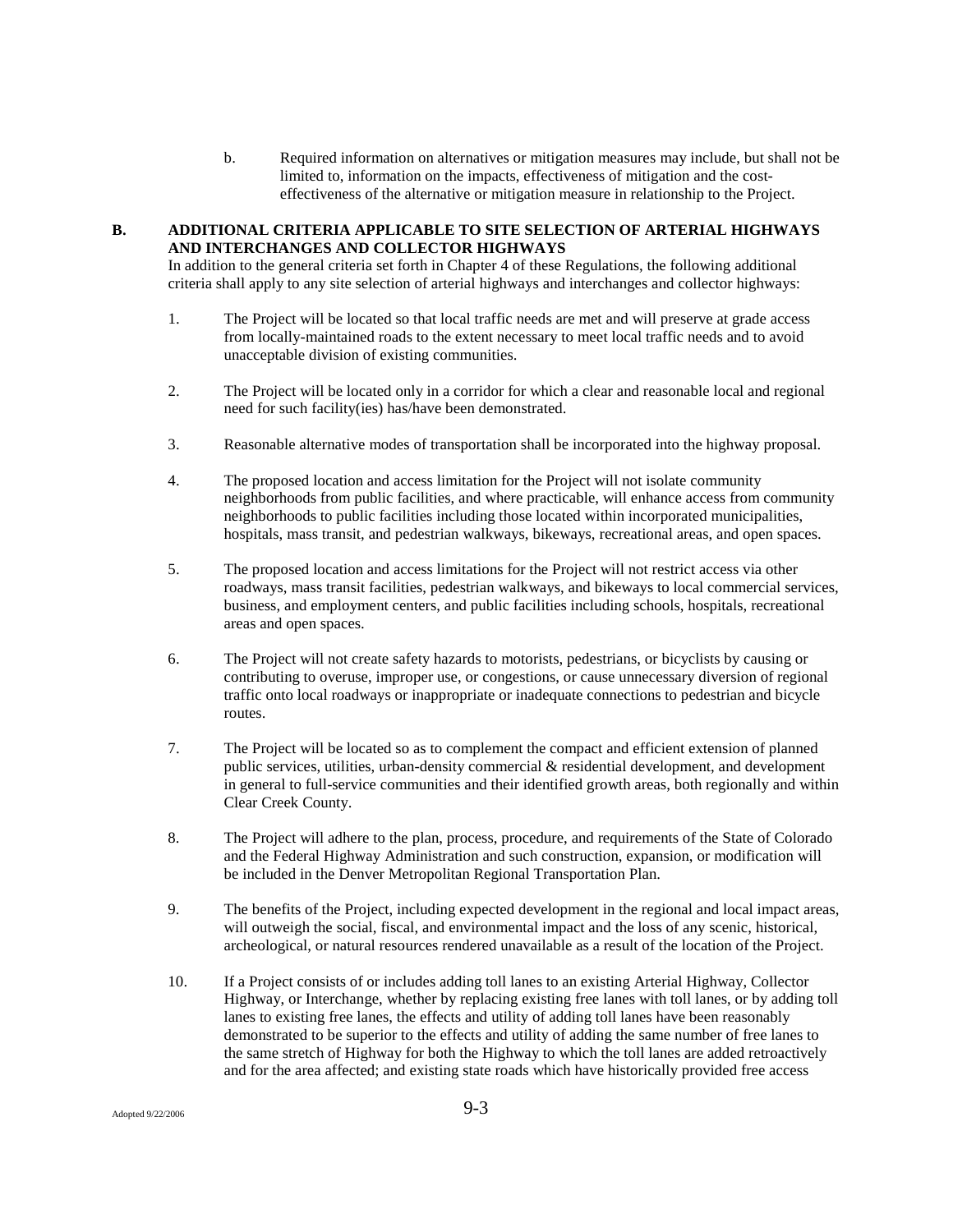within Clear Creek County will continue to provide free, non-tolled access.

11. Air Quality

The maximum anticipated use over the next twenty (20) years of the Project will not increase air pollution levels beyond applicable federal or state ambient air standards or to levels that pose unacceptable risks to human health and the environment, and will conform to the vehicle emissions budget of the State Implementation Plan.

#### 12. Noise Pollution

Noise levels caused by the Project will not exceed 55 decibels as measured by a 24-hour Equivalent Sound Level metric at any residence, school, church, noise-sensitive public facilities such as museums, courts, libraries, etc.\*, or other noise-sensitive location, unless the Board of County Commissioners determines that meeting such sound level is infeasible, that all feasible avoidance or mitigation measures will be incorporated, and the public benefit of any new or modified arterial highway or interchange or collector highway necessitates the Project. \* noise-sensitive public facilities typically would not include water and sewage treatment facilities, and other facilities typically not frequented by the public.

#### 13. Visual Quality/Scenic Resources

- a. The Project will be designed to avoid or minimize visual impacts, including views of the highway or interchange from residential areas, and to blend into the surroundings. Interchanges will be attractively landscaped with natural species suitable for the elevation and climate of the immediate area, and will identify major gateways in the County that are identified in the Clear Creek County Master Plan 2030.
- b. Further, the Project shall be designed to minimize the alteration of significant natural landforms and to preserve, wherever practical, distinctive natural features. Placement of interchanges and alignments of arterial and collector highways shall respect the existing contours of the land and the natural environment.

#### 14. Alternatives

The Project is justified in relation to other possible expansion and modification alternatives and not solely in relation to the no-build alternative of no expansion or modification.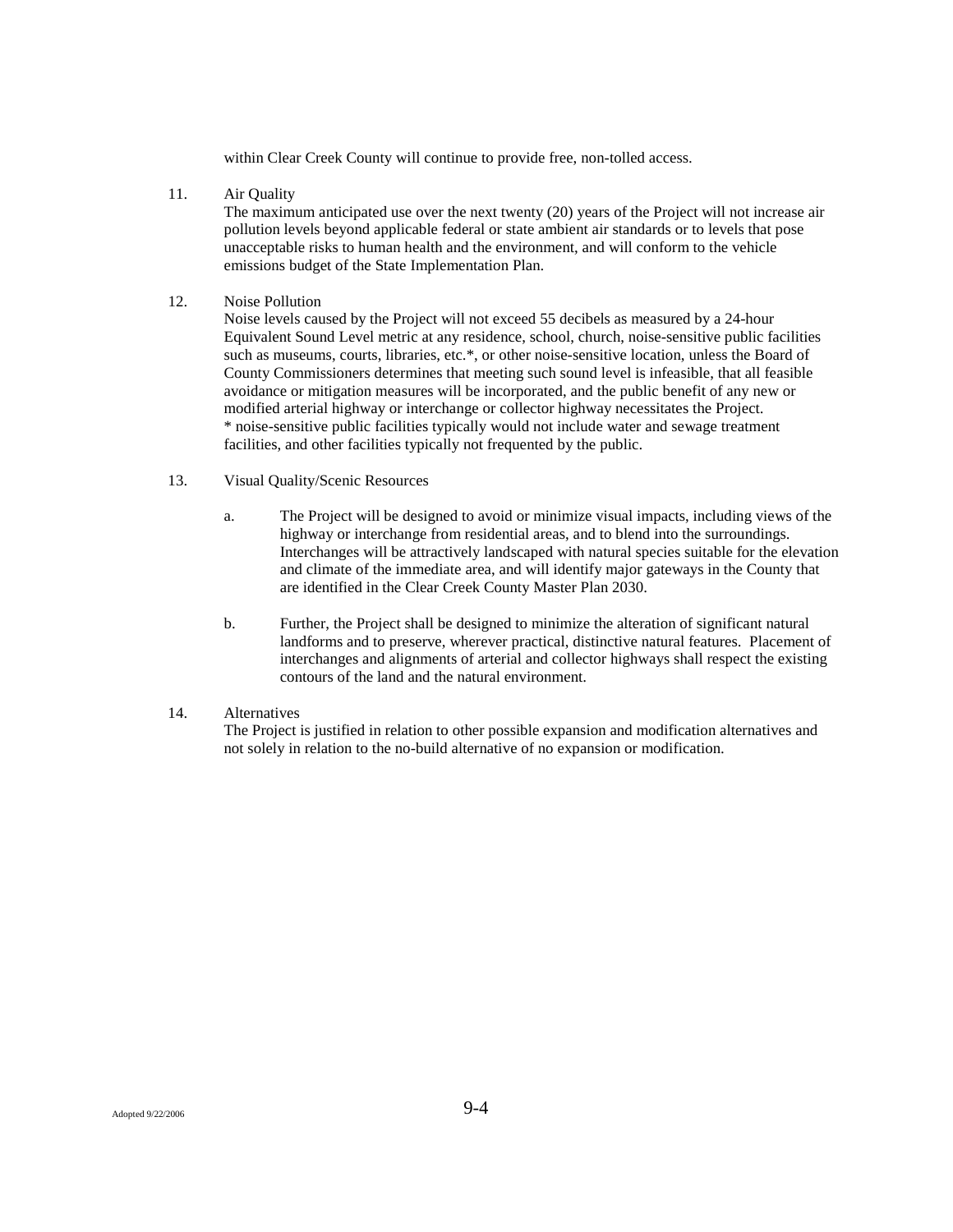#### **CHAPTER 10 ADDITIONAL PROVISIONS APPLICABLE TO SITE SELECTION AND CONSTRUCTION OF MAJOR FACILITIES OF A PUBLIC UTILITY**

#### **A. SPECIAL PROCESSING REGULATIONS FOR APPLICATIONS BY PUBLIC UTILITIES AND POWER AUTHORITIES**

1. Within 28 days after submission of an application, purported by the applicant to be complete, of a public utility or a power authority providing electric or natural gas service that relates to the location, construction, or improvement of major electrical or gas facilities as defined in CRS §29-20-108(3), the Administrator shall determine whether the application is complete, and, if it is determined to be incomplete, shall give notice of what additional information is required, as provided in Chapter 3.E. The notice shall specify the particular provisions of the regulations that necessitate submission of the required information.

2. Final action by the Permit Authority on any application under this subchapter 10.A. shall be taken no later than (a) 90 days after the utility's or authority's submission of an application deemed complete as provided in Chapter 3.E. or (b) 90 days after the utility or authority submits all of the information required by the Administrator's timely notice of what additional information is required, whichever is later.

3. Failure of the Administrator to give timely notice that an application is incomplete will not prevent the Administrator from requiring additional information to complete the application, but the 90-day deadline for final action shall run from the last day on which the notice could have been timely given as provided in this subchapter 10.A.

4. The deadlines in this subchapter 10.A supersede any other deadlines in these regulations in the event of conflict between them.

5. The applicant and Permit Authority may agree to longer timelines for processing and taking final action on a permit application, which agreement will supersede the provisions of this subchapter 10.A.

#### **B. ADDITIONAL SUBMITTAL REQUIREMENTS APPLICABLE TO SITE SELECTION AND CONSTRUCTION OF MAJOR FACILITIES OF A PUBLIC UTILITY**

- 1. The applicant must provide the following information concerning title of the project site, which shall be the entire proposed alignment or corridor under consideration at the time of the application for transmission line and pipeline projects:
	- a. The names and addresses of all surface property owners of the project site and within one thousand three hundred twenty (1,320) feet of the boundaries of the property proposed to be physically disturbed, except for transmission line or pipeline projects, for which the names and addresses of all surface property owners for five hundred (500) feet on either side of the centerline of the proposed alignment shall be provided.
- 2. The applicant must provide the following items and information:
	- a. A sketch or map showing the following:
		- i. If a power plant is proposed, the area within ten (10) miles from the site.
		- ii. For transmission lines or pipelines, provide a map showing all existing transmission lines (115 kV or greater) or pipelines (ten-inch in diameter or greater) for a distance of two (2) miles beyond any reasonable alternative studied.
	- b. For upgrades of existing transmission lines (115 kV or greater) or gas pipelines (ten-inch diameter or greater), provide a sketch showing all existing transmission lines and

Section 10 Revised  $12/03/2012$  10-1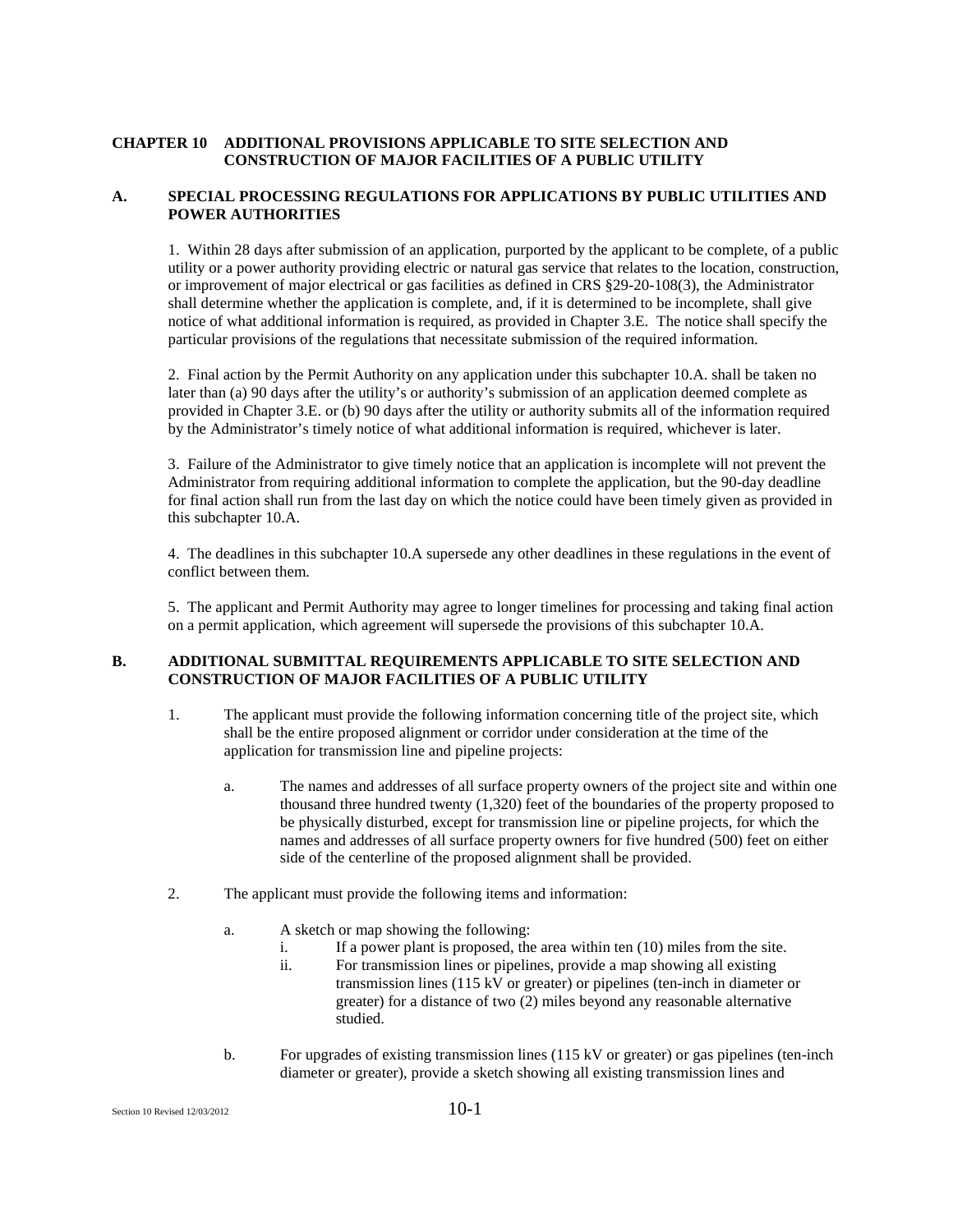pipelines within one (1) mile on either side of the proposed alignment.

- c. For all other major facilities of a public utility, provide a sketch showing the area within five (5) miles of the site if another major facility is proposed.
- d. Type of facility specify where applicable:
	- i. The voltages and lengths of transmission lines.
	- ii. Power source and generating capacity.
	- iii. The functions and sizes of substations.
	- iv. For pipeline projects, the diameters and lengths of pipelines.
	- v. The capacities of the storage tanks and types of petroleum derivative to be stored.
	- vi. Corridor locations.
	- vii. Service area.
	- viii. Resource area (e.g., source of power being generated or transmitted, source of petroleum derivative being transported).
	- ix. Describe applicable support facilities (e.g., pollution control, parking areas, landscaping, etc.) to be provided.
- e. Projected development schedule:
	- i. Estimate maximum number of employees, number of shifts and employees per shift during the construction, operation and maintenance phases of the project.
	- ii. Specify any future phases or extensions of the facility and relationship of the facility (if currently foreseen) to larger programs and plans.
- 3. Analysis of nonstructural alternatives to the project such as conservation of energy use, no development or management (different scheduling, conservation programs, facility design, land trades, etc.), if applicable.
- 4. Analysis of reasonable structural alternatives to the project such as alternate locations and routes, alternative types of facilities, use of existing rights-of-way, joint use of rights-of-way with other utilities and upgrading of existing facilities.
- 5. Analysis of design alternatives concerning access, landscaping, architectural controls and so forth.

#### **C. ADDITIONAL CRITERIA APPLICABLE TO SITE SELECTION AND CONSTRUCTION OF MAJOR FACILITIES OF A PUBLIC UTILITY**

- 1. The Board of County Commissioners shall approve an application for permit for site selection and construction of a major facility of a public utility (with reasonable conditions, if any, in the discretion of the Board of County Commissioners) only if the proposed site selection and construction complies with the following criteria, to the extent applicable, and taking into consideration the purpose and intent of these Section 1041 Regulations. (The Board may rely upon the findings and approvals of other governmental entities having jurisdiction over those criteria listed below with respect to their environmental determinations or regulatory compliance.
	- a. All reasonable alternatives to the proposed action, including use of existing rights-of-way and joint use of rights-of-way wherever uses are compatible, have been adequately assessed and the proposed action is compatible with and represents the best interests of the people of the County and represents a fair and reasonable utilization of resources in the impact area.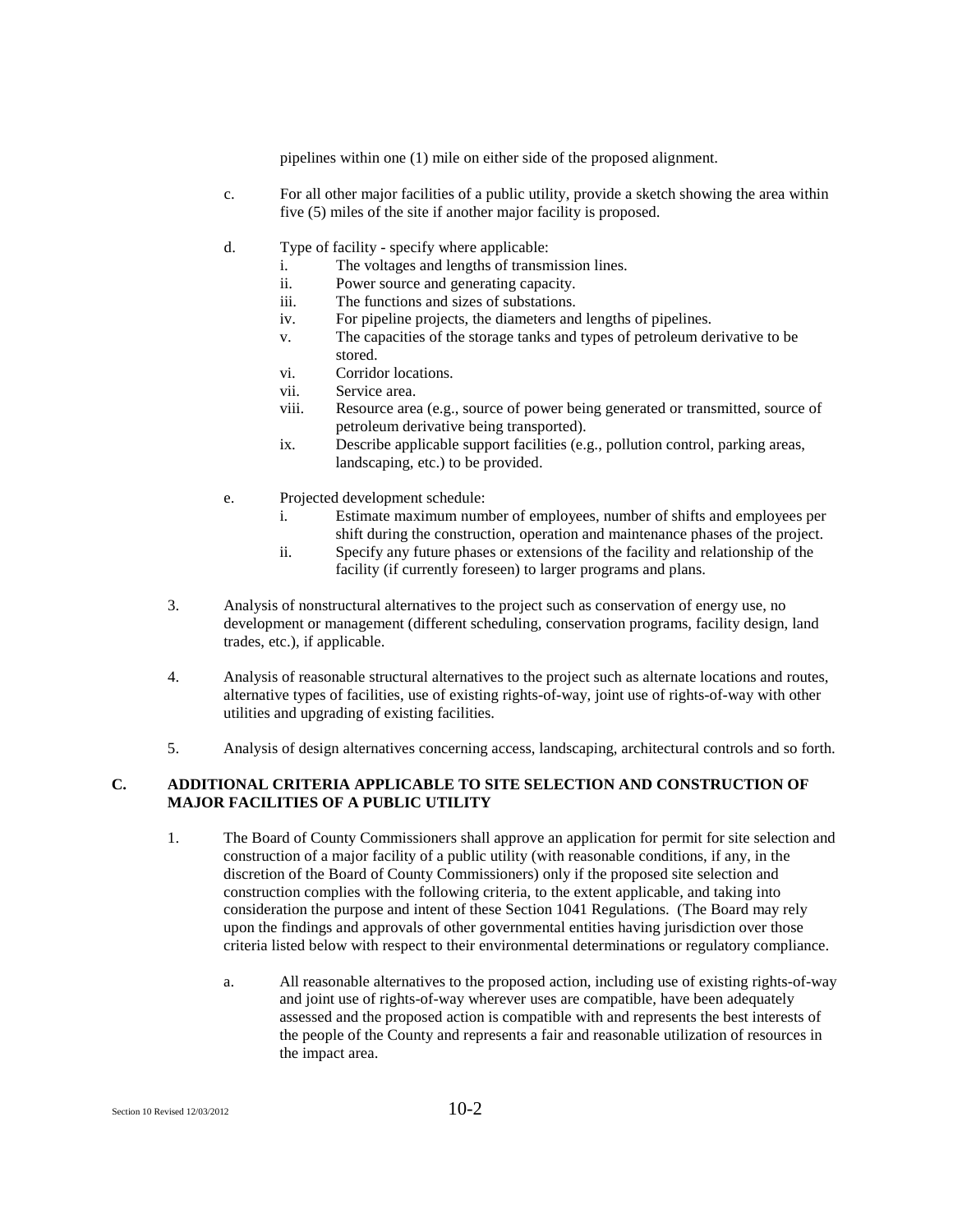- b. The facility site or expansion area is not in an area with general meteorological and climatological conditions which would unreasonably interfere with or obstruct normal operations and maintenance.
- c. The nature and location of the facility or expansion will not adversely affect the water rights of any upstream, downstream or agricultural users, adjacent communities or other water users.
- d. Adequate water supplies are available for facility needs.
- e. The nature and location of the facility or expansion will not unduly interfere with existing easements, rights-of-way, other utilities, canals, mineral claims or roads.
- f. Adequate electric, gas, telephone, water, sewage, and other utilities exist or shall be developed to service the site.
- g. The applicant has obtained or will obtain all property rights, permits, and approvals necessary for the proposed project, including surface, mineral and water rights and easements for drainage, disposal, utilities, access, etc. If the applicant has not obtained all necessary property rights, permits and approvals, the Board may, at its discretion, grant the permit conditioned upon completion of the acquisition of such rights prior to issuance of a zoning or building permit by the County.
- h. The proposed project will not present an unreasonable risk of exposure to or release of toxic or hazardous substances within the impact area. The determination of effects of the project shall include the following considerations:
	- i. The means by which outdoor storage facilities for fuel, raw materials, equipment and related items are adequately enclosed by a fence or wall.
	- ii. The likelihood of hazardous materials or wastes being moved off the site by natural causes and forces.
	- iii. Containment of inflammable or explosive liquids, solids or gases.
- i. The scope and nature of the proposed project will not unnecessarily duplicate existing services within the County.
- j. If the purpose and need for the proposed project are to meet the needs of an increasing population within the County, the area and community development plans and population trends demonstrate clearly a need for such development.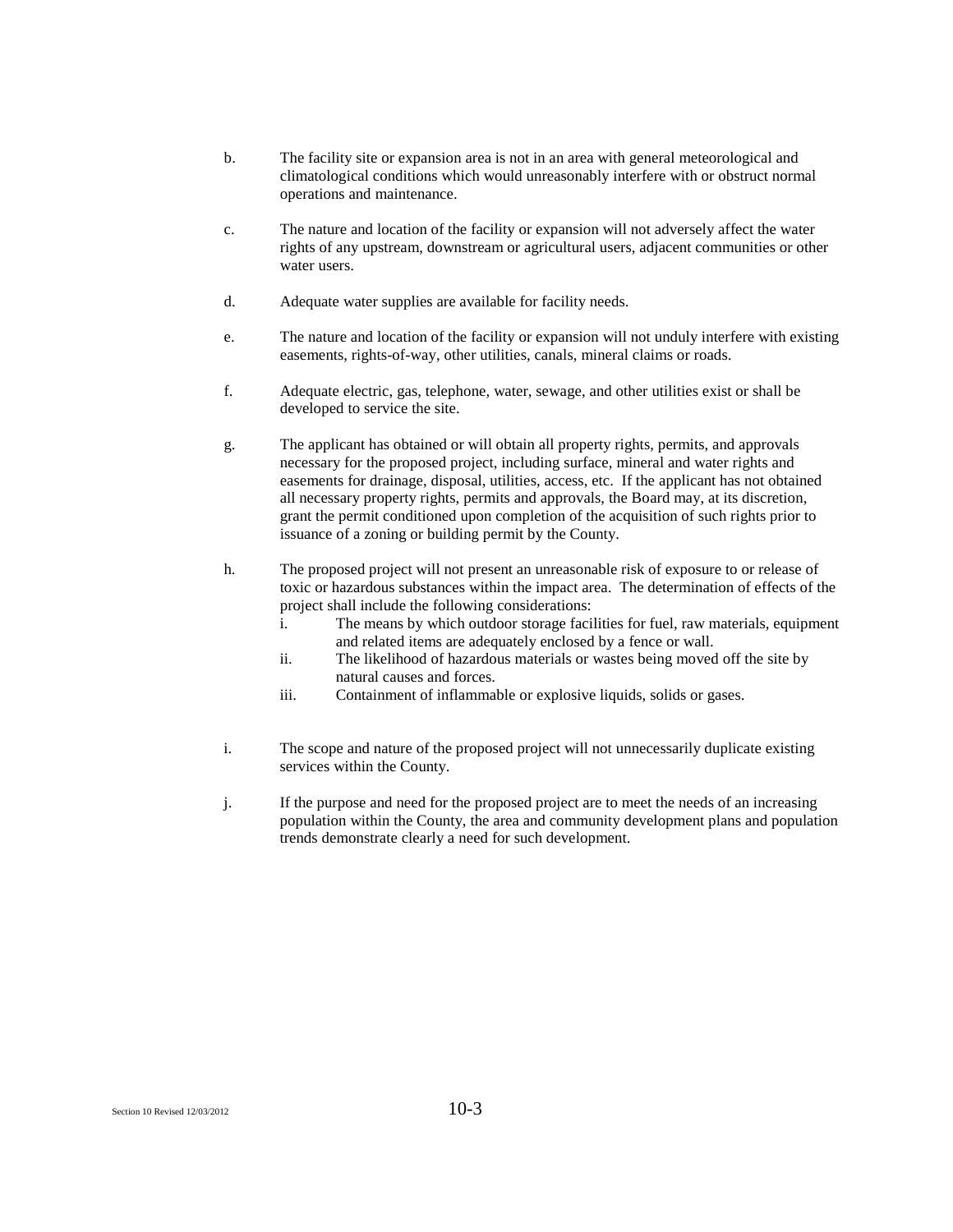#### **CHAPTER 10.a. ADDITIONAL PROVISIONS APPLICABLE TO SITE SELECTION AND CONSTRUCTION OF MAJOR FACILITIES OF A PUBLIC UTILITY FOR UTILITY-SCALE WIND FACILITIES**

#### **A. ADDITIONAL SUBMITTAL REQUIREMENTS APPLICABLE TO SITE SELECTION AND CONSTRUCTION OF MAJOR FACILITIES OF A PUBLIC UTILITY FOR UTILITY-SCALE WIND FACILITIES**

**1**. **Wind Resource Map** that identifies wind characteristics including prevailing wind direction and minimum, maximum, and average wind speeds.

#### **2. Shadow Flicker**

For utility scale wind energy systems, a copy of the Shadow Flicker Analysis. The application shall conduct an analysis on potential shadow flicker at occupied structures. The analysis shall identify the locations of shadow flicker that may be caused by the project and the expected durations of the flicker at these locations from sunrise to sunset over the course of a year. The analysis shall also show locations of all occupied structures within locations of shadow flicker that may be caused by the project.

#### **3. Electromagnetic Interference**

Evidence, to include mitigation agreed to via negotiations with owners of other facilities, that the project will not be installed in any location where its proximity to existing fixed broadcast, retransmission, or reception antennae for radio, television, or wireless phone or other personal communication systems would produce electromagnetic interference. Further, evidence shall be provided that the project will not be installed in any location within the line of sight of an existing microwave communications link where operation of the wind energy system is likely to produce electromagnetic interference in the link's operation unless the interference is insignificant.

#### **4. Complaint Resolution**

A Complaint Resolution process shall be developed by the applicant that includes a method to resolve complaints from nearby residents concerning the construction or operation of the project. The process may use an independent mediator or arbitrator and shall include a time limit for acting on a complaint. The process shall not preclude the County from acting on a complaint. The process shall also include contact information where a project representative can be reached during normal business hours during construction of the project.

#### **5. Noise Emissions**

Please see the Noise Emissions portion below for submittal requirements.

#### **B. ADDITIONAL CRITERIA APPLICABLE TO SITE SELECTION AND CONSTRUCTION OF MAJOR FACILITIES OF A PUBLIC UTILITY FOR UTILITY-SCALE WIND FACILITIES**

The Board of County Commissioners shall approve an application for permit for site selection and construction of a major facility of a public utility for utility-scale wind facilities (with reasonable conditions, if any, in the discretion of the Board of County Commissioners) only if the proposed site selection and construction complies with the following criteria, to the extent applicable, and taking into consideration the purpose and intent of these Section 1041 Regulations. (The Board may rely upon the findings and approvals of other governmental entities having jurisdiction over those criteria listed below with respect to their environmental determinations or regulatory compliance.

#### **1. Electromagnetic Interference**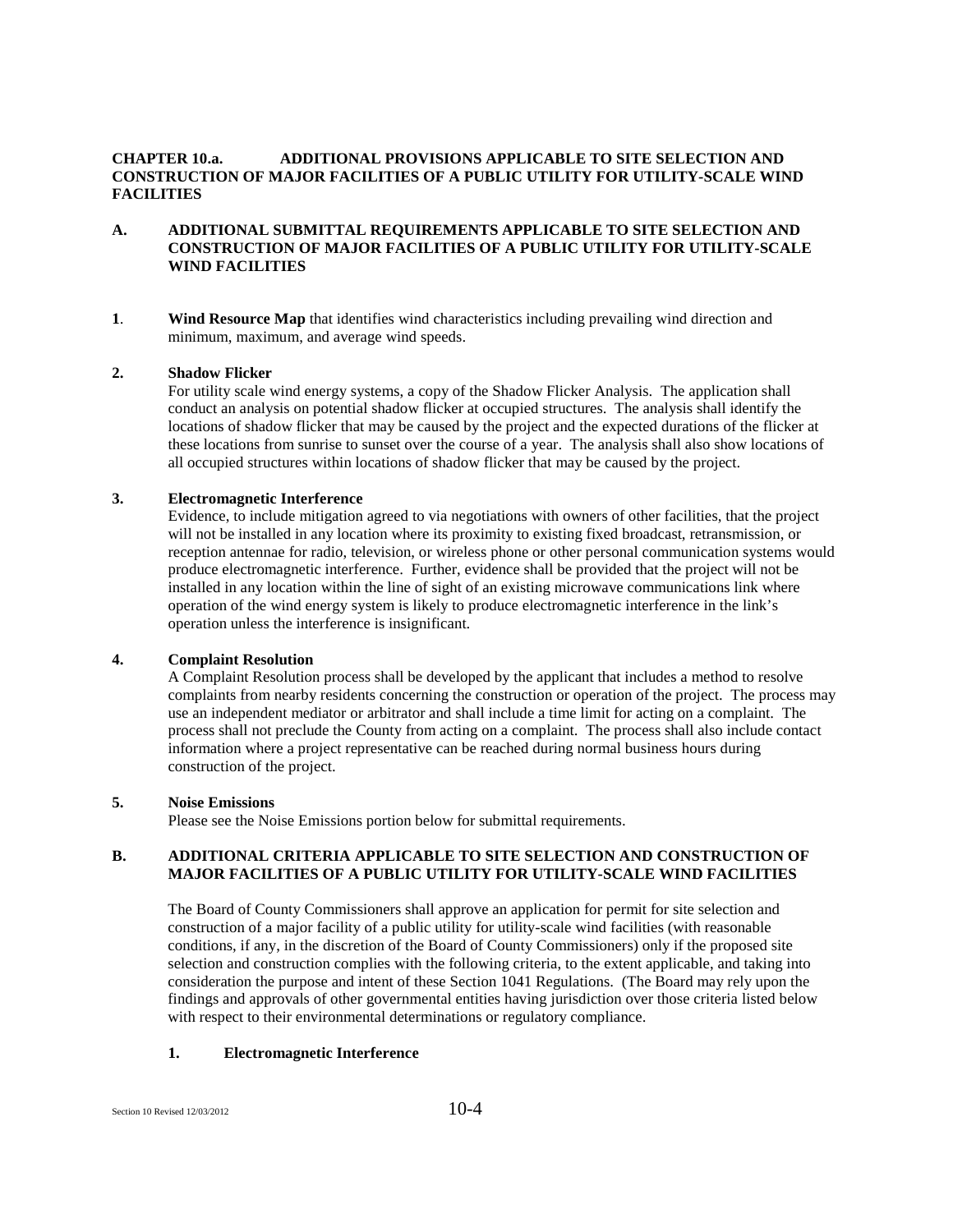No utility scale wind or solar energy system shall be installed in any location where its proximity to existing fixed broadcast, retransmission, or reception antennae for radio, television, or wireless phone or other personal communication systems would produce electromagnetic interference with signal transmission or reception unless the applicant provides a replacement signal to the affected party that will restore reception to at least the level present before operation of the wind energy system, or unless there is agreed upon mitigation through negotiations with owners of such facilities. No utility scale wind energy system shall be installed in any location within the line of sight of an existing microwave communications link where operation of the wind energy system is likely to produce electromagnetic interference in the link's operation unless the interference is insignificant, or unless there is agreed-upon mitigation through negotiations with owners of such facilities.

#### **2. Noise Emissions**

#### **a. NOISE MEASUREMENT METHODS**

All noise shall be measured with a sound measuring system that meets the requirements set forth in the ANSI S1.4-1983 standard for a Type 1 Sound Level Meter/Analyzer. The noise measurements shall be conducted in accordance with the requirements set forth in International Electro-mechanical Commission (IEC) Standard 61400-11, Part 11, edition 2.1 annex A.2 dated 2006, in effect at the date of approval of a project by the Clear Creek County Commissioners. This requirement regarding the performance specifications for acoustical instrumentation is applicable to all noise measuring, recording and analysis devices including both digital and analogue types. All instrumentation shall be calibrated annually with laboratory calibration standards having traceability to National Institute of Standards Technology. The ANSI specification does not address the frequency response characteristics of sound level meters/analysis at frequencies less than 10 Hz. Therefore S1.4 should be used as a guide for methods, procedures and the performance of noise measuring instruments at frequencies less than 10 Hz.

#### **Ambient Noise Level**

The ambient noise levels (commonly referred to as baseline noise levels) shall be measured at the project boundary lines and as may be specified by the Administrator. The term "receptor" means any occupied building or structure.

The ambient noise level also shall be measured at receptors which may be determined on a case-bycase basis by the Administrator based on the existence of specifically-identified potentially affected receptors in proximity to the project site. The procedures and methods in ANSI standard S12.9 or ISO specification R1996 shall be used as a guideline regarding methods, procedures and reporting. The measured and recorded decibel levels shall be dB(A) and dB(C) weighting, slow response and energy equivalent  $(L_{eq})$ . The measurement schedule shall be for each and every one (1) hour interval in a twenty-four day for a total duration of one (1) month during the summer, one (1) month during the fall, one month during the winter and one (1) month during the spring. If it is demonstrated that the acoustical environment can be accurately characterized in less than the four seasonal periods described in the preceding sentence, the administrator can designate a different data collection schedule. The data shall include as a minimum, exceedance levels of 1%, 10%, 50%, 90% and 99% for every one hour increment. Measurement intervals may be ignored if the wind speed at the measurement site is in excess of 20 mph during any increment of time during the one-hour measurement intervals. Other disruptive events that would produce non-representative noise levels may also be excluded from the exceedance calculations but each one-hour interval must be documented as to the reason for noninclusion of the data.

A meteorological station shall be located at selected receptor sites and shall measure and record wind speed, wind direction, temperature and humidity. The meteorological data and noise printouts shall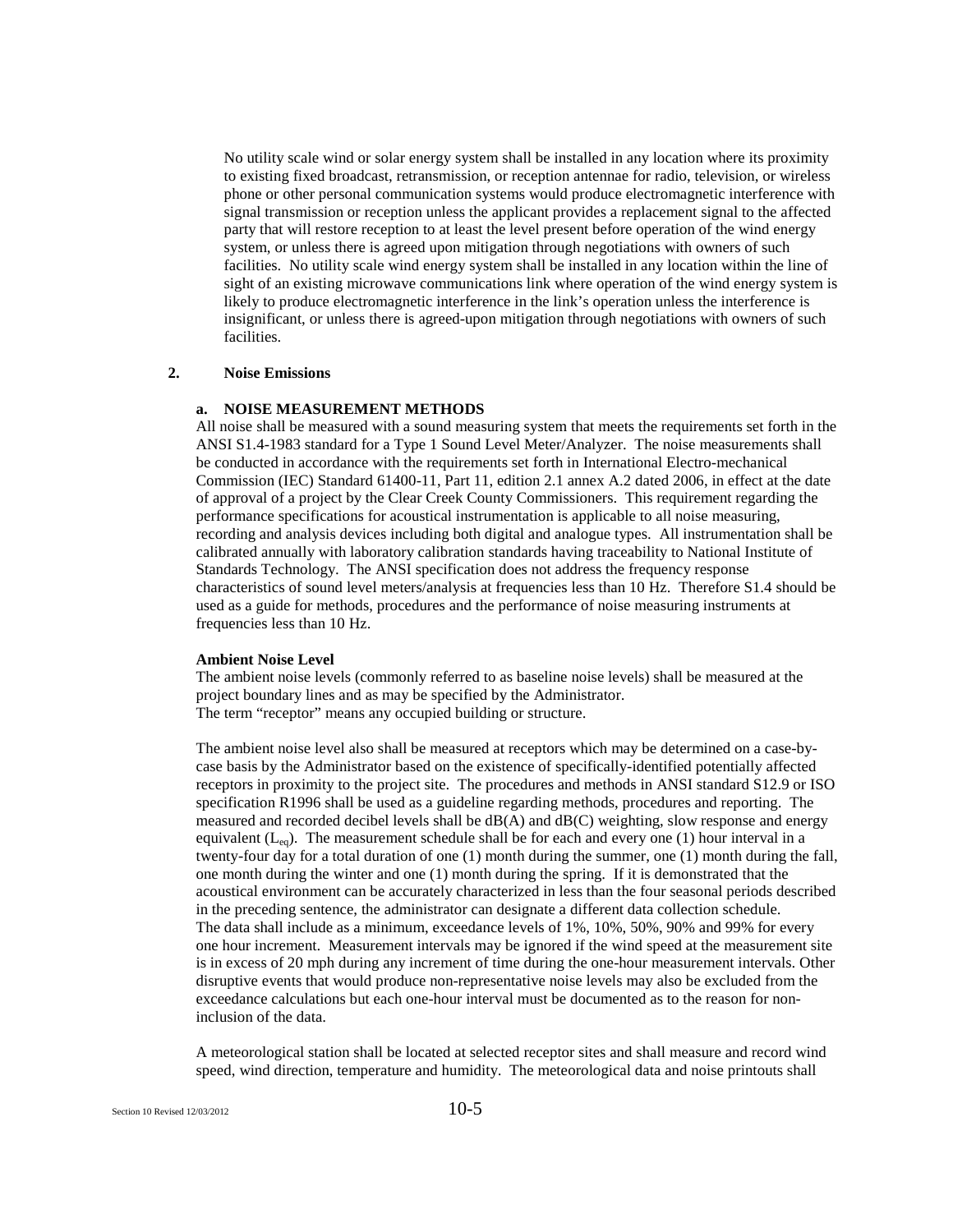include one-hour time stamps so that the meteorological data can be correlated with the noise data. The meteorological station wind speed and direction transducers shall be no more than 12 feet above grade level. The temperature and humidity transducers may be at any elevation between 5 and 12 feet above grade level. The measurement accuracy shall be about 10%.

#### **B. WIND FARM NOISE EMISSIONS**

Noise emission from the site shall not be greater than the following dB(A) slow and dB(C) slow, onehour energy equivalent exceedance levels as measured at the project boundary or beyond.

| HOUTLY EXCEEDANCE LEVEL WIND FAIL NOISE |                         |                         |
|-----------------------------------------|-------------------------|-------------------------|
| Exceedance Value - %                    | $dB(A)$ Slow - $L_{eq}$ | $dB(C)$ Slow - $L_{eq}$ |
|                                         | 60                      |                         |
|                                         | 55                      | 70                      |
| 10                                      | 50                      | 65                      |
| 50                                      | 45                      | 60                      |
| 90                                      | 40                      | 55                      |
| 99                                      | 35                      | 50                      |

Hourly Exceedance Level Wind Farm Noise

In any event, the exceedance levels shall not be greater than 5 dB above the ambient exceedance levels if ambient exceedance levels already exceed the above hourly levels for wind farm noise.

There are several ways to view or understand the meaning of the Exceedance Level Percentiles. For example using the values presented above:

The 1 Percentile

Only one percent of the total measurement time did the noise level exceed 60 dB(A). For almost all the one percentile levels are caused by local vehicle traffic, aircraft overhead, wildlife, wind, thunder and intermittent industrial activities.

## The  $10<sup>th</sup>$  Percentile

This percentile includes all of the noise values occurring more than 10% of the total time.

#### The 50<sup>th</sup> Percentile

A similar situation is the Class Average where half of the students get a better grade and half of the students get a lower grade.

#### The 90<sup>th</sup> Percentile

Very close to the constant noise level produced. In other words, the  $90<sup>th</sup>$  percentile is that dB value that would occur most of the time.

It is required that the noise emission levels obtained when the turbines are in operation be at the same sites as the ambient (baseline) measurement locations. Measurement intervals may be ignored and not included in the calculation of the exceedance value if the wind speed at the measurement site is in excess of 20 mph during any increment of time during the one-hour measurement interval, other disruptive events that would produce non-representative noise levels may also be excluded from the exceedance calculation but each one-hour interval most be documented as to the reason for noninclusion of the data.

These dB(A) exceedance values are based upon recommendations in ISO standard 1996, § 4.1 (35 dB(A) to 45 dB(A) rural outdoors), the State of Washington, Chapter 173-60 WAC, the World Health Organization and several townships in Michigan. Also the exceedance values will in all probability be receptor site dependent, for example, a receptor site near I-70 will have exceedance levels greater than those listed above. This is one reason why it is important to know the site specific ambient noise levels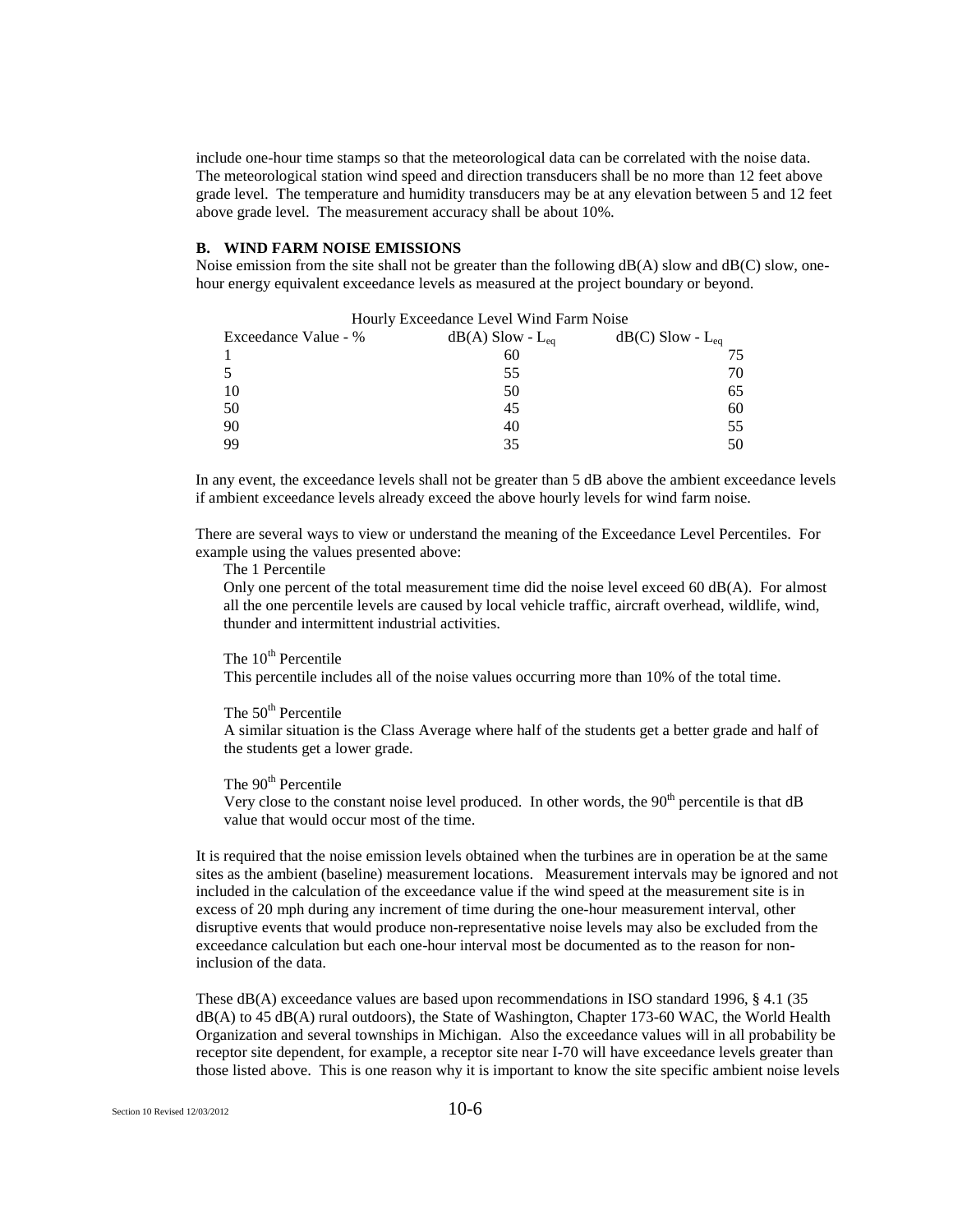and, if required, adjust the exceedance levels accordingly. When this occurs the exceedance levels shall not be greater than 5 dB above the ambient exceedance levels.

Selected meteorological stations shall be located at the same sites where the ambient noise measurements were taken and shall measure and record wind speed, wind direction, temperature and humidity. The meteorological data shall include one-hour time stamps that can be correlated with the noise data.

#### **Pure Tones**

Pure tones including multiple tones can be identified as a pure tone or pure tone components by using the following criteria:

| dB Level of Adjacent <sup>1</sup> / <sub>3</sub> Octave Band Range |
|--------------------------------------------------------------------|
| -10 dB                                                             |
| - 8 dB                                                             |
| $-5dB$                                                             |
|                                                                    |

#### **Low Frequency Noise or Infrasound Noise**

No low frequency noise or infrasound generated by a wind farm operation shall exceed the following ⅓ octave band decibel levels as measured at the receptor or at the receptor property line which abuts to the project site.

 $\frac{1}{3}$  Octave Band Center Frequency (Hz) Sound Pressure Level (L<sub>eq</sub>)

| $u \circ \mathbf{u} \circ \mathbf{y}$ (1.12) | $300$ and $11000$ and $1000$ ( $1000$ |
|----------------------------------------------|---------------------------------------|
| 5                                            | 70                                    |
| 6.3                                          | 70                                    |
| 8                                            | 70                                    |
| 10                                           | 70                                    |
| 12                                           | 70                                    |
| 16                                           | 69                                    |
| 20                                           | 68                                    |
| 25                                           | 67                                    |
| 31.5                                         | 65                                    |
| 40                                           | 62                                    |
| 50                                           | 60                                    |
| 63                                           | 57                                    |
| 80                                           | 55                                    |
| 100                                          | 52                                    |
|                                              |                                       |

#### **Impulsivity**

No impulsive noise from wind turbine operations shall be generated inside and only inside of an occupied building or structure that results in impulsive noise levels that exceeds the limits as determined by either of the following two analysis methods.

Method 1

A qualification of impulsivity can be obtained from the average of several measurements of the difference between the C-weighted "impulse hold" and maximum C-weighted "slow" sound pressure levels. The average difference between the maximum and minimum values shall be less than 20 dB when computed as the arithmetic average of 100 differences.

#### Method 2

The impulsive character can also be displayed as a time history of the un-weighted acoustical signal which has been filtered through an octave band filter set at 31.5 Hz center frequency. The filtered octave band signal shall then be converted to a root-mean-square (RMS) value, slow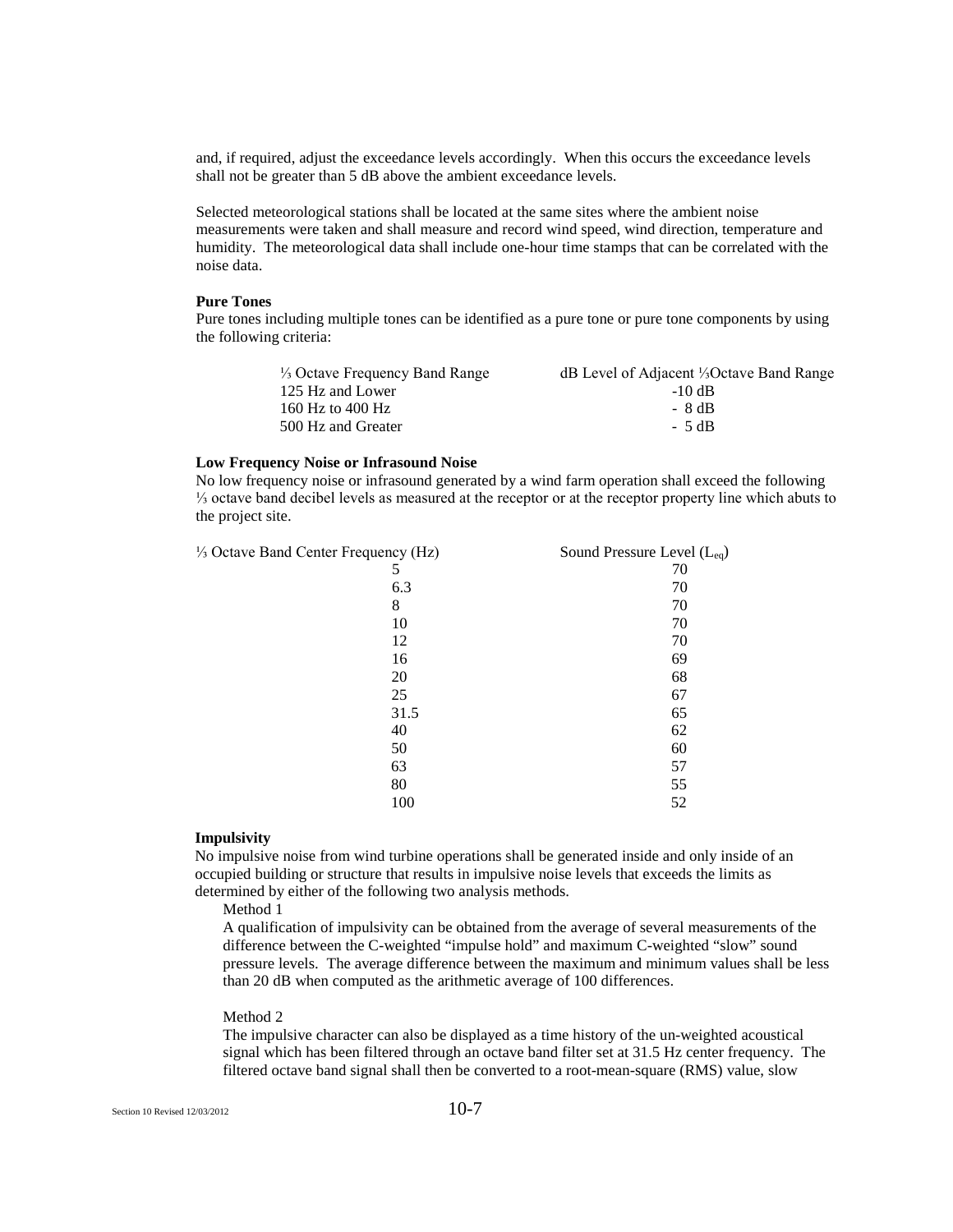response, and log converted to dB. The display can be either analogue or digital. The average difference between the maximum and minimum value shall be less than 20 dB when computed as the arithmetic average of 100 differences.

#### **Vibration**

The Permit Authority may require seismic (ground vibration) measurements at selected receptor locations, when the site is being constructed or is in operation. The peak particle velocity for frequencies below 40 Hz shall not exceed 0.50 in/sec.

#### **Site Development (Construction)**

Site development also referred to as site construction, shall comply with the requirement set forth in CRS 25-12-103 (5).

#### **Noise Standards**

The Permit Authority may impose a noise standard that exceeds the other standards set forth in this regulation if the County determines that such greater standards are necessary to protect the public health, safety and welfare of the surrounding community. Such additional standards may be taken into account the combined effect of topography and meteorological conditions occurring during certain wind farm operational conditions.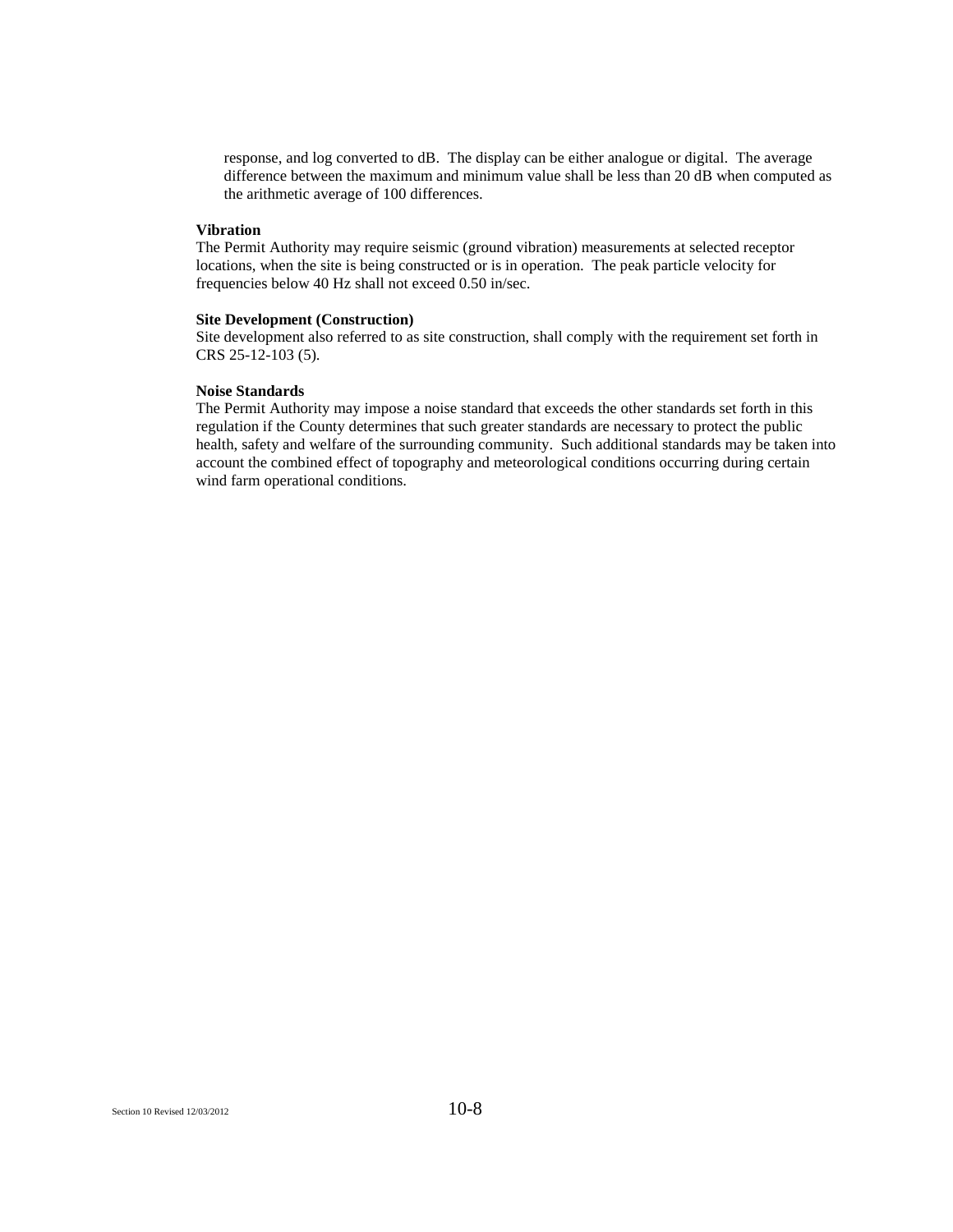#### **CHAPTER 11. REGULATIONS FOR AREAS OF STATE INTEREST**

#### **A. APPLICABILITY**

- 1. The Regulations in this chapter shall apply to all proceedings concerning the control of development in any area of state interest, with the exception of Flood Hazard Areas, which has been or may hereafter be designated by the Board of County Commissioners.
- 2. Any proposed development being processed for any other permit is not exempt from these regulations.

#### **B. EXEMPTIONS FROM THE PERMIT PROCESS WHEN AREAS OF STATE INTEREST ARE AFFECTED**

The following are exempt from the regulations in this chapter;

- 1. A single family residence under 5,000 square feet of living area, its water supply, sewage disposal, access driveways and roads, and appurtenant utility extensions necessary to serve the residence. Accessory structures, storage, and garage area are not to be included in the calculation of living area.
- 2. Mining, prospecting, milling, and related uses and facilities.

## **C. PRE-APPLICATION CONFERENCE**

A preapplication conference with the Planning Department is required of all applicants prior to submittal of an application.

#### **D. APPLICATION SUBMITTAL REQUIREMENTS FOR AREAS OF STATE INTEREST**

- 1. Any person proposing to engage in development in an area of state interest shall file an application for a permit with the Planning Department. In addition to the submittal requirements listed below, the Planning Department may request other materials or information as deemed necessary, before or during the process.
- 2. The appropriate fee, as adopted by the Board of County Commissioners, shall be included with all application submittals.
- 3. Minimum submittal requirements for all proposed developments and/or activities in areas of state interest:
	- a. Application Form as provided by the Planning Department;
	- b. Deeds or other proof of ownership for all properties affected that are owned by the applicant;
	- c. Power of Attorney or other authorization for all properties affected that are not owned by the applicant;
	- d. A list of owners of properties within 300 feet of the boundaries of all parcels on which the proposed developments and/or activities will occur;
	- e. Vicinity Map that indicates the location of the proposed development and/or activity in relation to the general context of the County;
	- f. Location Map that indicates all parcels affected by the proposed development and/or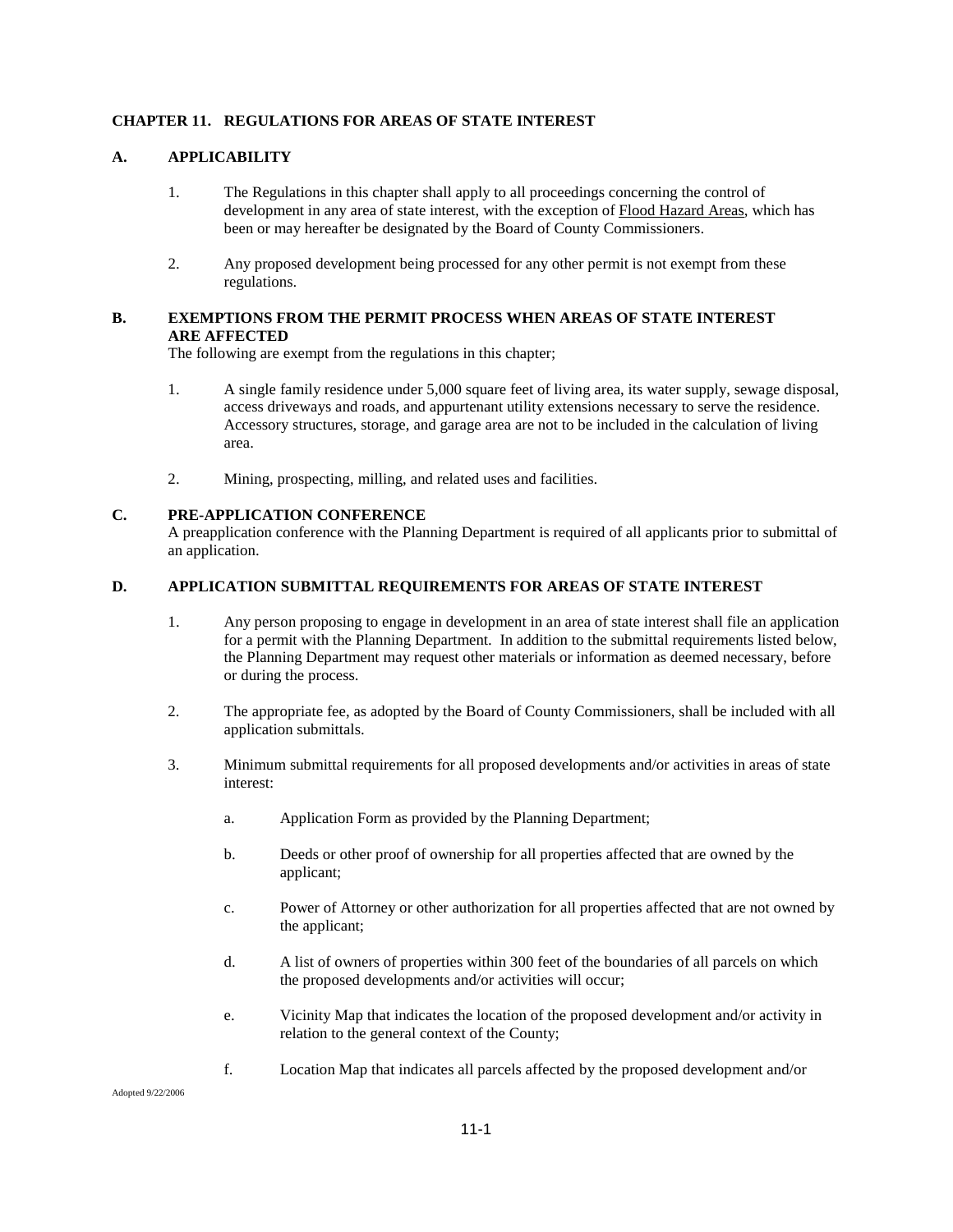activity in relation to roads, streams, utilities, adjacent parcels and other features;

- g. Site Plan that indicates the following:
	- (i) Boundaries of all properties on which the proposed development and/or activity will take place;
	- (ii) Boundaries of adjacent properties or portions of those boundaries that are in immediate proximity of the properties on which the proposed development and/or activity will take place;
	- (iii) All existing structures, utilities, earthwork, and site modifications;
	- (iv) All proposed structures, utilities, earthwork, and site modifications;
	- (v) All existing features on adjacent properties that are in immediate proximity of the parcels on which the proposed development and/or activity will take place;
	- (vi) All existing historical and archaeological resources and/or natural hazard areas located on or affecting the property on which the proposed development and/or activity will take place.
- h. Analysis of potential adverse impacts to and proposed mitigation of the area of state interest affected.

#### **E. AGENCY REFERRALS AND ADJACENT PROPERTY OWNERS; NOTICE OF FILING**

When a complete application is filed with the County, the Administrator shall send a copy of the complete application to and seek review comments from any local, state or federal agency that may have expertise in or an interest in impact that may be associated with the Project, including, but not limited to the agencies listed below. Based on the specifics of the application, the Administrator may waive referrals that are not necessary to a complete review of the application, or refer the application to other agencies that he deems necessary or appropriate to a complete review of the application.

- 1. Clear Creek Fire Authority;<br>
Clear Creek County Open S.
- 2. Clear Creek County Open Space Commission;
- 3. Colorado Geological Survey;
- 4. Colorado Public Utilities Commission;
- 5. Colorado Natural Areas Council;
- 6. Colorado Department of Public Health & Environment;
- 7. Colorado Division of Water Resources;
- 8. Colorado State Historical Society;
- 9. Colorado Division of Wildlife;
- 10. Colorado State Forest Service;
- 11. Colorado State Patrol
- 12. Colorado Department of Transportation;
- 13. County departments;
- 14. Denver Regional Council of Governments;
- 15. Historic District Public Lands Commission;
- 16. Colorado State Historical Society;
- 17. Homeowners' associations which may be affected by the Project;
- 18. Local historic preservation agencies
- 19. Municipalities within three (3) miles of the Project area;
- 20. Natural Resources Conservation District (formerly Soil conservation Service);
- 21. Planning Commission (one copy for each member and associate member).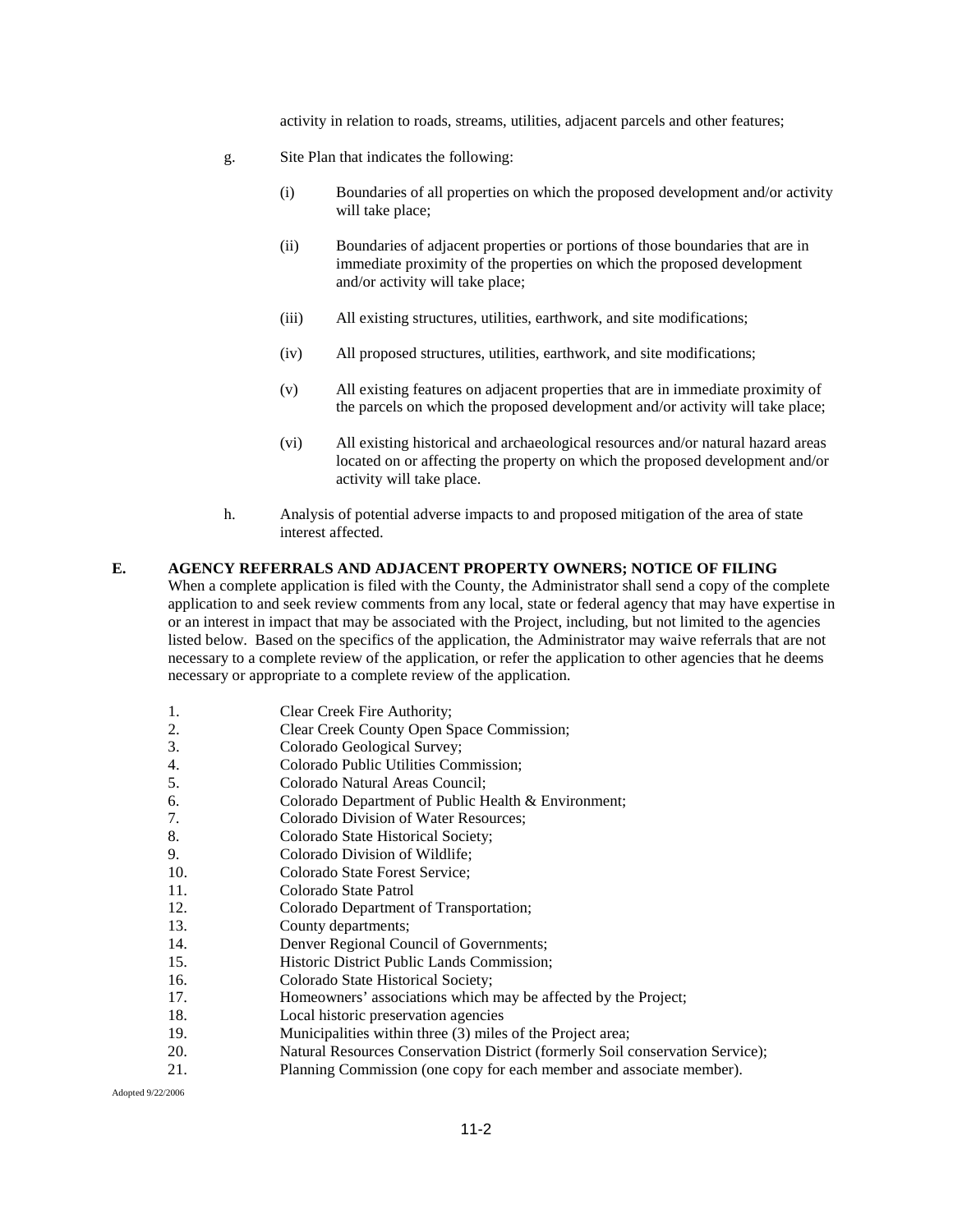- 22. Special Districts which may be affected by the Project;<br>23. United States Forest Service:
- United States Forest Service;
- 24. Upper Clear Creek Watershed Association;
- 25. Upper Bear Creek Watershed Association.

Additionally, the Administrator shall send notice of the permit hearing to all adjacent property owners within 300 feet of the property for which the application is for. Additional notification to other affected property owners may be sent at the discretion of the Administrator on a case by case basis.

## **F. NOTICE OF PERMIT HEARING**

- 1. Not later than thirty (30) days after receipt of a complete application for a Permit, the Permit Authority shall set a date for the public hearing on the application.
- 2. The Administrator shall publish a notice of the date, time and place for the Permit Authority hearing. Such notice shall be published once in the County legal newspaper, not less than thirty (30) days or more than sixty (60) days before the date set for the hearing.
- 3. No less than seven (7) days before the hearing before the Permit Authority, the Administrator shall prepare a staff report that summarizes the application and comments from review agencies, if any, and public comment, if any, and that identifies whether the permit application adequately demonstrates that the Project will comply with each of the applicable Permit Application Approval Criteria. The Administrator shall include in his report the reason why any approval criterion has not been satisfied and may recommend conditions to ensure that the Project will satisfy each criterion. A copy of the staff report shall be provided upon completion to the applicant.

## **G. CONDUCT OF PERMIT HEARING**

- 1. The Permit Authority shall conduct the hearing in a manner to afford procedural due process to the applicant and any person who opposes the issuance of the Permit.
- 2. The Permit Authority shall hear relevant testimony and receive relevant evidence and may impose reasonable time limits on presenters and witnesses.
- 3. All persons appearing as parties at the hearing shall be afforded the right of cross-examination and a reasonable opportunity to offer evidence in rebuttal.
- 4. Any person may, at his own expense, provide for the recording of the hearing and transcription thereof, provided, however, that a copy of the transcript shall be furnished free of charge to the Permit Authority and become part of the record.

#### **H. APPROVAL OR DENIAL OF THE PERMIT APPLICATION BY THE PERMIT AUTHORITY**

- 1. The burden of proof shall be on the applicant to show compliance with the provisions of these Regulations.
- 2. If information presented at the hearing leads the Permit Authority to find that additional information is necessary for it to determine whether the Permit Application Approval Criteria herein have been met, the Permit Authority may continue the hearing for not more than sixty (60) days unless a longer period is agreed to by the applicant, or it may deny the Permit.
- 3. The Permit Authority may approve the application with reasonable conditions necessary to ensure compliance with the Regulations, if it determines that the applicant has proven that the Project complies with all applicable provisions of these Regulations. If the Permit Authority determines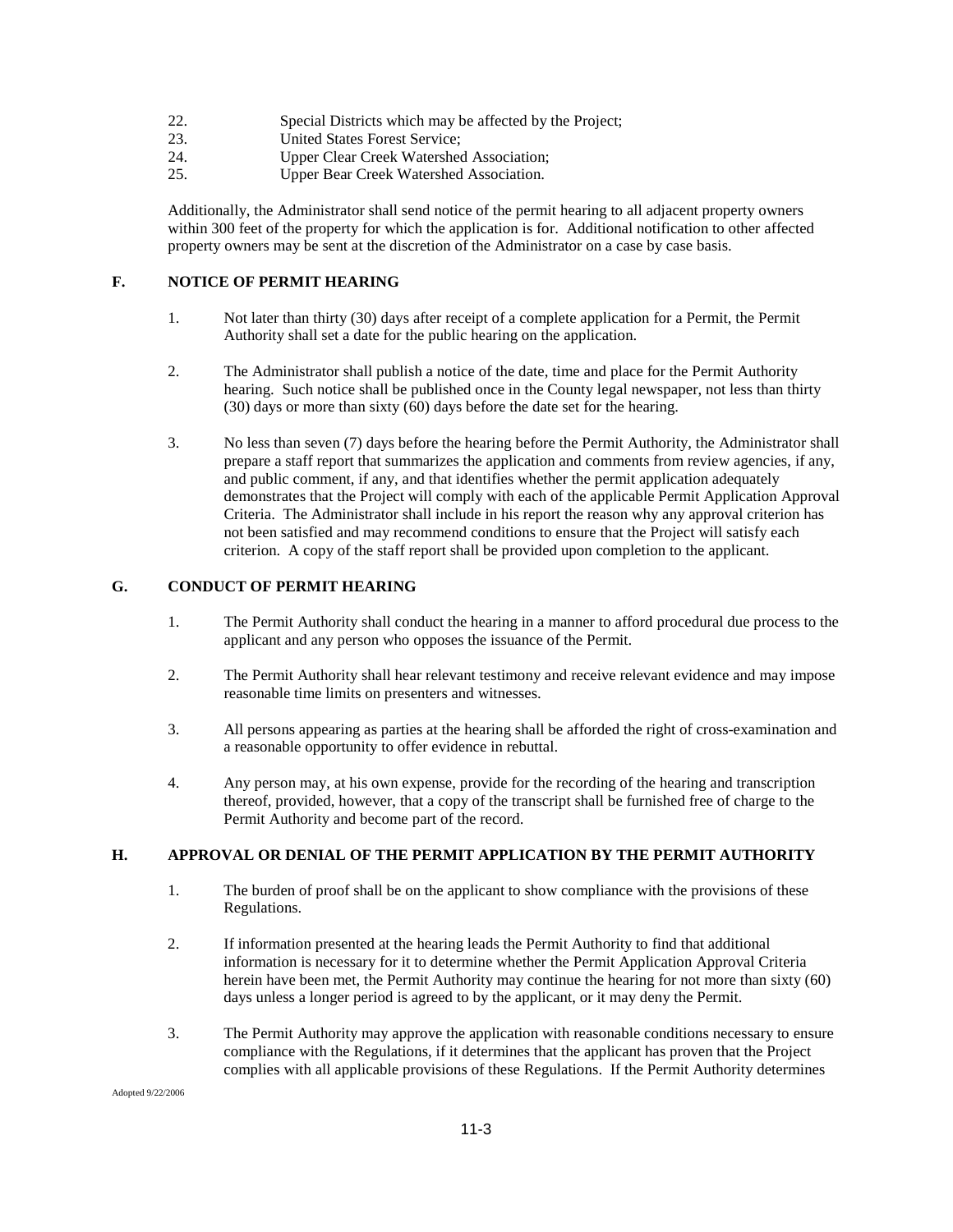that the applicant has failed to prove that the Project complies with any applicable provision of these Regulations, the Permit Authority shall deny the Permit.

- 4. If the Permit Authority decides to approve the Permit with conditions, the Permit Authority shall make written findings that each condition is necessary to ensure that the Project will comply with the Permit Application Approval Criteria herein, and that each condition is necessitated by impacts caused by the Project.
- 5. The Administrator shall collect and preserve the following record of the public hearing:
	- a. the permit application;
	- b. The names and addresses of all persons making oral or written statements, appearing as witnesses, or offering documentary evidence;
	- c. All documentary evidence and written statements or testimony presented in support of or in opposition to the permit application;
	- d. The electronic recording of the public hearing, provided that the County is under no obligation to transcribe such recording unless paid for by the requesting party;
	- e. The written minutes of the hearing;
	- f. The resolution granting or denying the application;
	- g. The Permit, if issued.

#### **I. ISSUANCE OF THE PERMIT**

- 1. The Permit shall be issued in writing by the Permit Authority.
- 2. The Permit may be issued for an indefinite period or for a term of years, depending on the nature of the Project.
- 3. The Permit is valid only for the construction and operation of the Project described in the application, together with conditions of approval, if any, imposed by the Permit Authority.
- 4. A copy of the Permit shall be certified by the Permit Authority and presented to the County Clerk & Recorder for recording in the same manner as any document relating to real property.

#### **J. PUBLIC HEARINGS OF OTHER LAND USE MATTERS**

In cases in which the development or activity must also comply with other provisions of the County zoning or subdivision regulations, the permit hearings required by these Regulations may be held at the same time as the public hearings on such other land use matters.

## **K. PERMIT AMENDMENT**

- 1. Any change in the construction or operation of a Project from that approved by the Permit Authority shall require a permit amendment or a new permit.
- 2. A permit amendment shall be processed like an original permit, following the regulations applicable at the time of the application for the amendment.

## **L. STANDARDS FOR APPROVAL OF A PERMIT APPLICATION FOR AREAS OF STATE**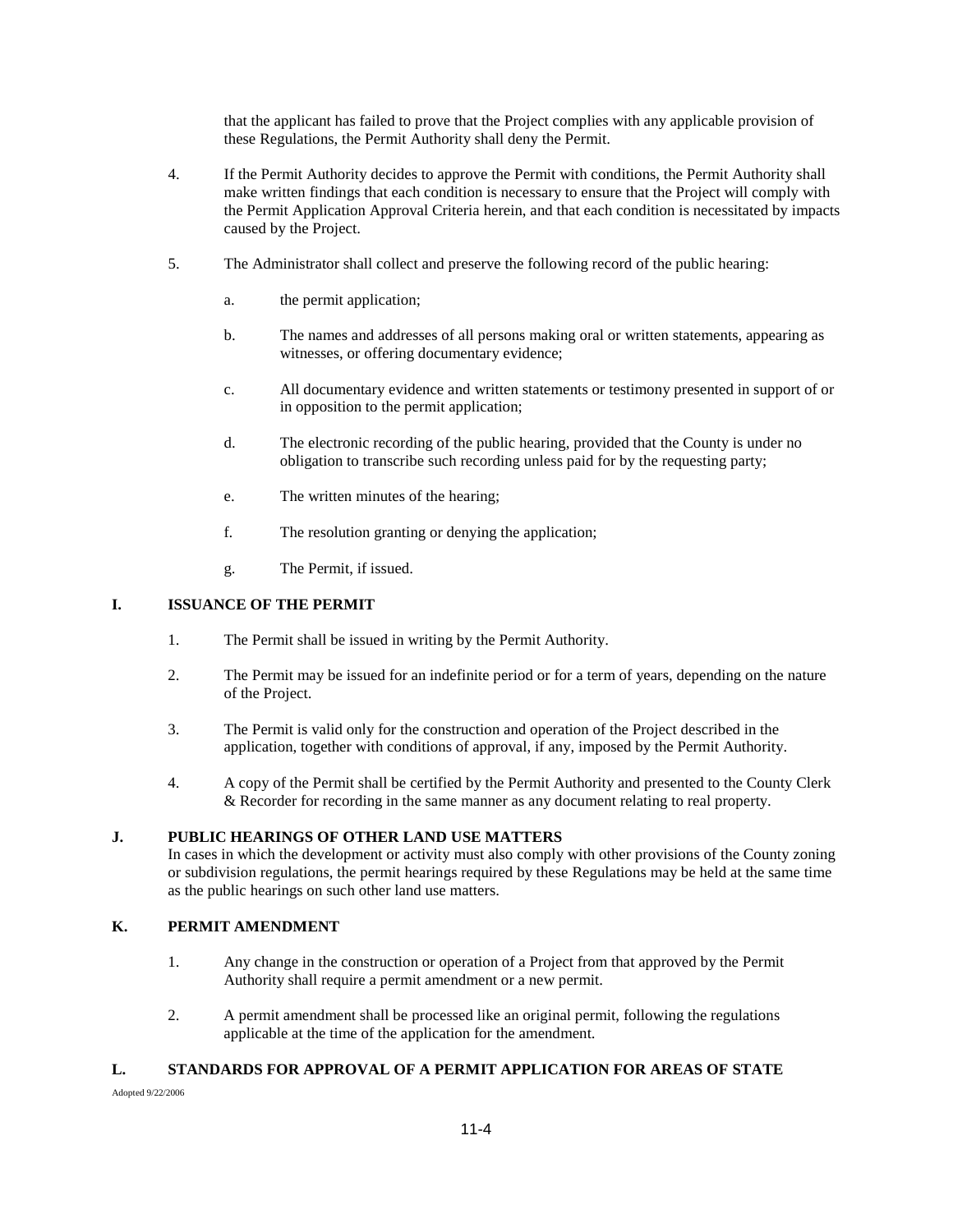## **INTEREST**

- 1. MINIMUM STANDARDS FOR APPROVAL The proposed development and/or activity shall meet applicable standards, as determined by the Board, outlined below.
	- a. Avoidance of or mitigation to cultural resources as determined by the reports received from the State Historic Preservation Officer;
	- b. Avoidance of or mitigation to flood hazard, geologic hazards, and wildfire hazard.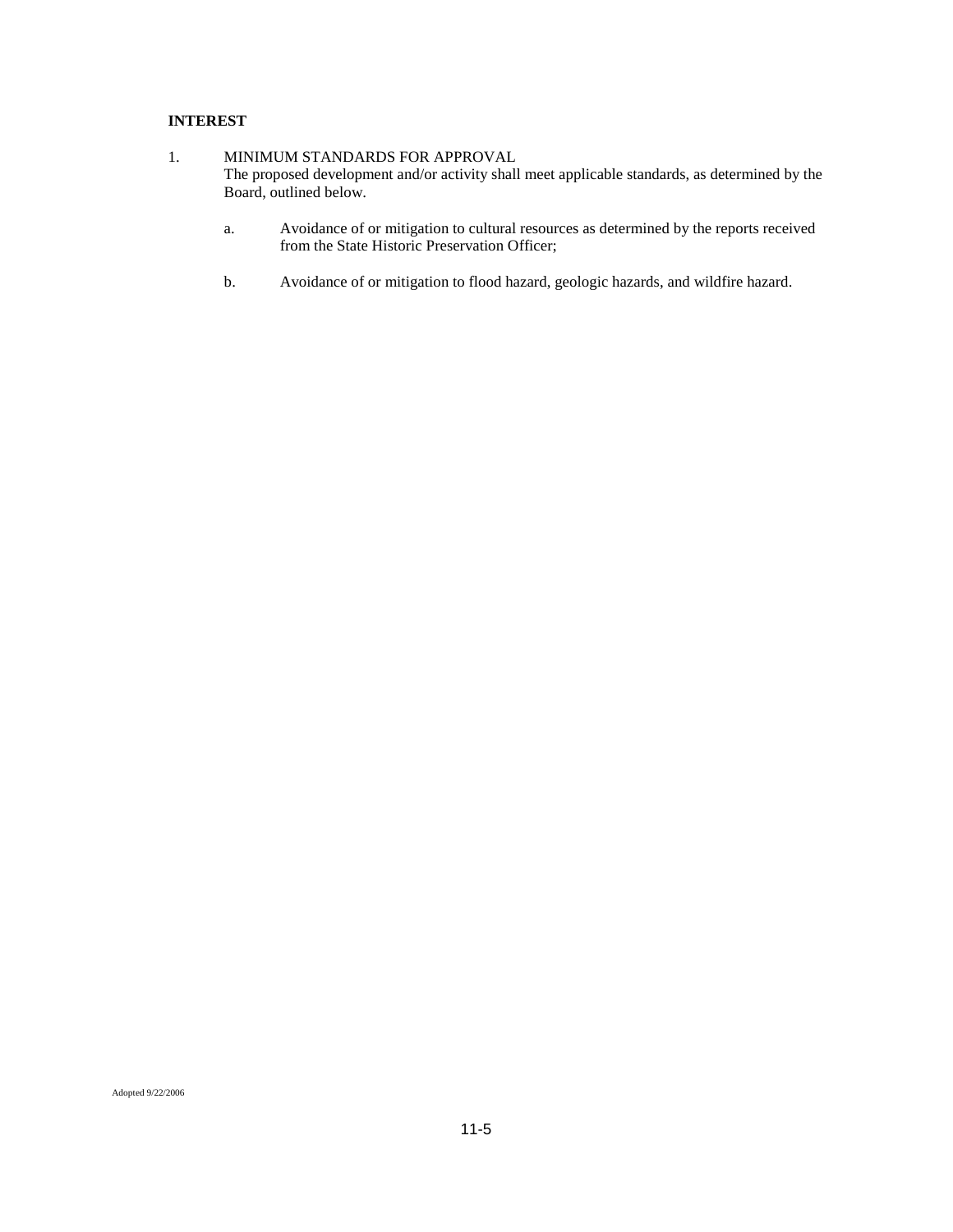## **CHAPTER 12**

# **FLOOD DAMAGE PREVENTION REGULATION ARTICLE I**

# **STATUTORY AUTHORIZATION, FINDINGS OF FACT, PURPOSE AND OBJECTIVES**

# **SECTION A. STATUTORY AUTHORIZATION**

The Legislature of the State of Colorado has, in Title 29, Article 20 of the Colorado Revised Statutes, delegated the responsibility of local governmental units to adopt regulations designed to minimize flood losses. Therefore, the Board of County Commissioners of Clear Creek County, Colorado, does hereby adopt the following floodplain management regulations:

# **SECTION B. FINDINGS OF FACT**

- 1. The flood hazard areas of Clear Creek County are subject to periodic inundation, which can result in loss of life and property, health and safety hazards, disruption of commerce and governmental services, and extraordinary public expenditures for flood protection and relief, all of which adversely affect the health, safety and general welfare of the public.
- 2. These flood losses are created by the cumulative effect of obstructions in floodplains which cause an increase in flood heights and velocities, and by the occupancy of flood hazards areas by uses vulnerable to floods and hazardous to other lands because they are inadequately elevated, floodproofed or otherwise protected from flood damage.

## **SECTION C. STATEMENT OF PURPOSE**

It is the purpose of this regulation to promote the public health, safety and general welfare and to minimize public and private losses due to flood conditions in specific areas by provisions designed to:

- 1. Protect human life and health;
- 2. Minimize expenditure of public money for costly flood control projects;
- 3. Minimize the need for rescue and relief efforts associated with flooding and generally undertaken at the expense of the general public;
- 4. Minimize prolonged business interruptions;
- 5. Minimize damage to critical facilities, infrastructure and other public facilities such as water, sewer and gas mains; electric and communication stations; and streets and bridges located in floodplains;
- 6. Help maintain a stable tax base by providing for the sound use and development of floodprone areas in such a manner as to minimize future flood blight areas;
- 7. Insure that potential buyers are notified that property is in a flood area;
- 8. Insure that those who occupy the areas of special flood hazards assume responsibility for their actions;

12- 1 -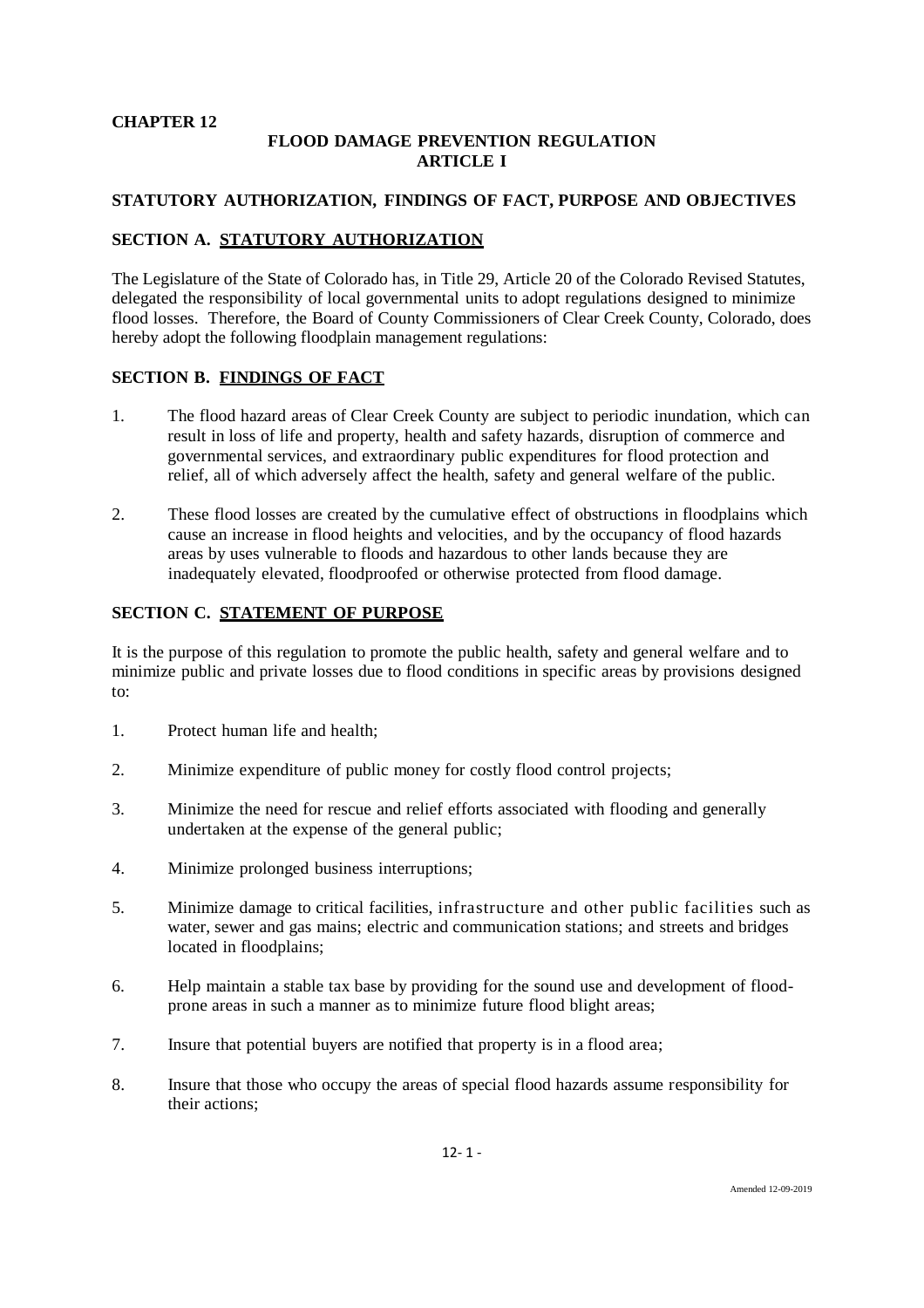- 9. Minimize significant hazards to public health and safety or to property in flood hazard areas to encourage open space activities such as agriculture, recreation, and mineral extraction, and to ensure that any combination of these activities are conducted in a mutually compatible manner; and
- 10. Prohibit all activities which, in time of flooding, would create significant hazards to public health and safety or to property, and to protect shallow wells, solid waste disposal sites, and septic tanks and sewage disposal systems from inundation by floodwaters.

# **SECTION D. METHODS OF REDUCING FLOOD LOSSES**

In order to accomplish its purposes, this regulation uses the following methods:

- 1. Restrict or prohibit uses that are dangerous to health, safety or property in times of flood, or cause excessive increases in flood heights or velocities;
- 2. Require that uses vulnerable to floods, including facilities which serve such uses, be protected against flood damage at the time of initial construction;
- 3. Control the alteration of natural floodplains, stream channels, and natural protective barriers, which are involved in the accommodation of flood waters;
- 4. Control filling, grading, dredging and other development which may increase flood damage;
- 5. Prevent or regulate the construction of flood barriers which will unnaturally divert flood waters or which may increase flood hazards to other lands.

# **ARTICLE II DEFINITIONS**

Unless specifically defined below, words or phrases used in this regulation shall be interpreted to give them the meaning they have in common usage and to give this regulation its most reasonable application.

**100-YEAR FLOOD** - A flood having a recurrence interval that has a one-percent chance of being equaled or exceeded during any given year (1-percent-annual-chance flood). The terms "one-hundredyear flood" and "one percent chance flood" are synonymous with the term "100-year flood." The term does not imply that the flood will necessarily happen once every one hundred years.

**100-YEAR FLOODPLAIN** - The area of land susceptible to being inundated as a result of the occurrence of a one-hundred-year flood.

**500-YEAR FLOOD -** A flood having a recurrence interval that has a 0.2-percent chance of being equaled or exceeded during any given year (0.2-percent-chance-annual-flood). The term does not imply that the flood will necessarily happen once every five hundred years.

**500-YEAR FLOODPLAIN** - The area of land susceptible to being inundated as a result of the occurrence of a five-hundred-year flood.

**ADDITION** - Any activity that expands the enclosed footprint or increases the square footage of an existing structure.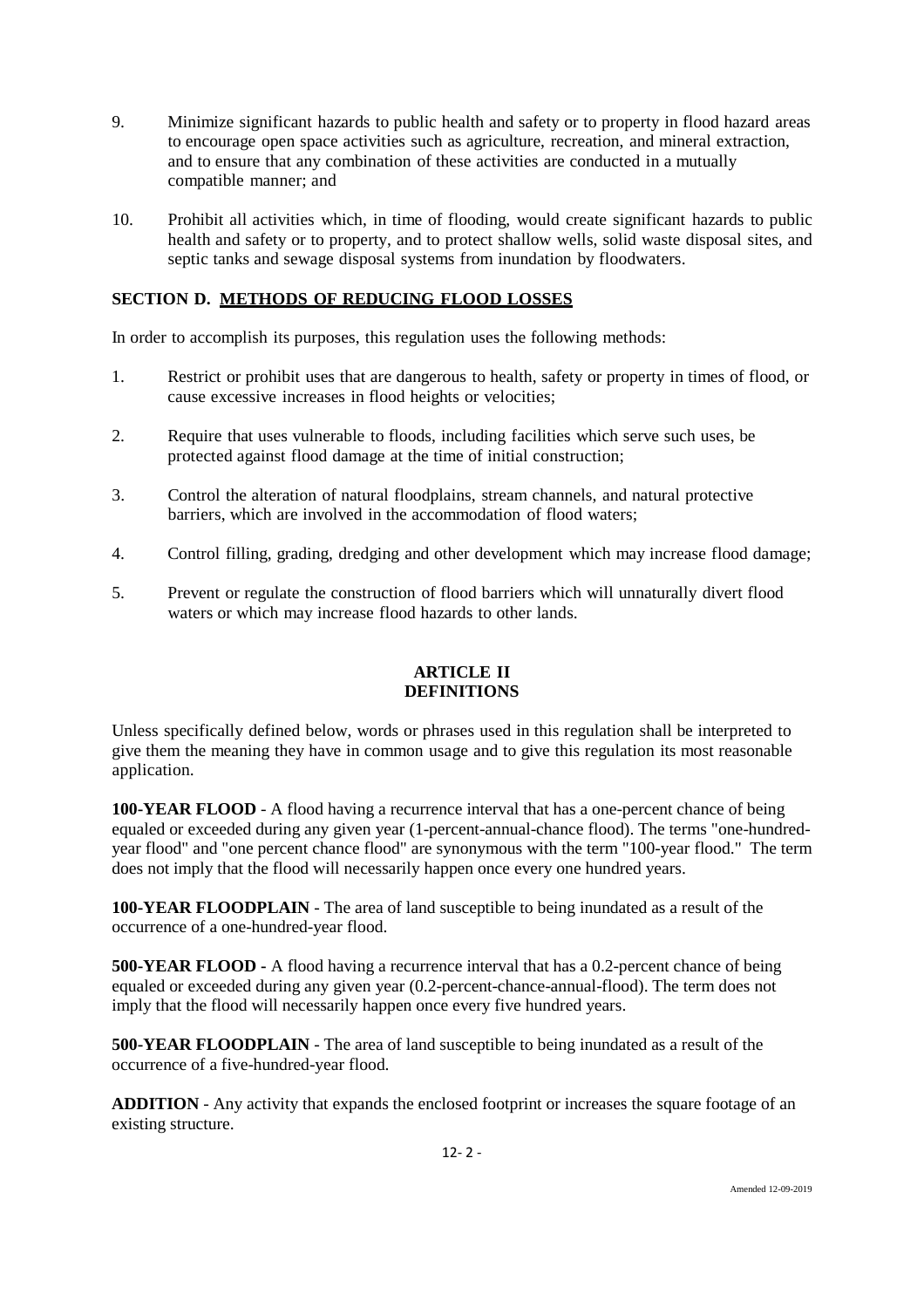**ALLUVIAL FAN FLOODING -** A fan-shaped sediment deposit formed by a stream that flows from a steep mountain valley or gorge onto a plain or the junction of a tributary stream with the main stream. Alluvial fans contain active stream channels and boulder bars, and recently abandoned channels. Alluvial fans are predominantly formed by alluvial deposits and are modified by infrequent sheet flood, channel avulsions and other stream processes.

**AREA OF SHALLOW FLOODING -** A designated Zone AO, AH, or VO on a community's Flood Insurance Rate Map (FIRM) with a one percent chance or greater annual chance of flooding to an average depth of one to three feet where a clearly defined channel does not exist, where the path of flooding is unpredictable and where velocity flow may be evident. Such flooding is characterized by ponding or sheet flow.

**BASE FLOOD** – The flood which has a one percent chance of being equaled or exceeded in any given year (also known as a 100-year flood). This term is used in the National Flood Insurance Program (NFIP) to indicate the minimum level of flooding to be used by a community in its floodplain management regulations.

**BASE FLOOD ELEVATION (BFE)** - The elevation shown on a FEMA Flood Insurance Rate Map for Zones AE, AH, A1-A30, AR, AR/A, AR/AE, AR/A1-A30, AR/AH, AR/AO, V1-V30, and VE that indicates the water surface elevation resulting from a flood that has a one percent chance of equaling or exceeding that level in any given year.

**BASEMENT -** Any area of the building having its floor sub-grade (below ground level) on all sides.

**CHANNEL** - The physical confine of stream or waterway consisting of a bed and stream banks, existing in a variety of geometries.

**CHANNELIZATION** - The artificial creation, enlargement or realignment of a stream channel.

**CODE OF FEDERAL REGULATIONS (CFR**) - The codification of the general and permanent Rules published in the Federal Register by the executive departments and agencies of the Federal Government. It is divided into 50 titles that represent broad areas subject to Federal regulation.

**COMMUNITY** - Any political subdivision in the state of Colorado that has authority to adopt and enforce floodplain management regulations through zoning, including, but not limited to, cities, towns, unincorporated areas in the counties, Indian tribes and drainage and flood control districts.

**CONDITIONAL LETTER OF MAP REVISION (CLOMR)** - FEMA's comment on a proposed project, which does not revise an effective floodplain map, that would, upon construction, affect the hydrologic or hydraulic characteristics of a flooding source and thus result in the modification of the existing regulatory floodplain.

**CRITICAL FACILITY** - A structure or related infrastructure, but not the land on which it is situated, as specified in Article 5, Section H, that if flooded may result in significant hazards to public health and safety or interrupt essential services and operations for the community at any time before, during and after a flood. See Article 5, Section H.

**DEVELOPMENT -** Any man-made change in improved and unimproved real estate, including but not limited to buildings or other structures, mining, dredging, filling, grading, paving, excavation or drilling operations or storage of equipment or materials.

12- 3 -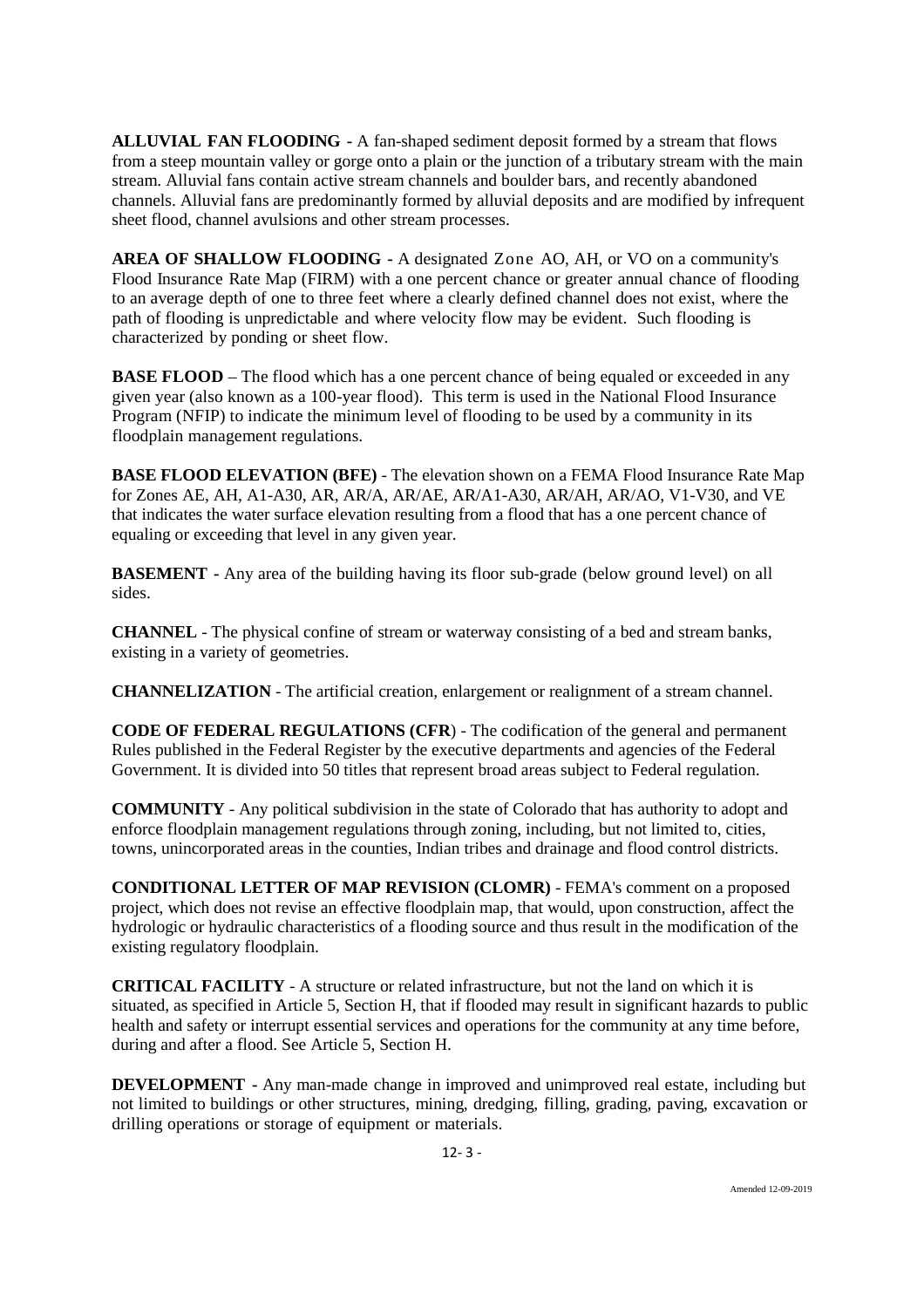**DFIRM DATABASE** - Database (usually spreadsheets containing data and analyses that accompany DFIRMs). The FEMA Mapping Specifications and Guidelines outline requirements for the development and maintenance of DFIRM databases.

**DIGITAL FLOOD INSURANCE RATE MAP (DFIRM)** - FEMA digital floodplain map. These digital maps serve as "regulatory floodplain maps" for insurance and floodplain management purposes.

**ELEVATED BUILDING -** A non-basement building (i) built, in the case of a building in Zones A1- 30, AE, A, A99, AO, AH, B, C, X, and D, to have the top of the elevated floor above the ground level by means of pilings, columns (posts and piers), or shear walls parallel to the flow of the water and (ii) adequately anchored so as not to impair the structural integrity of the building during a flood of up to the magnitude of the base flood. In the case of Zones A1-30, AE, A, A99, AO, AH, B, C, X, and D, "elevated building" also includes a building elevated by means of fill or solid foundation perimeter walls with openings sufficient to facilitate the unimpeded movement of flood waters.

**EXISTING MANUFACTURED HOME PARK OR SUBDIVISION -** means a manufactured home park or subdivision for which the construction of facilities for servicing the lots on which the manufactured homes are to be affixed (including, at a minimum, the installation of utilities, the construction of streets, and either final site grading or the pouring of concrete pads) is completed before the effective date of the floodplain management regulations adopted by a community.

**EXPANSION TO AN EXISTING MANUFACTURED HOME PARK OR SUBDIVISION**means the preparation of additional sites by the construction of facilities for servicing the lots on which the manufactured homes are to be affixed (including the installation of utilities, the construction of streets, and either final site grading or the pouring of concrete pads).

**FEDERAL REGISTER -** The official daily publication for Rules, proposed Rules, and notices of Federal agencies and organizations, as well as executive orders and other presidential documents.

**FEMA -** Federal Emergency Management Agency, the agency responsible for administering the National Flood Insurance Program.

**FLOOD OR FLOODING -** means a general and temporary condition of partial or complete inundation of normally dry land areas from:

- 1. The overflow of water from channels and reservoir spillways;<br>2. The unusual and rapid accumulation or runoff of surface water
- 2. The unusual and rapid accumulation or runoff of surface waters from any source; or
- 3. Mudslides or mudflows that occur from excess surface water that is combined with mud or other debris that is sufficiently fluid so as to flow over the surface of normally dry land areas (such as earth carried by a current of water and deposited along the path of the current).

**FLOOD INSURANCE RATE MAP (FIRM) -** An official map of a community, on which the Federal Emergency Management Agency has delineated both the Special Flood Hazard Areas and the risk premium zones applicable to the community.

**FLOOD INSURANCE STUDY (FIS) -** The official report provided by the Federal Emergency Management Agency. The report contains the Flood Insurance Rate Map as well as flood profiles for studied flooding sources that can be used to determine Base Flood Elevations for some areas.

**FLOODPLAIN OR FLOOD-PRONE AREA -** Any land area susceptible to being inundated as the result of a flood, including the area of land over which floodwater would flow from the spillway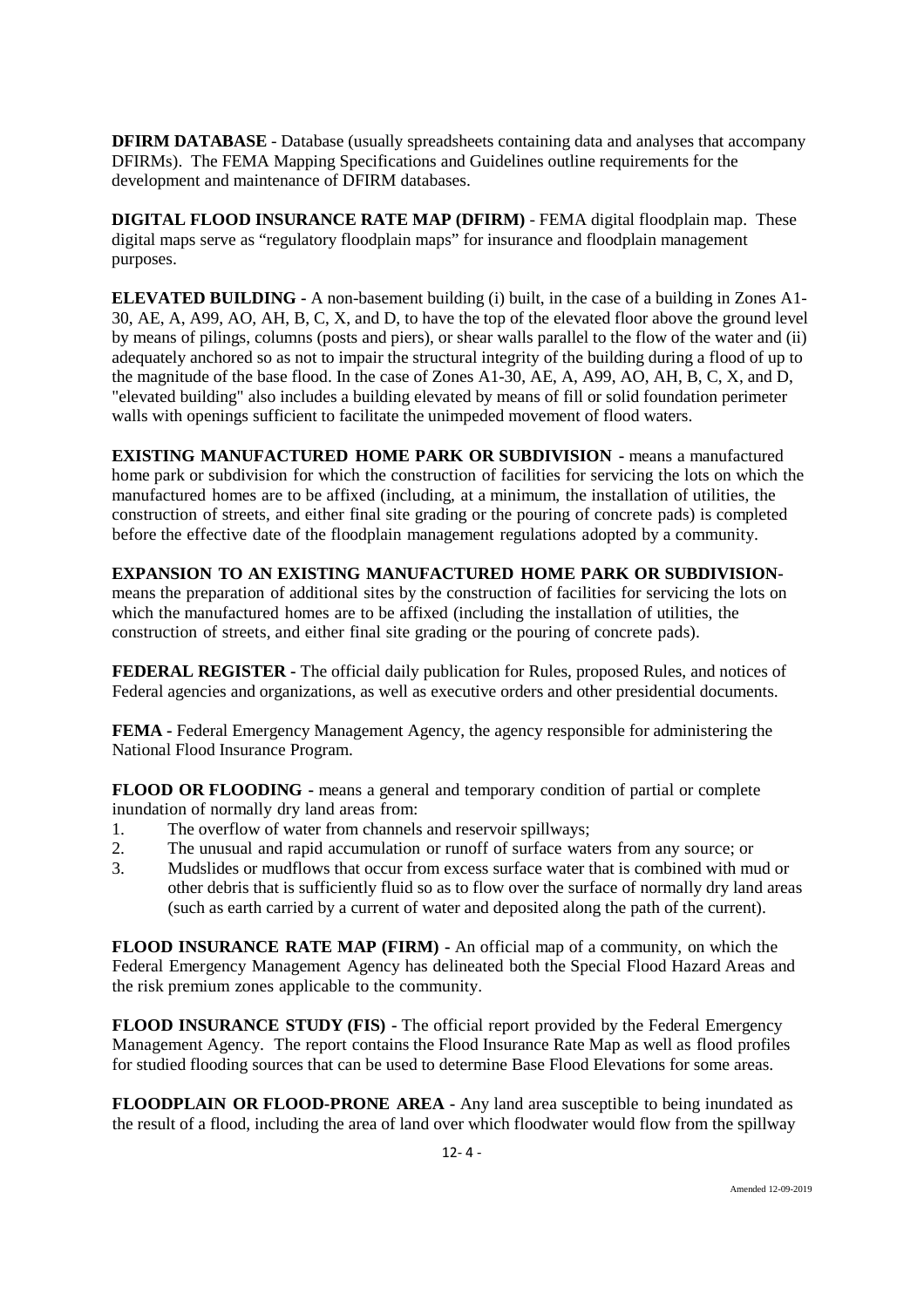of a reservoir.

**FLOODPLAIN ADMINISTRATOR** - The community official designated by title to administer and enforce the floodplain management regulations.

**FLOODPLAIN DEVELOPMENT PERMIT -** A permit required before construction or development begins within any Special Flood Hazard Area (SFHA). If FEMA has not defined the SFHA within a community, the community shall require permits for all proposed construction or other development in the community including the placement of manufactured homes, so that it may determine whether such construction or other development is proposed within flood-prone areas. Permits are required to ensure that proposed development projects meet the requirements of the NFIP and this floodplain management regulation.

**FLOODPLAIN MANAGEMENT -** The operation of an overall program of corrective and preventive measures for reducing flood damage, including but not limited to emergency preparedness plans, flood control works and floodplain management regulations.

**FLOODPLAIN MANAGEMENT REGULATIONS -** Zoning ordinances, subdivision regulations, building codes, health regulations, special purpose ordinances (such as a floodplain ordinance, grading ordinance and erosion control ordinance) and other applications of police power. The term describes such state or local regulations, in any combination thereof, which provide standards for the purpose of flood damage prevention and reduction.

**FLOOD CONTROL STRUCTURE** - A physical structure designed and built expressly or partially for the purpose of reducing, redirecting, or guiding flood flows along a particular waterway. These specialized flood modifying works are those constructed in conformance with sound engineering standards.

**FLOODPROOFING -** Any combination of structural and/or non-structural additions, changes, or adjustments to structures which reduce or eliminate flood damage to real estate or improved real property, water and sanitary facilities, structures and their contents.

**FLOODWAY (REGULATORY FLOODWAY) -** The channel of a river or other watercourse and adjacent land areas that must be reserved in order to discharge the base flood without cumulatively increasing the water surface elevation more than a designated height. The Colorado statewide standard for the designated height to be used for all newly studied reaches shall be one-half foot (six inches). Letters of Map Revision to existing floodway delineations may continue to use the floodway criteria in place at the time of the existing floodway delineation.

**FREEBOARD -** The vertical distance in feet above a predicted water surface elevation intended to provide a margin of safety to compensate for unknown factors that could contribute to flood heights greater than the height calculated for a selected size flood such as debris blockage of bridge openings and the increased runoff due to urbanization of the watershed.

**FUNCTIONALLY DEPENDENT USE -** A use which cannot perform its intended purpose unless it is located or carried out in close proximity to water. The term includes only docking facilities, port facilities that are necessary for the loading and unloading of cargo or passengers, and ship building and ship repair facilities, but does not include long-term storage or related manufacturing facilities.

**HIGHEST ADJACENT GRADE -** The highest natural elevation of the ground surface prior to construction next to the proposed walls of a structure.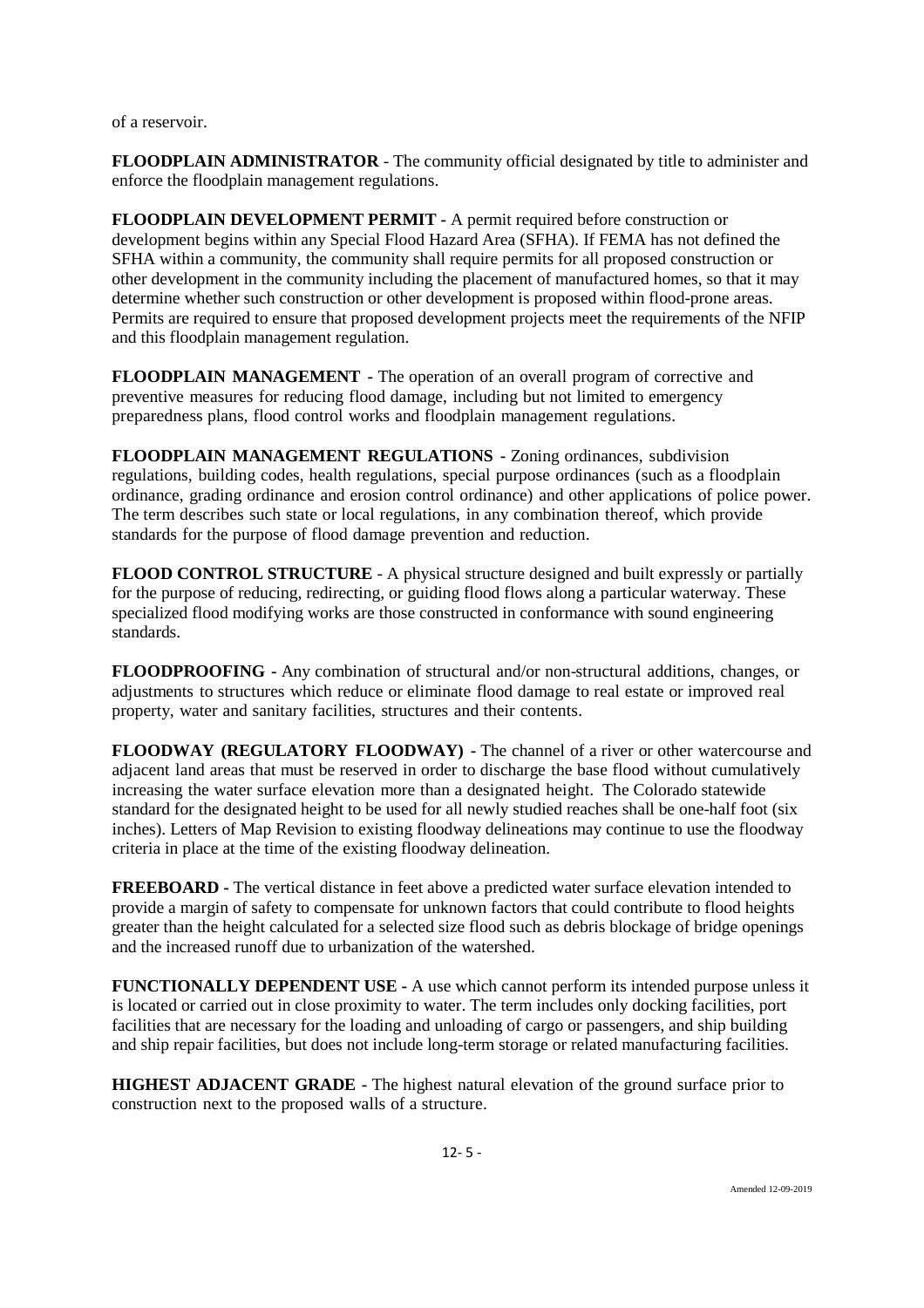# **HISTORIC STRUCTURE -** Any structure that is:<br>1. Listed individually in the National Register

- 1. Listed individually in the National Register of Historic Places (a listing maintained by the Department of Interior) or preliminarily determined by the Secretary of the Interior as meeting the requirements for individual listing on the National Register;
- 2. Certified or preliminarily determined by the Secretary of the Interior as contributing to the historical significance of a registered historic district or a district preliminarily determined by the Secretary to qualify as a registered historic district;
- 3. Individually listed on a state inventory of historic places in states with historic preservation programs which have been approved by the Secretary of Interior; or
- 4. Individually listed on a local inventory or historic places in communities with historic preservation programs that have been certified either:
	- (a) By an approved state program as determined by the Secretary of the Interior; or
	- (b) Directly by the Secretary of the Interior in states without approved programs.

**LETTER OF MAP REVISION (LOMR)** - FEMA's official revision of an effective Flood Insurance Rate Map (FIRM), or Flood Boundary and Floodway Map (FBFM), or both. LOMRs are generally based on the implementation of physical measures that affect the hydrologic or hydraulic characteristics of a flooding source and thus result in the modification of the existing regulatory floodway, the effective Base Flood Elevations (BFEs), or the Special Flood Hazard Area (SFHA).

**LETTER OF MAP REVISION BASED ON FILL (LOMR-F)** - FEMA's modification of the Special Flood Hazard Area (SFHA) shown on the Flood Insurance Rate Map (FIRM) based on the placement of fill outside the existing regulatory floodway.

**LEVEE -** A man-made embankment, usually earthen, designed and constructed in accordance with sound engineering practices to contain, control, or divert the flow of water so as to provide protection from temporary flooding. For a levee structure to be reflected on the FEMA FIRMs as providing flood protection, the levee structure must meet the requirements set forth in 44 CFR 65.10.

**LEVEE SYSTEM -** A flood protection system which consists of a levee, or levees, and associated structures, such as closure and drainage devices, which are constructed and operated in accordance with sound engineering practices.

**LOWEST FLOOR -** The lowest floor of the lowest enclosed area (including basement). Any floor used for living purposes which includes working, storage, sleeping, cooking and eating, or recreation or any combination thereof. This includes any floor that could be converted to such a use such as a basement or crawl space. The lowest floor is a determinate for the flood insurance premium for a building, home or business. An unfinished or flood resistant enclosure, usable solely for parking or vehicles, building access or storage in an area other than a basement area is not considered a building's lowest floor; provided that such enclosure is not built so as to render the structure in violation of the applicable non-elevation design requirement of Section 60.3 of the National Flood Insurance Program regulations.

**MANUFACTURED HOME -** A structure transportable in one or more sections, which is built on a permanent chassis and is designed for use with or without a permanent foundation when connected to the required utilities. The term "manufactured home" does not include a "recreational vehicle."

**MANUFACTURED HOME PARK OR SUBDIVISION -** A parcel (or contiguous parcels) of land divided into two or more manufactured home lots for rent or sale.

**MEAN SEA LEVEL -** For purposes of the National Flood Insurance Program, the North American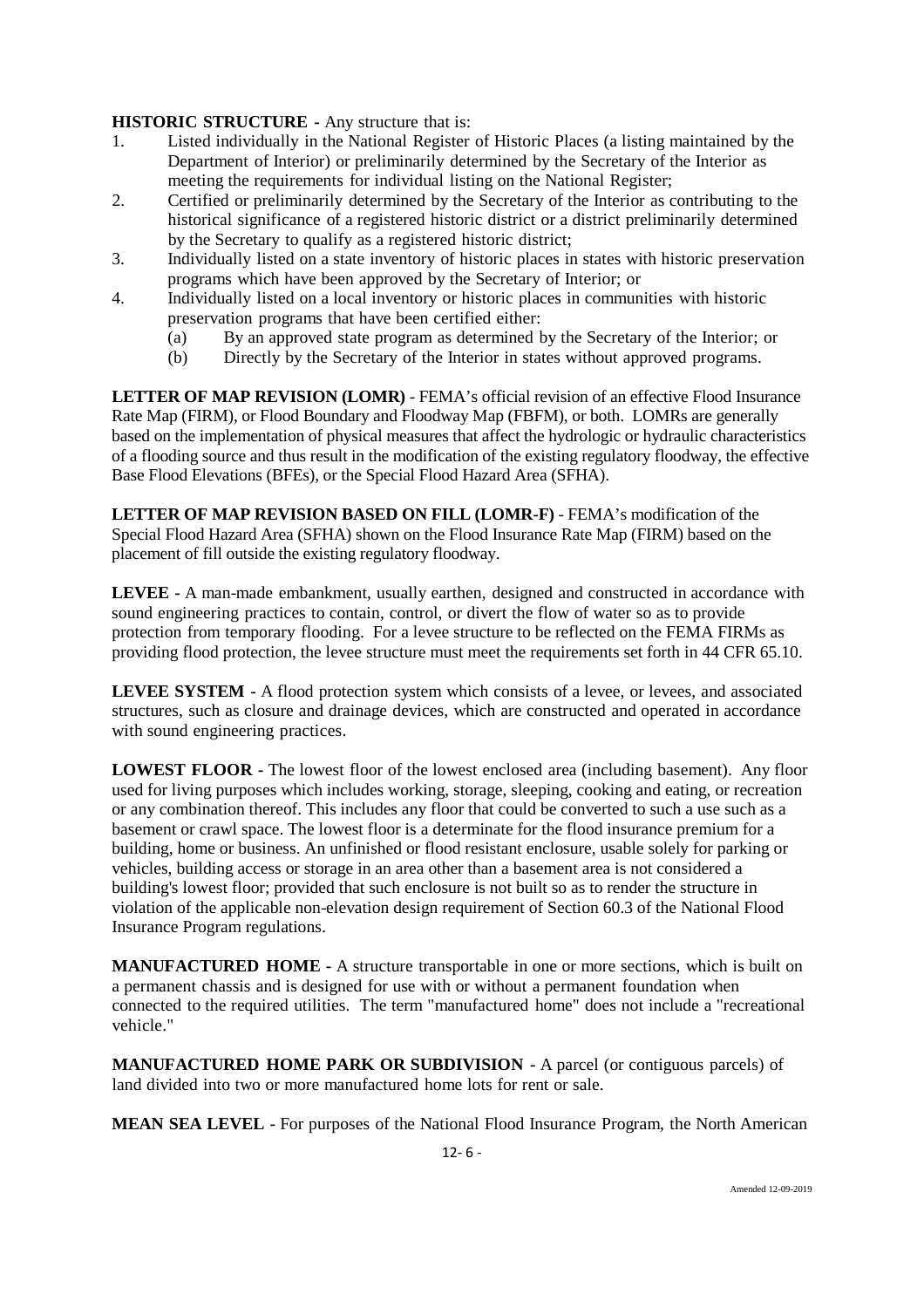Vertical Datum (NAVD) of 1988 or other datum, to which Base Flood Elevations shown on a community's Flood Insurance Rate Map are referenced.

**MATERIAL SAFETY DATA SHEET (MSDS)** - A form with data regarding the properties of a particular substance. An important component of product stewardship and workplace safety, it is intended to provide workers and emergency personnel with procedures for handling or working with that substance in a safe manner, and includes information such as physical data (melting point, boiling point, flash point, etc.), toxicity, health effects, first aid, reactivity, storage, disposal, protective equipment, and spill-handling procedures.

**MOBILE HOME -** For the purposes of these regulations, a mobile home is considered a manufactured home and is subject to the same standards.

**NATIONAL FLOOD INSURANCE PROGRAM (NFIP)** - FEMA's program of flood insurance coverage and floodplain management administered in conjunction with the Robert T. Stafford Relief and Emergency Assistance Act. The NFIP has applicable Federal regulations promulgated in Title 44 of the Code of Federal Regulations. The U.S. Congress established the NFIP in 1968 with the passage of the National Flood Insurance Act of 1968.

**NEW CONSTRUCTION** - The construction of a new structure (including the placement of a mobile home) or facility or the replacement of a structure or facility which has been totally destroyed.

**NEW MANUFACTURED HOME PARK OR SUBDIVISION -** A manufactured home park or subdivision for which the construction of facilities for servicing the lots on which the manufactured homes are to be affixed (including at a minimum, the installation of utilities, the construction of streets, and either final site grading or the pouring of concrete pads) is completed on or after the effective date of floodplain management regulations adopted by a community.

**NO-RISE CERTIFICATION** - A record of the results of an engineering analysis conducted to determine whether a project will increase flood heights in a floodway. A No-Rise Certification must be supported by technical data and signed by a registered Colorado Professional Engineer. The supporting technical data should be based on the standard step-backwater computer model used to develop the 100-year floodway shown on the Flood Insurance Rate Map (FIRM) or Flood Boundary and Floodway Map (FBFM).

**PHYSICAL MAP REVISION (PMR) -** FEMA's action whereby one or more map panels are physically revised and republished. A PMR is used to change flood risk zones, floodplain and/or floodway delineations, flood elevations, and/or planimetric features.

**RECREATIONAL VEHICLE -** A vehicle which is:

- 1. Built on a single chassis;
- 2. 400 square feet or less when measured at the largest horizontal projections;
- 3. Designed to be self-propelled or permanently towable by a light duty truck; and
- 4. Designed primarily not for use as a permanent dwelling but as temporary living quarters for recreational, camping, travel, or seasonal use.

**SPECIAL FLOOD HAZARD AREA -** The land in the floodplain within a community subject to a one percent or greater chance of flooding in any given year, i.e., the 100-year floodplain.

**START OF CONSTRUCTION -** The date the building permit was issued, including substantial improvements, provided the actual start of construction, repair, reconstruction, rehabilitation, addition, placement, or other improvement was within 180 days of the permit date. The actual start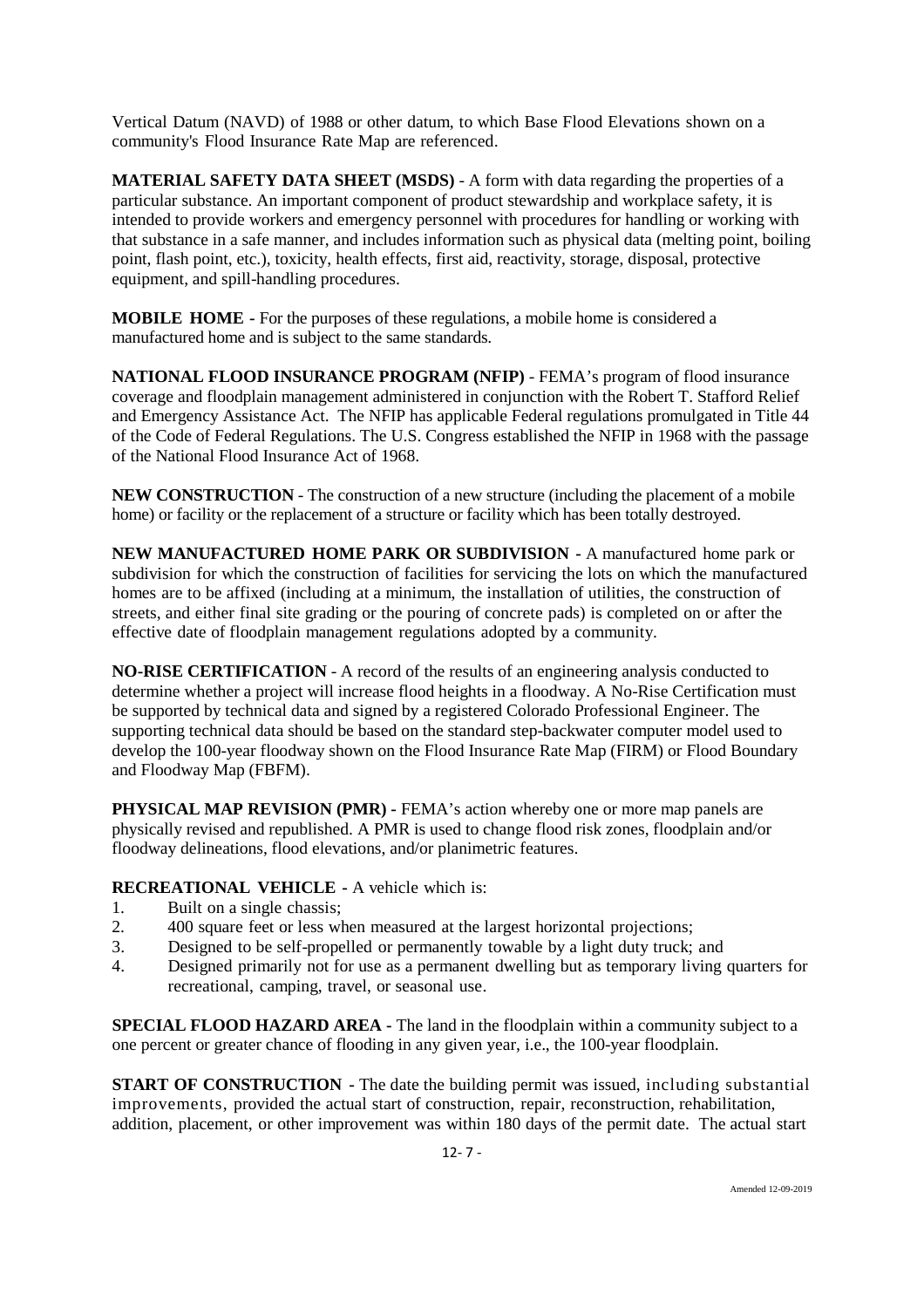means either the first placement of permanent construction of a structure on a site, such as the pouring of slab or footings, the installation of piles, the construction of columns, or any work beyond the stage of excavation; or the placement of a manufactured home on a foundation. Permanent construction does not include land preparation, such as clearing, grading and filling; nor does it include the installation of streets and/or walkways; nor does it include excavation for basement, footings, piers or foundations or the erection of temporary forms; nor does it include the installation on the property of accessory buildings, such as garages or sheds not occupied as dwelling units or not part of the main structure. For a substantial improvement, the actual start of construction means the first alteration of any wall, ceiling, floor, or other structural part of a building, whether or not that alteration affects the external dimensions of the building.

**STRUCTURE -** A walled and roofed building, including a gas or liquid storage tank, which is principally above ground, as well as a manufactured home.

**SUBSTANTIAL DAMAGE -** Damage of any origin sustained by a structure whereby the cost of restoring the structure to its before damaged condition would equal or exceed 50 percent of the market value of the structure just prior to when the damage occurred.

**SUBSTANTIAL IMPROVEMENT -** Any reconstruction, rehabilitation, addition, or other improvement of a structure, the cost of which equals or exceeds 50 percent of the market value of the structure before "Start of Construction" of the improvement. The value of the structure shall be determined by the local jurisdiction having land use authority in the area of interest. This includes structures which have incurred "Substantial Damage," regardless of the actual repair work performed. The term does not, however, include either:

- 1. Any project for improvement of a structure to correct existing violations of state or local health, sanitary, or safety code specifications which have been identified by the local code enforcement official and which are the minimum necessary conditions; or
- 2. Any alteration of a "historic structure," provided that the alteration will not preclude the structure's continued designation as a "historic structure."

**THRESHOLD PLANNING QUANTITY (TPQ)** – A quantity designated for each chemical on the list of extremely hazardous substances that triggers notification by facilities to the State that such facilities are subject to emergency planning requirements.

**VARIANCE -** A grant of relief to a person from the requirement of this regulation when specific enforcement would result in unnecessary hardship. A variance, therefore, permits construction or development in a manner otherwise prohibited by this regulation. (For full requirements see Section 60.6 of the National Flood Insurance Program regulations.)

**VIOLATION -** The failure of a structure or other development to be fully compliant with the community's floodplain management regulations. A structure or other development without the elevation certificate, other certifications, or other evidence of compliance required in Section 60.3(b)(5), (c)(4), (c)(10), (d)(3), (e)(2), (e)(4), or (e)(5) is presumed to be in violation until such time as that documentation is provided.

**WATER SURFACE ELEVATION -** The height, in relation to the North American Vertical Datum (NAVD) of 1988 (or other datum, where specified), of floods of various magnitudes and frequencies in the floodplains of coastal or riverine areas.

# **ARTICLE III**

12- 8 -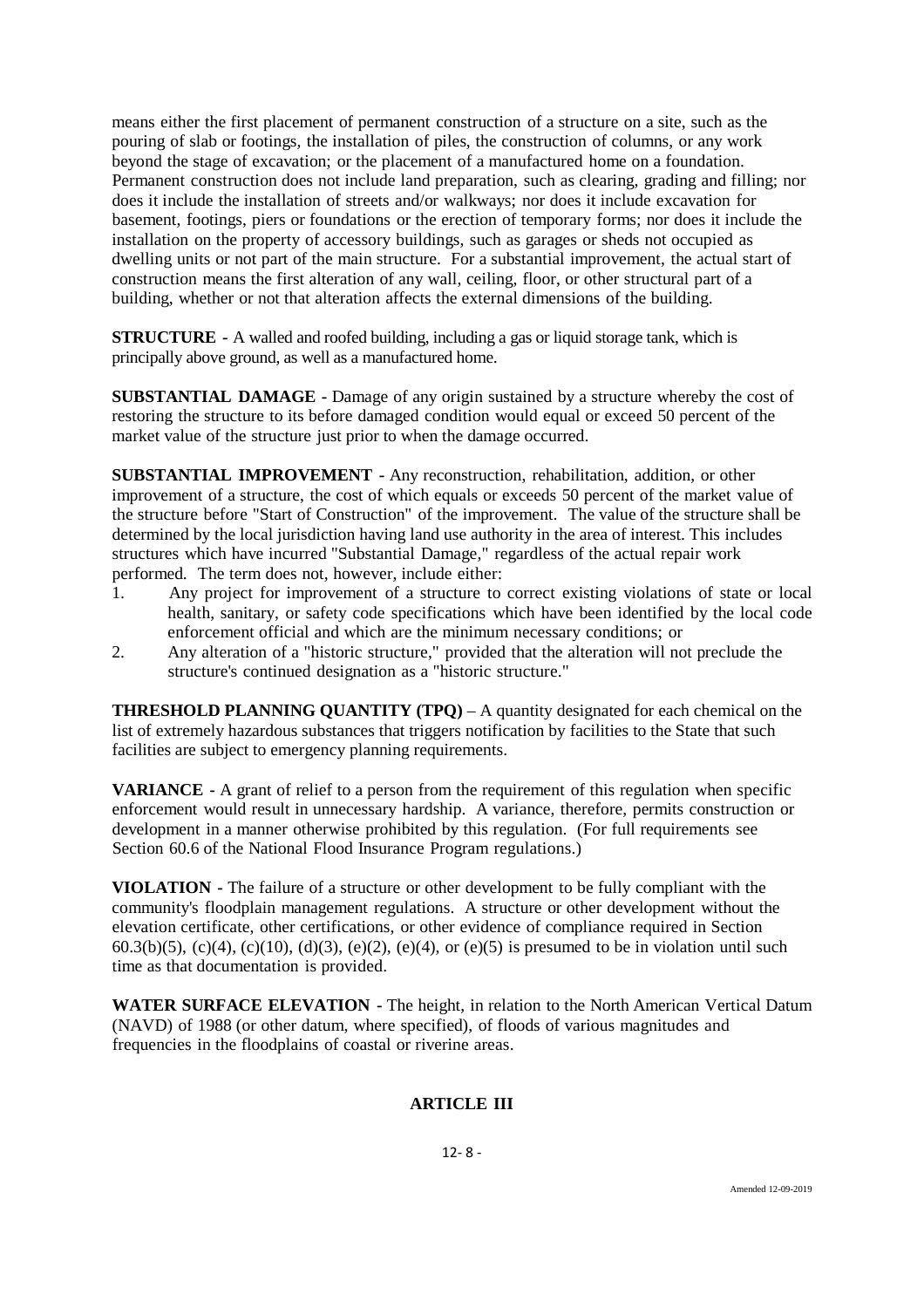# **GENERAL PROVISIONS**

## **SECTION A. APPLICABILITY**

The regulation shall apply to all Special Flood Hazard Areas and areas removed from the floodplain by the issuance of a FEMA letter of map revision based on fill (LOMA-F) within the jurisdiction of Clear Creek County, Colorado.

## **SECTION B. BASIS FOR ESTABLISHING AREAS OF SPECIAL FLOOD HAZARD**

The Special Flood Hazard Areas identified by the Federal Emergency Management Agency in a scientific and engineering report entitled, "Flood Insurance Study Clear Creek County, Colorado and Incorporated Areas," dated March 19, 2007, revised July 17, 2012 and December 20, 2019, with accompanying Flood Insurance Rate Maps and/or Flood Boundary-Floodway Maps (FIRM and/or FBFM) and any revisions thereto are hereby adopted by reference and declared to be a part of this regulation. These Special Flood Hazard Areas identified by the FIS and attendant mapping are the minimum area of applicability of this regulation and may be supplemented by studies designated and approved by the Board of County Commissioners. The Floodplain Administrator shall keep a copy of the Flood Insurance Study (FIS), DFIRMs, FIRMs and/or FBFMs on file and available for public inspection.

# **SECTION C. ESTABLISHMENT OF FLOODPLAIN DEVELOPMENT PERMIT**

A Floodplain Development Permit shall be obtained from the Floodplain Administrator before any site plan is approved, any grading, excavation or driveway permit is issued, or any development commences within a Special Flood Hazard Area to ensure conformance with the provisions of this regulation.

Depending on the area and type of development within a Special Flood Hazard Area, one of the two following permits is required:

## **Minor Floodplain Development Permit**

- 1. The Minor Floodplain Development Permit applies to development that does not obstruct, impede or interfere with the flow of storm water in natural drainageways, unimproved channels or watercourses, or improved ditches, channels or canals in such a manner as to cause flooding where it would not otherwise occur.
- 2. The Minor Floodplain Development Permit applies to any development within a Zone A SFHA where the proposed obstruction(s) has a cross-sectional area equal to or less than 20 square feet at or below BFE or estimated BFE and is not a primary structure.
- 3. The Minor Floodplain Development Permit applies to the removal of all structures within the SFHA when the original floodplain study did not incorporate the impacts of the structure(s) into the analysis.

## **Major Floodplain Development Permit**

- 1. There is any proposed encroachment into Zone AE SFHA and/or regulatory floodway.
- 2. Any development within the Zone A SFHA that has a total cumulative cross-sectional area of proposed obstruction greater than 20 square feet at or below BFE or estimated BFE and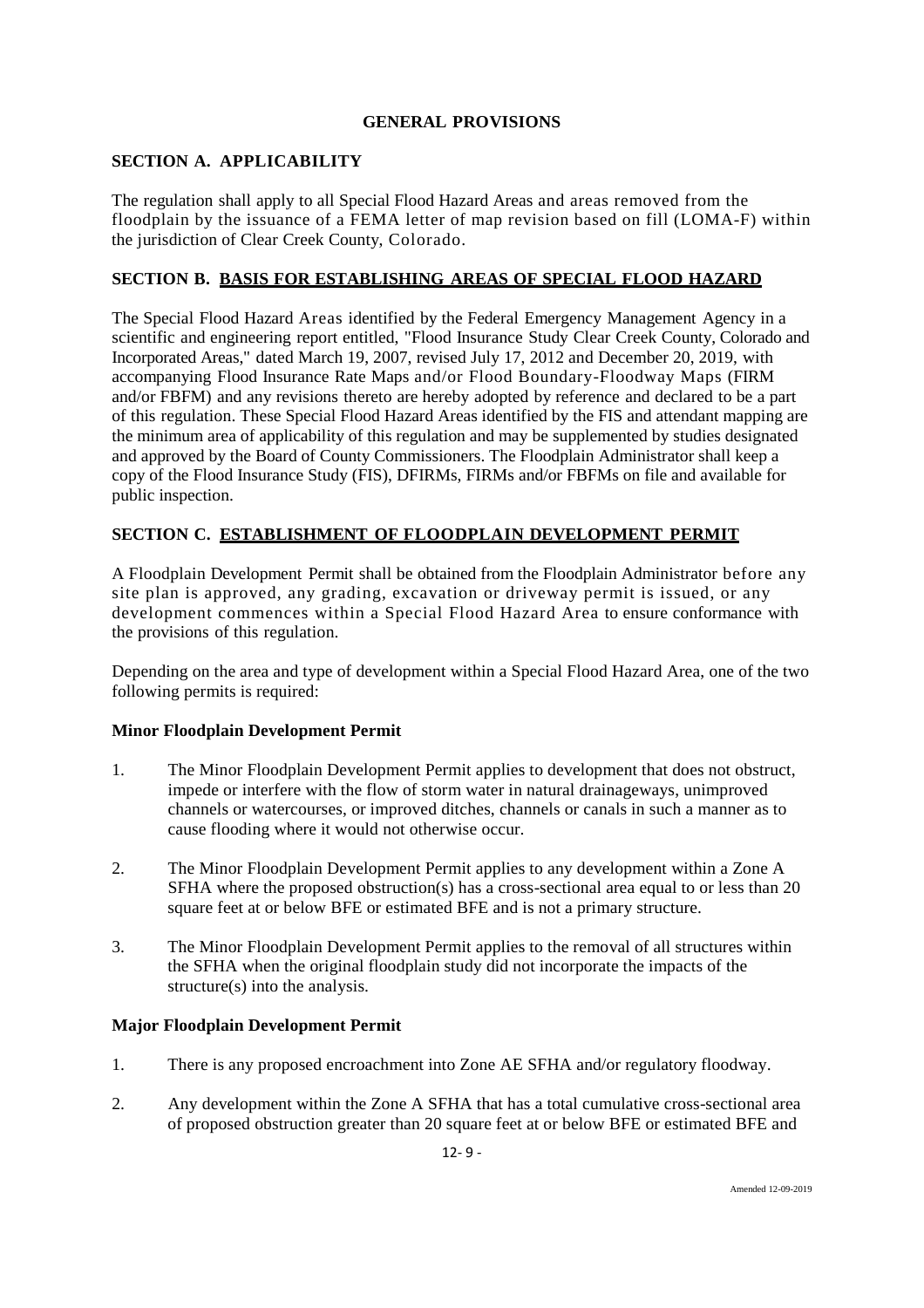is a primary structure. If a BFE cannot be estimated, assume depth of flooding of 4 feet.

A Floodplain Development Permit is not required for maintenance of existing designed stormwater structures. For this provision, maintenance is defined as removing debris/obstructions and/or accumulated sediments from designed stormwater structures to allow for conveyance of designed flows.

A Floodplain Development Permit is not required for replacement of existing guard rails associated with publicly maintained streets/roads.

# **SECTION D. COMPLIANCE**

No structure or land shall hereafter be constructed, located, altered, extended, converted, or have its use changed within the Special Flood Hazard Area without full compliance with the terms of this regulation and other applicable regulations. Nothing herein shall prevent the Board of County Commissioners from taking such lawful action as is necessary to prevent or remedy any violation. These regulations meet the minimum requirements as set forth by the Colorado Water Conservation Board and the National Flood Insurance Program.

# **SECTION E. ABROGATION AND GREATER RESTRICTIONS**

- 1. This regulation is not intended to repeal, abrogate, or impair any existing easements, covenants, or deed restrictions. However, where this regulation and other regulations, easements, covenants, or deed restrictions conflict or overlap, whichever imposes the more stringent restrictions shall prevail.
- 2. Nothing in these regulations shall be construed as exempting an applicant for a permit from any other requirement of this jurisdiction or other state or federal laws and regulations.

# **SECTION F. INTERPRETATION**

In the interpretation and application of this regulation, all provisions shall be:

- 1. Considered as minimum requirements;
- 2. Liberally construed in favor of the governing body; and
- 3. Deemed neither to limit nor repeal any other powers granted under State statutes.

# **SECTION G. ENFORCEMENT AND PENALTIES**

- 1. Any person engaging in a development in the designated area of state interest or conducting a designated activity of state interest who does not obtain a Permit pursuant to this regulation, who does not comply with Permit conditions or this regulation, or who acts outside of the jurisdiction of the Permit may be enjoined by the County from engaging in such development or conducting such activities and may be subject to such other criminal or civil liability as may be prescribed by law.
- 2. If the County determines at any time that there are material changes in the construction or operation of the Project from that approved by the County, the Permit shall be immediately suspended and a hearing shall be held to determine whether new conditions are necessary to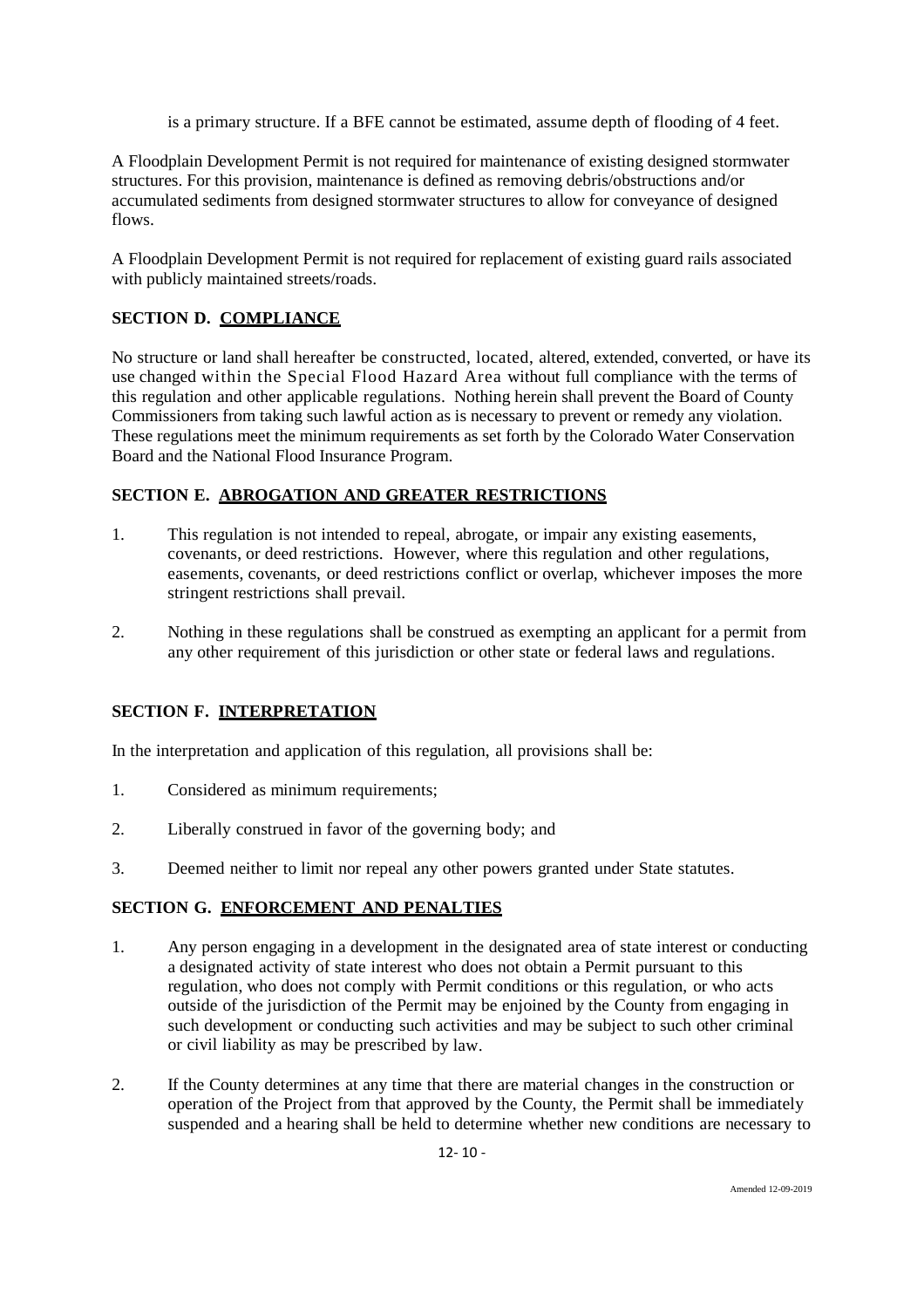ensure compliance with Permit Application Approval Criteria or if the Permit should be revoked.

3. The remedies set forth here are cumulative of all other remedies, legal and equitable, provided by law.

# **SECTION H. WARNING AND DISCLAIMER OR LIABILITY**

The degree of flood protection required by this regulation is considered reasonable for regulatory purposes and is based on scientific and engineering considerations. On rare occasions greater floods can and will occur and flood heights may be increased by man-made or natural causes. This regulation does not imply that land outside the Special Flood Hazard Area or uses permitted within such areas will be free from flooding or flood damages. This regulation shall not create liability on the part of the Community or any official or employee thereof for any flood damages that result from reliance on this regulation or any administrative decision lawfully made thereunder.

# **SECTION I. NON-CONFORMING USES**

The provisions of this chapter shall not apply to any non-conforming use existing on the date the area is designated or subjected to regulation, provided that, when such a non-conforming use shall be discontinued for six (6) months or more or a non-conforming structure is damaged or destroyed to the extent of at least fifty (50) percent of the appraised value, any reuse, reconstruction, or replacement of such structure shall be deemed a new use and shall be subject to the provisions of these regulations.

## **SECTION J. SEVERABILITY**

This regulation and the various parts thereof are hereby declared to be severable. Should any section of this regulation be declared by the courts to be unconstitutional or invalid, such decision shall not affect the validity of the regulation as a whole, or any portion thereof other than the section so declared to be unconstitutional or invalid.

## **ARTICLE IV ADMINISTRATION**

## **SECTION A. DESIGNATION OF THE FLOODPLAIN ADMINISTRATOR**

The Clear Creek County Engineer or their designee is hereby appointed as Floodplain Administrator to administer, implement and enforce the provisions of this regulation and other appropriate sections of 44 CFR (National Flood Insurance Program Regulations) pertaining to floodplain management, by granting, granting with conditions, or denying development permit applications in accordance with its provisions, except as provided by Article 4, Section D. of these regulations.

## **SECTION B. DUTIES & RESPONSIBILITIES OF FLOODPLAIN ADMINISTRATOR**

Duties and responsibilities of the Floodplain Administrator shall include, but not be limited to, the following:

1. Maintain and hold open for public inspection all records pertaining to the provisions of this regulation, including the actual elevation (in relation to mean sea level) of the lowest floor (including basement) of all new or substantially improved structures and any floodproofing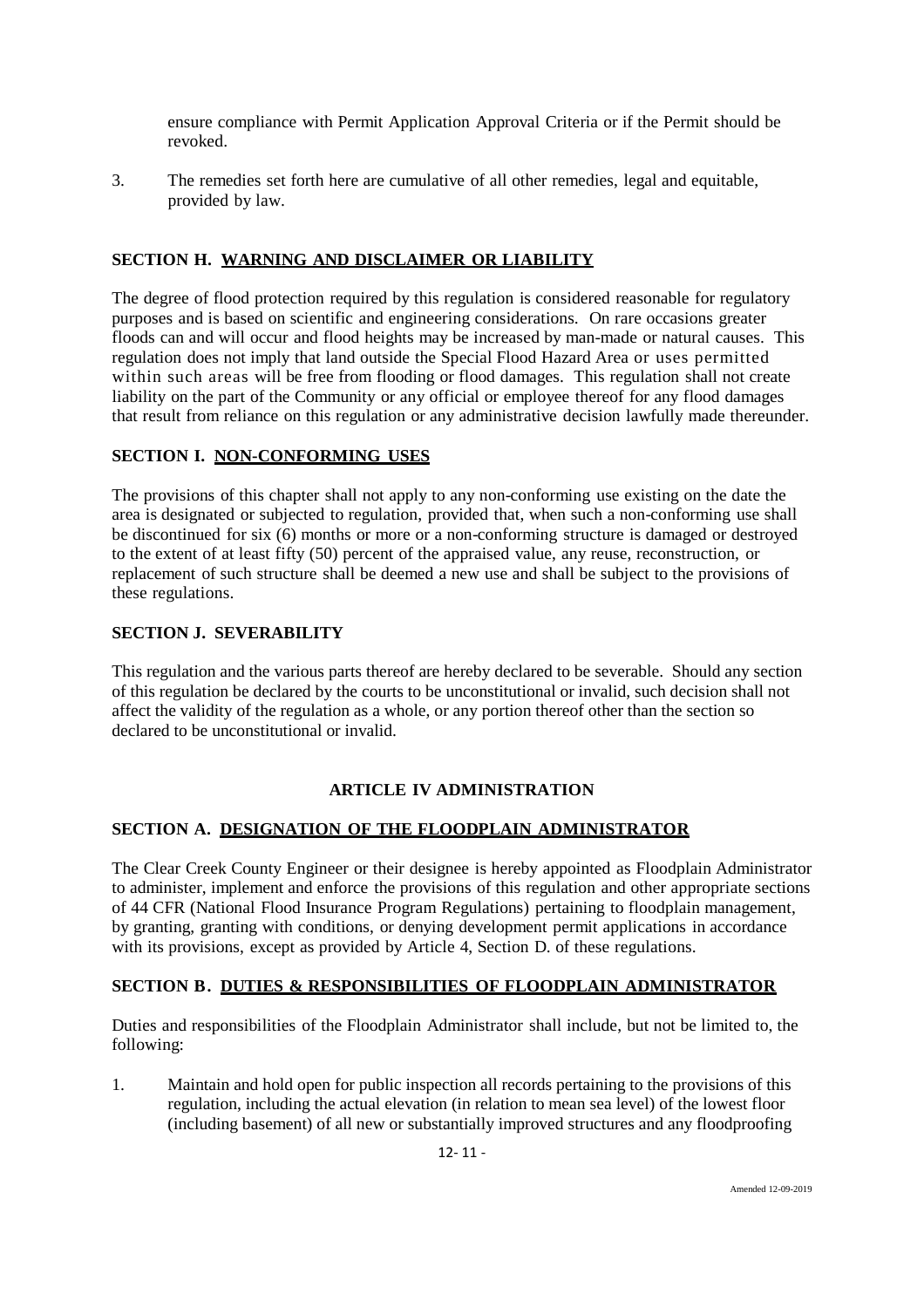certificate required by Article 4, Section C.

- 2. Review, approve, or deny all applications for Floodplain Development Permits required by adoption of this regulation.
- 3. Review Floodplain Development Permit applications to determine whether a proposed building site, including the placement of manufactured homes, will be reasonably safe from flooding.
- 4. Review permits for proposed development to assure that all necessary permits have been obtained from those Federal, State, or local governmental agencies (including Section 404 of the Federal Water Pollution Control Act Amendments of 1972, 33 U.S.C. 1334 and/or watershed organizations and municipal watershed protection plans, from which prior approval is required.
- 5. Inspect all development at appropriate times during the period of construction to ensure compliance with all provisions of this regulation, including proper elevation of the structure.
- 6. Where interpretation is needed as to the exact location of the boundaries of the Special Flood Hazard Area (for example, where there appears to be a conflict between a mapped boundary and actual field conditions) the Floodplain Administrator shall make the necessary interpretation.
- 7. When Base Flood Elevation data has not been provided in accordance with Article 3, Section B, the Floodplain Administrator shall obtain, review and reasonably utilize any Base Flood Elevation data and Floodway data available from a Federal, State, or other source, in order to administer the provisions of Article 5.
- 8. For waterways with Base Flood Elevations for which a regulatory Floodway has not been designated, no new construction, substantial improvements, or other development (including fill) shall be permitted within Zones A1-30 and AE on the community's FIRM, unless it is demonstrated that the cumulative effect of the proposed development, when combined with all other existing and anticipated development, will not increase the water surface elevation of the base flood more than one-half foot at any point within the community.
- 9. Under the provisions of 44 CFR Chapter 1, Section 65.12, of the National Flood Insurance Program regulations, a community may approve certain development in Zones A1-30, AE, AH, on the community's FIRM which increases the water surface elevation of the base flood by more than one-half foot, provided that the community first applies for a conditional FIRM revision through FEMA (Conditional Letter of Map Revision), fulfills the requirements for such revisions as established under the provisions of Section 65.12 and receives FEMA approval.
- 10. Notify, in riverine situations, adjacent communities and the State Coordinating Agency, which is the Colorado Water Conservation Board, prior to any alteration or relocation of a watercourse, and submit evidence of such notification to FEMA.
- 11. Ensure that the flood carrying capacity within the altered or relocated portion of any watercourse is maintained.

# **SECTION C. DEVELOPMENT PERMIT PROCEDURES**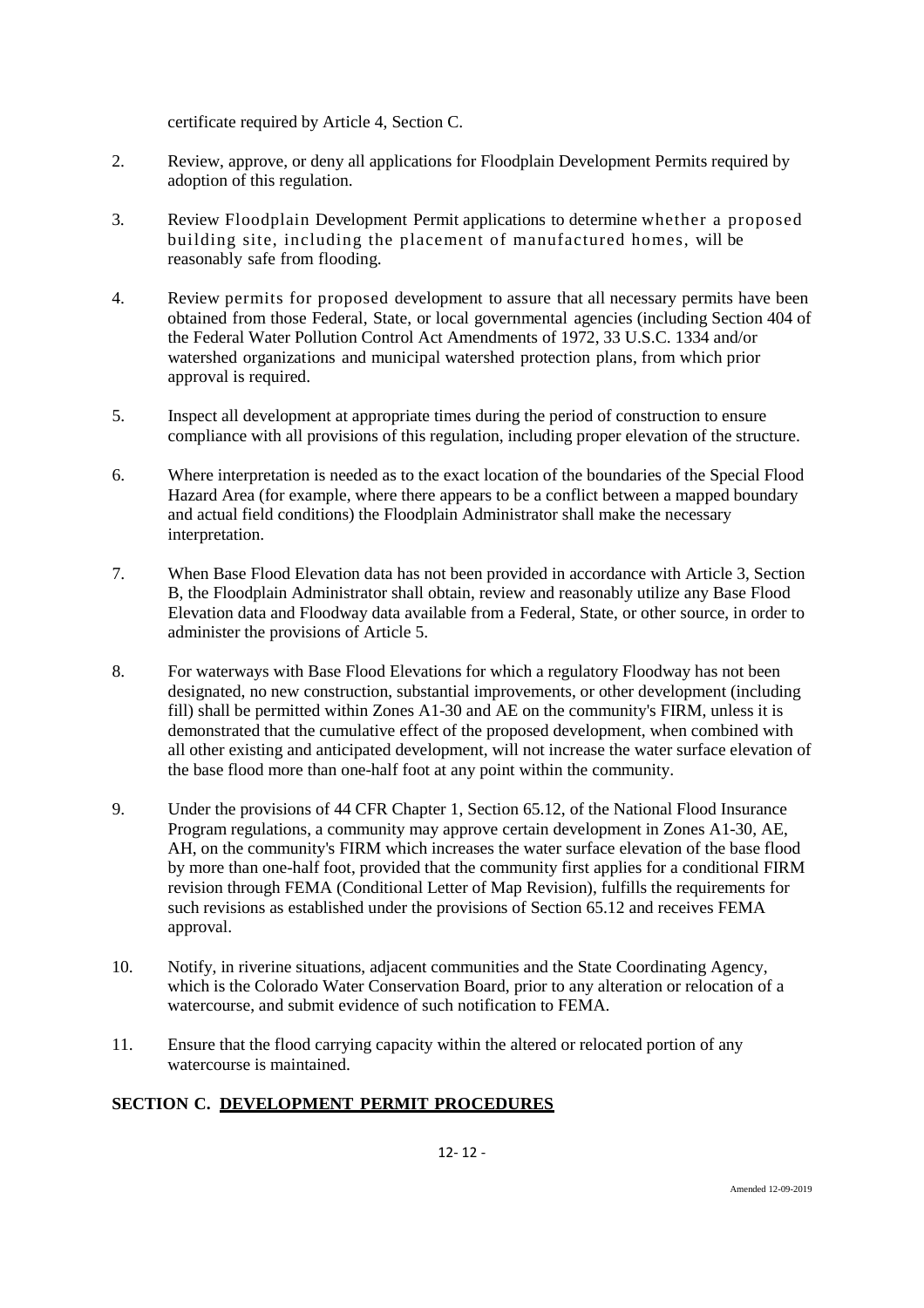A Floodplain Development Permit shall be obtained before construction or development begins within any Special Flood Hazard Area established in Article 3, Section B. Application for a Floodplain Development Permit shall be made on forms furnished by the Floodplain Administrator and may include, but not be limited to: Plans in duplicate drawn to scale showing the nature, location, dimensions, and elevations of the areas in question, existing or proposed structures (including the placement of manufactured homes), fill, storage of materials, drainage facilities, and the location of the foregoing in relation to the Special Flood Hazard Area. Additionally, the following information is required:

- 1. Elevation, (in relation to mean sea level and based on a known point of reference) of the lowest floor (including basement) of all new and substantially improved structures;
- 2. Elevation, in relation to mean sea level, to which any nonresidential structure has been floodproofed;
- 3. A certificate from a registered Colorado Professional Engineer or architect that the nonresidential floodproofed structure shall meet the floodproofing criteria in Article 5, Section B(2);
- 4. Description of the extent to which any watercourse or natural drainage will be altered or relocated as a result of proposed development; and
- 5. Maintain a record of all such information in accordance with Article 4, Section B.

Approval or denial of a Floodplain Development Permit by the Floodplain Administrator shall be based on all of the provisions of this regulation and the following relevant factors:

- 1. The danger to life and property due to flooding or erosion damage;
- 2. The susceptibility of the proposed facility and its contents to flood damage and the effect of such damage on the individual owner;
- 3. The danger that materials may be swept onto other lands to the injury of others;
- 4. The compatibility of the proposed use with existing and anticipated development;
- 5. The safety of access to the property in times of flood for ordinary and emergency vehicles;
- 6. The costs of providing governmental services during and after flood conditions including maintenance and repair of streets and bridges, and public utilities and facilities such as sewer, gas, electrical and water systems;
- 7. The expected heights, velocity, duration, rate of rise and sediment transport of the flood waters and the effects of wave action, if applicable, expected at the site;
- 8. The necessity to the facility of a waterfront location, where applicable;
- 9. The availability of alternative locations, not subject to flooding or erosion damage, for the proposed use;
- 10. The relationship of the proposed use to the comprehensive plan for that area.

12- 13 -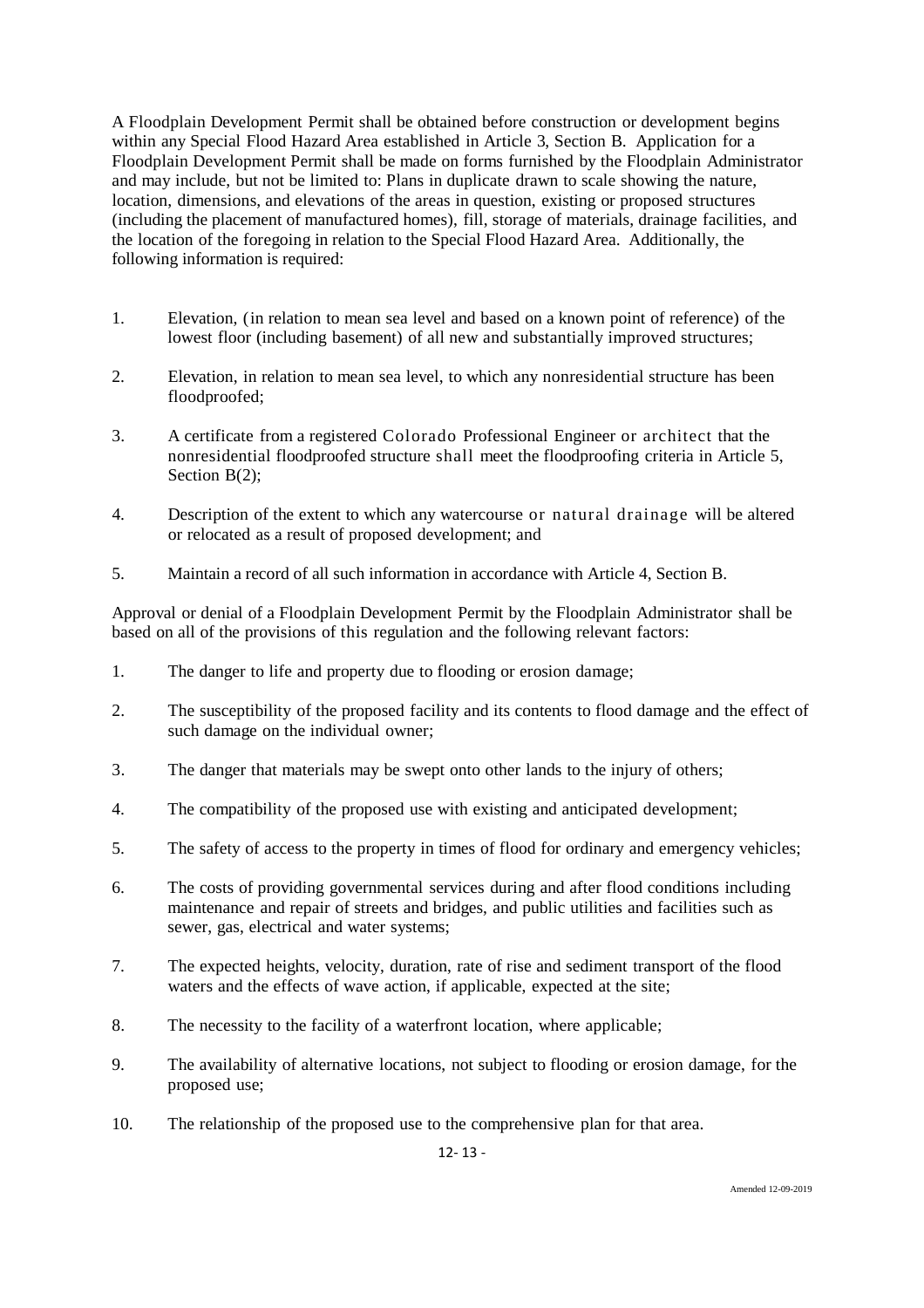# **SECTION D. VARIANCE PROCEDURES**

The issuance of a variance is for floodplain management purposes only. Insurance premium rates are determined by statute according to actuarial risk and will not be modified by the granting of a variance. The County, after examining the applicants' hardships, shall approve or disapprove a request. While the granting of a variance is generally limited to a lot size less than one-half acre, deviations from that limitation may occur.

- 1. The Board of County Commissioners is hereby appointed to review, grant, grant with conditions, or deny all variance requests in accordance with the provisions of this regulation.
- 2. The Board of County Commissioners shall hear and render judgement on an appeal only when it is alleged there is an error in any requirement, decision, or determination made by the Floodplain Administrator in the enforcement or administration of this regulation.
- 3. Any person or persons aggrieved by the decision of the Board of County Commissioners, may appeal such decision to the District Court of Clear Creek County, as provided in Rule 106(a)(4) of the Colorado Rules of Civil Procedure.
- 4. In passing upon such applications, the Board of County Commissioners shall consider all technical evaluations, all relevant factors, standards specified in other Sections of this regulation, and:
	- (a) The danger that materials may be swept onto other lands to the injury of others;
	- (b) The danger to life and property due to flooding or erosion damage;
	- (c) The susceptibility of the proposed facility and its contents to flood damage and the effect of such damage on the individual owners;
	- (d) The importance of the services provided by the proposed facility to the community; (e)the necessity to the facility of a waterfront location, where applicable;
	- (f) The availability of alternative locations for the proposed use which are not subject to flooding or erosion damage;
	- (g) The compatibility of the proposed use with the existing and anticipated development;
	- (h) The relationship of the proposed use to the comprehensive plan and floodplain management program for that area;
	- (i) The safety of access to the property in times of flood for ordinary and emergency vehicles;
	- (j) The expected heights, velocity, duration, rate of rise and sediment transport of the flood waters and effects of wave action, if applicable, expected at the site; and
	- (k) The costs of providing governmental services during and after flood conditions, including maintenance and repair of public utilities and facilities such as sewer, gas, electrical, and water systems, streets and bridges.
- 5. The Floodplain Administrator shall maintain a record of all actions involving an appeal and shall report variances to the Federal Emergency Management Agency upon request.
- 6. Variances may be issued for the reconstruction, rehabilitation or restoration of structures listed on the National Register of Historic Places or the State Inventory of Historic Places, without regard to the procedures set forth in the remainder of this regulation.
- 7. Variances may be issued for new construction and substantial improvements to be erected

12- 14 -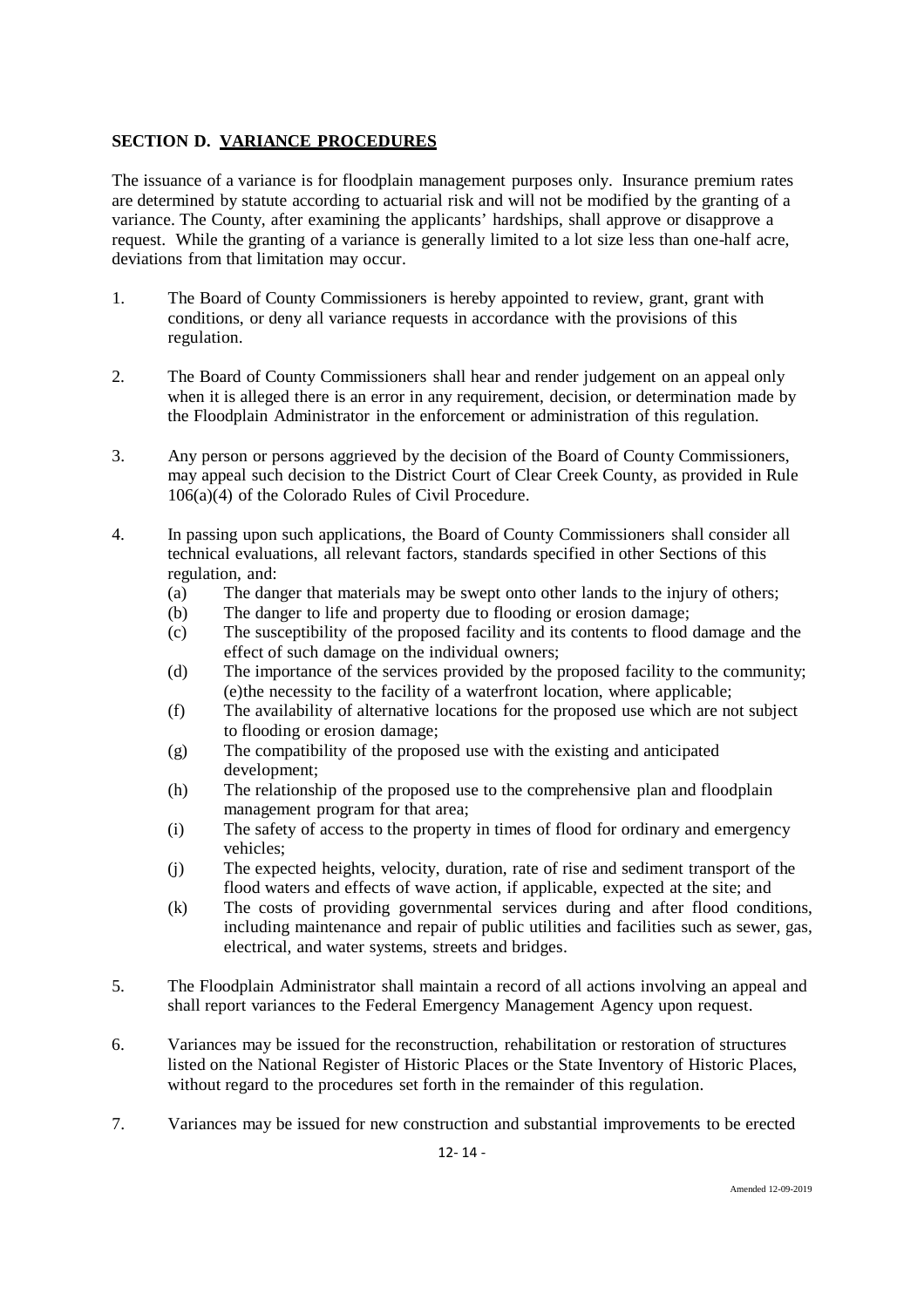on a lot of one-half acre or less in size contiguous to and surrounded by lots with existing structures constructed below the base flood level, providing the relevant factors in Article 4, Section C have been fully considered. As the lot size increases beyond the one-half acre, the technical justification required for issuing the variance increases.

- 8. Upon consideration of the factors of this Section and the purposes of these regulations, the Board of County Commissioners may attach such conditions to the granting of variances as it deems necessary to further the purposes and objectives of this regulation (Article 1, Section C.).
- 9. Variances shall not be issued within any designated regulatory floodway if any increase in flood levels will occur during the base flood discharge.
- 10. Variances may be issued for the repair or rehabilitation of historic structures upon a determination that the proposed repair or rehabilitation will not preclude the structure's continued designation as a historic structure and the variance is the minimum necessary to preserve the historic character and design of the structure.
- 11. Prerequisites for granting variances:
	- (a) Variances shall only be issued upon a determination that the variance is the minimum necessary, considering the flood hazard, to afford relief.
	- (b) Variances shall only be issued upon:
		- (1) Showing a good and sufficient cause;<br>(2) A determination that failure to grant the
		- A determination that failure to grant the variance would result in exceptional hardship to the applicant; and
		- (3) A determination that the granting of a variance will not result in increased flood heights, additional threats to public safety, extraordinary public expense, create nuisances, cause fraud on or victimization of the public, or conflict with existing local laws or regulations.
	- (c) Any applicant to whom a variance is granted shall be given written notice that the structure will be permitted to be built with the lowest floor elevation below the Base Flood Elevation, and that the cost of flood insurance will be commensurate with the increased risk resulting from the reduced lowest floor elevation.
- 12. Variances may be issued by a community for new construction and substantial improvements and for other development necessary for the conduct of a Functionally Dependent Use provided that:
	- (a) The criteria outlined in Article 4, Sections D(1) through D(9) are met; and
	- (b) The structure or other development is protected by methods that minimize flood damages during the base flood and create no additional threats to public safety.

# **ARTICLE V**

# **PROVISIONS FOR FLOOD HAZARD REDUCTION**

# **SECTION A. GENERAL STANDARDS**

In all Special Flood Hazard Areas, the following provisions are required for all new construction and substantial improvements:

1. All new construction or substantial improvements shall be designed (or modified) and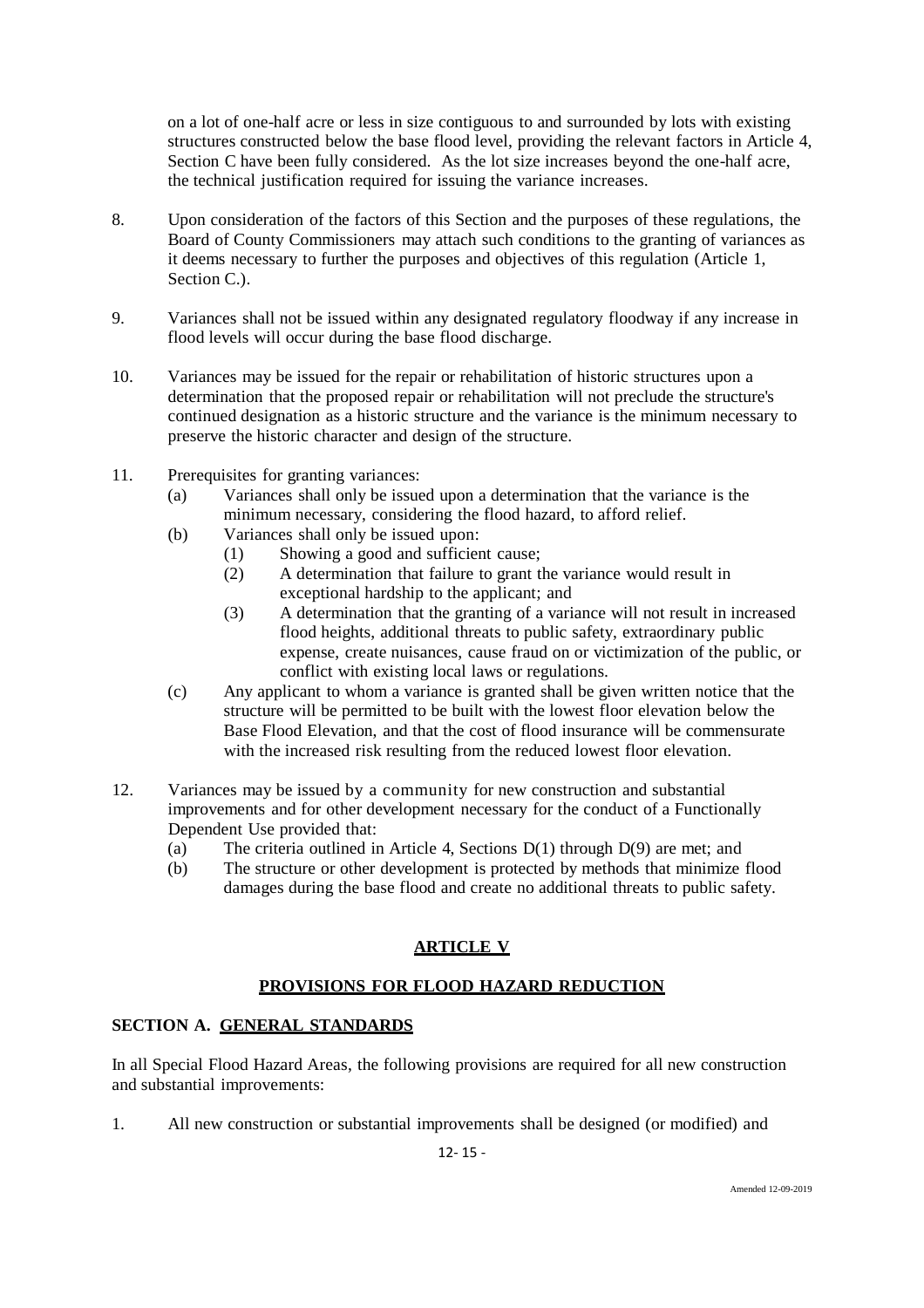adequately anchored to prevent flotation, collapse or lateral movement of the structure resulting from hydrodynamic and hydrostatic loads, including the effects of buoyancy;

- 2. All new construction or substantial improvements shall be constructed by methods and practices that minimize flood damage;
- 3. All new construction or substantial improvements shall be constructed with materials and utility equipment resistant to flood damage;
- 4. All new construction or substantial improvements shall be constructed with electrical, heating, ventilation, plumbing, and air conditioning equipment and other service facilities that are designed and/or located so as to prevent water from entering or accumulating within the components during conditions of flooding.
- 5. All manufactured homes shall be installed using methods and practices which minimize flood damage. For the purposes of this requirement, manufactured homes must be elevated and anchored to resist flotation, collapse, or lateral movement. Methods of anchoring may include, but are not limited to, use of over-the-top or frame ties to ground anchors. This requirement is in addition to applicable State and local anchoring requirements for resisting wind forces.
- 6. All new and replacement water supply systems shall be designed to minimize or eliminate infiltration of flood waters into the system;
- 7. New and replacement sanitary sewage systems shall be designed to minimize or eliminate infiltration of flood waters into the system and discharge from the systems into flood waters;
- 8. On-site disposal systems shall be located to avoid impairment to them or contamination from them during flooding.

## **SECTION B. SPECIFIC STANDARDS**

In all special flood hazards areas where base flood elevation data is available or has been provided as set forth in (i) Article 3, Section B, (ii) Article 4, Section B(7), or (iii) Article 5, Section C, the following standards are required:

- 1. **Residential Construction -** New construction and Substantial Improvement of any residential structure shall have the lowest floor (including basement), electrical, heating, ventilation, plumbing, and air conditioning equipment and other service facilities (including ductwork), elevated to one foot above the Base Flood Elevation. Upon completion of the structure, the elevation of the lowest floor, including basement, shall be certified by a registered Colorado Professional Engineer, architect, or land surveyor. Such certification shall be submitted to the Floodplain Administrator
- 2. **Nonresidential Construction -** With the exception of Critical Facilities outlined in Article 5, Section H, new construction and Substantial Improvements of any commercial, industrial or other nonresidential structure shall either have the lowest floor (including basement), electrical, heating, ventilation, plumbing, and air conditioning equipment and other service facilities (including ductwork), elevated to one foot above the Base Flood Elevation or,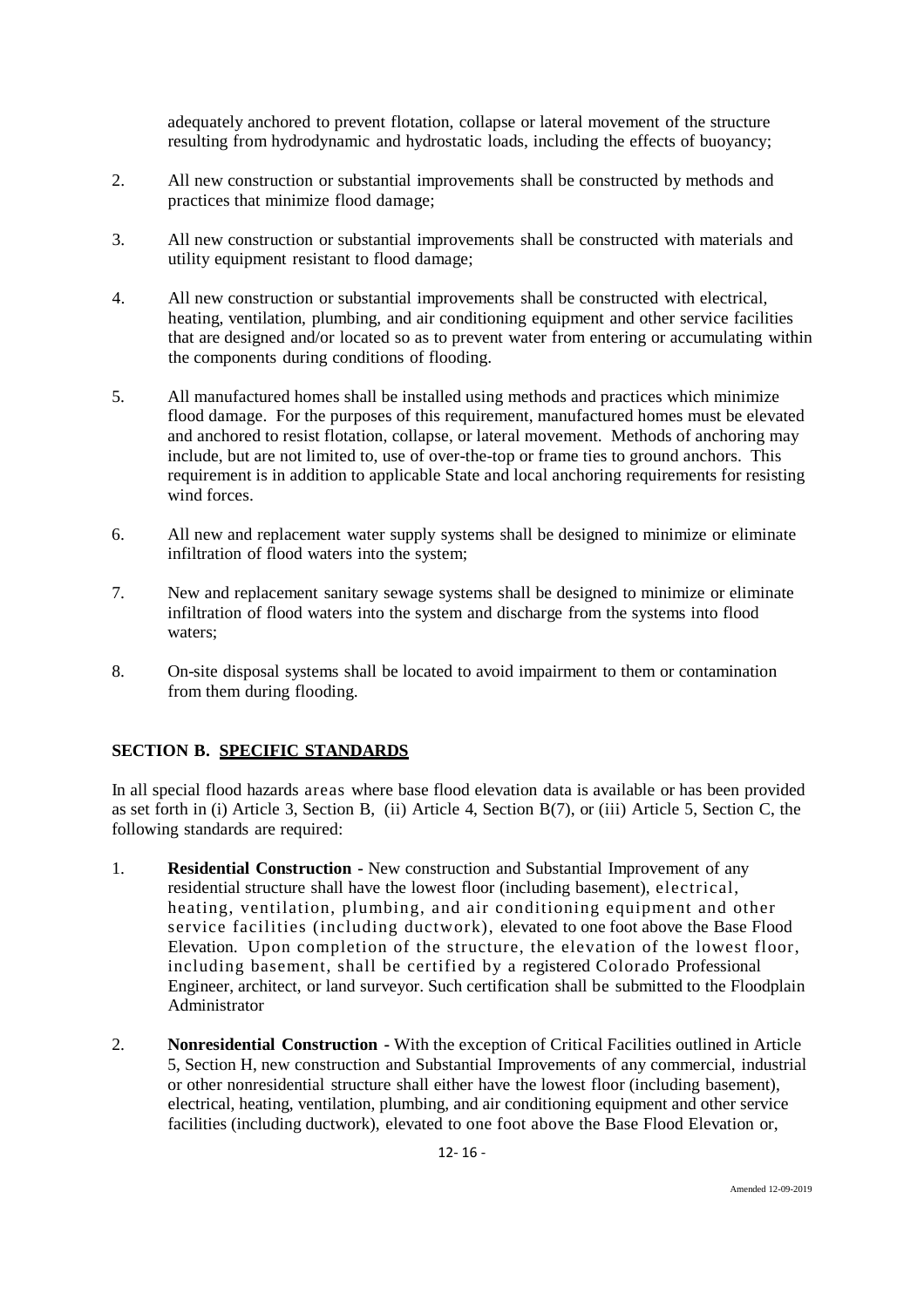together with attendant utility and sanitary facilities, be designed so that below one foot above the Base Flood Elevation the structure is watertight with walls substantially impermeable to the passage of water and with structural components having the capability of resisting hydrostatic and hydrodynamic loads and effects of buoyancy.

A registered Colorado Professional Engineer shall develop and/or review structural design, specifications, and plans for the construction, and shall certify that the design and methods of construction are in accordance with accepted standards of practice as outlined in this subsection. A record of such certification which includes the specific elevation (in relation to mean sea level) to which such structures are floodproofed shall be maintained by the Floodplain Administrator, as proposed in Article 4, Section C.

- 3. **Below-Grade Residential Crawlspace Construction** New construction and Substantial Improvement of any below-grade crawlspace shall:
	- (a) Have an interior grade elevation that is no lower than two feet below the lowest adjacent grade;
	- (b) Have the height of the below-grade crawlspace measured from the interior grade of the crawl space to the top of the foundation wall, not exceed four feet at any point;
	- (c) Have an adequate drainage system that allows floodwaters to drain from the interior area of the crawlspace following a flood;
	- (d) Be anchored to prevent flotation, collapse, or lateral movement of the structure and be capable of resisting the hydrostatic and hydrodynamic loads;
	- (e) Be constructed with materials and utility equipment resistant to flood damage;
	- (f) Be constructed using methods and practices that minimize flood damage;
	- (g) Be constructed with electrical, heating, ventilation, plumbing, and air conditioning equipment and other service facilities that are designed and/or located so as to prevent water from entering or accumulating within the components during conditions of flooding;
	- (h) Be designed to automatically equalize hydrostatic flood forces on exterior walls by allowing for the entry and exit of floodwaters. Designs for meeting this requirement must either be certified by a registered Colorado professional engineer or must meet or exceed the following minimum criteria:
		- (1) A minimum of two openings having a total net area of not less than one square inch for every square foot of enclosed area subject to flooding shall be provided;
		- (2) The bottom of all openings shall be no higher than one foot above grade;
		- (3) Openings may be equipped with screens, louvers, or other coverings or services provided that they permit the automatic entry and exit of floodwaters.
- 4. **Enclosures -** New construction and Substantial Improvements, with fully enclosed areas below the lowest floor that are usable solely for parking of vehicles, building access or storage in an area other than a basement and which are subject to flooding shall be designed to automatically equalize hydrostatic flood forces on exterior walls by allowing for the entry and exit of floodwaters.

Designs for meeting this requirement must either be certified by a registered Colorado Professional Engineer or architect or meet or exceed the following minimum criteria:

- (a) A minimum of two openings having a total net area of not less than one square inch for every square foot of enclosed area subject to flooding shall be provided.
- (b) The bottom of all openings shall be no higher than one foot above grade.
- (c) Openings may be equipped with screens, louvers, valves, or other coverings or

12- 17 -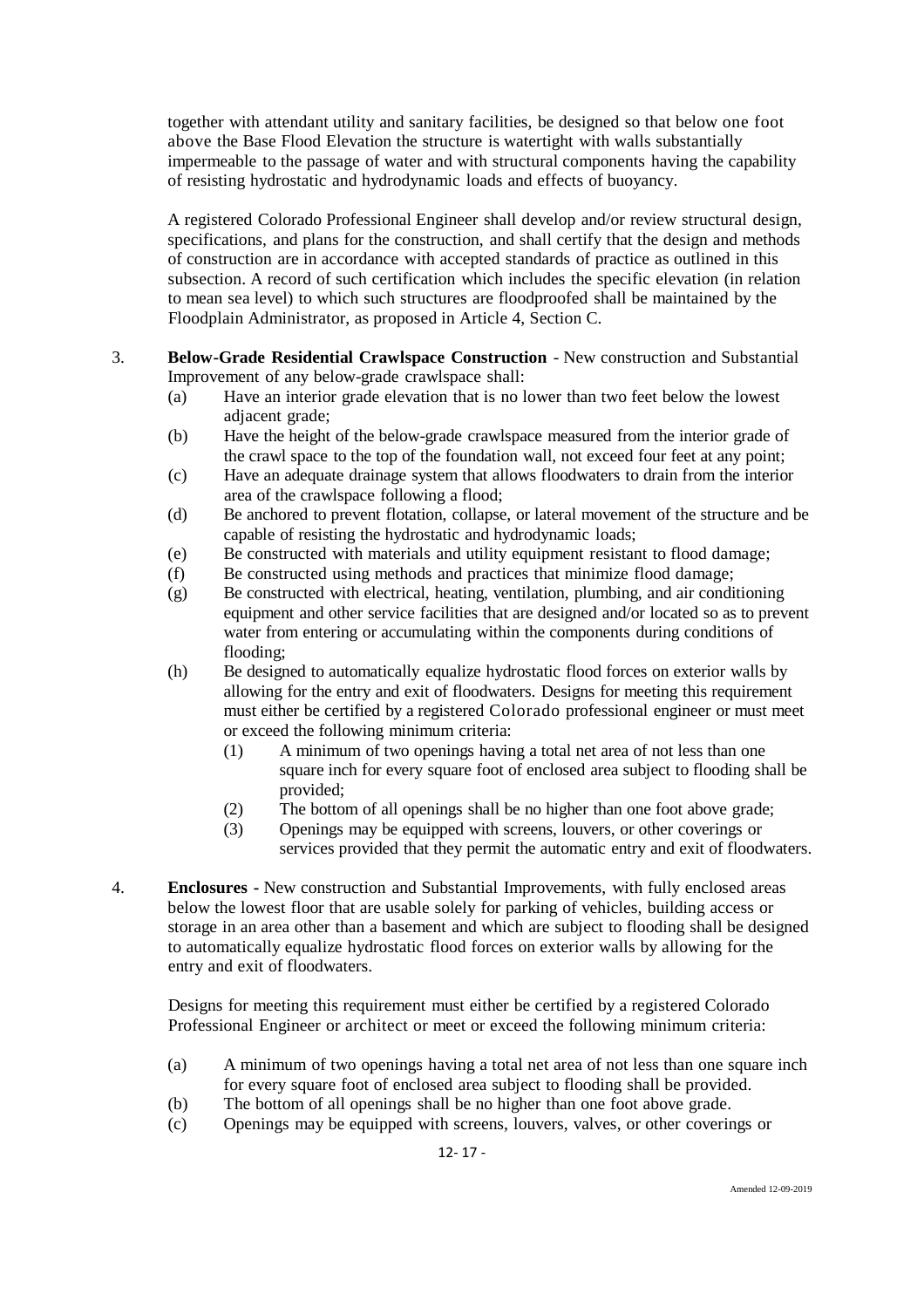devices provided that they permit the automatic entry and exit of floodwaters.

5. **Manufactured Homes** - All manufactured homes that are placed or substantially improved within Zones A1-30, AH, and AE on a community's FIRM on sites (i) outside of a manufactured home park or subdivision, (ii) in a new manufactured home park or subdivision, (iii) in an expansion to an existing manufactured home park or subdivision, or (iv) in an existing manufactured home park or subdivision on which manufactured home has incurred "substantial damage" as a result of a flood, be elevated on a permanent foundation such that the lowest floor of the manufactured home, electrical, heating, ventilation, plumbing, and air conditioning equipment and other service facilities (including ductwork), are elevated to one foot above the Base Flood Elevation and be securely anchored to an adequately anchored foundation system to resist flotation, collapse, and lateral movement.

All manufactured homes placed or substantially improved on sites in an manufactured home park or subdivision within Zones A1-30, AH, and AE on the community's FIRM that are not subject to the provisions of the above paragraph of this section, shall be elevated so that either:

- (a) The lowest floor of the manufactured home, electrical, heating, ventilation, plumbing, and air conditioning equipment and other service facilities (including ductwork), are one foot above the Base Flood Elevation; or
- (b) The manufactured home chassis is supported by reinforced piers or other foundation elements of at least equivalent strength that are no less than 36 inches in height above grade and be securely anchored to an adequately anchored foundation system to resist flotation, collapse, and lateral movement.
- 6. **Recreational Vehicles -** All recreational vehicles placed on sites within Zones A1-30, AH, and AE on the community's FIRM either:
	- (a) Be on the site for fewer than 180 consecutive days;
	- (b) Be fully licensed and ready for highway use; or
	- (c) Meet the permit requirements of Article 4, Section C, and the elevation and anchoring requirements for "manufactured homes" in paragraph (5) of this section.

A recreational vehicle is ready for highway use if it is on its wheels or jacking system, is attached to the site only by quick disconnect type utilities and security devices, and has no permanently attached additions.

# **SECTION C. STANDARDS FOR SUBDIVISION PROPOSALS**

- 1. These regulations apply to all subdivision proposals or subdivision development. All subdivision proposals or subdivision development shall meet the standards set forth in Article 14 (Design Criteria) of Clear Creek County's Subdivision Regulations.
- 2. All subdivision proposals including the placement of manufactured home parks and subdivisions shall be reasonably safe from flooding. If a subdivision or other development proposal is in a flood-prone area, the proposal shall minimize flood damage.
- 3. All proposals for the development of subdivisions including the placement of manufactured home parks and subdivisions shall meet Floodplain Development Permit requirements of Article 3, Section C; Article 4, Section C; and the provisions of Article 5 of this regulation.
- 4. Base Flood Elevation data shall be generated for subdivision proposals and other proposed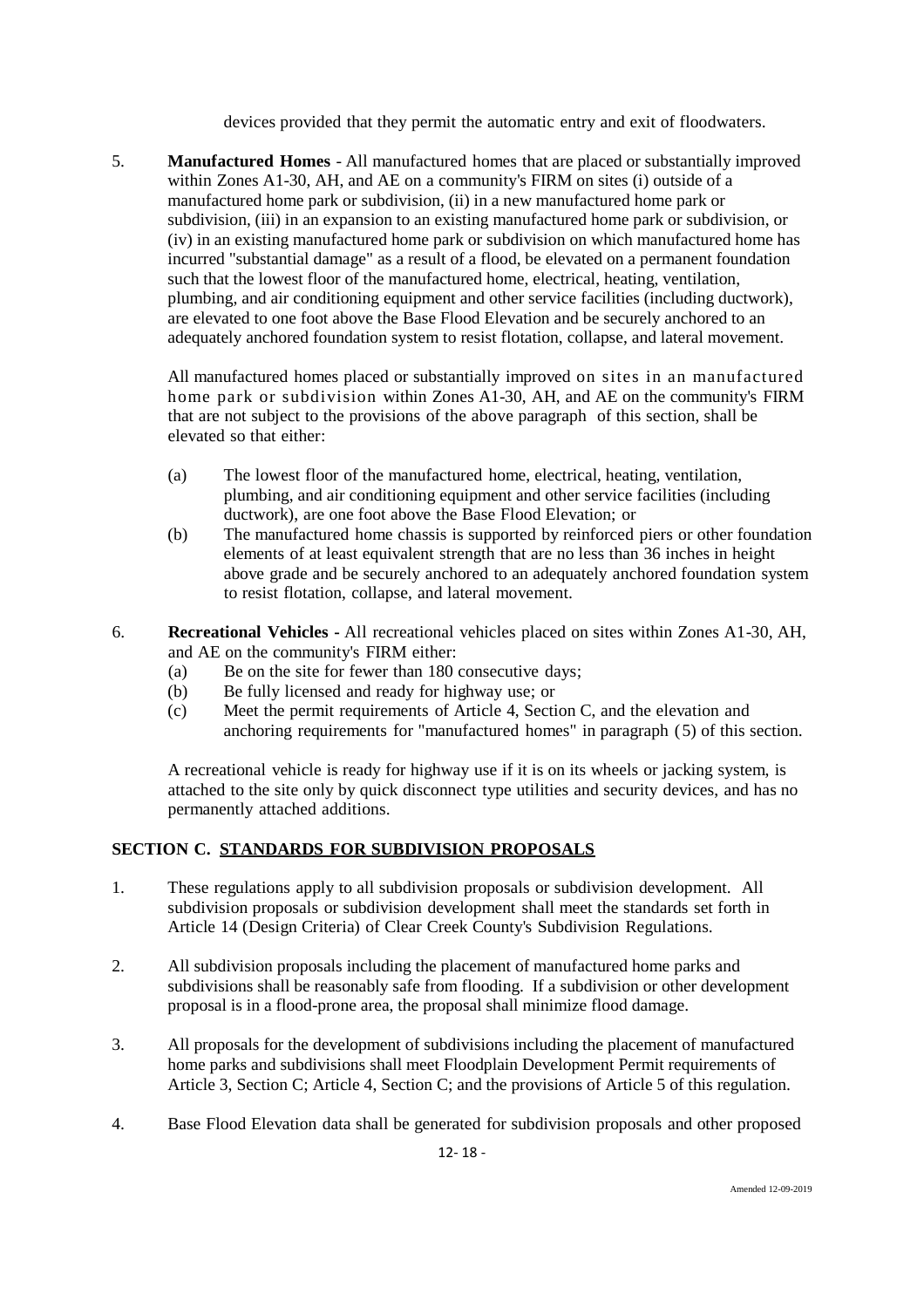development including the placement of manufactured home parks and subdivisions which is greater than 50 lots or 5 acres, whichever is lesser, if not otherwise provided pursuant to Article 3, Section B or Article 4, Section B of this regulation.

- 5. All subdivision proposals including the placement of manufactured home parks and subdivisions shall have adequate drainage provided to reduce exposure to flood hazards.
- 6. All subdivision proposals including the placement of manufactured home parks and subdivisions shall have public utilities and facilities such as sewer, gas, electrical and water systems located and constructed to minimize or eliminate flood damage.

# **SECTION D. STANDARDS FOR AREAS OF SHALLOW FLOODING (AO/AH ZONES)**

Located within the areas of Special Flood Hazard Area established in Article 3, Section B, are areas designated as shallow flooding. These areas have special flood hazards associated with base flood depths of 1 to 3 feet where a clearly defined channel does not exist and where the path of flooding is unpredictable and where velocity flow may be evident. Such flooding is characterized by ponding or sheet flow; therefore, the following provisions apply:

- 1. **Residential Construction** All new construction and Substantial Improvements of residential structures must have the lowest floor (including basement), electrical, heating, ventilation, plumbing, and air conditioning equipment and other service facilities (including ductwork), elevated above the highest adjacent grade at least one foot above the depth number specified in feet on the community's FIRM (at least three feet if no depth number is specified). Upon completion of the structure, the elevation of the lowest floor, including basement, shall be certified by a registered Colorado Professional Engineer, architect, or land surveyor. Such certification shall be submitted to the Floodplain Administrator.
- 2. **Nonresidential Construction** With the exception of Critical Facilities, outlined in Article 5, Section H, all new construction and Substantial Improvements of non-residential structures, must have the lowest floor (including basement), electrical, heating, ventilation, plumbing, and air conditioning equipment and other service facilities (including ductwork), elevated above the highest adjacent grade at least one foot above the depth number specified in feet on the community's FIRM (at least three feet if no depth number is specified); or together with attendant utility and sanitary facilities, be designed so that the structure is watertight to at least one foot above the base flood level with walls substantially impermeable to the passage of water and with structural components having the capability of resisting hydrostatic and hydrodynamic loads of effects of buoyancy. A registered Colorado Professional Engineer or architect shall submit a certification to the Floodplain Administrator that the standards of this Section, as proposed in Article 4, Section C, are satisfied.

Within Zones AH or AO, adequate drainage paths around structures on slopesare required to guide flood waters around and away from proposed structures.

# **SECTION E. FLOODWAYS**

Floodways are administrative limits and tools used to regulate existing and future floodplain development. The State of Colorado has adopted Floodway standards that are more stringent than the FEMA minimum standard (see definition of Floodway in Article 2). Located within the Special Flood Hazard Areas established in Article 3, Section B., are areas designated as Floodways. Since the Floodway is an extremely hazardous area due to the velocity of flood waters which carry debris,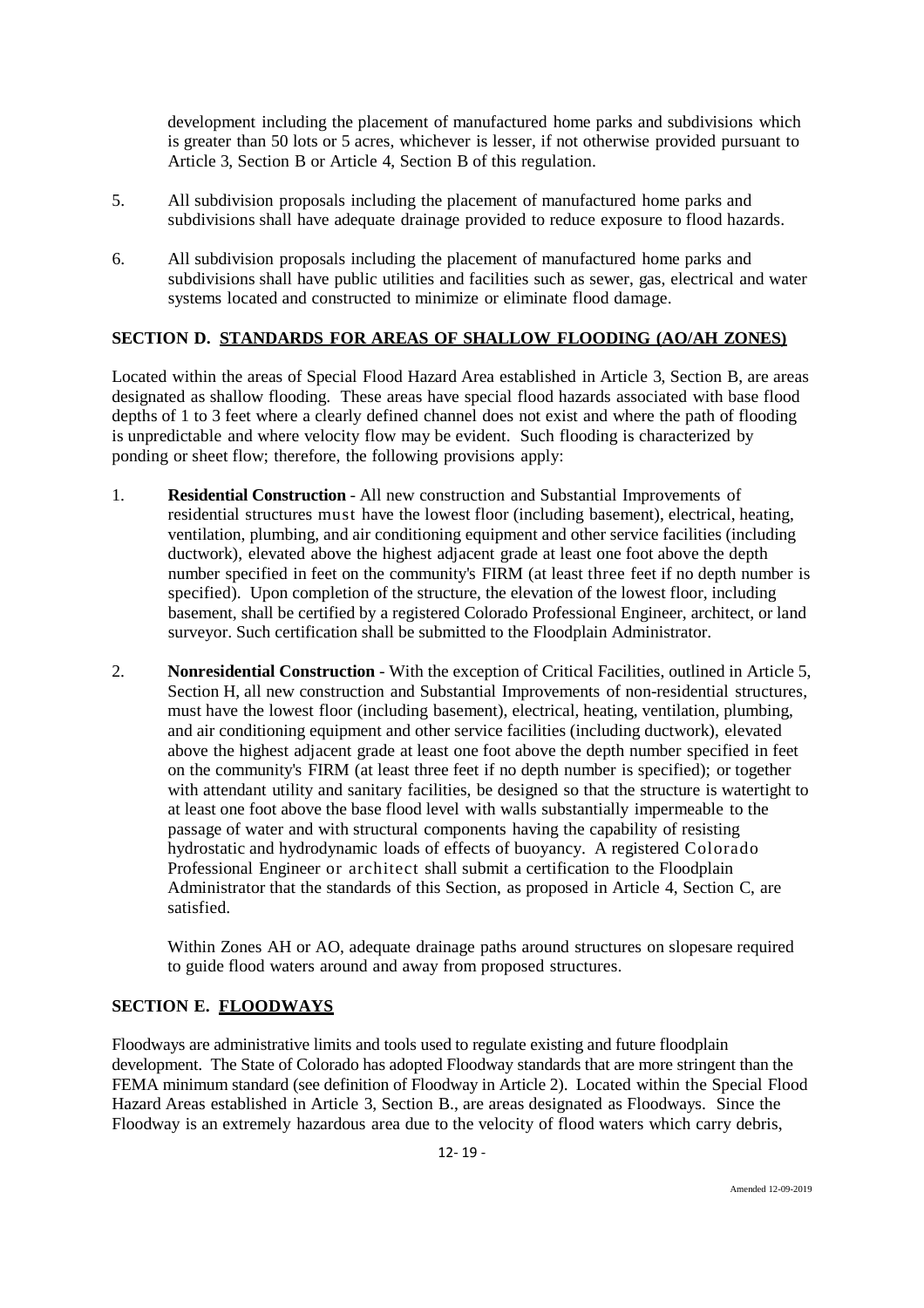potential projectiles and erosion potential, the following provisions shall apply:

- 1. Encroachments are prohibited, including fill, new construction, substantial improvements and other development within the adopted regulatory floodway *unless* it has been demonstrated through hydrologic and hydraulic analyses performed by a licensed Colorado Professional Engineer and in accordance with standard engineering practice that the proposed encroachment would not result in any increase (requires a No-Rise Certification) in flood levels within the community during the occurrence of the base flood discharge.
- 2. If Article 5, Section E(1) above is satisfied, all new construction and substantial improvements shall comply with all applicable flood hazard reduction provisions of Article 5.
- 3. Under the provisions of 44 CFR Chapter 1, Section 65.12, of the National Flood Insurance Regulations, a community may permit encroachments within the adopted regulatory floodway that would result in an increase in Base Flood Elevations, provided that the community **first** applies for a CLOMR and floodway revision through FEMA.

# **SECTION F. ALTERATION OF A WATERCOURSE**

For all proposed developments that alter a watercourse within a Special Flood Hazard Area, the following standards apply:

- 1. Channelization and flow diversion projects shall appropriately consider issues of sediment transport, erosion, deposition, and channel migration and properly mitigate potential problems through the project as well as upstream and downstream of any improvement activity. A detailed analysis of sediment transport and overall channel stability should be considered, when appropriate, to assist in determining the most appropriate design.
- 2. Channelization and flow diversion projects shall evaluate the residual 100-year floodplain.
- 3. Any channelization or other stream alteration activity proposed by a project proponent must be evaluated for its impact on the regulatory floodplain and be in compliance with all applicable Federal, State and local floodplain rules, regulations and ordinances.
- 4. Any stream alteration activity shall be designed and sealed by a registered Colorado Professional Engineer or Certified Professional Hydrologist.
- 5. All activities within the regulatory floodplain shall meet all applicable Federal, State and Clear Creek County, Colorado floodplain requirements and regulations.
- 6. Within the Regulatory Floodway, stream alteration activities shall not be constructed unless the project proponent demonstrates through a Floodway analysis and report, sealed by a registered Colorado Professional Engineer, that there is not more than a 0.00-foot rise in the proposed conditions compared to existing conditions Floodway resulting from the project, otherwise known as a No-Rise Certification, unless the community first applies for a CLOMR and Floodway revision in accordance with Section E of this Article.
- 7. Maintenance shall be required for any altered or relocated portions of watercourses so that the flood-carrying capacity is not diminished.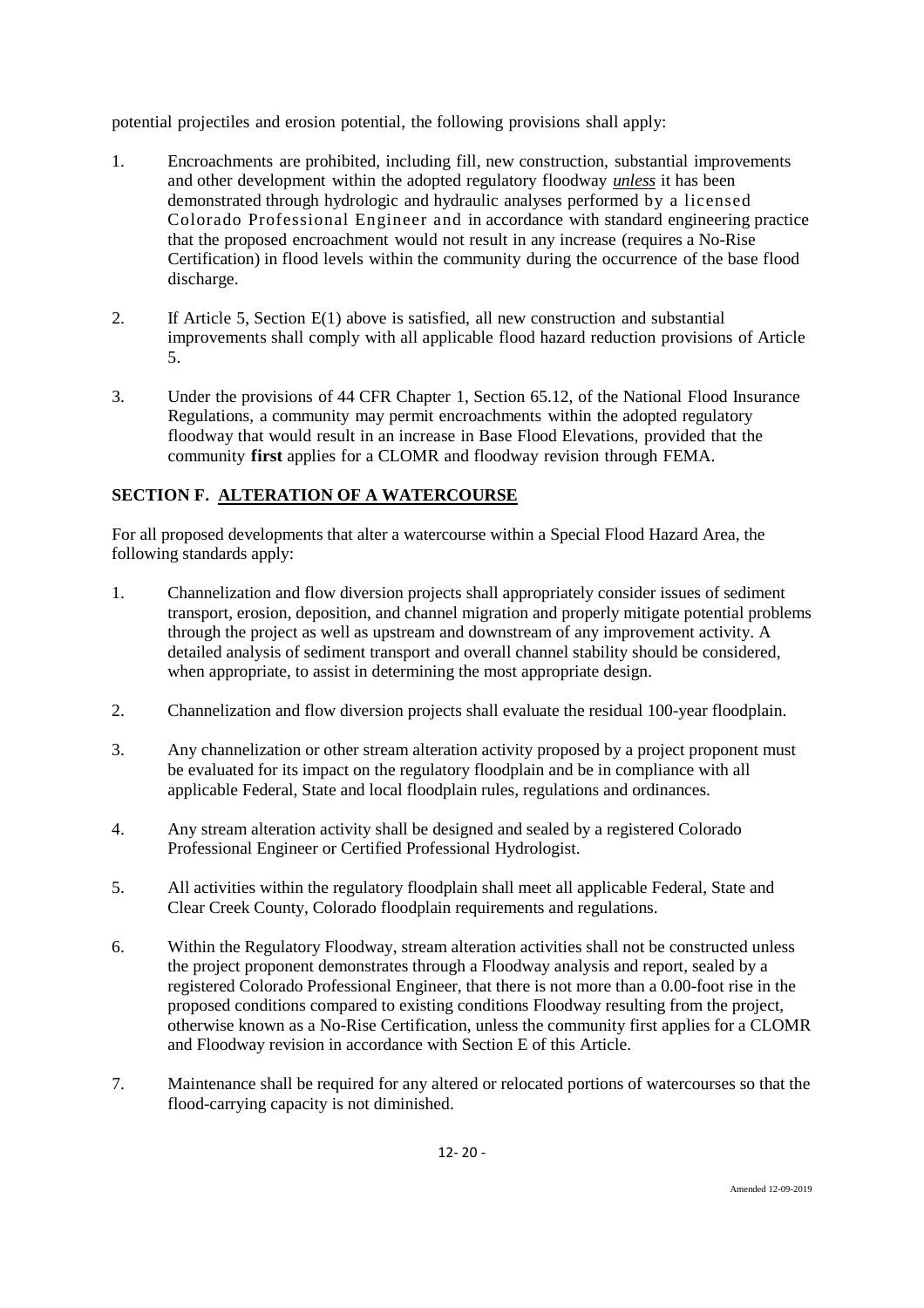# **SECTION G PROPERTIES REMOVED FROM THE FLOODPLAIN BY FILL**

A Floodplain Development Permit shall not be issued for the construction of a new structure or addition to an existing structure on a property removed from the floodplain by the issuance of a FEMA Letter of Map Revision Based on Fill (LOMR-F), unless such new structure or addition complies with the following:

- 1. **Residential Construction** The lowest floor (including basement), electrical, heating, ventilation, plumbing, and air conditioning equipment and other service facilities (including ductwork), must be elevated to one foot above the Base Flood Elevation that existed prior to the placement of fill.
- 2. **Nonresidential Construction** The lowest floor (including basement), electrical, heating, ventilation, plumbing, and air conditioning equipment and other service facilities (including ductwork), must be elevated to one foot above the Base Flood Elevation that existed prior to the placement of fill, or together with attendant utility and sanitary facilities be designed so that the structure or addition is watertight to at least one foot above the base flood level that existed prior to the placement of fill with walls substantially impermeable to the passage of water with structural components having the capability of resisting hydrostatic and hydrodynamic loads or effects of buoyancy.

# **SECTION H. STANDARDS FOR CRITICAL FACILITIES**

A Critical Facility is a structure or related infrastructure, but not the land on which it is situated, as specified in Rule 6 of the Rules and Regulations for Regulatory Floodplains in Colorado, that if flooded may result in significant hazards to public health and safety or interrupt essential services and operations for the community at any time before, during and after a flood.

1. Classification of Critical Facilities

It is the responsibility of the Board of County Commissioners to identify and confirm that specific structures in their community meet the following criteria:

Critical Facilities are classified under the following categories: (a) Essential Services; (b) Hazardous Materials; (c) At-risk Populations; and (d) Vital to Restoring Normal Services.

- (a) Essential services facilities include public safety, emergency response, emergency medical, designated emergency shelters, communications, public utility plant facilities, and transportation lifelines. These facilities consist of:
	- (1) Public safety (police stations, fire and rescue stations, emergency vehicle and equipment storage, and, emergency operation centers);
	- (2) Emergency medical (hospitals, ambulance service centers, urgent care centers having emergency treatment functions, and non-ambulatory surgical structures but excluding clinics, doctors offices, and non-urgent care medical structures that do not provide these functions);
	- (3) Designated emergency shelters;
	- (4) Communications (main hubs for telephone, broadcasting equipment for cable systems, satellite dish systems, cellular systems, television, radio, and other emergency warning systems, but excluding towers, poles, lines, cables, and conduits);
	- (5) Public utility plant facilities for generation and distribution ( hubs, treatment plants, substations and pumping stations for water, power and gas, but not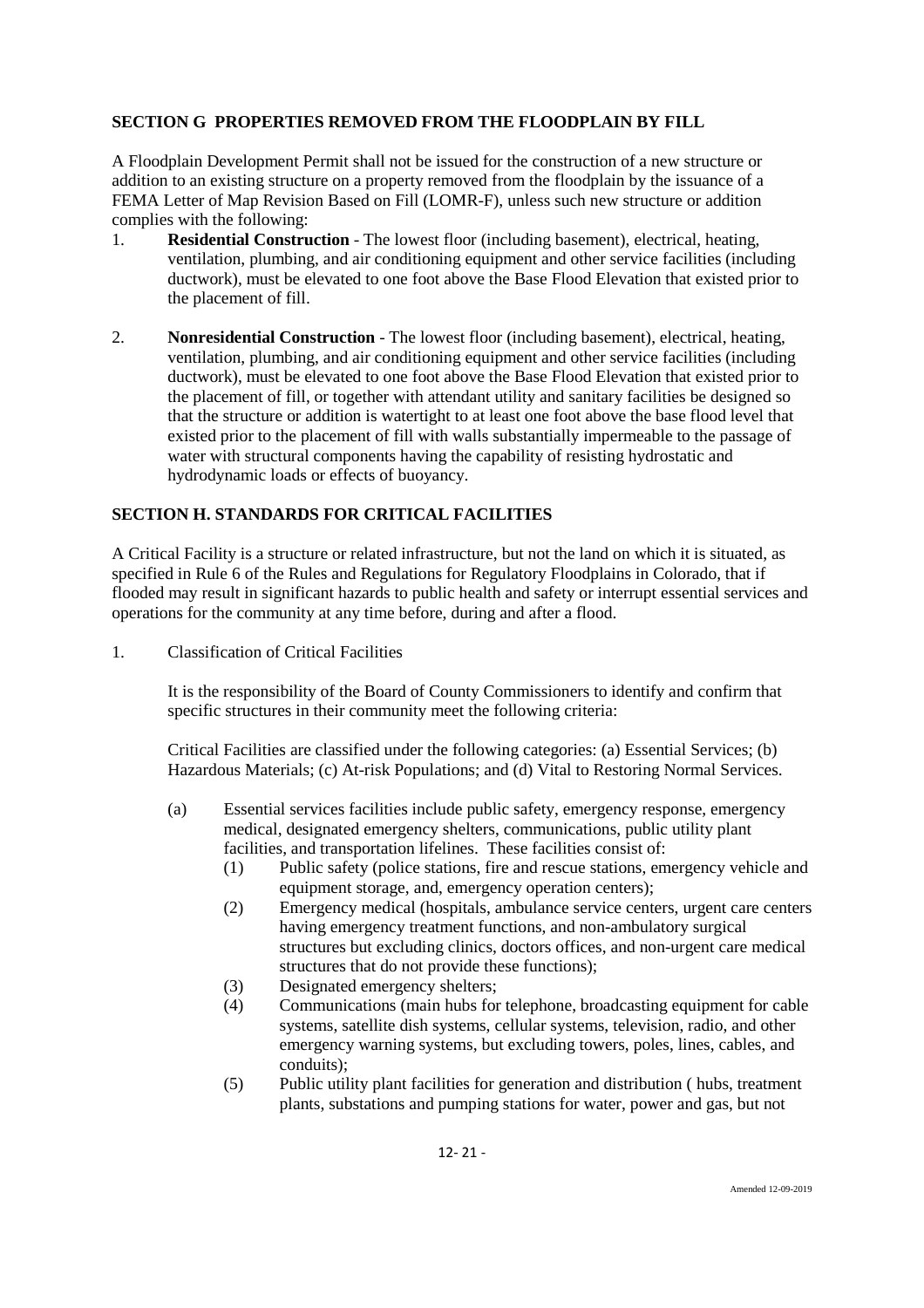including towers, poles, power lines, buried pipelines, transmission lines, distribution lines, and service lines); and

(6) Air Transportation lifelines (airports (municipal and larger), helicopter pads and structures serving emergency functions, and associated infrastructure (aviation control towers, air traffic control centers, and emergency equipment aircraft hangars).

Specific exemptions to this category include wastewater treatment plants (WWTP), non-potable water treatment and distribution systems, and hydroelectric power generating plants and related appurtenances.

Public utility plant facilities may be exempted if it can be demonstrated to the satisfaction of the Board of County Commissioners that the facility is an element of a redundant system for which service will not be interrupted during a flood. At a minimum, it shall be demonstrated that redundant facilities are available (either owned by the same utility or available through an intergovernmental agreement or other contract) and connected, the alternative facilities are either located outside of the 100-year floodplain or are compliant with the provisions of this Article, and an operations plan is in effect that states how redundant systems will provide service to the affected area in the event of a flood. Evidence of ongoing redundancy shall be provided to the Board of County Commissioners on an as-needed basis upon request.

- (b) Hazardous materials facilities include facilities that produce or store highly volatile, flammable, explosive, toxic and/or water-reactive materials. These facilities may include:
	- (1) Chemical and pharmaceutical plants (chemical plant, pharmaceutical manufacturing);
	- (2) Laboratories containing highly volatile, flammable, explosive, toxic and/or water-reactive materials;
	- (3) Refineries;
	- (4) Hazardous waste storage and disposal sites; and
	- (5) Above ground gasoline or propane storage or sales centers.

Facilities shall be determined to be Critical Facilities if they produce or store materials in excess of threshold limits. If the owner of a facility is required by the Occupational Safety and Health Administration (OSHA) to keep a Material Safety Data Sheet (MSDS) on file for any chemicals stored or used in the work place, AND the chemical(s) is stored in quantities equal to or greater than the Threshold Planning Quantity (TPQ) for that chemical, then that facility shall be considered to be a Critical Facility. The TPQ for these chemicals is: either 500 pounds or the TPQ listed (whichever is lower) for the 356 chemicals listed under 40 C.F.R. § 302 (2010), also known as Extremely Hazardous Substances (EHS); or 10,000 pounds for any other chemical. This threshold is consistent with the requirements for reportable chemicals established by the Colorado Department of Health and Environment. OSHA requirements for MSDS can be found in 29 C.F.R. § 1910 (2010). The Environmental Protection Agency (EPA) regulation "Designation, Reportable Quantities, and Notification," 40 C.F.R. § 302 (2010) and OSHA regulation "Occupational Safety and Health Standards," 29 C.F.R. § 1910 (2010) are incorporated herein by reference and include the regulations in existence at the time of the promulgation this regulation, but exclude later amendments to or editions of the regulations. Specific exemptions to this category include: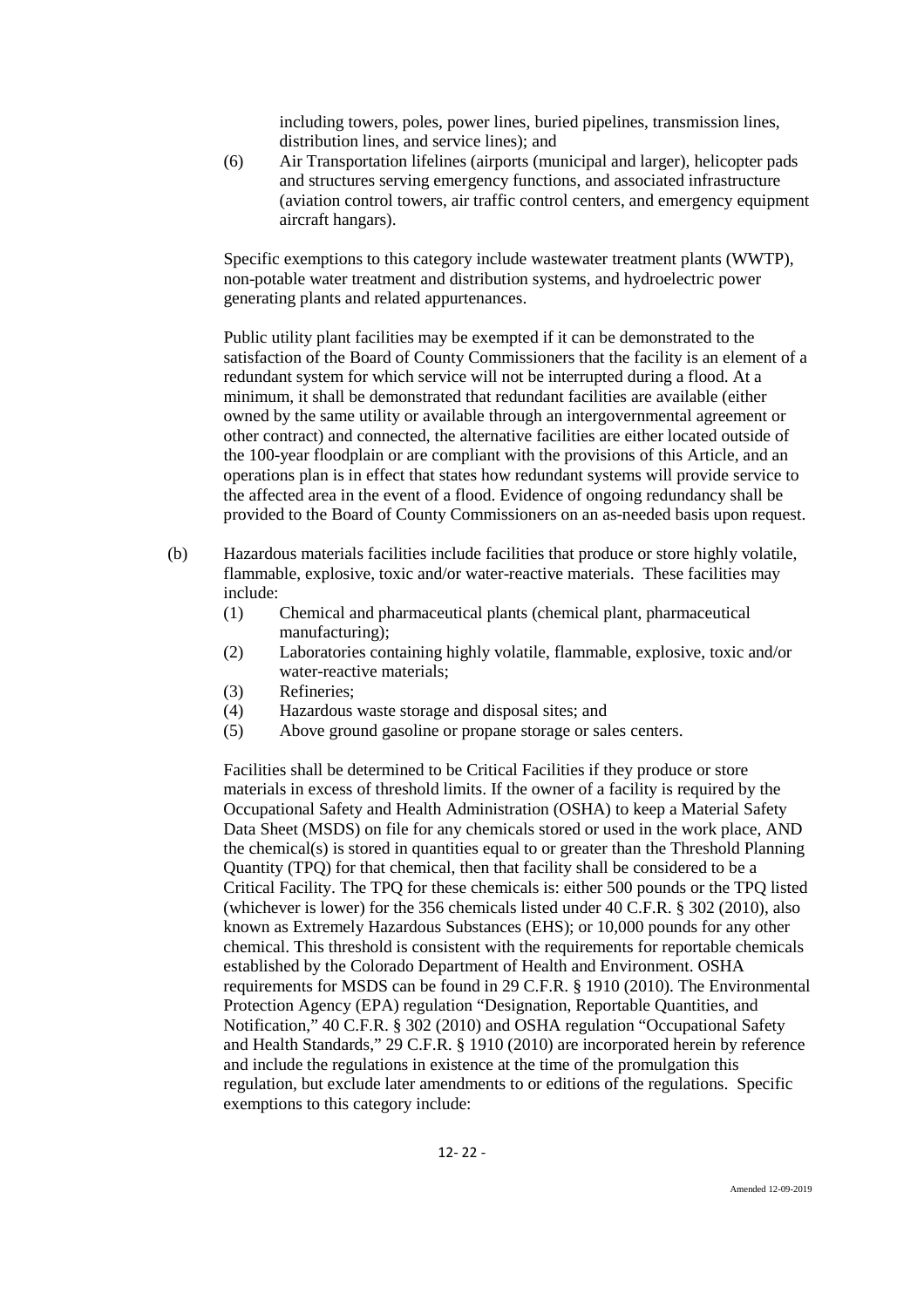#### **CHAPTER 13. DEFINITIONS**

All definitions in Section 23 of the Clear Creek County Zoning Regulations apply to these Regulations for Matters of State Interest, except those that state otherwise.

"Airport" means any municipal or county airport or airport under the jurisdiction of an airport authority.

"Aquifer Recharge Area" means any area where surface waters may infiltrate to a water bearing structure of permeated rock, sand or gravel. This definition also includes wells used for disposal of wastewater or other toxic pollutants.

"Arterial highway" means any limited-access highway which is part of the federal-aid interstate system or any limited-access highway constructed under the supervision of the department of transportation.

"Collector or collection system" means a network of pipes and conduits through which sewage flows to a sewage treatment plant.

"Constructed under guidelines and standards established by" or "constructed under the supervision of the Colorado Department of Transportation" shall each include without limitation, any of the below listed forms of participation by the Colorado Department of Transportation: (1) The Colorado Department of Transportation, or any entity formed directly or indirectly by it or the Colorado Transportation Commission (including, without limitation, any enterprise formed under Article 4 of Title 43 of the Colorado Revised Statutes or non-profit entity, formed by such enterprise): (a) is an applicant; or (b) sells, leases, loans, donates grants, conveys, assigns, transfers or otherwise provides any real or personal property or interests therein used or to be used in the proposed construction, modification or expansion of the arterial highway or interchanges or collector highway including transfer or assignment of any contract to the applicant that may have been awarded for the proposed construction, modification, or expansion of the arterial highway or interchange or collector highway; or © delegates authority to applicant or is a signatory to any intergovernmental agreement or other form of contract, agreement, conveyance, delegation, or authorization required for the applicant to construct, modify or expand the arterial highway or interchange or collector highway; or (d) performs or funds any planning, design, study, construction, supervision or maintenance functions associated with all or any portion of the construction, modification or expansion of the arterial highway or interchange or collector highway. (2) A state highway access permit from the Colorado Department of Transportation is necessary for access from the proposed construction, modification, or expansion of the arterial highway or interchange or collector highway to a state highway either within or outside the unincorporated parts of Clear Creek County.

"Designation" means that legal procedure specified by §24-65.1-101, et seq., C.R.S. and the revocation or amendment of such designation, as carried out by the Board of County Commissioners.

"Distribution System" means a network of storage facilities, tanks, pipes and conduits through which water is piped and stored or through which water is piped for exchange or trade.

"Fixed guideway" means a transportation facility consisting of a dedicated separate right-of-way or rail line for the exclusive use of rapid or mass transit vehicles, including dedicated highway lanes restricted to use by only mass transit vehicles.

"Industrial uses" means manufacturing; mineral processing, exploration or extraction; snowmaking; commercial recreational services and operations; and other uses that are neither municipal, domestic nor agricultural.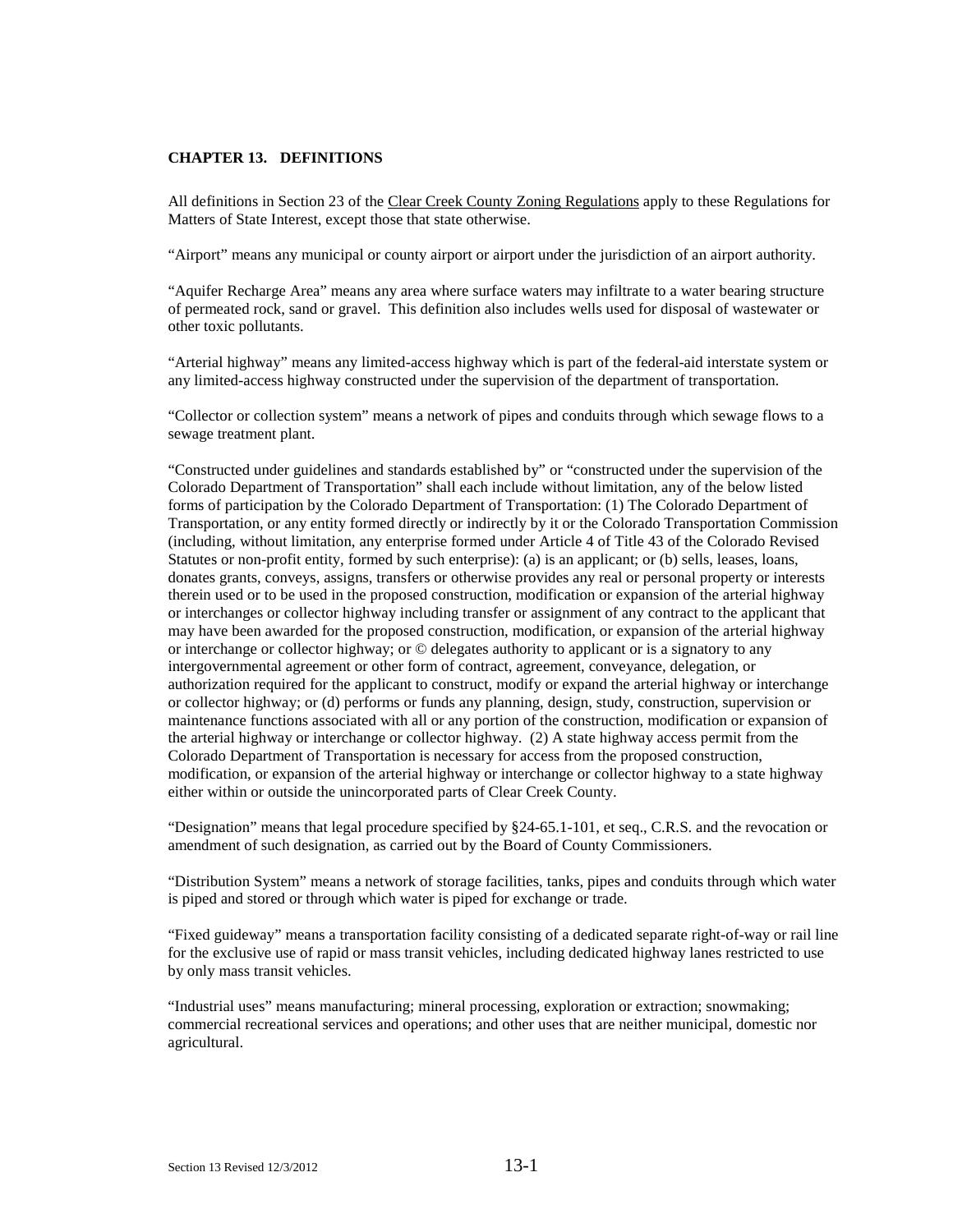"Local permit authority" means the governing body of a local government with which an application for development in an area of state interest or for conduct of an activity of state interest must be filed, or the designee thereof.

"Locate" as used herein is synonymous with "select a site" for, or "site selection" of an arterial highway or interchange or collector highway.

"Major extension of existing domestic wastewater treatment system" means any modification of an existing sewage treatment plant to increase hydraulic capacity or upgrade treatment capacity, or any extension of existing main collector sewer lines, or any increase in capacity of existing main sewer lines or any extensions designed to have an average flow of 2,000 gallons per day or more.

"Major new domestic wastewater treatment system" means a new wastewater treatment plant, group of wastewater systems or collector system designed to treat an average wastewater flow of 2,000 gallons per day or more.

"Major new domestic water system" is a public water system for the provision to the public of water for human consumption through pipes or other constructed conveyances, if such system has at least fifteen (15) service connections or regularly services an average of at least twenty-five (25) individuals daily at least 60 days out of the year, or the equivalent thereof. Such term includes:

- i) Any collection, treatment, storage, and distribution facilities under control of the operator of such system and used primarily in connection with such system.
- ii) Any collection or pretreatment storage facilities not under such control, which are used primarily in connection with such system.

(Also see "Water and Sewer Projects")

"Major extension of existing domestic water treatment system" means the expansion of existing domestic water treatment capacity or storage; or any extension of existing water supply systems to service an additional development density of ten (10) or more residential dwelling units (SFE) or the equivalent thereof in other uses.

"Material change" means any change in the project as approved by the Permit Authority which significantly changes the nature of impacts considered by the Permit Authority in approval of the original Permit or in the case of a development not previously issued a permit, a structural modification, change of use, change of operation, or change of user which significantly changes the nature of the development and its associated impacts.

"Municipal and industrial water projects" means systems and all related components that provide water or may provide water in the future either directly or by exchange for municipal and industrial uses; provided however, "systems of related components" for a snowmaking project are limited to (1) those through which water is diverted and/or stored for snowmaking, and (ii) permanent distribution systems and components that are not otherwise regulated by state or federal regulations.

"Non-conforming use" means a use in existence at the time of the adoption of this article, which use, were it a new use, would be one for which a permit is required under this article.

"Permit Authority" means the Board of County Commissioners or its designee.

"Planning Commission" means the Planning Commission for Clear Creek County.

"Project" means the proposed development for which a Permit is sought under these Regulations.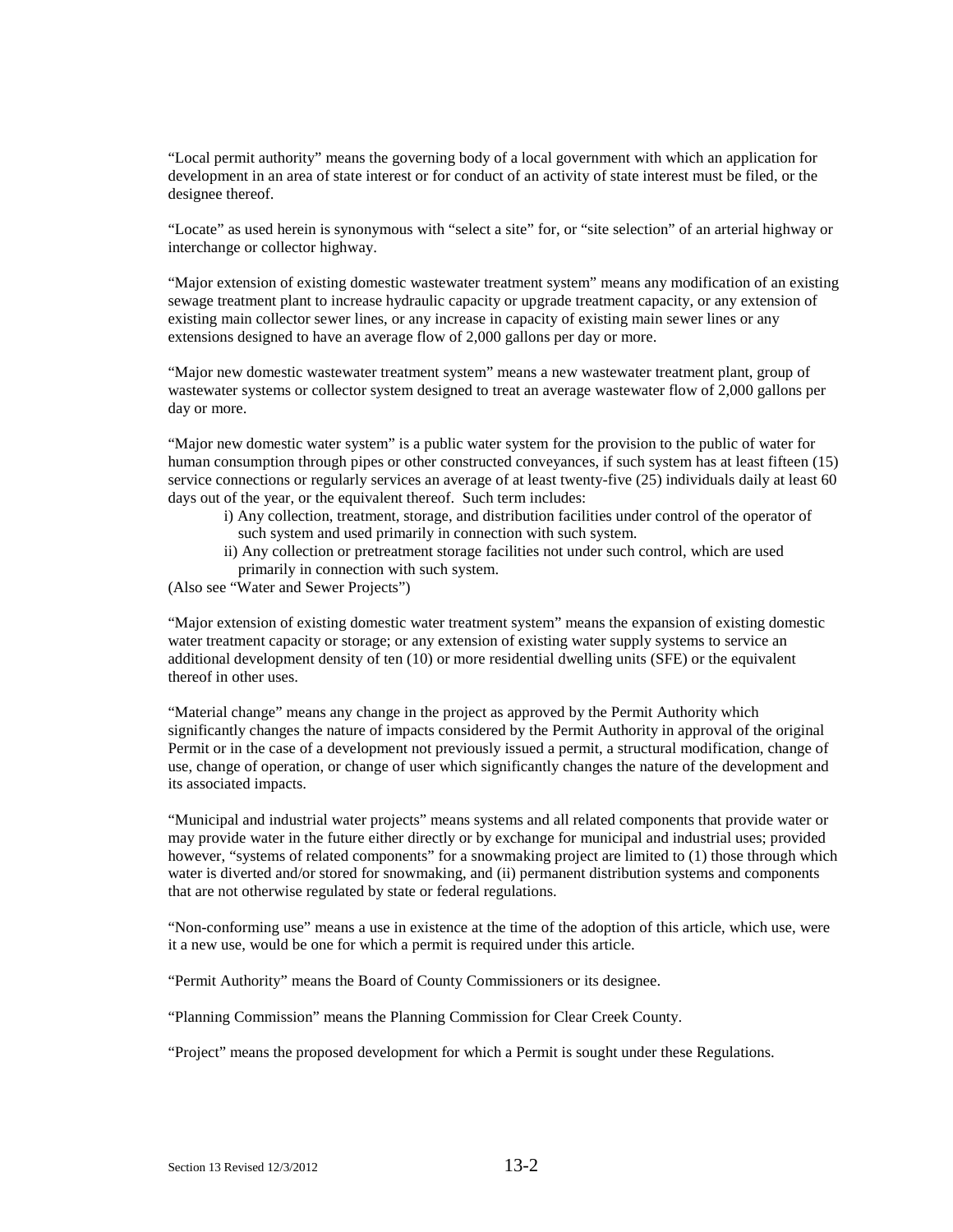"Regulations" means the regulations for matters of state interest and guidelines as the terms are used in Section 24-65.1-101, et. seq., C.R.S.

"Shadow Flicker" means the effect when the blades of a wind energy system passes between the sun and an observer, casting a readily observable, moving shadow on the observer and his/her immediate environment.

"Site Selection" means the process of identifying and determining the location of certain activities of state interest as identified in these regulations.

"Site selection of airports" means the identification of the location of airports or the substantial expansion or relocation of an existing airport.

"Site selection of rapid or mass transit terminals, stations, and fixed guideways" means the identification of the location of rapid or mass transit terminals, stations, and fixed guideways or the substantial expansion or relocation of them.

"Site Selection of arterial highways and interchanges and collector highways" means the identification of a corridor located entirely or partially within the unincorporated portion of Clear Creek County in which:

- a) Construction of an arterial highway or interchange or collector highway is proposed,
- b) Expansion or modification of an existing arterial highway or collector highways is proposed that would result in;
	- i) An increase in highway capacity by at least one lane through widening or alternative lane configurations, or an equivalent increase in capacity produced by access controls, technological or other types of highway improvements, whether for permanent or periodic use; or
	- ii) The elimination of direct, at grade access from a public road or street within the unincorporated portion of Clear Creek County to such existing arterial or collector highway; or
	- iii) Expansion or modification of an existing highways is proposed which would result in a change in classification to "collector highways" or "arterial highways" as defined in this Chapter.

"Site selection and construction of major facilities of a public utility" means the identification of the location and the construction of major facilities of a public utility or the substantial expansion or relocation of an existing facility.

"Station or terminal" means a facility constructed to provide and facilitate passenger access to and from a rapid or mass transit system including areas necessary for vehicle operations, and parking areas for commuters and roadways connecting to the general road and street system of unincorporated Clear Creek County. Stations shall include any proposed regularly scheduled stop or planned optional or seasonal boarding point on a rapid or mass transit system. Dedicated park and ride facilities with fifty or more parking spaces shall be deemed stations for the purposes of these regulations, with or without a shelter facility. Shelters alone, or as part of traditional bus stops and pull-outs lacking fifty dedicated spaces are not considered stations or terminals for the purposes of these regulations.

"Substation" means any facility designed to provide switching, voltage transformation or voltage control required for the transmission of electricity of 115 kV or greater.

"Station or terminal" means a facility constructed to provide and facilitate passenger access to and from a rapid or mass transit system including areas necessary for vehicle operations, and parking areas for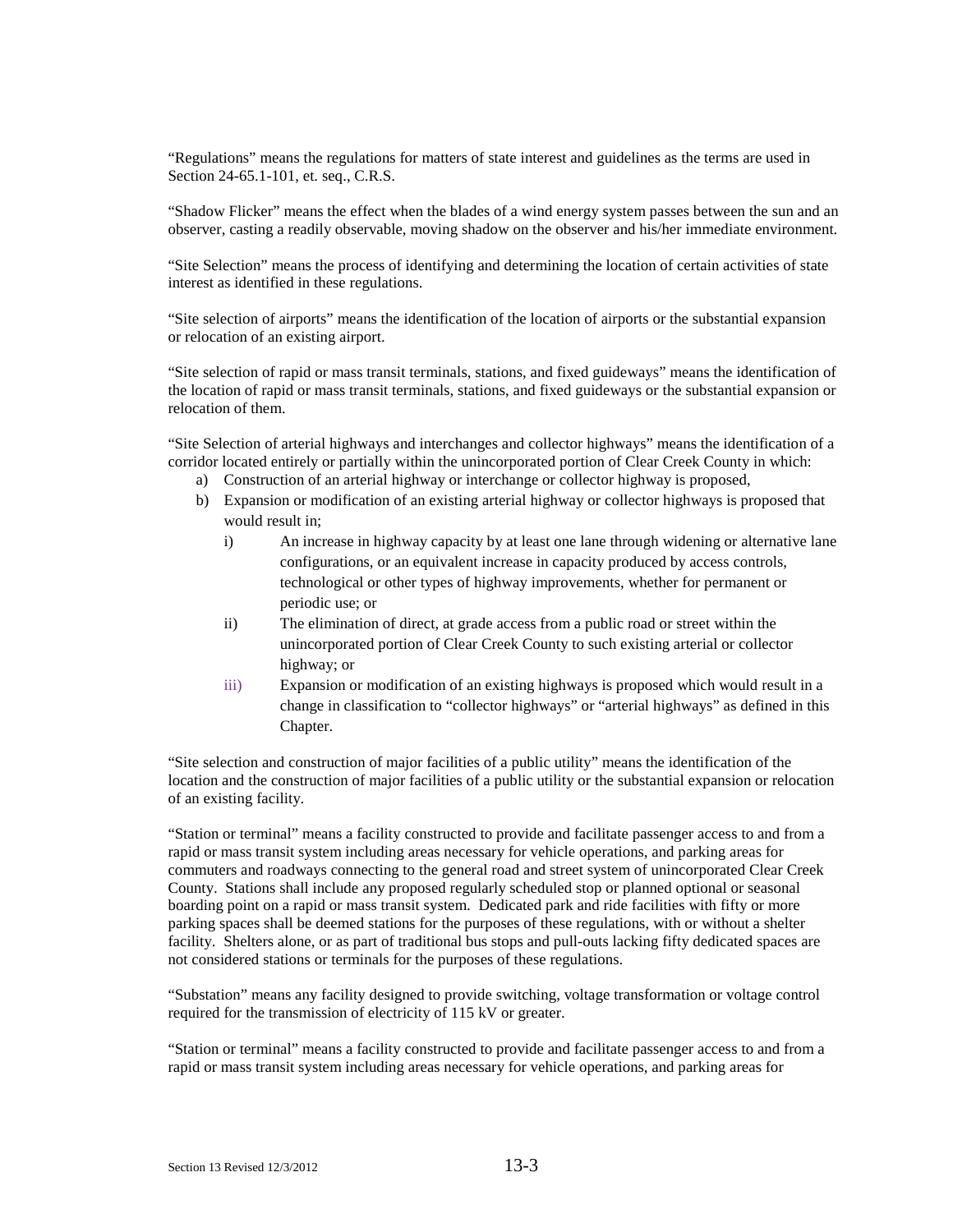commuters and roadways connecting to the general road and street system of unincorporated Clear Creek County. Stations shall include any proposed regularly scheduled stop or planned optional or seasonal boarding point on a rapid or mass transit system. Dedicated park and ride facilities with fifty or more parking spaces shall be deemed stations for the purposes of these regulations, with or without a shelter facility. Shelters alone, or as part of traditional bus stops and pull-outs lacking fifty dedicated spaces are not considered stations or terminals for the purposes of these regulations.

"Transmission lines" means those electrical lines and appurtenant facilities which meet all of the following criteria: (1) either a series of three (3) or more structures and appurtenant facilities erected above ground which support (1) or more conductors or a power line placed underground; (2) which lines emanate from a power plant or a substation/transition site and terminate at substation/transition site; and (3) which are designed to transmit electrical voltages of 115 kV or greater.

"Utility Scale Solar Energy Facility" means a power plant that directly converts solar energy into usable thermal mechanical, or electrical energy, including such devises as solar energy systems and supporting structures and such directly connected equipment as generators, alternators, inverters, batteries and associated control equipment.

"Utility Scale Wind Energy Facility" means a power plant that directly converts wind energy into usable thermal mechanical, or electrical energy, including such devises as wind energy systems and supporting structures and such directly connected equipment as generators, alternators, inverters, batteries and associated control equipment.

"Water and Sewer Projects" means the Site Selection and Construction of Major New Domestic Water and Wastewater Treatment Systems, Major Extensions of Existing Domestic Water and Wastewater Treatment Systems, and Efficient Utilization of Municipal and Industrial Water Projects, including any proposed land development directly related to such Project if such development is to be located wholly or partially within this County and if such development significantly generates the need for the Project.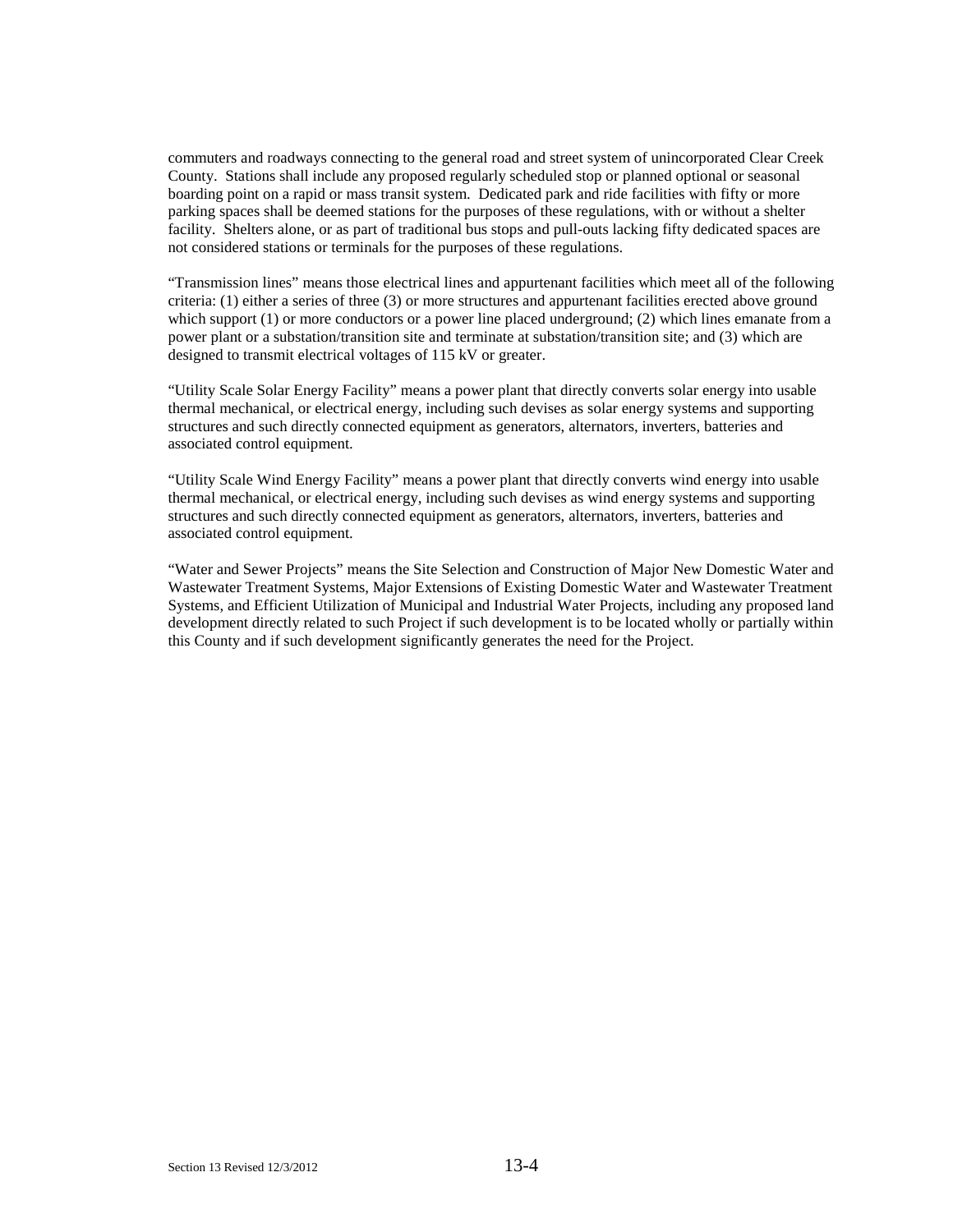#### **Appendix A**

Following are considerations to help the applicant understand the types of things that the Permit Authority may consider on balance in determining whether a Project complies with the Permit Application Approval Criteria. These considerations are not criteria that the Project must satisfy; they serve solely as guidance. The considerations are in regular type and the actual criteria that the considerations relate to are in bold type.

Chapter 4, Section A(3) **The Project is technically and financially feasible.** The determination of technical and financial feasibility of the Project may include but is not limited to the following considerations:

- (a) Amount of debt associated with the Project.
- (b) Debt retirement schedule and sources of funding to retire the debt.
- (c) Estimated construction costs and construction schedule.
- (d) Estimated annual operation, maintenance and monitoring costs.

Chapter 4, Section A(5) **The Project will not have a significant adverse effect on the capability of local governments affected by the Project to provide services, or exceed the capacity of service delivery systems and public utilities.** The determination of the effects of the Project on local government services may include but is not limited to the following considerations:

- (a) Existing and potential financial capability of local governments to accommodate development related to the Project.
- (b) Current and projected capacity of roads, schools, infrastructure, housing and other services necessary to accommodate development, and the impact of the Project upon the current and projected capacity.
- (c) Changes caused by the Project in the cost of providing education, transportation, networks, water treatment and wastewater treatment, emergency services, or other governmental services or facilities.
- (d) Changes in short or long term housing availability, location, cost or condition.
- (e) Need for temporary roads to access the construction of the Project.
- (f) Change in demand for public transportation.
- (g) Reduction in the amount of water available for future water supply in the County.

Chapter 4, Section A(6) **The Project will not create an undue financial burden on existing or future residents of the County**. The determination of the financial effects on the Project may include but is not limited to the follow considerations:

- (a) Changes in assessed valuation.
- (b) Tax revenues and fees to local governments that will be generated by the Project.
- (c) Changes in tax revenues caused by agricultural lands being removed from production.
- (d) Changes in costs to water users to exercise their water rights.
- (e) Changes in cost of water treatment or wastewater treatment.
- (f) Effects on wastewater discharge permits.
- (g) Changes in total property tax burden.

Chapter 4, Section A(8) **The Project will not significantly degrade any current or foreseeable future sector of the local economy.** The determination of the effects of the Project on the economy may include but is not limited to the following considerations:

- (a) Changes to projected revenues generated from each economic sector.
- (b) Changes in the value or productivity of any lands.
- (c) Changes in opportunities for economic growth and diversification.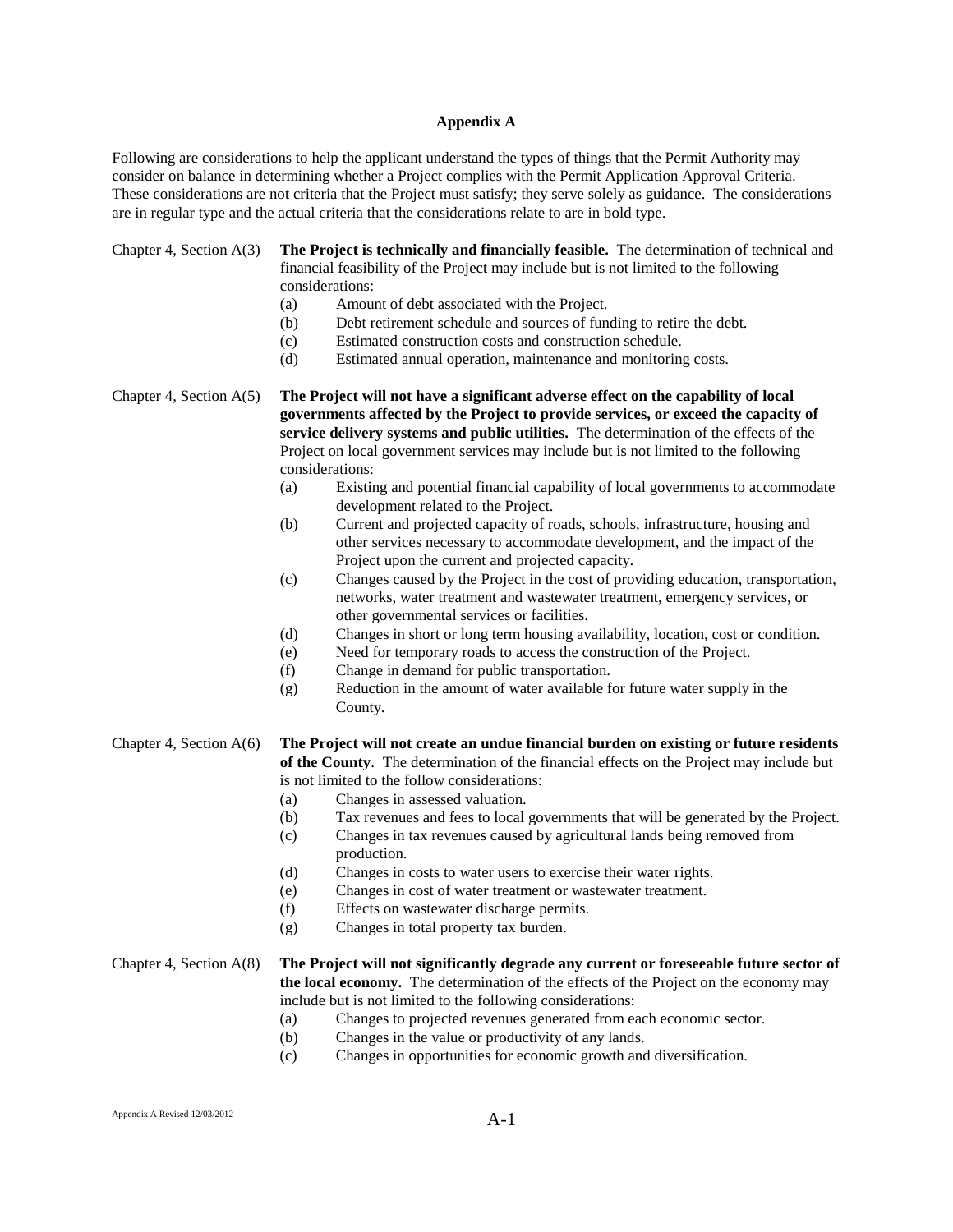Chapter 4, Section A(9) **The Project will not have a significant adverse effect on the quality or quantity of recreational opportunities and experience.** The determination of effects of the Project on recreational opportunities and experience may include but is not limited to the following considerations:

- (a) Changes to existing and projected visitor days.
- (b) Changes to duration of kayaking and rafting seasons.
- (c) Changes in quality and quantity of fisheries.
- (d) Changes in instream flows or reservoir levels.
- (e) Changes in access to recreational resources.
- (f) Changes to quality and quantity of hiking and bike trails.
- (g) Changes to the wilderness experience or other opportunity for solitude in the natural environment.
- (h) Changes to hunting experiences.

Chapter 4, Section A(10a) **The Project will not have a significant adverse effect on land use patterns.** The determination of effects of the Project on land use patterns may include but is not limited to the following considerations:

- (a) Whether the Project complies with and is consistent with applicable land use plans.
- (b) Likelihood that the Project will/will not cause or contribute to urban sprawl or "leapfrog" development.
- (c) Significant changes in the amount of impervious surfaces.
- (d) Contiguity of development associated with the Project to existing growth centers.
- (e) Changes to unique land forms.
- (f) Changes in the amount of character of open space.
- (g) Changes to traffic patterns, road capacity and congestion.

Chapter 4, Section A(11) **The Project is not subject to significant risk from natural hazards.** The determination of risk from natural hazards to the Project may include but is not limited to

- the following considerations: (a) Faults and fissures.
- (b) Unstable slopes including landslides, rock slides and avalanche areas.
- (c) Expansive or evaporative soils and risk of subsidence.
- (d) Wildfire hazard areas. A fire protection plan approved by the applicable fire protection district should be implemented to address wildfire hazard.
- (e) Floodplains.

#### Chapter 4, Section A(12) **The Project will not significantly degrade air quality**. The determination of effects of the Project on air quality may include but is not limited to the following considerations:

(a) Changes to seasonal ambient air quality.

- (b) Changes in visibility and microclimates.
- (c) Applicable air quality standards.

# Chapter 4, Section A(13a) **The Project will not significantly degrade surface water quality.** The determination of effects of the Project on surface water quality may include but is not limited to the

- following considerations:
- (a) Changes to existing water quality, including patterns of water circulation, temperature, conditions of the substrate, extent and persistence of suspended particulates and clarity, odor, color or taste of water.
- (b) Applicable narrative and numeric water quality standards.
- (c) Changes in point and nonpoint source pollution loads.
- (d) Increase in erosion.
- (e) Changes in sediment loading to waterbodies.
- (f) Changes in stream channel or shoreline stability.

## Appendix A Revised 12/03/2012  $A-2$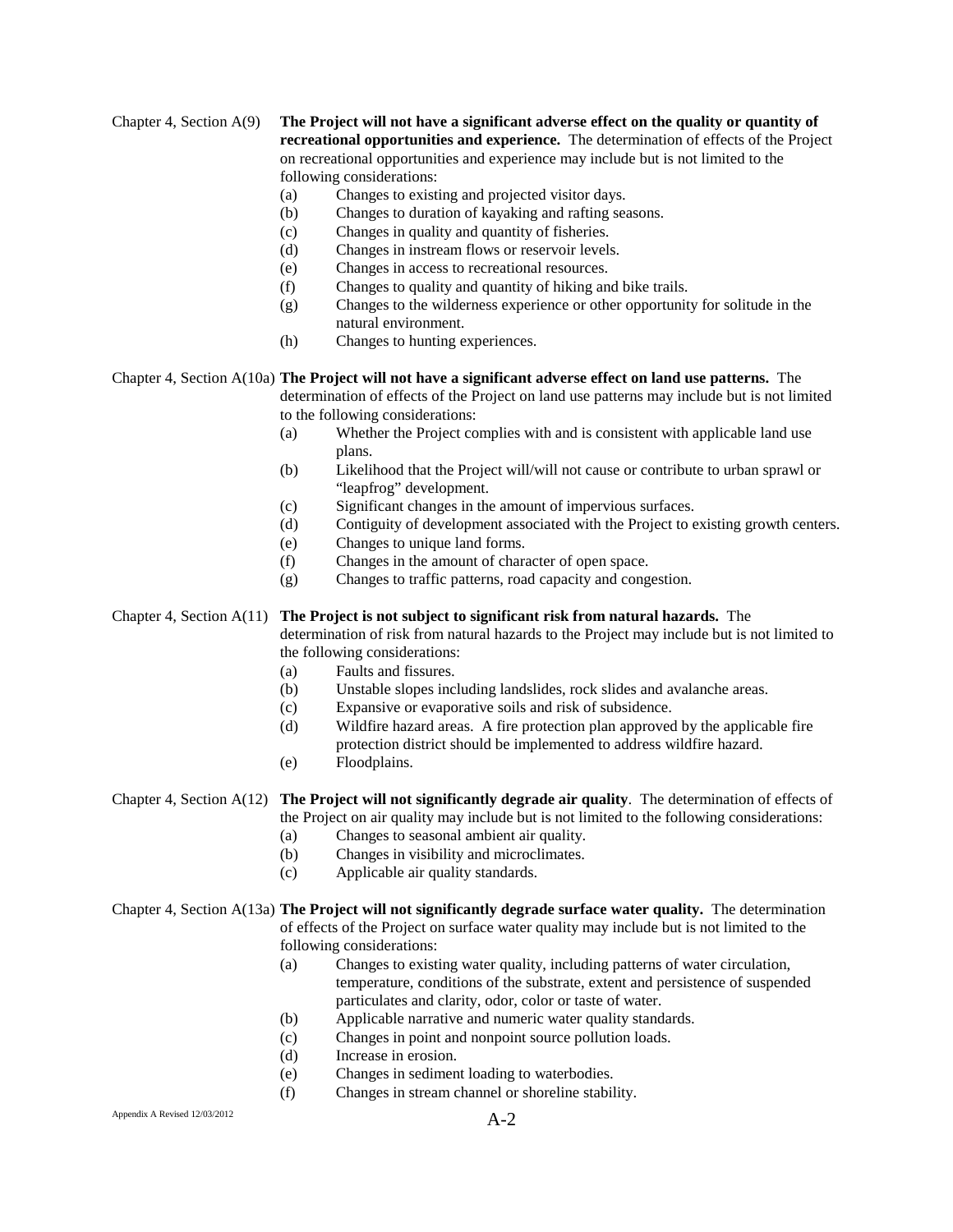- (g) Changes in stormwater runoff flows.
- (h) Changes in trophic status or in eutrophication rates in lakes or reservoirs.
- (I) Changes in the capacity or functioning of streams, lakes or reservoirs.
- (j) Changes in flushing flows.
- (k) Changes in dilution rates of mine waste, agricultural runoff or other unregulated sources of pollutants.

**The Project will not significantly degrade groundwater quality**. The determination of effects of the Project on groundwater quality may include but is not limited to the following considerations:

- (a) Changes in aquifer recharge rates, groundwater levels, and aquifer capacity including seepage losses through aquifer boundaries and at aquifer-stream interfaces.
- (b) Changes in capacity and function of wells within the impact area.
- (c) Changes in quality of well water within the impact area.

#### **The Project will not significantly degrade wetlands and riparian areas.** The

determination of effects of the Project on wetlands and riparian areas may include but is not limited to the following considerations:

- (a) Changes in the structure and function of wetlands and riparian areas
- (b) Changes to the filtering and pollutant uptake capacities of wetlands and riparian areas.
- (c) Changes to aerial extent of wetlands and riparian areas.
- (d) Changes in species' characteristics and diversity.
- (e) Transition from wetlands to upland species.
- (f) Changes in function and aerial extent of floodplains.

Chapter 4, Section A(13b) **The Project will not significantly degrade terrestrial or aquatic animal life or its habitats.** The determination of effects of the Project on terrestrial or aquatic life may include but is not limited to the following considerations:

- (a) Changes that result in the loss of oxygen for aquatic life.
- (b) Changes in flushing flows.
- (c) Changes in species composition or density.
- (d) Changes in number of threatened or endangered species.
- (e) Changes to habitat and critical habitat, including calving grounds, mating grounds, nesting grounds, summer or winter range, migration routes, or any other habitat features necessary for the protection and propagation of any terrestrial animals.
- (f) Changes to habitat and critical habitat including stream bed and banks, spawning grounds, riffle and side pool areas, flushing flows, nutrient accumulation and cycling, water temperature, depth and circulation, stratification, and any other conditions necessary for the protection and propagation of aquatic species.
- (g) Changes to the aquatic and terrestrial food webs.

#### Chapter 4, Section A(13c) **The Project will not significantly degrade terrestrial plant life or plant habitat.** The determination of effects of the Project on terrestrial plant life or habitat may include but is not limited to the following considerations:

- (a) Changes to habitat of threatened or endangered plant species.
- (b) Changes to the structure and function of vegetation, including species composition, diversity, biomass and productivity.
- (c) Changes in advancement or succession of desirable and less desirable species, including noxious weeds.
- (d) Changes in threatened or endangered species.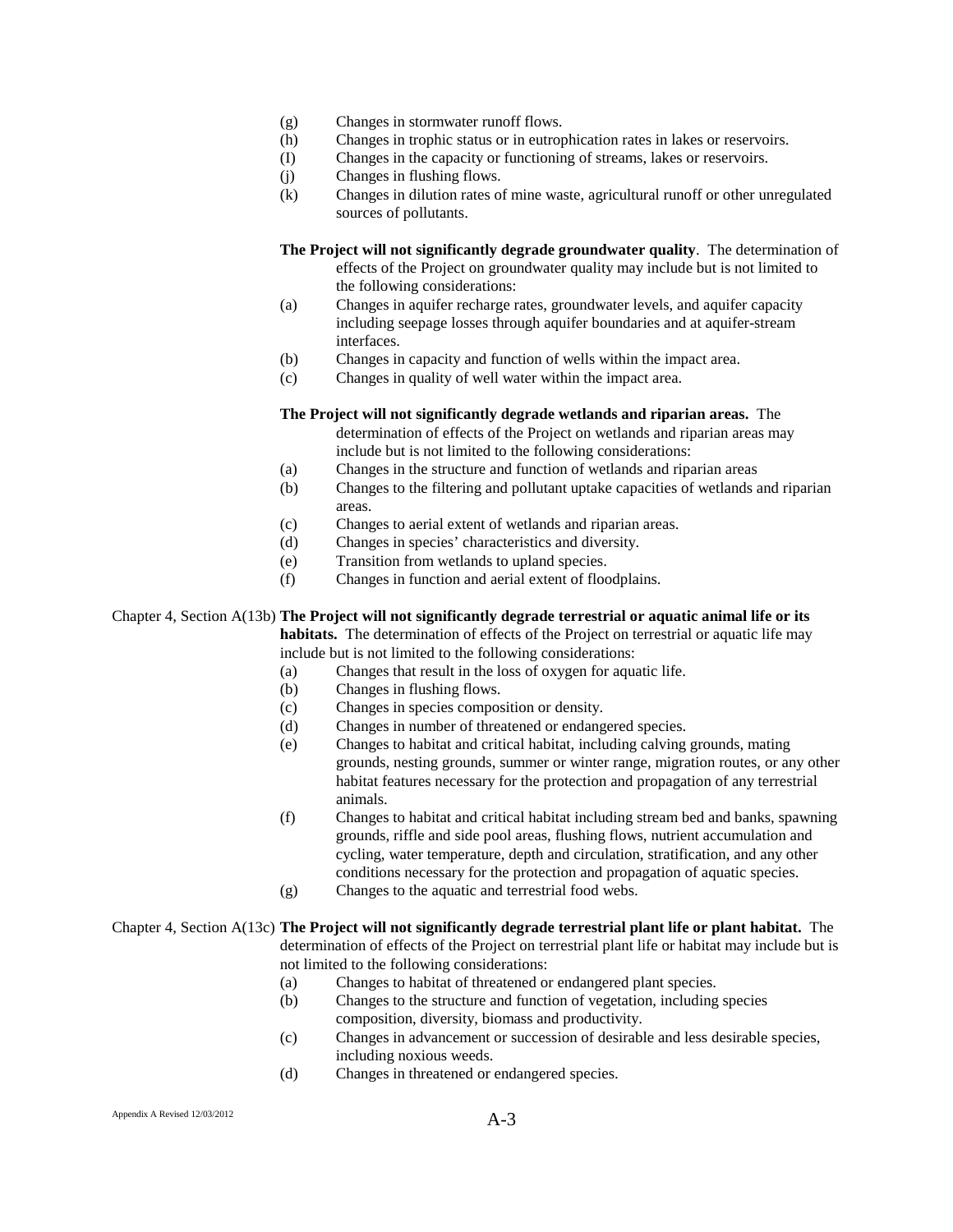#### Chapter 4, section A(14) **The Project will avoid or mitigate significant adverse impacts on critical wildlife habitat, including breeding grounds, nesting areas, migration routes, and wintering areas. Rare and endangered species habitat protection shall also be addressed.** The determination of effects of the Project on wildlife may include but is not limited to the following considerations:

- (a) Whether or not the project has included designing of foundations/support structures for equipment to avoid creation of artificial habitat or shelter for wildlife.
- (b) Whether or not the project has included the use of anti-perching protection devices on moving structures in conformance with industry standards.
- (c) Methods such as coloration or sound-producing devices to discourage birds from entering areas of concentrated solar energy near solar-thermal mirrors or other devices that concentrate solar radiation.
- (d) Whether or not above-ground lines, transformers, or conductors comply with the Avian Power Line Interaction Committee published standards to prevent avian mortality ([www.aplic.org/](http://www.aplic.org/))

Chapter 4, Section A(16) **The Project will not significantly degrade soils and geologic conditions.** The determination of effects of the Project on soils and geologic conditions may include but is

not limited to the following considerations:

- (a) Changes to the topography, natural drainage patterns, soil morphology and productivity, soil erosion potential and floodplains.
- (b) Changes to stream sedimentation, geomorphology and channel stability.
- (c) Changes to lake and reservoir bank stability and sedimentation, and safety of existing reservoirs.
- (d) Changes to avalanche areas, mudflows, and debris fans, and other unstable and potentially unstable slopes.
- (e) Exacerbation of seismic concerns and subsidence.

Chapter 4, Section A(17b) **The Project will not significantly degrade existing visual quality**. The determination of visual effects of the Project may include but is not limited to the following considerations:

- (a) Visual changes to ground cover and vegetation, waterfalls and streams, or other natural features.
- (b) Interference with viewsheds and scenic vistas.
- (c) Changes in appearance of forest canopies.
- (d) Changes in landscape character types of unique land formations.
- (e) Compatibility of building and structure design and materials with surrounding land uses. Such design should complement the County's mountain environment or historic mining heritage. Natural materials should be used such as wood siding, native stone, masonry, or glass or that which complements the County's historic mining heritage. Architectural designs should complement and coordinate with one another and should create interest through varied roof lines, treatment of building facades, and use of covered walkways and entrances.
- (f) Avoidance of dominant silhouettes on ridgelines. If they cannot be avoided, minimization of the effects of silhouettes on ridgelines by incorporating industry mitigation techniques, such as: turbine selection, coloring, setback from the ridgeline, appropriate spacing, utilizing existing vegetation, use of masking topography, and community involvement.
- (g) Screening techniques should be considered and utilized depending on site conditions, including landscaping, berming, camouflaging, screening, and fencing, where appropriate.
- (h) Specific to utility-scale wind facilities, tubular towers rather than lattice towers should be required.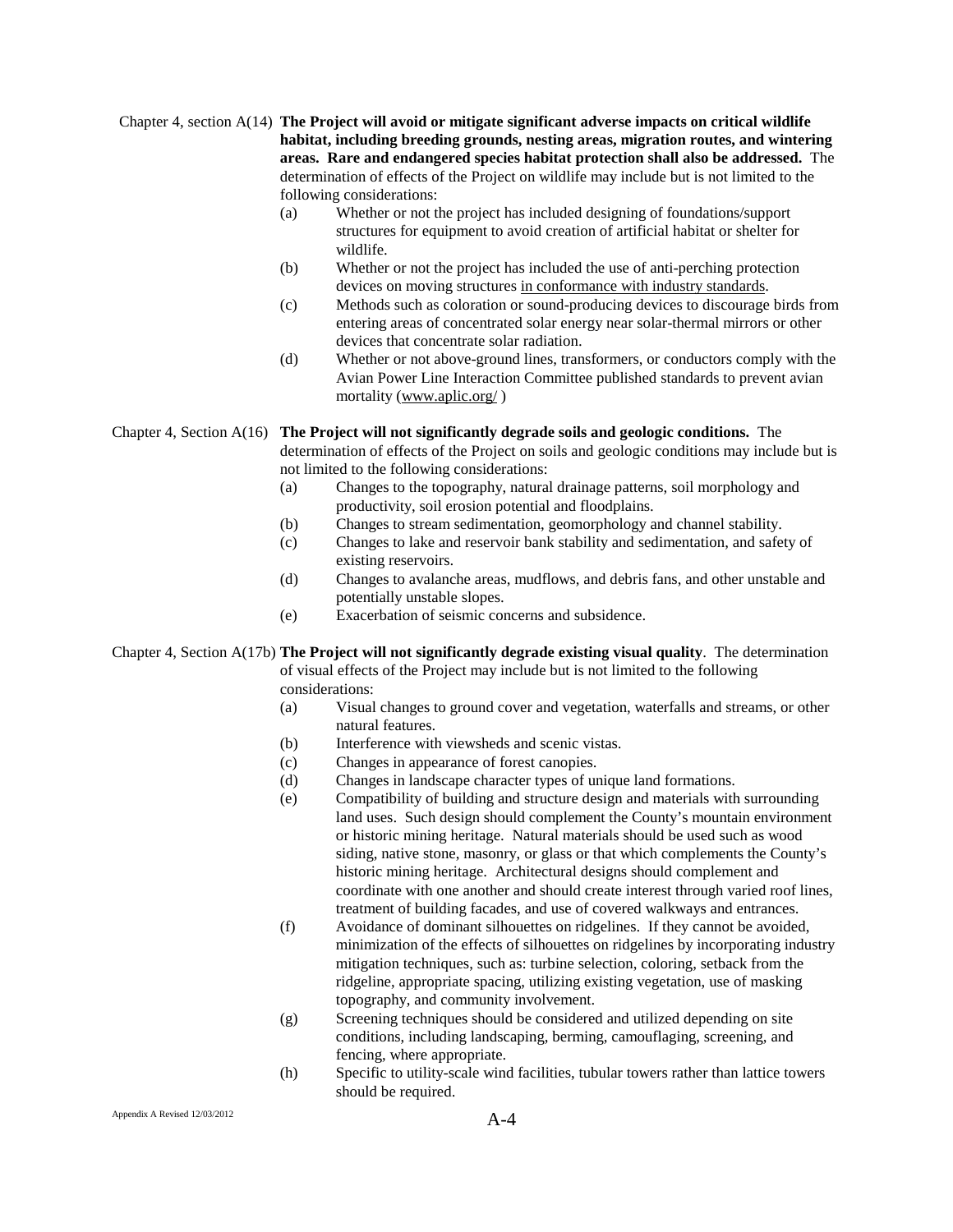- (i) Utility-scale wind and solar facilities should be finished in a single, nonreflective matte finished color.
- (j) Utility-scale wind facilities should use turbines of similar design, size, operation, and appearance throughout the project.
- (k) Lettering, company insignia, advertising, or graphics should not be located on any part of a wind turbine or solar array.
- (l) Lighting of a project should be prohibited except to the extent required by the FAA or applicable authority. FAA required lighting should be shielded from ground view to FAA maximum standards.

Chapter 4, Section A(19a) **The Project will not cause a nuisance**. The determination of nuisance effects of the Project may include but is not limited to the following considerations:

- (a) Increase in odors.
- (b) Increase in dust.
- (c) Increase in fumes.
- (d) Increase in glare.
- (e) Increase in heat.
- (f) Increase in noise.
- (g) Increase in vibration.
- (h) Increase in artificial light.
- (I) Increase in traffic impacts.

#### Chapter 4, Section A(19b) **The Project will not result in unreasonable risk of releases of hazardous materials**.

The determination of the risk of release of hazardous materials caused by Project may include but is not limited to the following considerations:

- (a) Plans for compliance with federal and state handling, storage, disposal, and transportation requirements.
- (b) Use of waste minimization techniques.
- (c) Adequacy of spill prevention and response plans.
- (d) Systems to be designed to prevent unauthorized access to electrical and mechanical components and hazardous areas.
- (e) Spent lubricants and cooling fluids used to be properly and safely removed in a timely manner from the site.
- (f) Signs or information to be posted near the facility that will contain emergency contact information.
- (g) Posting of warning signage of applicable hazards associated with the facility to be posted.
- (h) Whether or not wind power generation facilities are equipped with manual and automatic controls to limit the rotational speed of the blades within the design limits of the rotor and that there are redundant braking systems.
- (i) Whether or not solar power generation facilities are designed to prevent misdirection of concentrated solar radiation onto adjacent property, roads, or other public spaces.
- (j) Whether or not fire prevention measures are implemented for construction and operation of the facility acceptable to the County and the applicable fire protection district. Such measures should identified in a fire prevention plan.

### Chapter 7, Section B(1) **The Project shall emphasize the most efficient use of water, including the recycling, reuse and conservation of water.** The determination of whether the Project emphasizes the most efficient use of water may include but is not limited to the following considerations:

- (a) Whether the Project uses readily available conservation techniques.
- (b) Whether the Project recycles water to the greatest extent allowed by law.

## Appendix A Revised  $12/03/2012$   $A-5$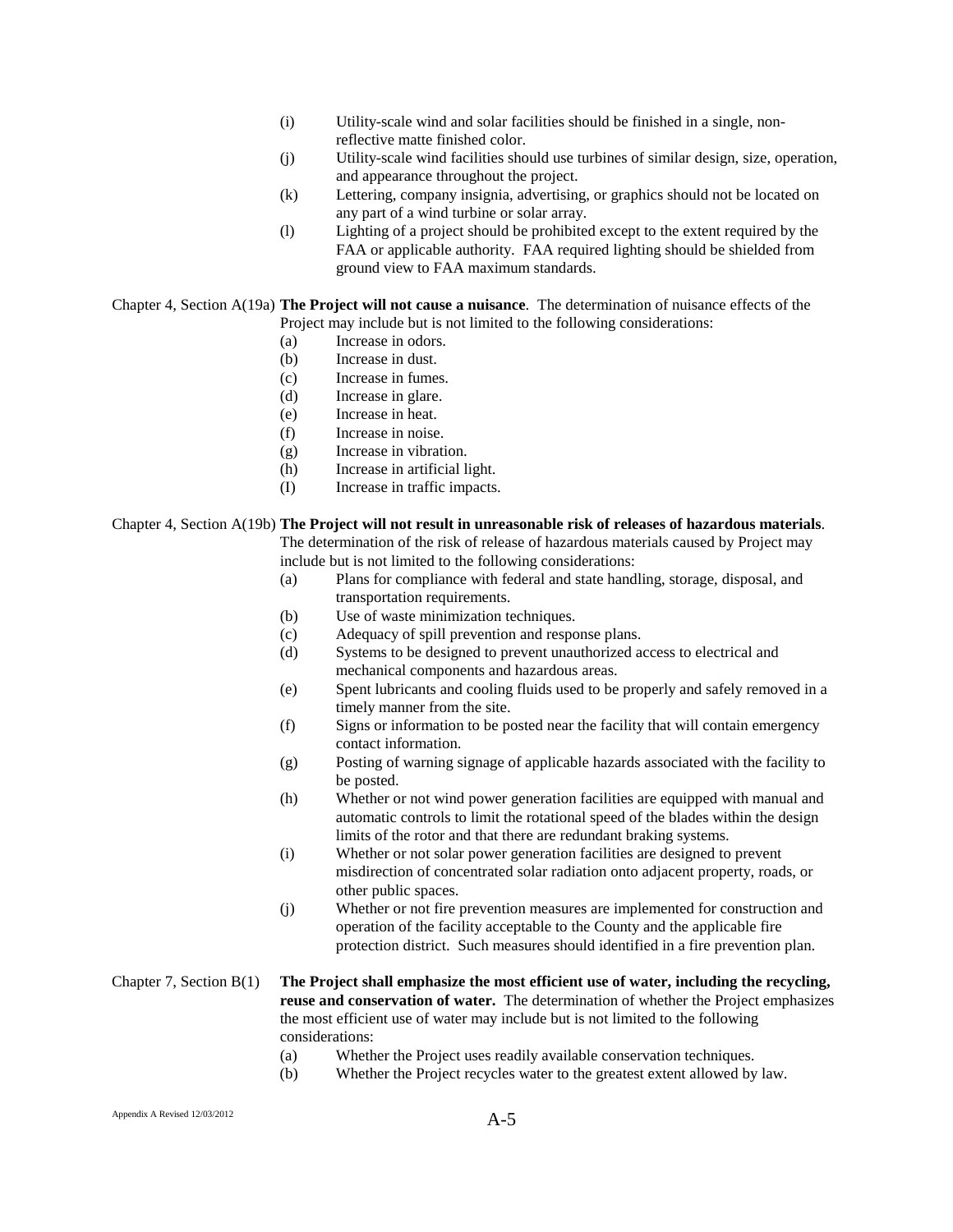| Chapter 7, Section $B(2)$ | The Project will not result in excess capacity in existing water or wastewater<br>treatment services or create duplicate services. The determination of whether the<br>Project will result in excess capacity or create duplicate services may include but is not<br>limited to the following considerations:<br>Whether the Projects creates overlapping or competing service areas.<br>(a)<br>Whether the Project differs significantly from the provider's facility plan.<br>(b)<br>Whether the Project impacts other water and wastewater permits.<br>(c)                                                                                                                    |
|---------------------------|----------------------------------------------------------------------------------------------------------------------------------------------------------------------------------------------------------------------------------------------------------------------------------------------------------------------------------------------------------------------------------------------------------------------------------------------------------------------------------------------------------------------------------------------------------------------------------------------------------------------------------------------------------------------------------|
| Chapter 7, Section $B(3)$ | The Project shall be necessary to community development and population demands<br>in the area to be served by the Project. The determination of whether the Project meets<br>community development and population demands may include but is not limited to the<br>following considerations:<br>Relationship to reasonable growth projections and local land use plans.<br>(a)<br>Relationship to other water and wastewater provider's service area.<br>(b)                                                                                                                                                                                                                     |
| Chapter 7, Section $B(4)$ | Urban development, population densities, and site layout and design of storm water<br>and sanitation systems shall be accomplished in a manner that will not degrade<br>groundwater quality. The determination of potential for pollution of the aquifer<br>recharge areas by the Project may include but is not limited to the following<br>considerations:<br>Proximity of urban development and population densities to aquifer recharge<br>(a)<br>areas.<br>Proximity of stormwater and sanitation systems to aquifer recharge areas.<br>(b)<br>Changes in water quality in the aquifer recharge areas.<br>(c)                                                               |
| Chapter 8, Section $B(1)$ | The Project shall be reasonably necessary to meet projected community<br>development and population demands in the areas to be served by the Project, or to<br>comply with regulatory or technological requirements. The determination of whether<br>the Project is reasonably necessary may include but is not limited to the following<br>considerations:<br>Relationship to reasonable growth projections and local land use plans.<br>(a)<br>Relationship to other water and wastewater provider's service area.<br>(b)<br>Whether the Project is not in compliance with regulatory or technological<br>(c)<br>requirements or will not be in compliance in the near future. |
| Chapter 8, Section $B(2)$ | When determined to be appropriate, wastewater and water treatment facilities shall<br>be consolidated with existing facilities within the area. The determination of whether<br>consolidation is <b>feasible</b> shall include but is not limited to the following considerations:<br>Whether there is an opportunity for consolidation.<br>(a)<br>The environmental, economic, and social feasibility of consolidation. This<br>(b)<br>would include review of life-cycle costs, and infiltration/exfiltration costs from<br>collection and transmission pipes.                                                                                                                 |
| Chapter 8, Section $B(3)$ | New domestic water and sewage treatment systems shall be constructed in areas<br>which will result in the proper utilization of existing treatment plants and the<br>orderly development of domestic water and sewage treatment systems of adjacent<br>communities. The determination shall include but is not limited to the following<br>considerations:<br>Relationship to reasonable growth projections and local land use plans.<br>(a)<br>Proximity to other water and wastewater provider's service area.<br>(b)                                                                                                                                                          |
| Chapter 8, Section $B(4)$ | The Project shall be permitted in those areas in which the anticipated growth and<br>development that may occur as a result of such extension can be accommodated<br>within the financial and environmental capacity of the area to sustain such growth                                                                                                                                                                                                                                                                                                                                                                                                                          |

Appendix A Revised 12/03/2012  $A-6$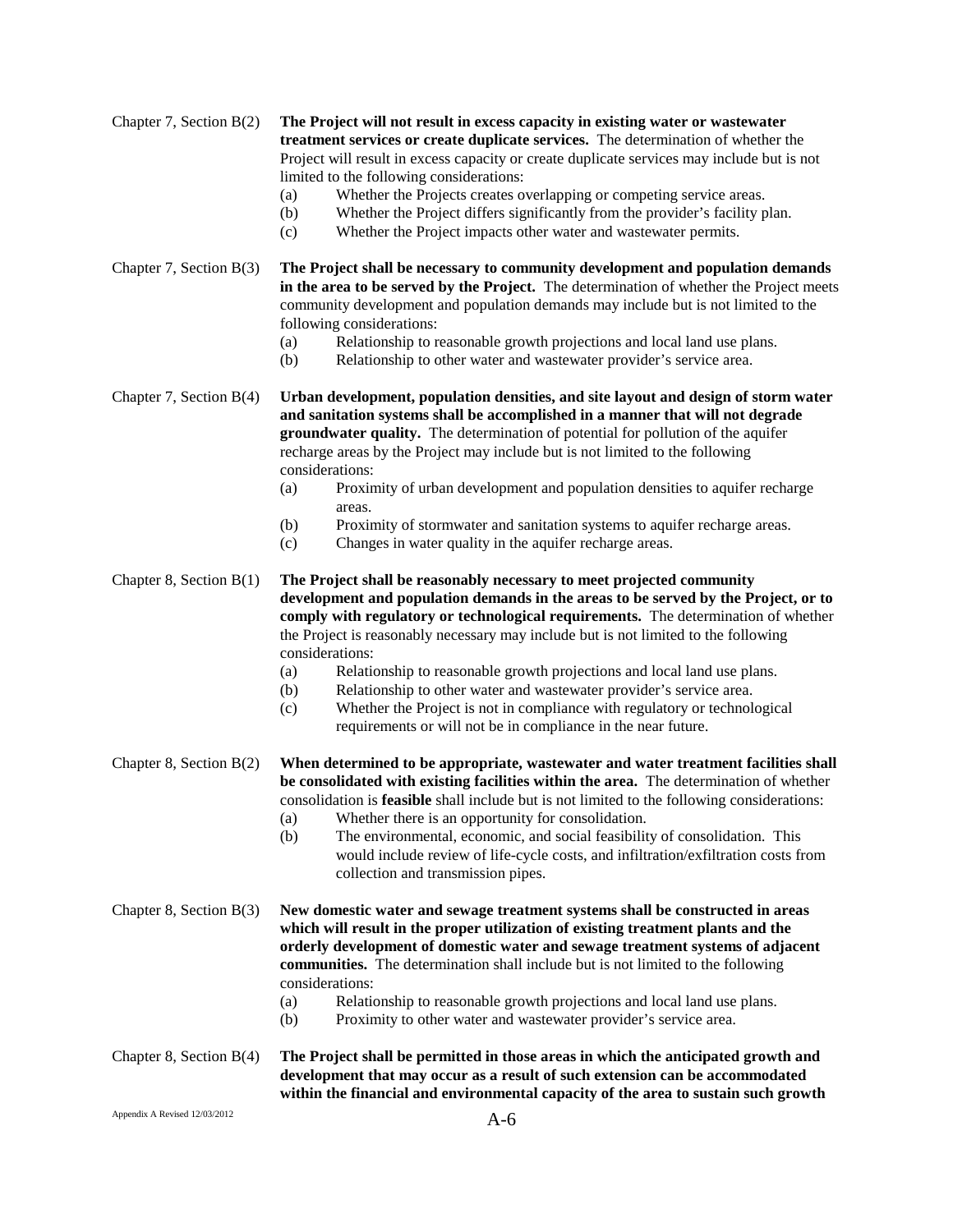**and development.** The determination shall include but is not limited to the following considerations:

- (a) Relationship of the Project to approved land use plans for the area.
- (b) The environmental, economic, and social impacts related to such development.
- (c) the environmental, economic, and social impacts of provision of service to all additional land encompassed by an extension of a service area. Extended service area should be topographically logical and should not bypass land by way of "flagpole" extension, or like effect.
- (d) The environmental, economic, and social impacts of the extension of a service line, caused by the implications and obligations befalling lands outside the extended service area.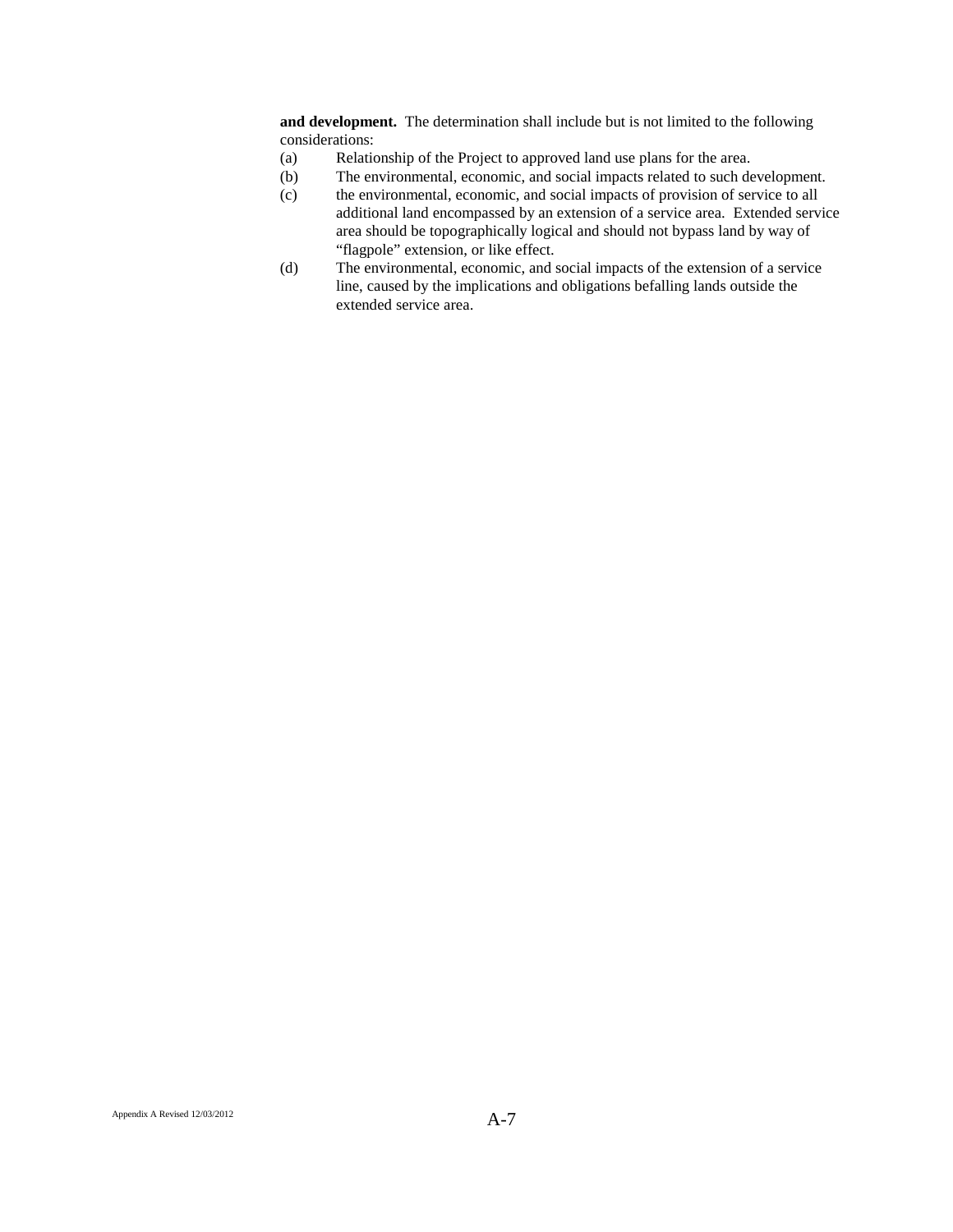#### Appendix B

### **SECTION 23 - DEFINITIONS**

These definitions can be found in Section 23: Definitions of the Clear Creek County Zoning Regulations. These definitions are different and separate from the definitions found in Section 13 of the 1041 Regulations.

**ADMINISTRATOR:** means the Director of the Planning Department of Clear Creek County, including the acting Director, and the Director's designee.

**ADVERSE:** means unfavorable, harmful, negative.

**ALTERNATIVE MODE OF TRANSPORTATION:** means any mode of transportation other than a single occupancy vehicle.

**AREA AROUND A KEY FACILITY:** means an area immediately and directly affected by a key facility.

**AVALANCHE:** means a mass of snow or ice and other material which may become incorporated therein as such mass moves rapidly down a mountain slope.

**CORRIDOR:** means a continuous strip of land, measured both horizontally and vertically, connecting two geographically separate points and containing one or more facilities for the conveyance of people, energy, information or materials. Such a definition covers railways, highways, pipelines, communication, and transmission facilities.

**DOMESTIC WATER OR SEWAGE TREATMENT SYSTEM or SYSTEM**: A wastewater treatment plant, water supply system, or water treatment plant, as defined in C.R.S. §25-9-102 as shown below, and any system of pipes, structures, and facilities through which wastewater is collected for treatment. C.R.S. §25-9-102"

(4.5) "Domestic wastewater treatment facility" means any facility or group of units used for the treatment of domestic wastewater or for the reduction and handling of solids and gases removed from such wastes, whether or not such facility or group of units is discharging into state waters. "Domestic wastewater treatment facility" specifically excludes individual sewage disposal systems.

(4.7) "Industrial wastewater treatment facility" means any facility or group of units used for the pretreatment, treatment, or handling of industrial waters, wastewater, reuse water, and wastes that are discharged into state waters. "Industrial wastewater treatment facility" includes facilities that clean up contaminated ground water or spills; except that such term does not include facilities designed to operate for less than one year or facilities with in-situ discharge.

(4.9) "Wastewater collection system" means a system of pipes, conduits, and associated appurtenances that transports domestic wastewater from the point of entry to a domestic wastewater treatment facility. The term does not include collection systems that are within the property of the owner of the facility.

(5) "Wastewater treatment facility" means either a domestic wastewater treatment facility or an industrial wastewater treatment facility.

(5.3) "Water and wastewater facility" means a water treatment facility, wastewater treatment facility, water distribution system, or wastewater collection system.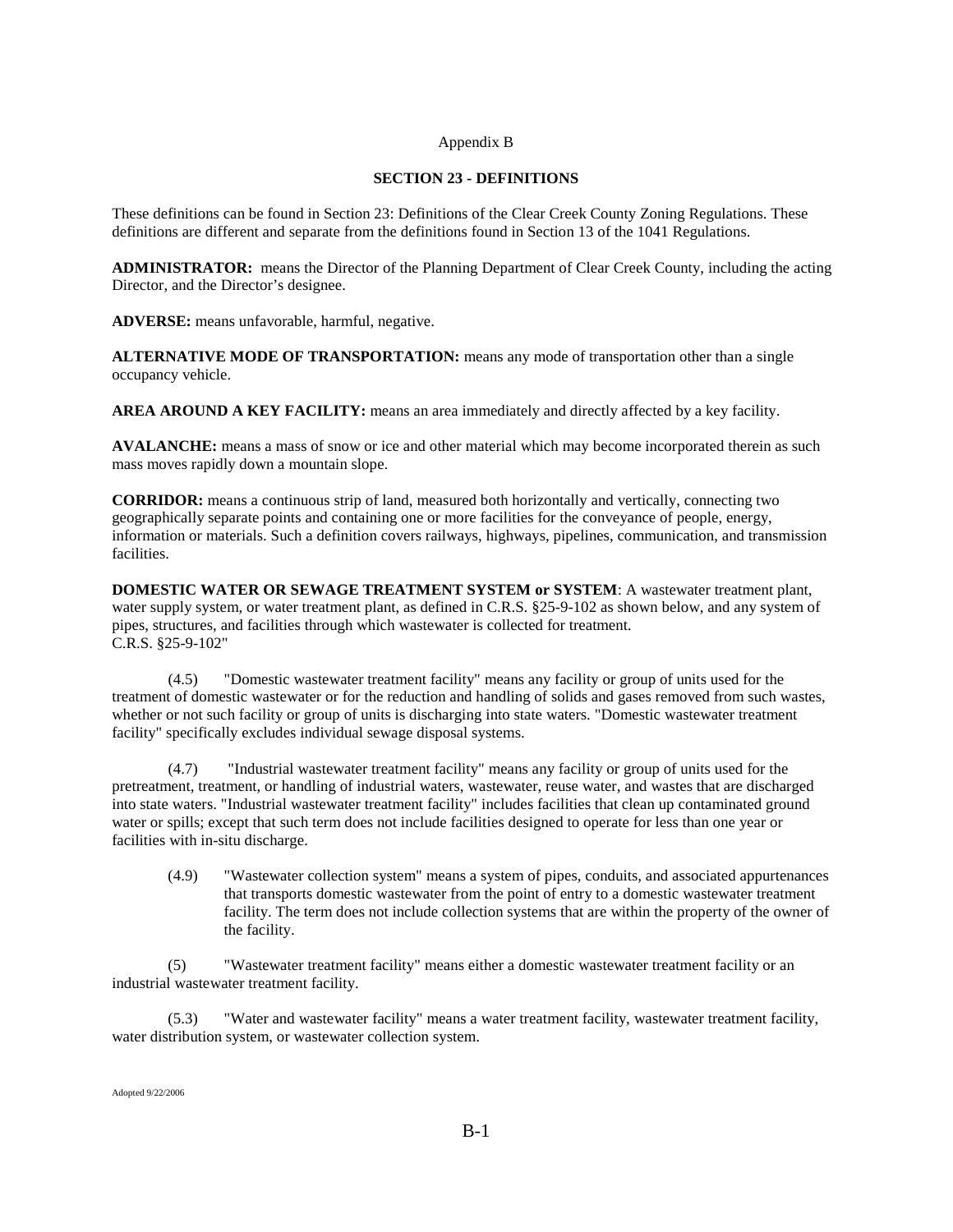(6) "Water distribution system" means any combination of pipes, tanks, pumps, or other facilities that delivers water from a source or treatment facility to the consumer.

(7) "Water treatment facility" means the facility or facilities within the water distribution system that can alter the physical, chemical, or bacteriological quality of the water.

**EFFICIENT UTILIZATION OF WATER**: The employment of methods, procedures, controls and techniques to ensure the amount of water and the purpose for which water is used in the County will yield the greatest benefit to the greatest number of people. Such benefits will include but are not limited to economic, social, aesthetic, ecological, domestic, agricultural, industrial, environmental and recreational.

**FLOODPLAIN:** means an area adjacent to a stream, which area is subject to flooding as a result of the occurrence of an intermediate regional flood and which area thus is so adverse to past, current, or foreseeable construction or land use as to constitute a significant hazard to pubic health and safety or to property. The term includes but is not limited to: mainstream floodplains, debris-fan flood plains; and dry wash channels and dry wash floodplains.

**GEOLOGIC HAZARD AREA:** means an area which contains or is directly affected by a geologic hazard.

**GROUND SUBSIDENCE:** means a process characterized by the downward displacement of surface material caused by natural phenomena such as removal of underground fluids, natural consolidation, or dissolution of underground minerals or by man-made phenomena such as underground mining.

**HISTORICAL or ARCHAEOLOGICAL RESOURCES OF STATEWIDE IMPORTANCE:** means resources which have been officially included in the national register of historic places, designated by statute, or included in an established list of places compiled by the state historical society.

**IMPACT:** means any alteration or change to the natural or human environment resulting directly or indirectly from development. Whenever appropriate, "impact" refers separately to impacts from or during construction and impacts of a completed Project.

**IMPACT AREA:** means those geographic areas in which impacts are likely to be caused by the Project. Impact Areas may include areas within the boundaries of another political subdivision if the County had entered into an intergovernmental agreement providing for cooperative regulation of impacts that may occur within the boundaries of both the County and the political subdivision.

**INTERCHANGE:** means the intersection of two or more highways, roads, or streets at least one of which is an arterial highway. At such intersection there must be direct access to and from the arterial highway.

**KEY FACILITIES**: The term includes:

- (a) Airports
- (b) Major facilities of a public utility;
- (c) Interchanges involving arterial highways;
- (d) Rapid or mass transit terminals, stations, and fixed guideways.

**LIMITED-ACCESS HIGHWAY:** means a highway which gives preference to through traffic by providing access connection with selected roads only. A highway may be considered a "limited access highway" even though it has some crossings at grade and private driveway connections.

**LOCAL GOVERNMENT:** means a municipality or county.

Adopted 9/22/2006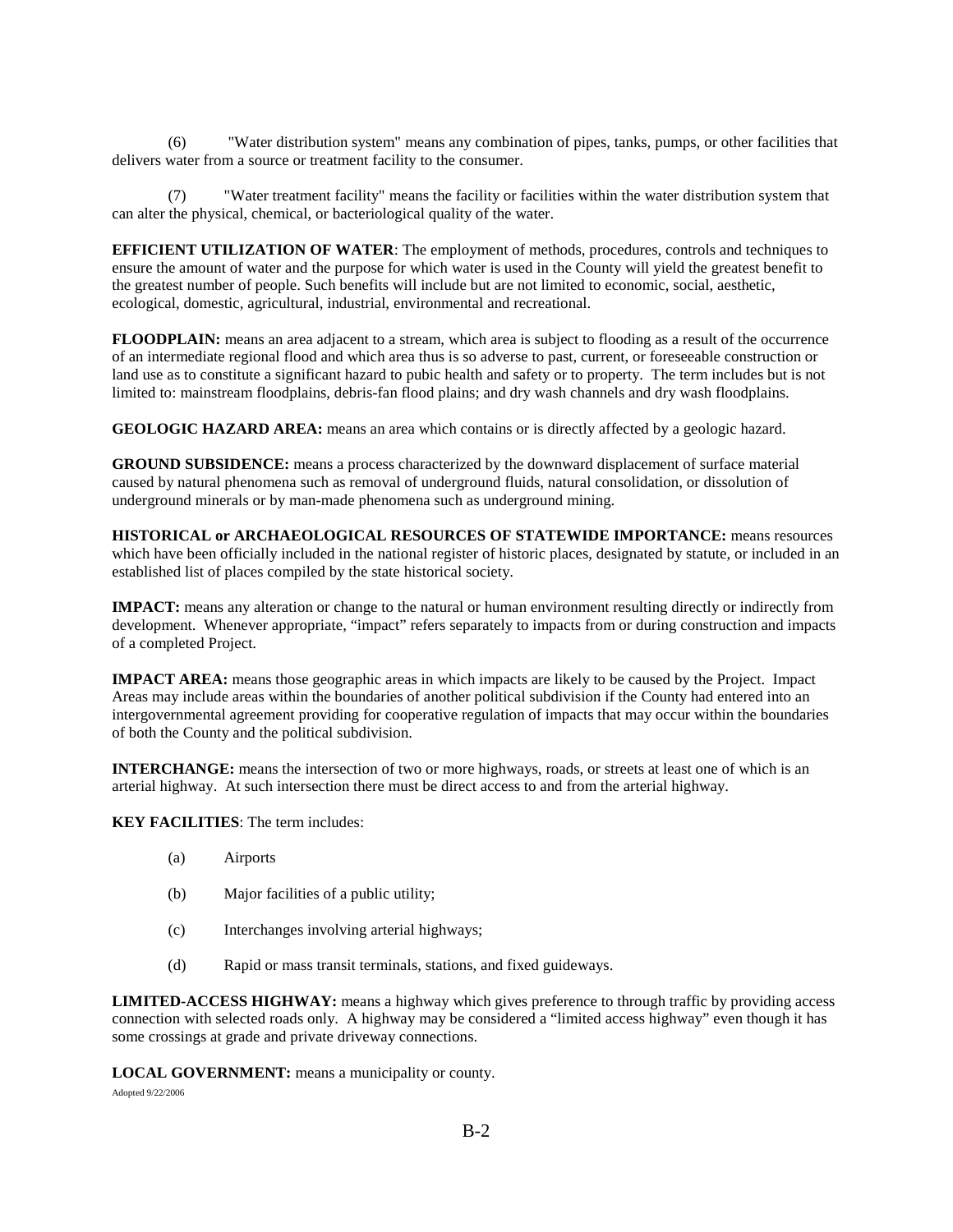**LOCAL LAND USE PLAN**: means regional, county and municipal master plans and comprehensive plans affecting or affected by a Project. Such plans include, but are not limited to, the Clear Creek County Master Plan, Inter-county Non-Motorized Routes Master Plan, *and* DRCOG Metro Vision Plan**.** 

**MAJOR FACILITIES OF A PUBLIC UTILITY:** means the following (This definition includes all electrical utilities' facilities, regardless of whether or not they are subject to the jurisdiction of the Colorado Public Utilities Commission, which primarily generate and/or transmit electrical power to entities off-site):

- (1) any transmission lines, power plants, and substations of electrical utilities;
- (2) any pipelines and storage areas of utilities providing natural gas or other petroleum derivatives to power plants and substations of electrical utilities;
- (3) any appurtenant facilities of a public utility which in the opinion of the Board either by itself or in conjunction with other major facilities of a public utility are likely to cause a major impact upon the health, welfare or safety of the citizens of the County, or upon the physical, social, or economic environment of the County or this region.

**MASTER PLAN**: A comprehensive long-range plan (see also "local land use plan") intended to guide growth, development, and preservation of a community, region, or localized area and one that includes analysis, recommendation, and proposals for the community's population, economy, housing, transportation, community facilities, and land use as described in C.R.S. 30-28, Part 1 for adoption of master plans.

**MITIGATION:** means the use of any or all of the following actions:

- 1) avoiding the impact by not taking a certain action or parts of an action;
- 2) minimizing the impacts by limiting the degree or magnitude of the action to reduce the impact;
- 3) rectifying the impact by repairing, rehabilitating, or restoring the impact area:
- 4) reducing or eliminating the impact over time by preservation and/or maintenance operations;
- 5) compensating for the impact by replacing, enhancing, or providing substitute critical areas and environments; by replacing or providing suitable biological and/or physical conditions and by replacing or providing suitable public services and facilities were applicable; or compliance with reasonable conditions and development standards;
- 6) monitoring the impact and taking appropriate corrective measures.

**MUDFLOW:** means the downward movement of mud in a mountain watershed because of peculiar characteristics of extremely high sediment yield and occasional high runoff.

**NATURAL HAZARD AREA:** means an area containing or directly affected by a natural hazard.

**NATURAL RESOURCE OF STATEWIDE IMPORTANCE:** is limited to shorelands of major, publicly owned reservoirs and significant wildlife habitats in which the wildlife species, as identified by the division of wildlife of the department of natural resources, in a proposed area could be endangered.

**PERSON**: Any individual, limited liability company, partnership, corporation, association, company, or other public or corporate body, and includes without limitation the State of Colorado, the Federal Government and any political subdivision, agency, instrumentality, or corporation of the State or the United States government.

Adopted 9/22/2006